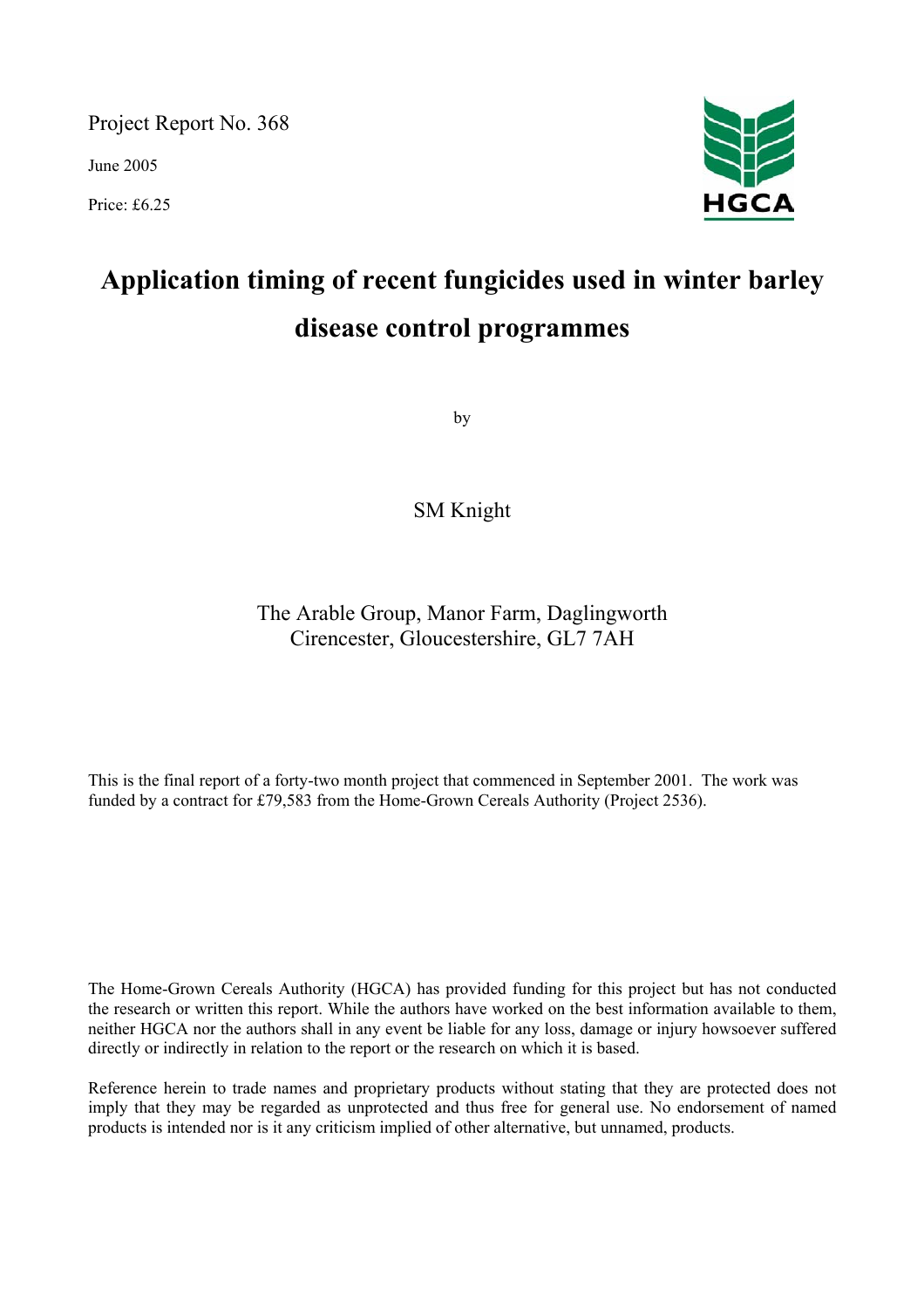# **Contents**

| <b>Section</b> | Page |
|----------------|------|
|                |      |
| Abstract       |      |
| Summary        | 2    |
|                |      |
|                |      |

# Technical Detail

| 1. Introduction                    | 12 |
|------------------------------------|----|
| 2. Materials and Methods           | 14 |
| 3. Results                         | 18 |
| 4. Discussion                      | 42 |
| 5. Conclusions and Implications    | 45 |
| 6. Acknowledgements and References | 47 |
| 7. Appendices                      | 48 |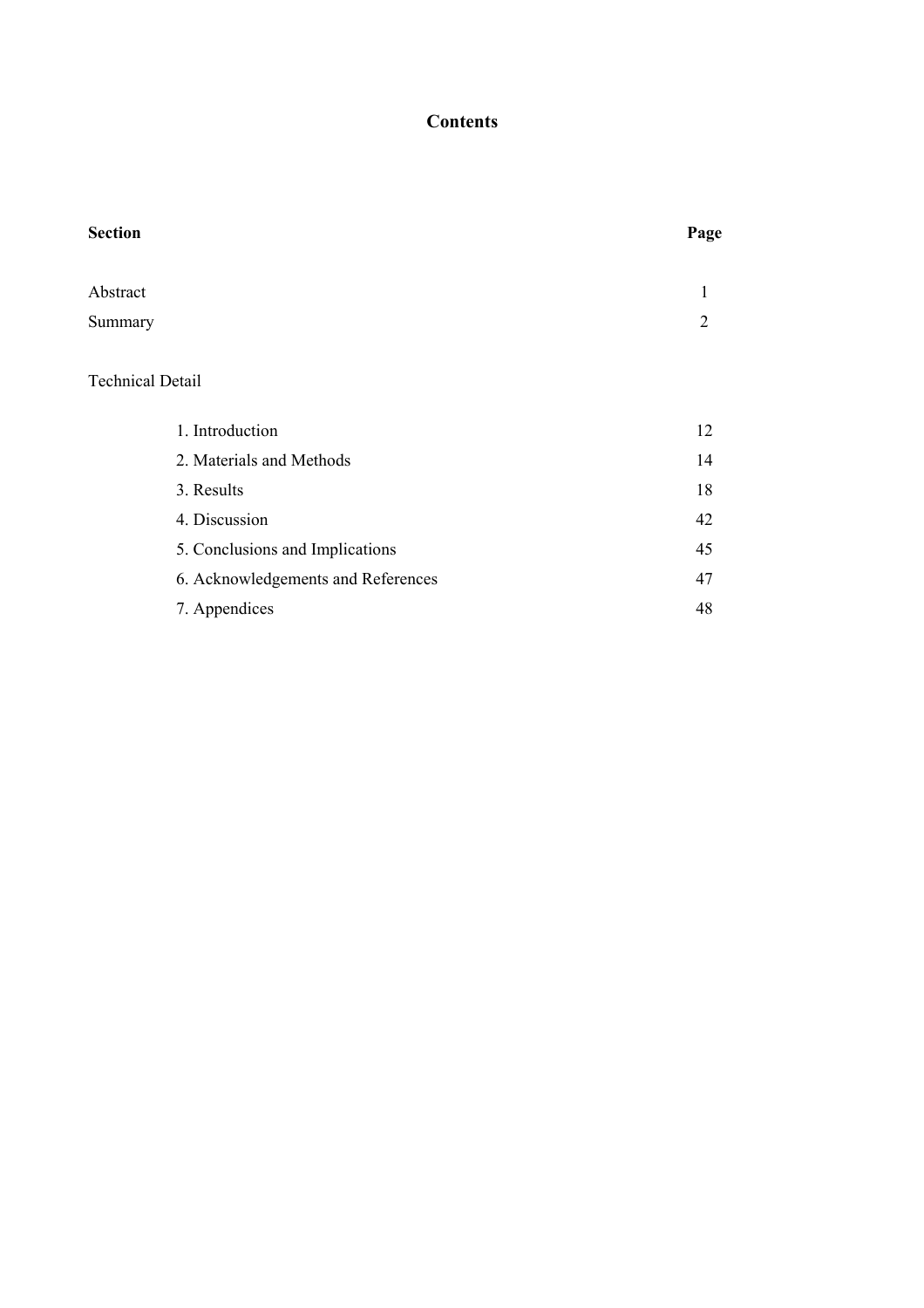#### **Abstract**

A 3-year study was undertaken to determine the influence of recently-introduced fungicides on the traditional timings employed for winter barley disease control. Previous advice had been to apply a T1 spray at GS30-31, followed 3-4 weeks later by a T2 spray, when using programmes based on fungicides with good eradicant activity (triazoles and morpholines).

However, the first new products (strobilurins and cyprodinil) were most effective as protectants. The ability to apply these slightly earlier would increase flexibility, but control of established disease could be jeopardised if applied too late. There was also evidence that the T2 spray, previously seen as less critical than T1, might take on new significance with the greening effects of strobilurins, and that a T3 spray might even be justified.

Field trials were established, starting in autumn 2001, at four sites in England. Their geographic spread and chosen varieties were targeted to represent key foliar disease scenarios. These were rhynchosporium (Hants.), brown rust (Glos.), brown rust and rhynchosporium (Lincs.), and net blotch and rhynchosporium (Norfolk). 21 fungicide treatments were examined, involving one, two or three-spray programmes at a range of timings. Single or first (T1) sprays were based on Acanto (picoxystrobin). Second (T2) sprays were based on Amistar (azoxystrobin). For all treatments applied up to GS49, Opus (epoxiconazole) + Corbel (fenpropimorph), or Unix (cyprodinil), were evaluated as alternative partners. Foliar disease and green leaf area were assessed, and trials were taken to yield. Samples were analysed for physical grain quality, and margins were calculated.

Single sprays gave larger yield increases at T2 than at T1. Two-sprays always gave a benefit compared to T1 only, but were not always better than T2 only. Two-sprays were more effective at controlling rhynchosporium, but under varying disease pressure, T2 applications were the most crucial for protecting green leaf. However, the three seasons were not characterised by high disease pressure prior to T1. Within a 14 day window, timing of the T1 spray had no consistent effect on yield. It was also not critical whether it was leaf 3 or 4 emerging at the time of application. Similarly, timing of the T2 spray rarely had a significant impact on green leaf retention or yield. However, there was sometimes an advantage to spraying at GS39-49 where rhynchosporium was the main disease, or spraying at GS49-59 where brown rust was dominant. Despite some improvements in disease control, there were no significant yield benefits or increases in margin as a result of applying a T3 spray.

Whilst the pattern of disease resulting from seasonal or regional weather will always determine which timings are most beneficial, fungicide sprays at T2 are at least as important as at T1 in winter barley. Linked to this, yield responses have been higher with brown rust or net blotch than for an equal incidence of rhynchosporium. With strobilurin fungicides, there is flexibility in the timing of the T1 and T2 sprays, and the interval between them, whether a protectant or eradicant partner is used. However, it was rarely of benefit to delay the T1 or T2 spray where a protectant partner was used, even though few trials had a high requirement for eradication.

1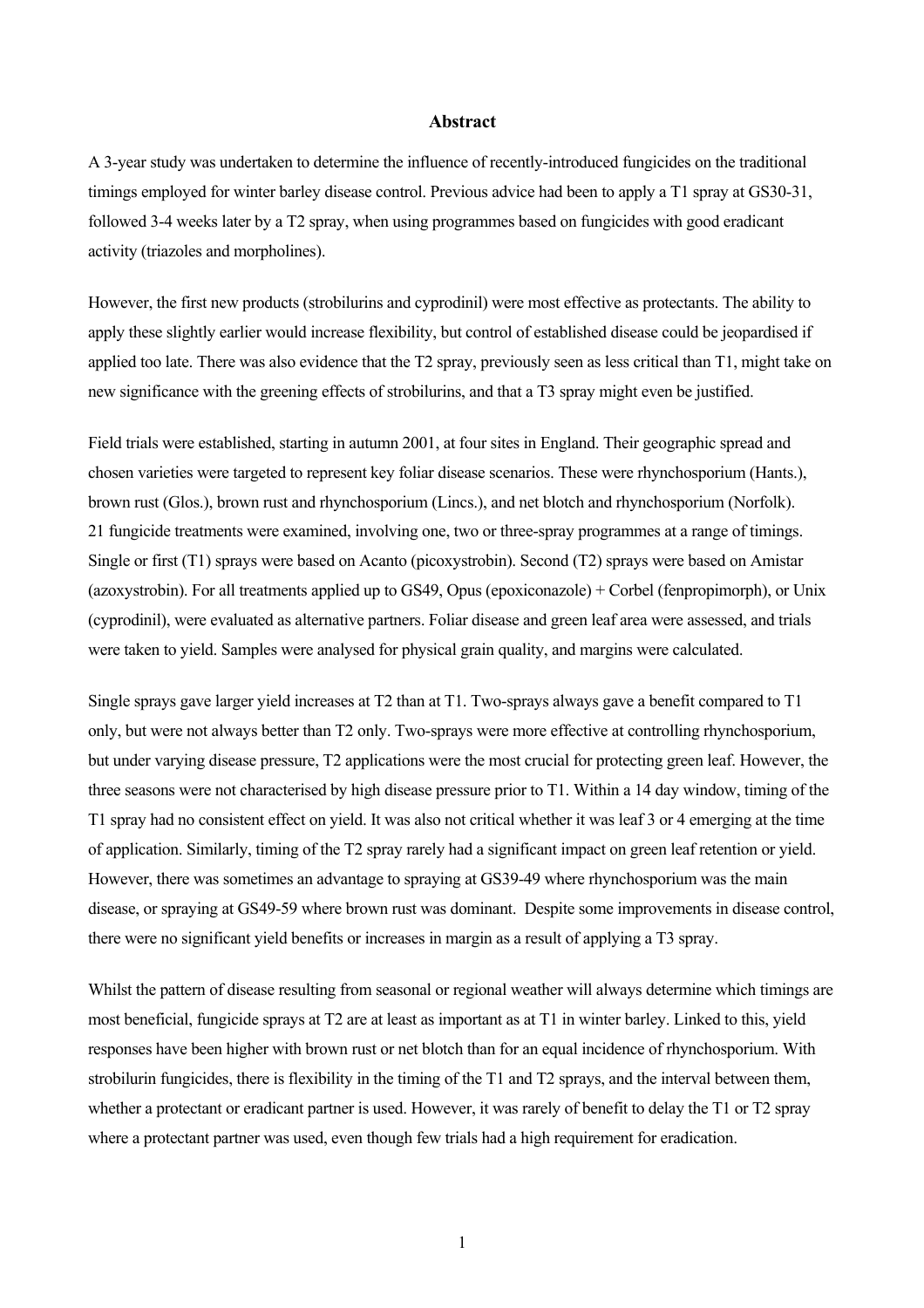#### **Summary**

#### **Project Overall Aim**

To determine the influence of recently-introduced fungicides on the traditional timings employed for winter barley disease control, in order to establish new management guidelines for the crop.

#### **Introduction**

The introduction in 1997 of two new fungicide types, strobilurins and cyprodinil, had significant implications for foliar disease control in barley. A particular feature of these was the duration and level of the protection that they offered, and it quickly became apparent that the existing guidelines for optimum application timing might no longer be appropriate. Historically, the T1 fungicide had been seen as the key spray timing for winter barley, with the T2 fungicide often omitted where disease control following the T1 application had been good. However, there were indications that the use of a strobilurin as part of the T2 spray was leading to improved control of brown rust and net blotch, often the dominant diseases at that timing, and as a result green leaf area was being better protected and yields were benefiting more from an application at this timing.

Not only was there potential to re-define the relative importance of the different spray timings, the growth stages at which at the T1 and T2 treatments needed to be applied could also be modified. Previous advice had been to apply the T1 spray at GS30-31, followed 3-4 weeks later by the T2 spray (if needed). However, this assumed the use of spray programmes based mainly on fungicides with good eradicant activity (triazoles and morpholines) whereas the first new generation products had particular strengths as protectants. This might jeopardise the control of established disease, if applied too late. At the same time, application of the T1 or T2 sprays slightly earlier than before could have advantages, for example when tank-mixing with other inputs.

For winter wheat, it had long been recognised that the optimum timing for the T1 spray was dependent on leaf emergence, not on growth stage. For winter barley, it was unclear whether the leaf that was emerging when the T1 spray was applied was critical, and whether the choice of eradicant or protectant partner at T1 had an effect on this. With the awns also contributing significantly to yield in winter barley, it was also uncertain whether applying the T2 spray before they had emerged would compromise disease control and yield, or application well after the awns had emerged would be less effective even when using an eradicant partner.

A series of trials were therefore established, starting in autumn 2001, with a wide geographic spread of sites in England, and utilising a different variety at each site to reflect the main disease pressures likely to be experienced at that location. The specific objectives of the three year project were as follows:

To determine the relative contributions of the T1 and T2 sprays in winter barley, when using strobilurins.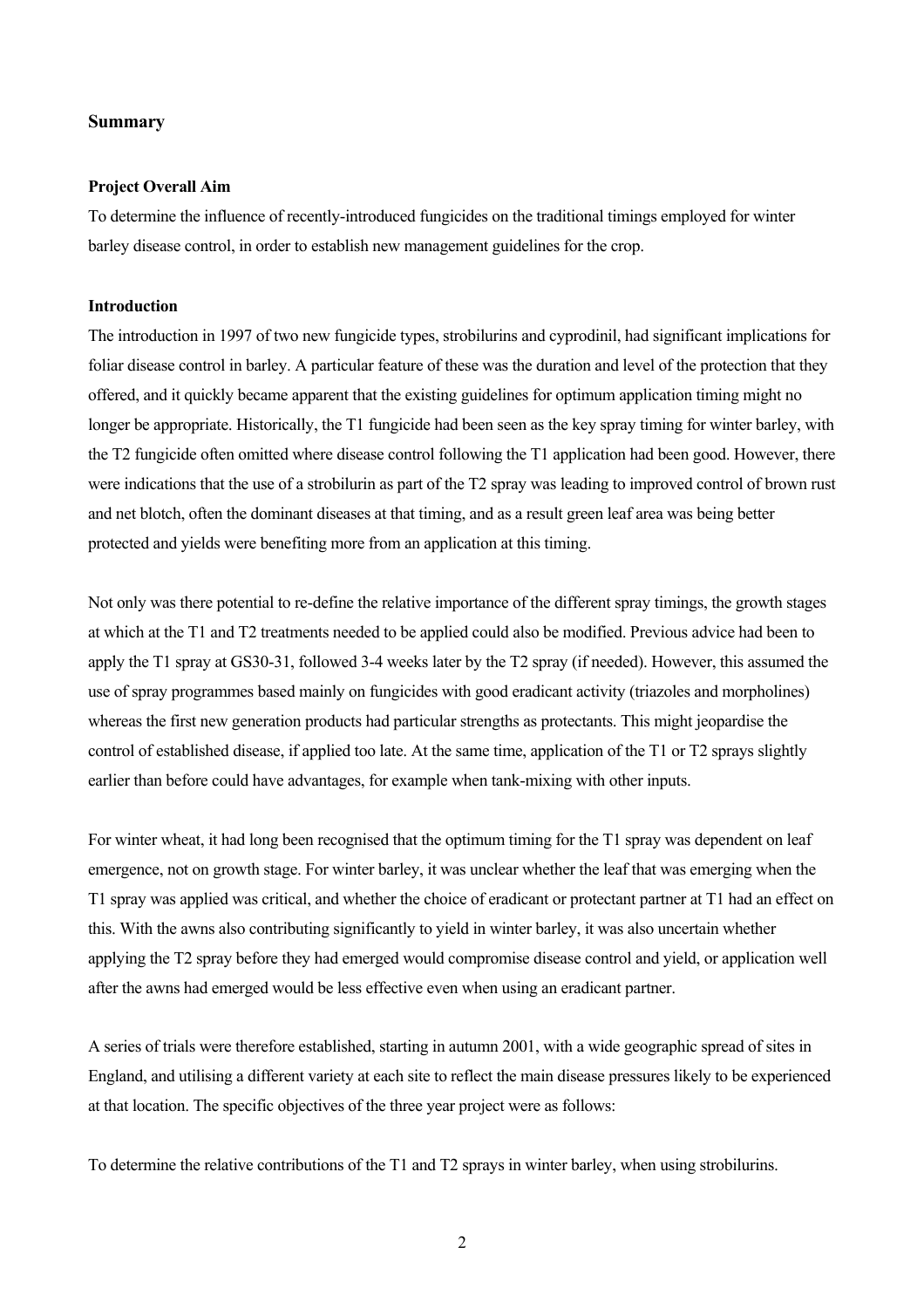To examine the effect of application timing of the T1 and T2 sprays.

To identify whether response to the T1 spray is dependent on the leaf emerging at the time of application. To establish the degree of flexibility in the  $T1 - T2$  spray interval, when using strobilurins. To investigate how choice of partner, either eradicant (Opus + Corbel) or protectant (Unix) influences this. To evaluate the benefit of a third (T3) spray application in winter barley.

# **Methods**

Field trials were established at four locations in England in three successive seasons from 2001/02 to 2003/04. At each location, a different variety of winter barley was sown, in order to target different foliar diseases. Andover, Hampshire Variety: Sumo Disease: rhynchosporium Caythorpe, Lincolnshire Variety: Carat Diseases: brown rust, rhynchosporium Cirencester, Gloucestershire: Variety: Siberia Diseases: brown rust, net blotch Morley, Norfolk Variety: Pearl Diseases: net blotch, rhynchosporium

21 fungicide treatments, involving one, two or three-sprays at a range of timings, were compared with an untreated. Treatments consisted mainly of two-spray programmes, with the first spray at one of three timings  $(GS30, 30 + 7$  days, or  $30 + 14$  days), followed by a second also at one of three timings  $(GS39, GS49, GS59)$ , giving nine combinations. Single spray treatments at  $GS30 + 7$  days or  $GS49$ , and three-spray programmes with applications at GS30, GS39 and GS59, were also examined. Single sprays, and the first spray of all two- and three-spray programmes, were based on a half dose of Acanto (picoxystrobin). The second spray of two- or three-spray programmes was based on a half dose of Amistar (azoxystrobin). For single and two-spray treatments, Opus (epoxiconazole) + Corbel (fenpropimorph) and Unix (cyprodinil) were evaluated as alternative partners (Unix not at GS59). Where applied, third sprays were either Amistar + Opus or Opus alone. To summarise, fungicide products and doses (l/ha or kg/ha) used were:

First spray (T1) Acanto  $0.5 +$  Opus  $0.25 +$  Corbel  $0.25$  or Acanto  $0.5 +$  Unix  $0.4$ kg Second spray (T2) Amistar  $0.5 +$  Opus  $0.25 +$  Corbel  $0.25$  or Amistar  $0.5 +$  Unix  $0.4$ kg Third spray (T3) Amistar  $0.25 +$  Opus  $0.25$  or Opus  $0.5$ 

Foliar disease levels and green leaf area were assessed at key stages, and growth stages and leaf emergence recorded. Trials were taken to yield, and grain samples analysed for physical grain quality. Margins (output value less fungicide and applications costs) were then calculated, based on feed grain valued at £60/t, and fungicide costs per litre of Acanto £30, Amistar £26, Opus £24, Corbel £18, Unix £26.25 (per kg) and a spray application cost of £6/ha (per pass). This gave total treatment costs of £31.50/ha at T1 (or for single spray programmes), £29.50 at T2, and £61.00/ha for two-spray programmes.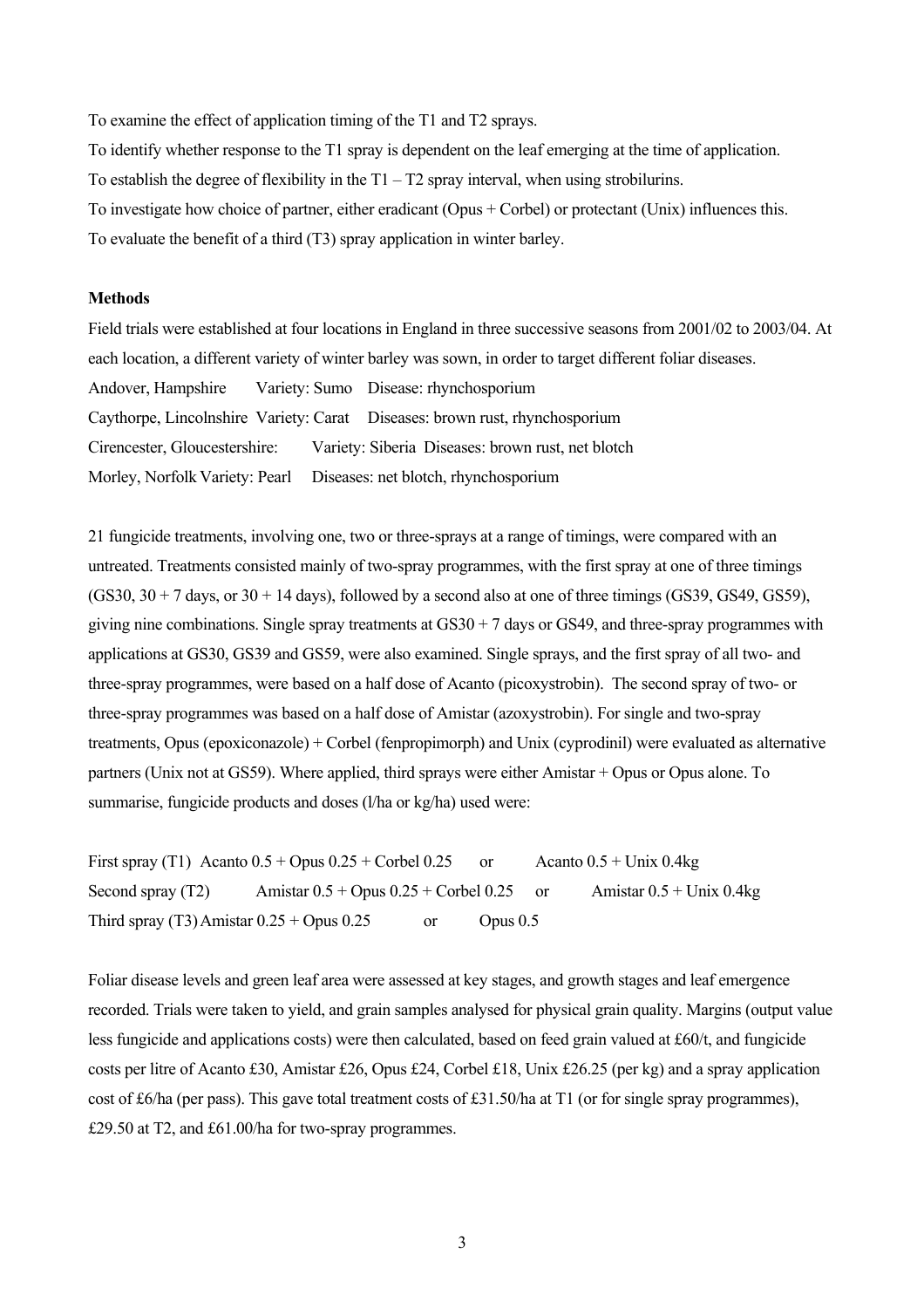### **Results**

# **The relative contributions of the T1 and T2 spray timings**

Single T1 sprays of Acanto applied with Opus/Corbel or Unix were compared with the same single sprays at T2, and a two-spray sequence (replacing Acanto with Amistar at T2). Two-sprays were more effective overall at controlling rhynchosporium. In 2003, T1 sprays were less effective on leaves 1 or 2, but in 2004 T2 sprays were less effective on leaves 3 or 4. Opus/Corbel was slightly more effective as a partner than Unix, although the largest differences were with single T2 sprays (where the need for eradication would have been greatest).



**Figure 1. The effect of T1 and T2 spray applications on rhynchosporium control** 

Mean of 3 trials, 2002-2004, and two leaf layers

Under varying disease pressures from brown rust, rhynchosporium and net blotch, single sprays at T2 were consistently more effective at protecting green area on leaf 2 than single sprays at T1. Two-spray sequences always gave a benefit compared to single sprays at T1, but not always compared to single sprays at T2.

**Figure 2. The effect of T1 and T2 spray applications on retention of green leaf area**

**Opus + Corbel Unix**

% green leaf **80**

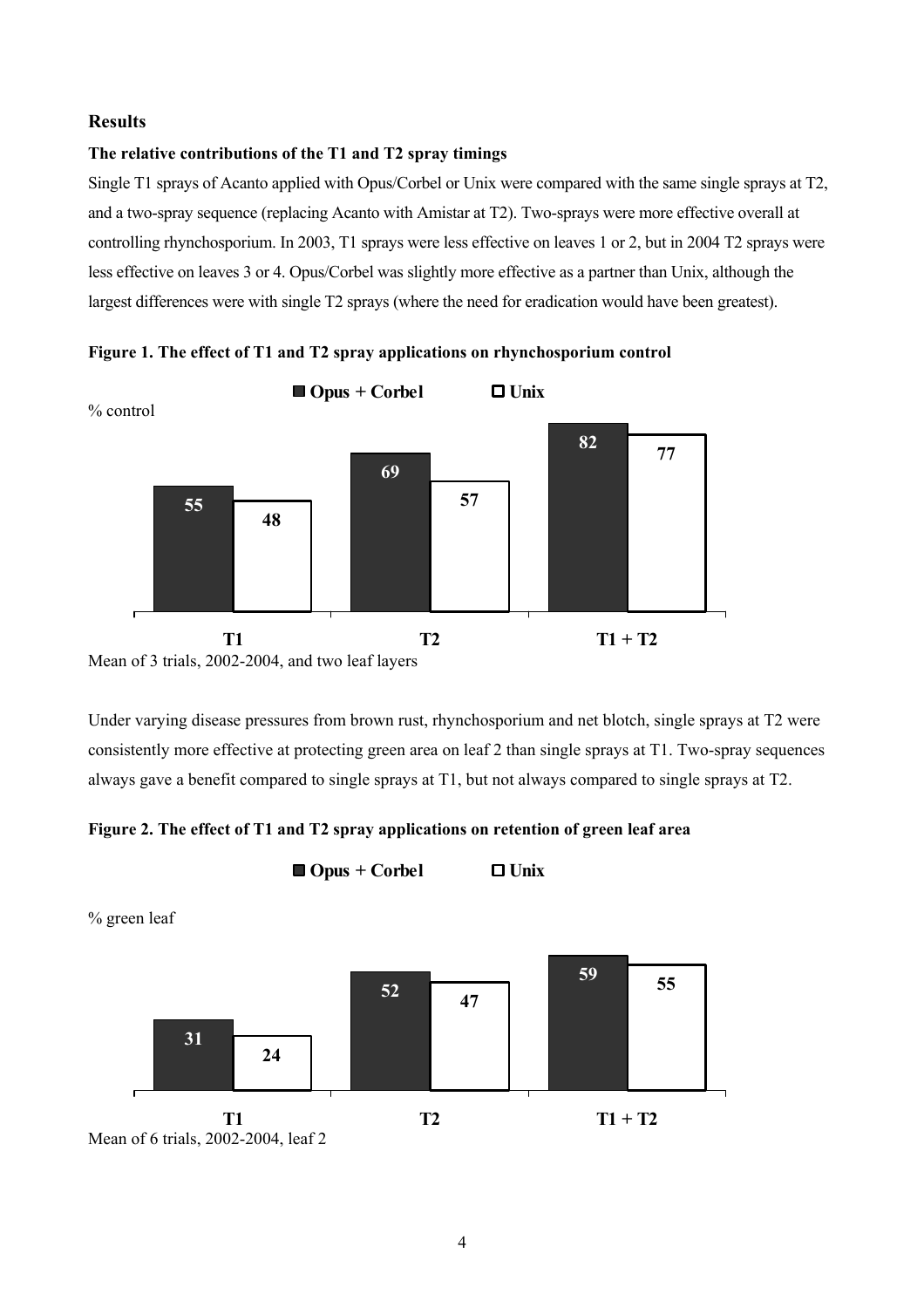In nine out of twelve trials, single sprays at T1 ranked below single sprays at T2 in grain yield for both partners. In only one trial, where brown rust developed relatively early, did single sprays at T1 rank above single sprays at T2. Four trials showed a significant advantage to applying a T1 spray in addition to a T2, most notably in the trial where brown rust developed early.



**Figure 3. Yield response over untreated with T1, T2 or T1 + T2 spray applications** 

Mean of 12 trials, 2002-2004

In more than 70% of comparisons, highest margins were obtained with single sprays at T2, compared to 20% where margins were highest with two sprays, and less than 10% with a single spray at T1. Only in 2004 did choice of partner (Opus + Corbel or Unix) affect which trials gave an economic benefit from a T1 spray in addition to a T2 spray, and which did not, and this was not consistent between the four trials.

**Table 1. Spray timings producing the highest margins (output value less treatment cost)** 

| Location       | 2002             |         | 2003             |                | 2004               |                |
|----------------|------------------|---------|------------------|----------------|--------------------|----------------|
|                | Opus +<br>Corbel | Unix    | Opus +<br>Corbel | Unix           | $Opus +$<br>Corbel | Unix           |
| Hants.         | Т2               | T2      | T2               | T <sub>2</sub> | T2                 | $T1+T2$        |
| Lincs.         | Т1               | T1      | T <sub>2</sub>   | T <sub>2</sub> | T <sub>2</sub>     | T <sub>2</sub> |
| Glos.          | $T1+T2$          | $T1+T2$ | T <sub>2</sub>   | T <sub>2</sub> | $T1+T2$            | T <sub>2</sub> |
| <b>Norfolk</b> | T <sub>2</sub>   | Т2      | T2               | T <sub>2</sub> | $T1+T2$            | T2             |

12 trials, 2002-2004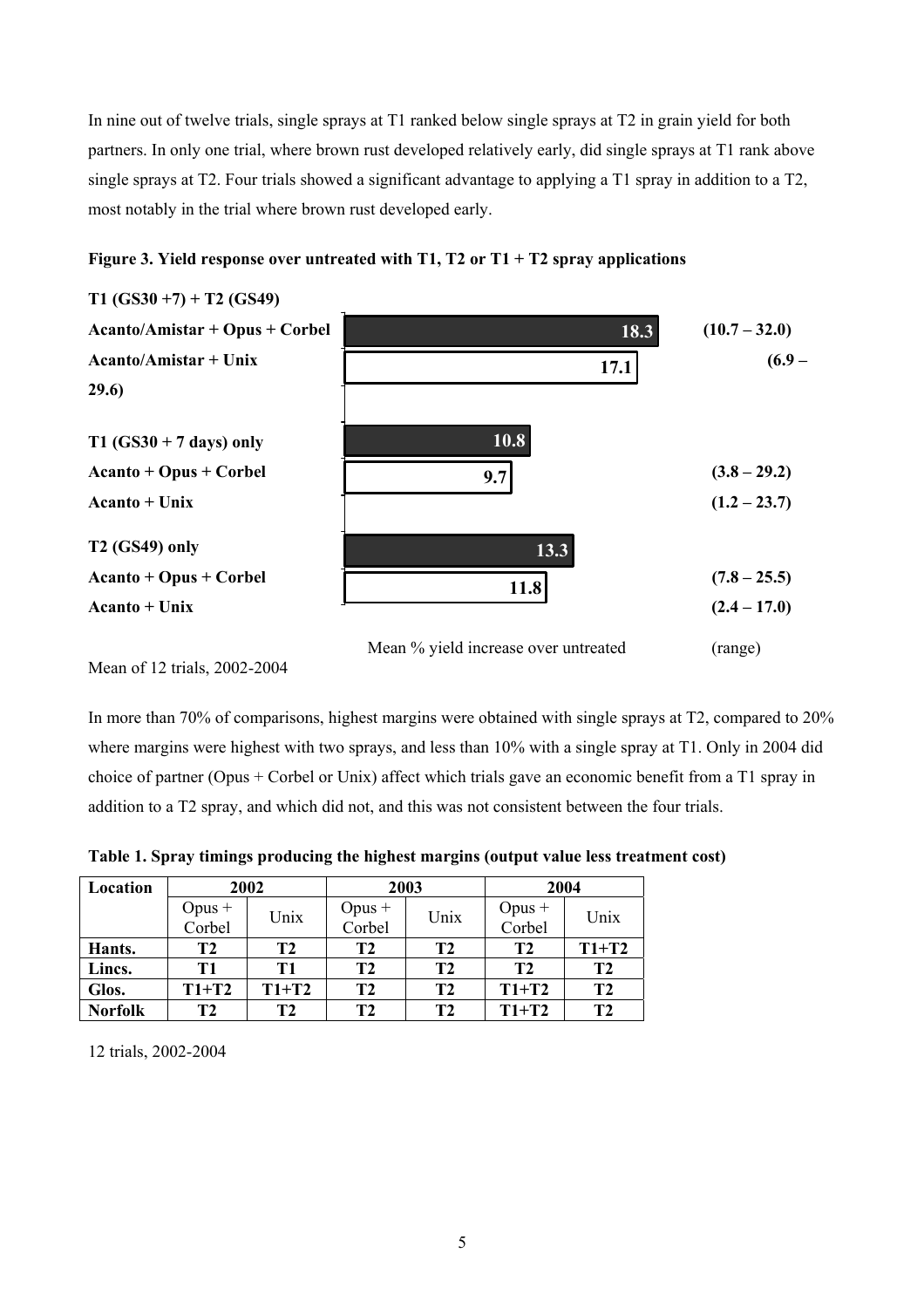# **The degree of flexibility in the T1 spray timing**

The performance of T1 sprays was compared when applied at either GS30, about 7 days later at GS30-31 or 14 days later at GS31-32, all followed by a T2 spray at GS49. The earliest T1 timing gave the poorest control of rhynchosporium, although differences were often small. T1 timing had little or no effect on the control of brown rust with Opus + Corbel as partner, but with Unix control was more variable. None of the T1 timings consistently gave the highest yields, and there was little difference in mean yield response over untreated.





### **The importance of leaf emergence in determining the optimum T1 timing**

Figure 5 shows the leaves emerging at the optimum T1 timing, for both the Opus + Corbel and Unix partners. With one exception the Unix optimum always coincided with the emergence of leaf 3 and/or leaf 4. For Opus + Corbel, there was little disadvantage to applications that coincided with the emergence of leaf 5 or leaf 2.



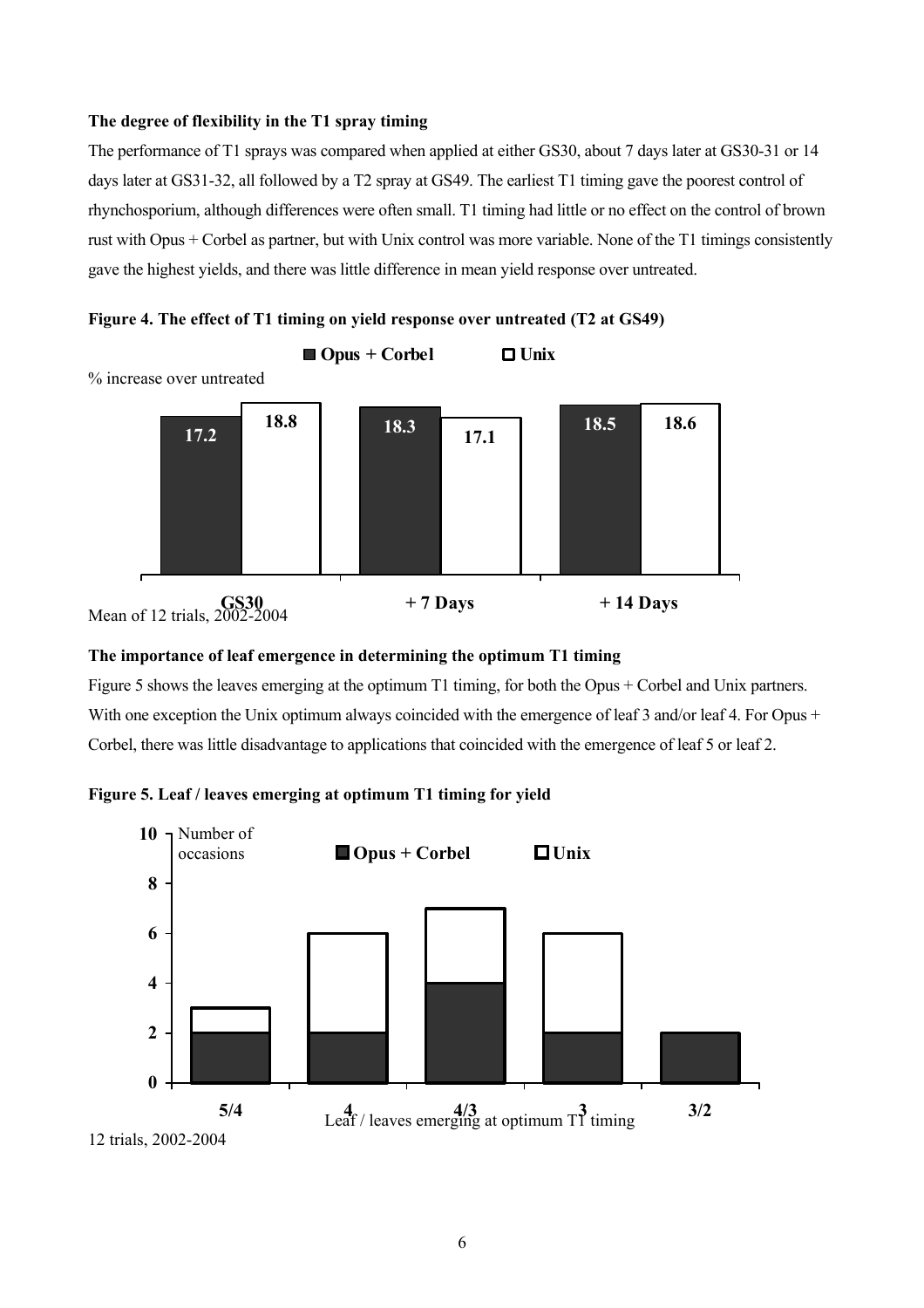# **The degree of flexibility in the T2 spray timing**

The performance of T2 sprays was compared when applied at either GS39 (flag leaf emergence), GS49 (awn emergence) or GS59 (ear emergence), all preceded by a T1 spray at  $GS30 + 7$  days. Unix is not approved for use beyond GS49. The earliest T2 timing tended to give the best control of rhynchosporium for both partners, although differences were rarely significant. For Opus + Corbel, timing had little impact on brown rust control even on leaf 4, but with Unix GS39 was more effective than GS49 in the latter case. Under varying disease pressure, timing had no consistent effect on the amount of green area retained on leaf 2.





Mean of 3 trials, 2002-2004, and two leaf layers

None of the T2 timings consistently gave the highest yield increases, and differences were rarely significant. Where rhynchosporium was the main disease, delaying the T2 until GS59 was detrimental in 2002 and 2003, but not in 2004. Where brown rust or net blotch were dominant, GS39 was generally the least effective timing. T2 timing had no effect on thousand grain weight or specific weight, other than that reflected in yield.



**Opus + Corbel Unix**



% increase over untreated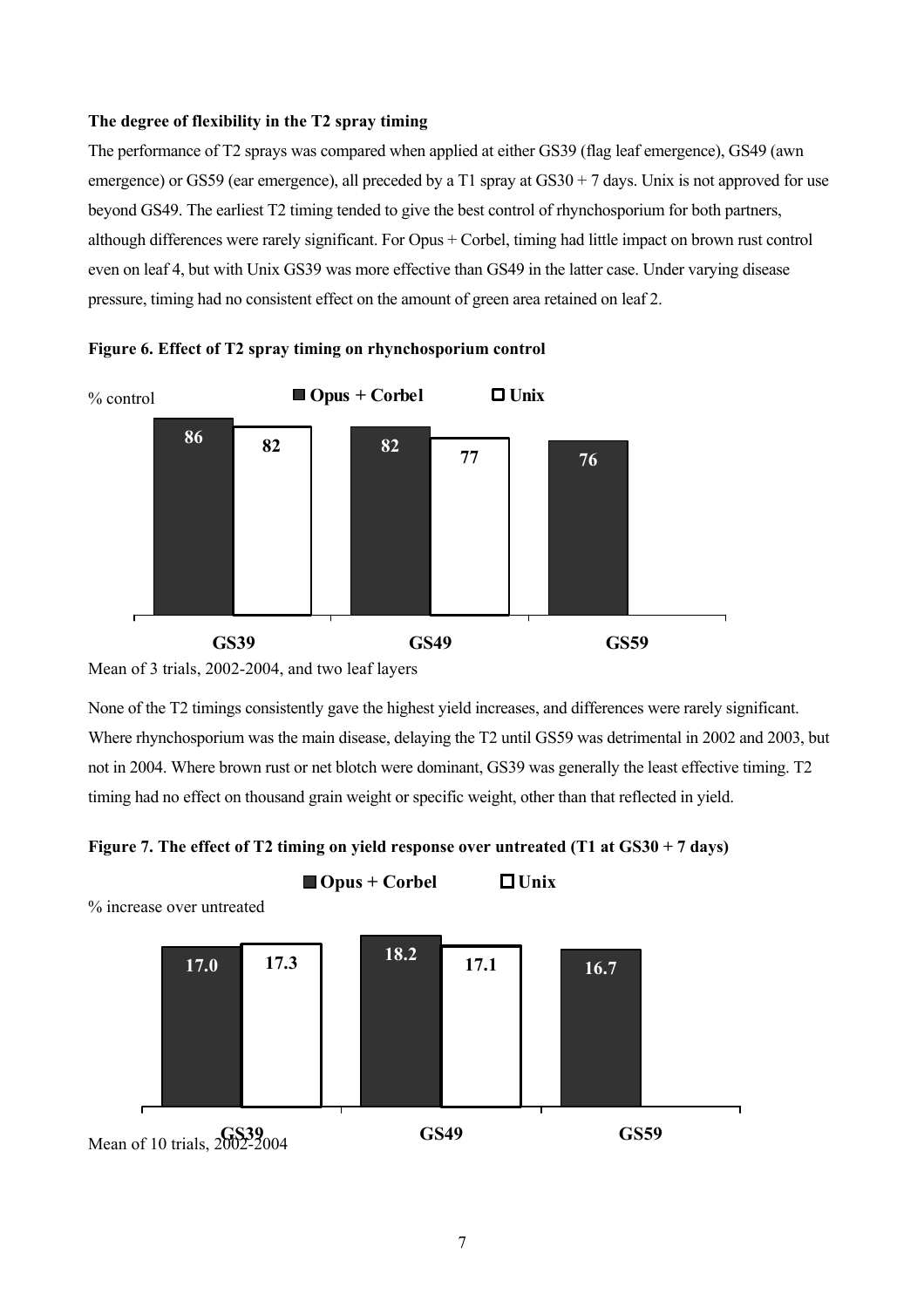#### **The degree of flexibility in interval between the T1 and T2 sprays**

The combination of three T1 and three T2 spray timings gave nine possible T1-T2 intervals (when using Opus + Corbel as the partner). The smallest, largest and mean number of days between the T1 and T2 sprays for the shortest, longest and middle intervals is shown in Table 2. The shortest interval averaged 3 weeks (range 1-4 weeks), the middle interval 5 weeks and the longest interval 7½ weeks (range 6-9 weeks).

| T1 and T2 Spray     | Interval between T1 and T2 spray timings (no. of days) |         |      |  |  |  |
|---------------------|--------------------------------------------------------|---------|------|--|--|--|
| <b>Timings</b>      | <b>Smallest</b>                                        | Largest | Mean |  |  |  |
| $T1$ GS30 + 14 days |                                                        | 28      | 20.4 |  |  |  |
| fb T2 GS39          |                                                        |         |      |  |  |  |
| T1 GS30 + 7 days    | 21                                                     | 42      | 34.5 |  |  |  |
| fb T2 GS49          |                                                        |         |      |  |  |  |
| T1 GS30             |                                                        | 62      |      |  |  |  |
| fb T2 GS59          | 41                                                     |         | 52.2 |  |  |  |

**Table 2. Shortest, longest and mean intervals between T1 and T2 spray timings** 

The longest interval tended to give inferior control of rhynchosporium, and under varying disease pressure was also less effective at retaining green area on leaf 2, especially in 2002.



**Figure 8. The effect of T1 - T2 spray interval on retention of green leaf area**

Mean of 2 trials per year, leaf 2

The length of the spray interval had a significant effect on the yield response to fungicide in only one out of ten trials, and there was generally no meaningful relationship between the interval length and the effectiveness of the corresponding treatment at increasing yield. Where there was an indication of an advantage to a specific interval it was often the middle one  $(GS30 + 7$  days followed by GS49). Where there was an indication of a disadvantage to a specific interval, this was often the shortest one (GS30 + 14 days) followed by GS39).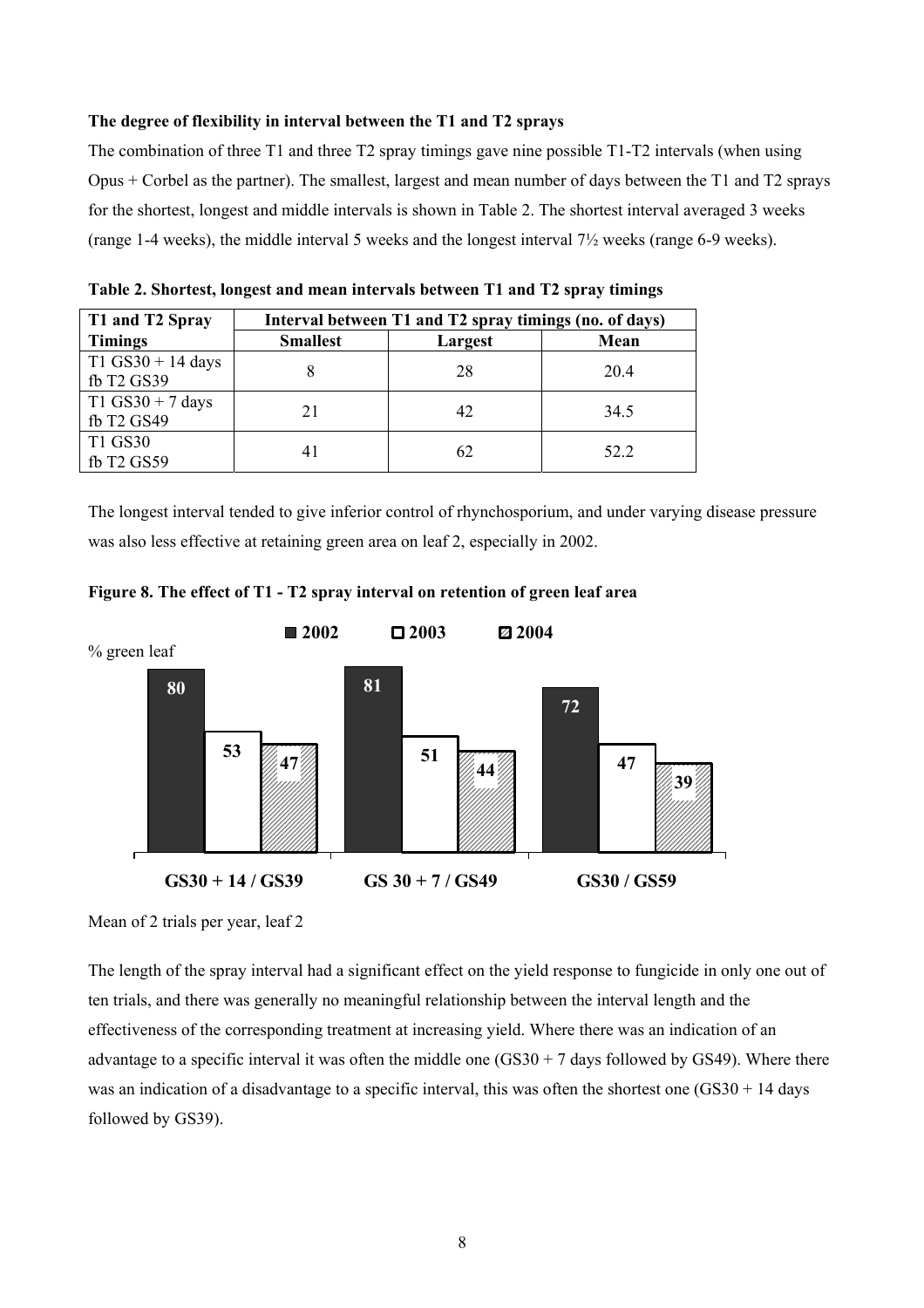#### **The benefit from a T3 spray application**

The effect of a 'T3' fungicide spray (Opus 0.5 l/ha) applied in addition to T1 and T2 sprays at GS30 and GS39 respectively, was compared against two-spray sequences at GS30 and GS39 or GS30 and GS59 only. In 2002 the control of rhynchosporium was increased with a T3 spray, but not in the following two years. Small improvements were also obtained in brown rust and net blotch control in individual trials. In three out of ten trials there was a yield benefit from a third fungicide spray, but none of the differences were significant. In other cases, the three-spray treatment was no better than the most effective of the two-spray programmes.

#### **Figure 9. The effect of a third fungicide spray on yield response over untreated**



% increase over untreated

There were no situations where three sprays gave a higher margin than the most effective two-spray programme, and often three sprays gave a lower margin. In a few trials there was an increase in thousand grain weight, but there was no consistent improvement in specific weight.

In one trial in Lincolnshire in 2004 under moderate rhynchosporium pressure there were consistent indications of improvements (not significant) in the retention of green area, thousand grain weight and yield with a third fungicide compared to either of the two-spray programmes. However, there were no differences in margin.

**Table 3. The effect of a third fungicide spray in Lincolnshire in 2004** 

| T1 and T2 Spray              | <b>Fungicide Programme</b> |                |                  |             |
|------------------------------|----------------------------|----------------|------------------|-------------|
| <b>Timings</b>               | GS30/GS39                  | GS30/GS39/GS59 | <b>GS30/GS59</b> | LSD         |
| $%$ green area leaf 2        |                            |                |                  | 22          |
| % yield increase             | 2.7                        | 16.4           | 12.7             | 4.7         |
| TGW(g)                       | 44.5                       | 46.4           | -44.7            | $_{\rm NS}$ |
| Margin $(\text{\pounds}/ha)$ | 496                        | 496            | 496              |             |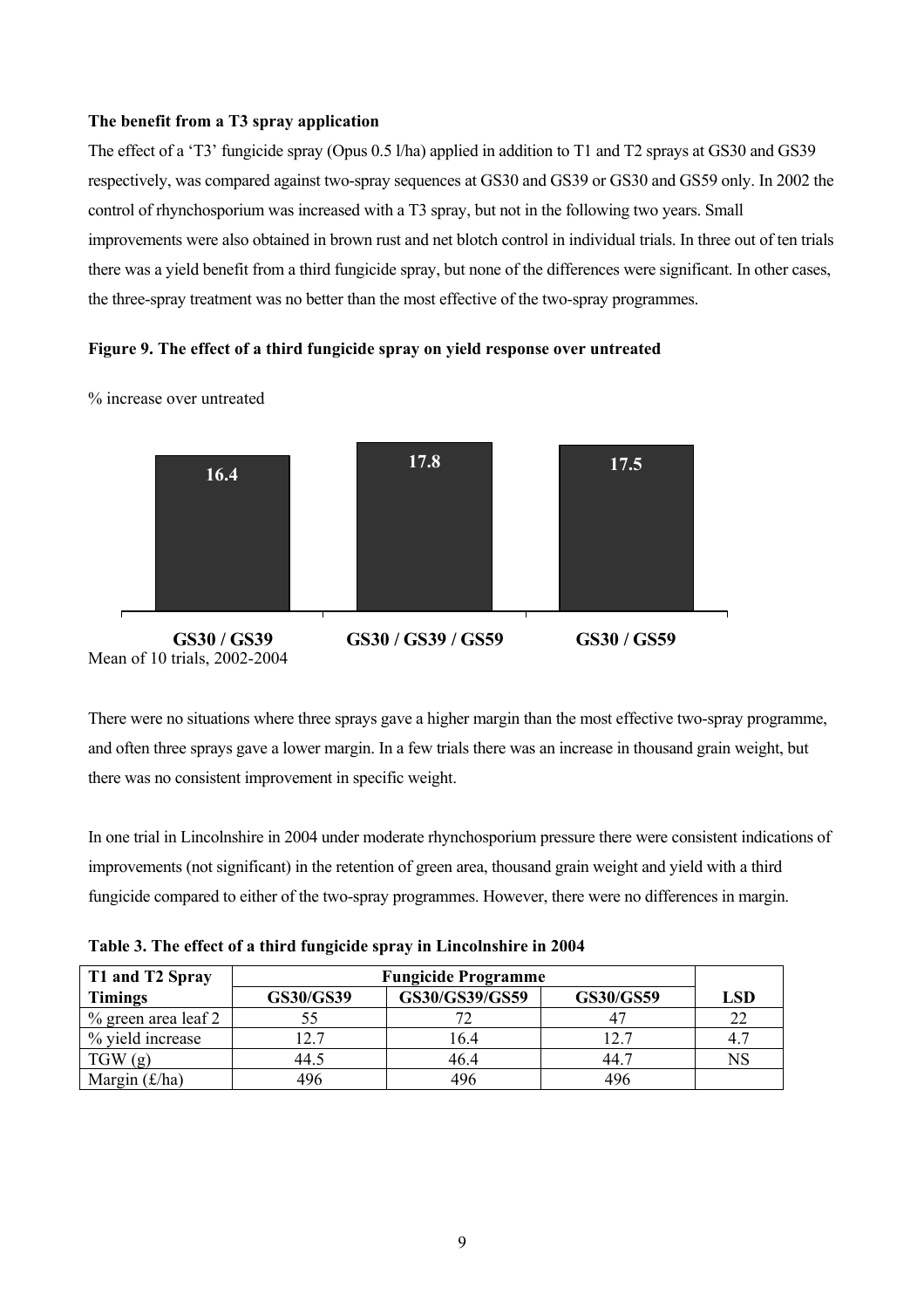### **Conclusions and Implications**

Fungicide applications at the T2 timing in winter barley are at least as important as at T1, regardless of the diseases that are present, or the choice of eradicant or protectant partner to a strobilurin.

However, the pattern of disease development that results from seasonal and regional weather factors will determine which of the timings is the most beneficial in a given situation. The three seasons within which these trials were conducted were not characterised by high disease pressure in the period leading up to T1. Where, for example, rhynchosporium is very active early in the season, fungicides applied at T1 and possibly earlier (at T0) may be more important.

Yield responses to fungicide have been larger where brown rust (and net blotch) are the main diseases than where similar or higher levels of rhynchosporium have been present.

This partly explains why T2 fungicides have tended to contribute slightly more than half of the yield response (brown rust and net blotch tend to be more prevalent at that stage). Note that to some extent this may reflect the fact that fungicide programmes such as those evaluated here have often been less successful at controlling rhynchosporium than brown rust, and the recent approval of fungicides containing prothioconazole (Proline or Fandango) may help to improve this.

Programmes based on two half-rate strobilurin sprays have shown a high degree of flexibility in timing, with application windows of 2 weeks or more (and spray intervals varying by up to four weeks) having relatively little impact on yield.

This is in stark contrast to winter wheat, where the effective control of septoria in particular is often very dependent on timing. Where spray days or spraying capacity are limited, the use of fungicide programmes that allow considerable flexibility in their application timings is likely to be of benefit. However, intervals of less than 3 weeks or more than 7 weeks should still be avoided.

Unlike in wheat, the efficacy of, and optimum timing for, the T1 spray in winter barley is not closely related to the emergence of a particular leaf layer.

Whilst in winter wheat the T1 fungicide should be applied when leaf 3 is emerging rather than leaf 4, on winter barley which of these two leaves is emerging is less critical. Applications can therefore be timed effectively by growth stages. With a 'flexible' (eradicant) partner added to strobilurin, applications as early as when leaf 5 is still emerging on some plants, or as late as when leaf 2 has started to emerge, may be equally effective.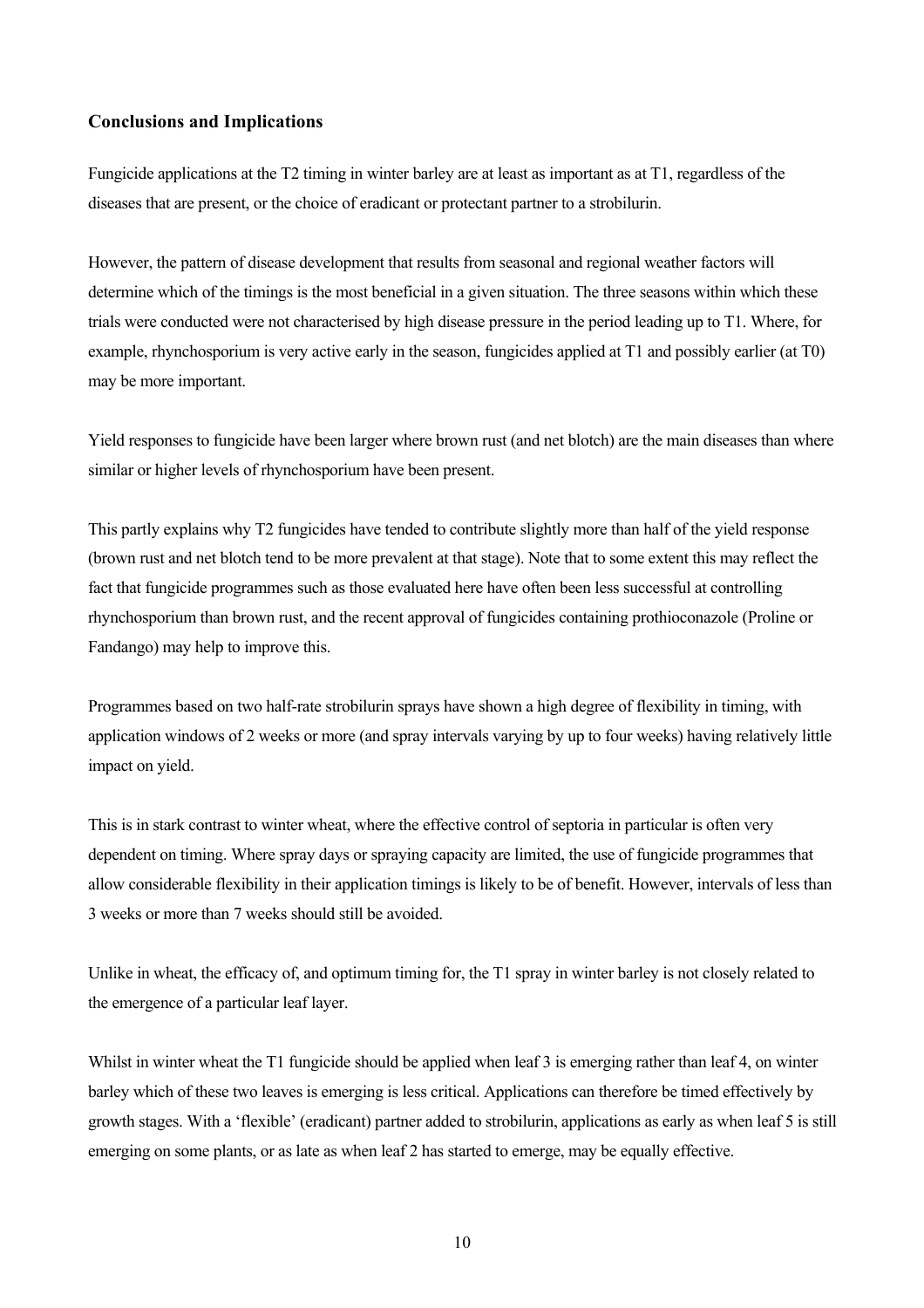Timing of the T2 spray has had no consistent impact on yield, regardless of the diseases present, but GS49 (awn emergence) remains the best compromise.

There is some evidence that the T2 application should be earlier (GS39) than GS49 rather than later (GS59) where rhynchosporium is still active. Where brown rust (or net blotch) are increasing at T2, if an eradicant partner is included application earlier than GS49 may be disadvantageous.

Choice of strobilurin partner (either protectant as with Unix or eradicant as with Opus + Corbel) has had no consistent effect on yield, but in situations where delaying the T1 or T2 spray has been beneficial with Opus  $+$ Corbel as the partner, this has not generally been the case with Unix.

Use of a mainly protectant partner with a strobilurin might be expected to be more limiting to the flexibility in timing of the T1 and T2 sprays, especially where brown rust was the main disease present. Whilst there were some situations where this was true, overall the choice of partner made little difference. However it should be noted that the patterns of weather and disease development over the three years of the project did not generally result in a high requirement for disease eradication at any of the T1 or T2 timings.

Application of a third fungicide spray at the 'T3' timing is unlikely to be justified on winter barley, in either rhynchosporium or brown rust dominated situations.

When this project first started, application of a third strobilurin-based fungicide spray at T3 offered potential to improve yields and grain quality through extending the green area duration of the crop canopy. Since then, resistance concerns have led to the use of strobilurins in cereals being limited to two applications. Despite occasional improvements in disease control or yield compared to the most effective two-spray programmes, neither strobilurin nor triazole based T3 sprays have been shown to be cost-effective here.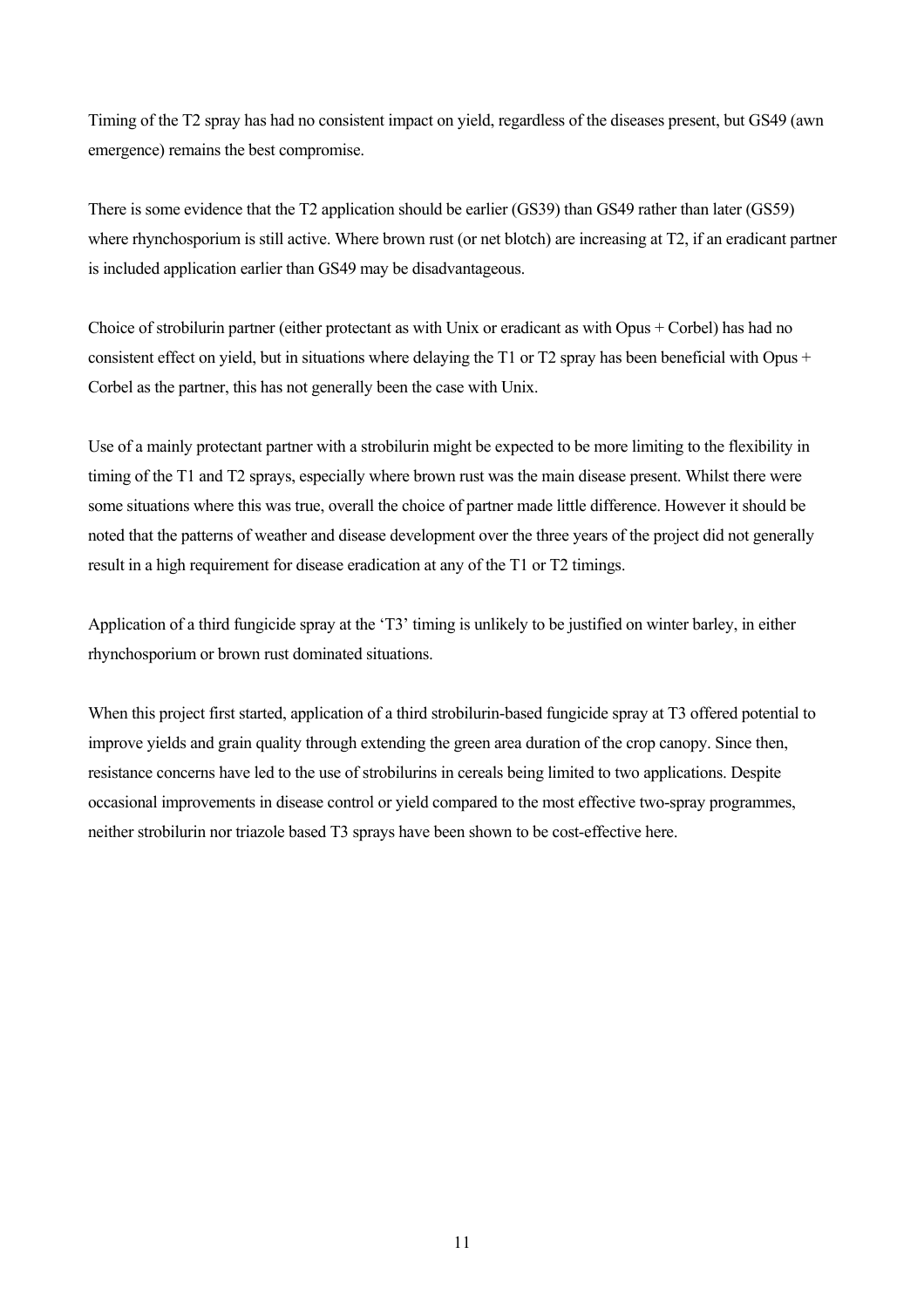# **The influence of recently-introduced fungicides on application timings used in winter barley disease control programmes**

#### **Project Overall Aim**

To determine the influence of recently-introduced fungicides on the traditional timings employed for winter barley disease control, with a view to establishing new management guidelines for the crop.

## **1. Introduction**

The introduction of two new groups of fungicides in the late 1990s heralded the start of a new era in crop protection in cereals. In many ways, their impact on disease control in barley was even greater than in wheat. The strobilurin group provided a much needed addition to triazoles and morpholines, for improving the control of rhynchosporium, net blotch and brown rust. Cyprodinil likewise was a vital alternative protectant partner against rhynchosporium, net blotch and mildew, in addition to controlling eyespot. A particular feature of these new fungicides was the duration and level of the protection that they offered, and it quickly became apparent that the existing guidelines for optimum application timing might no longer be appropriate.

Historically, the T1 fungicide, had been seen as the key spray timing for winter barley, with the T2 fungicide often omitted where disease control following the T1 application had been good. However, there was evidence from other work (ARC, 2000) that the use of Amistar (azoxystrobin) as part of the T2 spray was leading to improved control of brown rust and net blotch, often the dominant diseases at that timing, and as a result green leaf area was being better protected and yields were benefiting more from an application at this timing. There was also a suggestion that there might be an advantage to a later third spray, equivalent to a T3 spray in wheat, due to the ability to maintain green leaf area for longer.

Not only was there potential to re-define the relative importance of the different spray timings, the growth stages at which at the T1 and T2 treatments needed to be applied could also be modified. Best advice previously had been to apply the T1 spray at GS30-31, followed 3-4 weeks later by the T2 spray (if needed). However, this assumed the use of spray programmes based mainly on fungicides with good eradicant activity (triazoles and morpholines) whereas the first new generation products had particular strengths as protectants. A mix of strobilurin + cyprodinil would potentially have relatively eradicant activity, which might jeopardise the control of diseases once established, if applied too late. At the same time, the ability to apply the T1 and T2 sprays slightly earlier than before could have advantages, for example allowing the fungicides to be tank-mixed with PGR applications that were often targeted at about GS30 and GS39.

For winter wheat, it had long been recognised that the optimum timing for the T1 spray was dependent, not on growth stage, but on leaf emergence. With leaf 3 contributing more to yield (and more reliably) than leaf 4,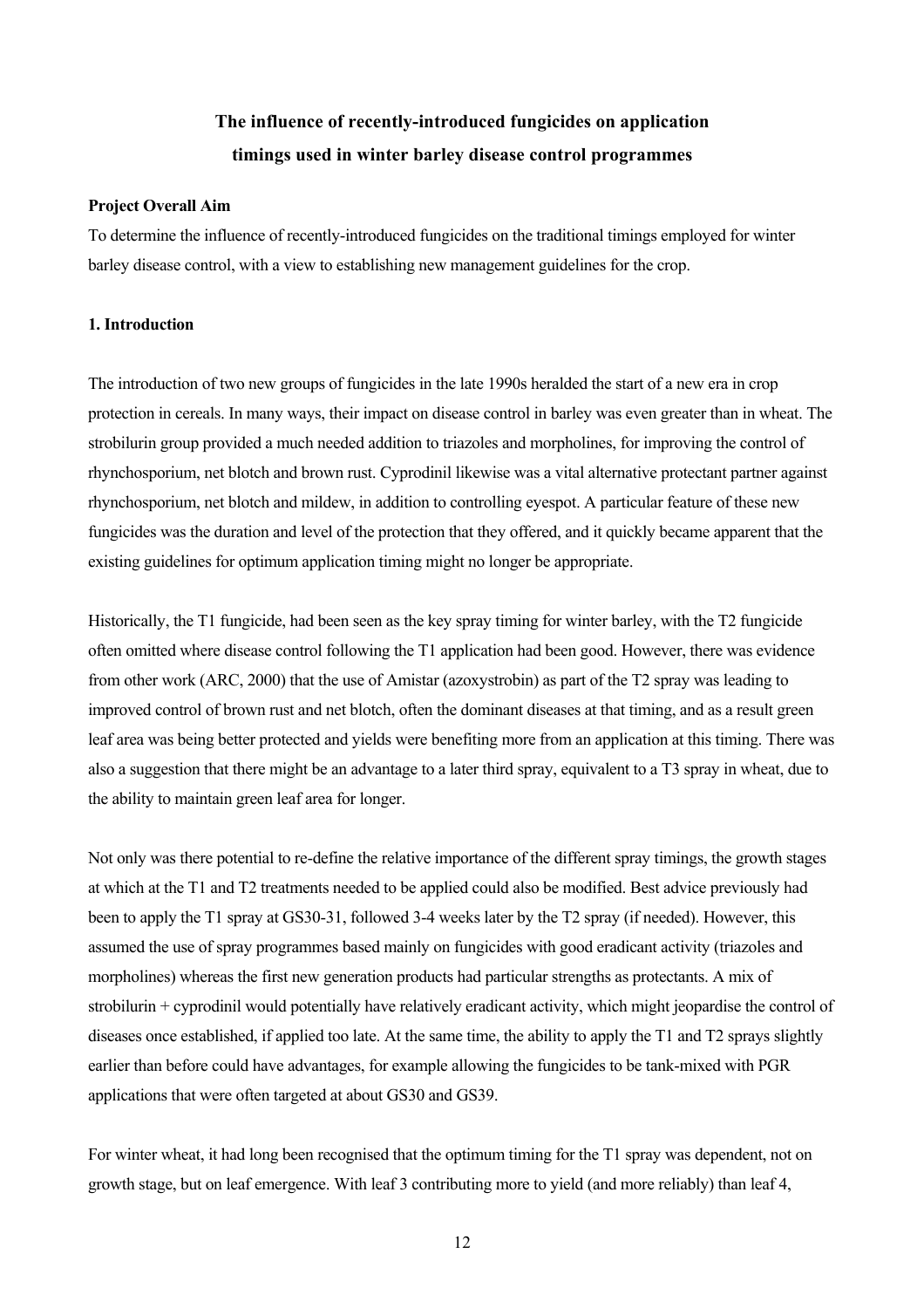application prior to the emergence of leaf 3 was generally found to be disadvantageous to yield. For winter barley, it was unclear whether the leaf that was emerging when the T1 spray was applied was critical, and again whether the choice of partner to the strobilurin at T1 (eradicant triazole or protectant cyprodinil) had an effect on this. With the awns also contributing a significant proportion of the yield in winter barley, it was also uncertain whether applying the T2 spray before they had emerged (at GS39, full flag leaf emergence) would compromise disease control and yield, or application well after the awns had emerged (at GS59, full ear emergence) would be less effective even when using an eradicant partner (Unix is not approved for use after GS49, awns emerged).

A series of trials were therefore established, starting in autumn 2001, with a wide geographic spread of sites in England, and utilising a different variety at each site to reflect the main disease pressures likely to be experienced in that location. The specific objectives of the work, conducted over a three-year period, were as follows:

- To determine the relative contributions of the T1 and T2 sprays in winter barley, when using strobilurin fungicides at both timings.
- To examine the effect of application timing of the T1 and T2 sprays.
- To identify whether the response to the T1 spray is dependent on the leaf that is emerging at the time of application.
- To establish the degree of flexibility in the  $T1 T2$  spray interval, when using strobilurin fungicides at both timings.
- To investigate how the choice of partner to the strobilurins, either eradicant (Opus + Corbel) or mainly protectant (Unix) influences the above.
- To evaluate the benefit of a third (T3) spray application in winter barley.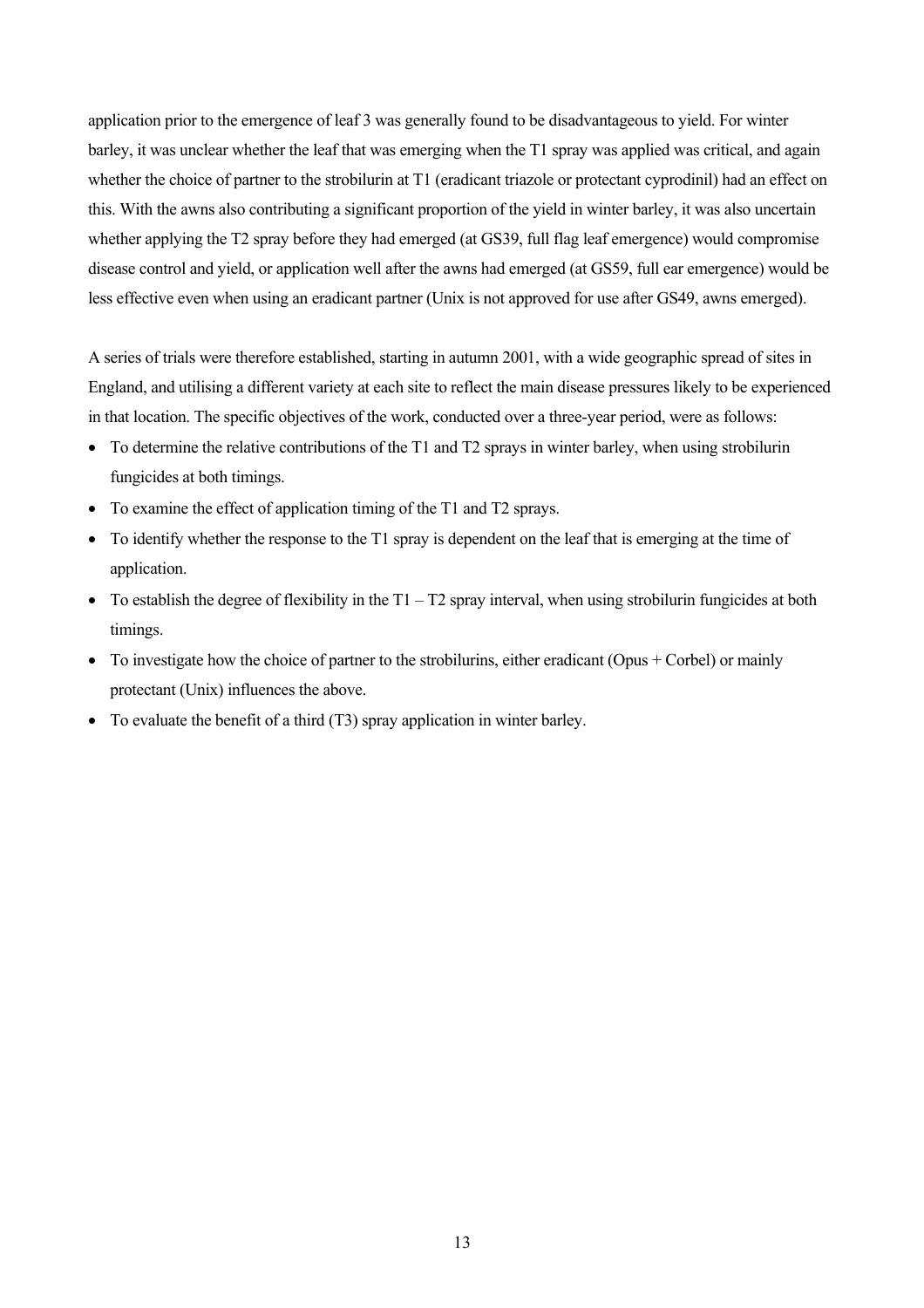### **2. Materials and Methods**

#### **2.1 Overview**

Field trials were established at four locations in England in three successive seasons from 2001/02 to 2003/04. At each location, a different variety of winter barley was sown, in order to target different foliar diseases. In each trial, 21 fungicide treatments, involving one, two and three-spray programmes at a range of application timings from GS30 (ear at 1cm) to GS59 (ears fully emerged), were compared with an untreated. The treatments were based on a half dose of strobilurin (mainly Acanto at T1 and Amistar at T2) partnered either by Opus + Corbel or Unix. Foliar disease levels were assessed at key stages, and growth stages and leaf emergence recorded. Trials were taken to yield, and grain sampled and analysed for grain quality. Margins (defined as output value less fungicide and applications costs) were then calculated, using standard prices.

#### **2.2 Site locations, soil types, varieties and target diseases**

| Site characteristics for the four locations were: |                                 |                                                 |
|---------------------------------------------------|---------------------------------|-------------------------------------------------|
| Andover, Hampshire                                | Soil type:                      | Andover series chalkland soil                   |
|                                                   | Average annual rainfall: 735 mm |                                                 |
|                                                   | Variety:                        | Sumo                                            |
|                                                   | Target Disease:                 | Rhynchosporium                                  |
|                                                   |                                 |                                                 |
| Caythorpe, Lincolnshire                           | Soil type:                      | Elmton 1 series brashy fine loam over limestone |
|                                                   | Average annual rainfall: 590 mm |                                                 |
|                                                   | Variety:                        | Carat                                           |
|                                                   | Target Diseases:                | Brown rust, rhynchosporium                      |
|                                                   |                                 |                                                 |
| Cirencester, Gloucestershire                      | Soil type:                      | Elmton 1 series brashy fine loam over limestone |
|                                                   | Average annual rainfall: 770 mm |                                                 |
|                                                   | Variety:                        | Siberia                                         |
|                                                   | Target Diseases:                | Brown rust, net blotch,                         |
|                                                   |                                 |                                                 |
| Morley, Norfolk                                   | Soil type:                      | Ashley series sandy loam over chalky clay       |
|                                                   | Average annual rainfall: 635 mm |                                                 |
|                                                   | Variety:                        | Pearl                                           |
|                                                   | Target Diseases:                | Net blotch, rhynchosporium                      |

 $S_{i,t}$  characteristics for the four  $l$ 

Full site details, and overall inputs, are shown in Appendix D (section 7.4).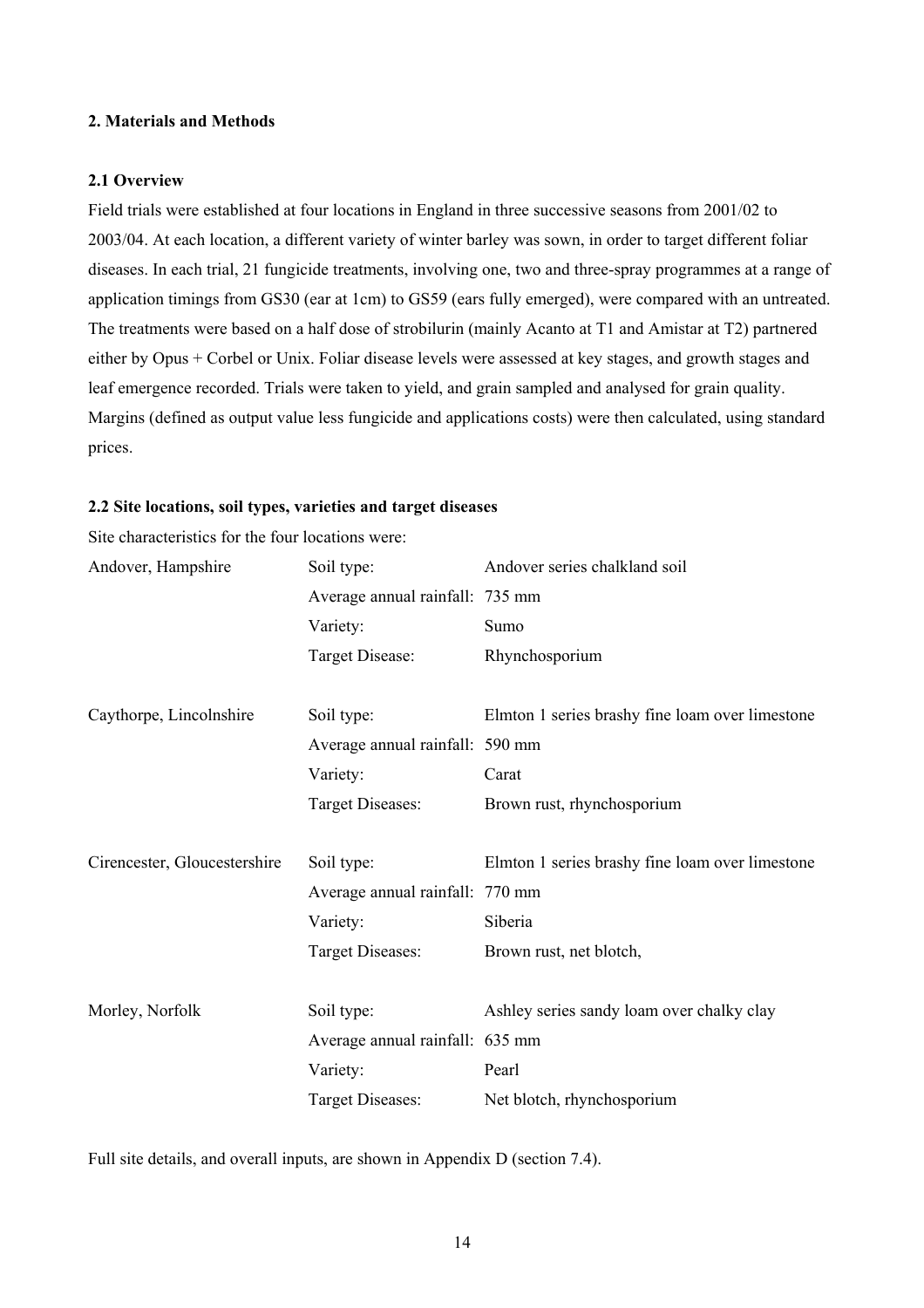#### **2.3 Fungicide treatments**

The fungicide treatments that were evaluated consisted mainly of two-spray programmes, with the first spray at one of three timings  $(GS30, GS30 + 7 \text{ days}, \text{ or } GS30 + 14 \text{ days})$ , followed by the second spray at one of three timings (GS39, GS49, GS59), giving nine combinations. Single spray treatments at either GS30 + 7 days or GS49, and three-spray programmes with applications at GS30, GS39 and GS59, were also examined. Single spray treatments, and the first spray of all two- and three-spray programmes, were all based on a half dose (0.5 l/ha) of Acanto (picoxystrobin). The second spray of all two- and three-spray programmes was based on a half dose (0.5 l/ha) of Amistar (azoxystrobin). For all single spray and two-spray treatments with applications up to and including GS49, both Opus (epoxiconazole) + Corbel (fenpropimorph) and Unix (cyprodinil) were evaluated as partners to the Acanto or Amistar. Unix is not approved for application to barley after GS49. The third spray of the three-spray programmes was either Amistar + Opus or Opus alone. In all, 21 different programmes were compared with a fully untreated.

To summarise, fungicide products and doses (l/ha or kg/ha) applied were:

| First spray $(T1)$  | Acanto $0.5 +$ Opus $0.25 +$ Corbel $0.25$  |
|---------------------|---------------------------------------------|
|                     | Acanto $0.5 +$ Unix 0.4kg                   |
| Second spray $(T2)$ | Amistar $0.5 +$ Opus $0.25 +$ Corbel $0.25$ |
|                     | Amistar $0.5 +$ Unix 0.4kg                  |
| Third spray $(T3)$  | Amistar $0.25 +$ Opus $0.25$                |
|                     | Opus $0.5$                                  |

The full treatment matrix is shown in table 2.2.

All treatments were applied in 200 l/ha water as a medium spray, using AZO plot spraying equipment fitted with conventional flat fan nozzles.

| Product | <b>Active Ingredient</b> | <b>Formulation</b> | <b>Maximum Single Dose</b> |
|---------|--------------------------|--------------------|----------------------------|
| Acanto  | 250 g/l picoxystrobin    | <b>SC</b>          | $1.0$ l/ha                 |
| Amistar | 250 g/l azoxystrobin     | <b>SC</b>          | $1.0$ l/ha                 |
| Corbel  | 750 g/l fenpropimorph    | EC                 | $1.0$ l/ha                 |
| Opus    | 125 g/l epoxiconazole    | <b>SC</b>          | $1.0$ l/ha                 |
| Unix    | 75% w/w cyprodinil       | <b>WG</b>          | $0.67$ kg/ha               |

**Table 2.1. Active ingredients and formulations of the fungicides used**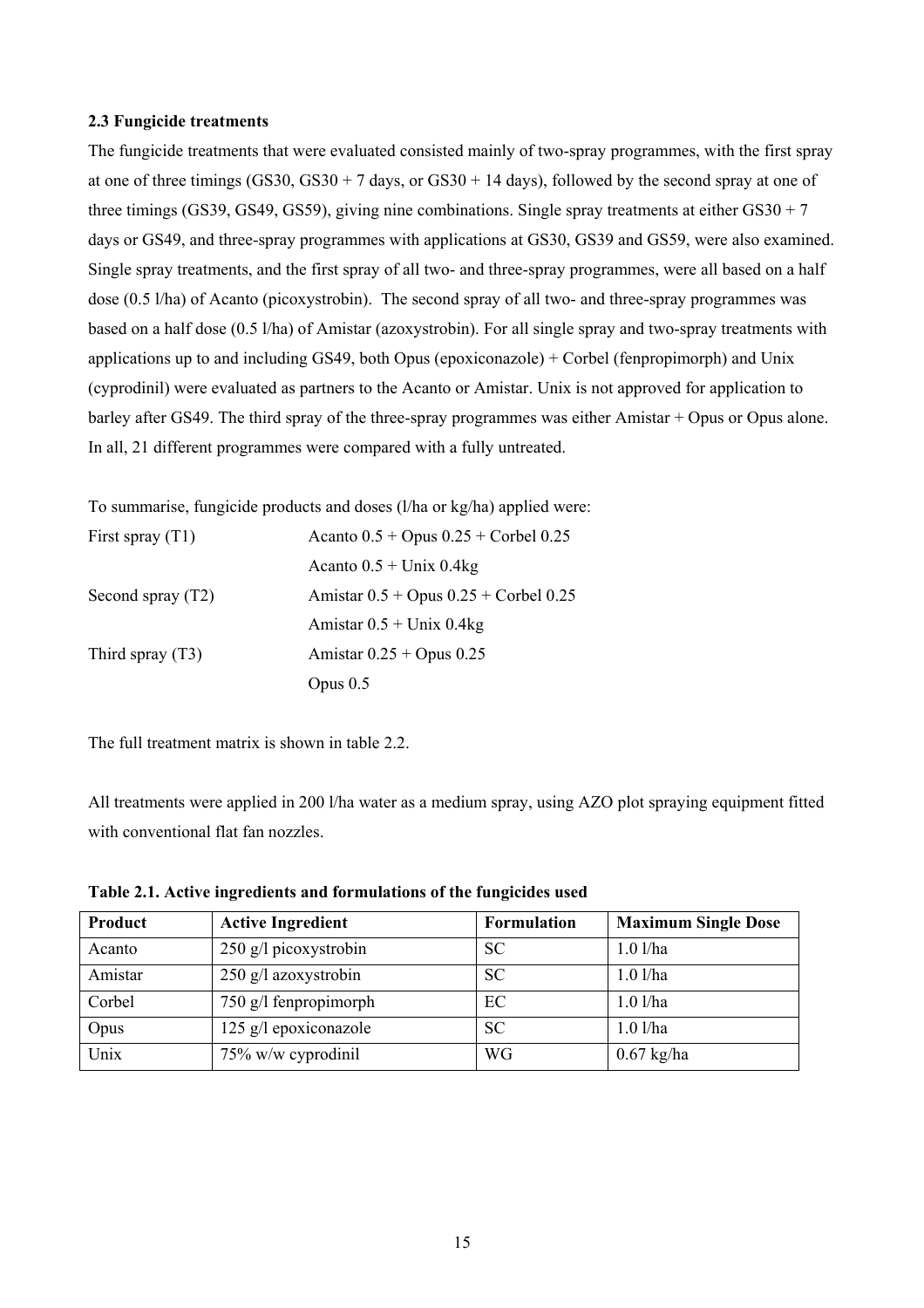| Treat.           | <b>T1</b>                    | <b>T1</b>                    | <b>T1</b>                | <b>T2</b>                | <b>T2</b>                | T2                       |
|------------------|------------------------------|------------------------------|--------------------------|--------------------------|--------------------------|--------------------------|
| No.              | <b>GS30</b>                  | $30 + 7$ days                | $30 + 14$ days           | <b>GS39</b>              | <b>GS49</b>              | <b>GS59</b>              |
| $\mathbf{1}$     | Acanto +                     |                              | -                        | Amistar +                |                          | $\overline{\phantom{a}}$ |
|                  | Opus/Corbel                  |                              |                          | Opus/Corbel              |                          |                          |
| $\overline{2}$   | Acanto $+$                   |                              |                          | Amistar +                | $\blacksquare$           | $\overline{\phantom{a}}$ |
|                  | Unix                         |                              |                          | Unix                     |                          |                          |
| 3                |                              | Acanto +                     |                          | Amistar +                |                          | $\overline{\phantom{a}}$ |
|                  |                              | Opus/Corbel                  |                          | Opus/Corbel              |                          |                          |
| 4                | $\blacksquare$               | Acanto +                     |                          | Amistar +                |                          | $\blacksquare$           |
|                  |                              | Unix                         |                          | Unix                     |                          |                          |
| 5                | $\overline{\phantom{a}}$     |                              | Acanto +                 | Amistar +                |                          | $\overline{\phantom{a}}$ |
|                  |                              |                              | Opus/Corbel              | Opus/Corbel              |                          |                          |
| 6                | $\overline{\phantom{a}}$     | $\overline{\phantom{a}}$     | Acanto +<br>Unix         | Amistar +<br>Unix        | $\blacksquare$           | $\overline{\phantom{a}}$ |
|                  | Acanto +                     |                              |                          |                          | Amistar +                |                          |
| $\boldsymbol{7}$ | Opus/Corbel                  |                              |                          |                          | Opus/Corbel              |                          |
|                  | Acanto $+$                   |                              |                          |                          | Amistar +                |                          |
| $8\,$            | Unix                         | ÷,                           | $\overline{\phantom{m}}$ | $\overline{\phantom{a}}$ | Unix                     | $\overline{\phantom{a}}$ |
|                  |                              | Acanto +                     |                          |                          | Amistar +                |                          |
| 9                | $\blacksquare$               | Opus/Corbel                  |                          | $\overline{\phantom{a}}$ | Opus/Corbel              |                          |
|                  |                              | Acanto +                     |                          |                          | Amistar +                |                          |
| 10               | $\overline{\phantom{a}}$     | Unix                         |                          | $\overline{\phantom{a}}$ | Unix                     | $\blacksquare$           |
|                  |                              |                              | Acanto +                 |                          | Amistar +                |                          |
| 11               | $\overline{\phantom{a}}$     |                              | Opus/Corbel              |                          | Opus/Corbel              |                          |
| 12               |                              |                              | Acanto $+$               |                          | Amistar +                |                          |
|                  | $\overline{\phantom{a}}$     | $\qquad \qquad \blacksquare$ | Unix                     | $\overline{\phantom{a}}$ | Unix                     | $\overline{\phantom{a}}$ |
| 13               | Acanto +                     |                              |                          |                          |                          | Amistar +                |
|                  | Opus/Corbel                  |                              |                          |                          |                          | Opus/Corbel              |
| 14               | $\qquad \qquad \blacksquare$ | Acanto +                     |                          | $\overline{\phantom{a}}$ | $\overline{\phantom{0}}$ | Amistar +                |
|                  |                              | Opus/Corbel                  |                          |                          |                          | Opus/Corbel              |
| 15               | $\overline{\phantom{a}}$     |                              | Acanto +                 |                          | $\overline{\phantom{a}}$ | Amistar +                |
|                  |                              |                              | Opus/Corbel              |                          |                          | Opus/Corbel              |
| 16               |                              | Acanto +                     |                          |                          |                          | $\overline{\phantom{a}}$ |
|                  |                              | Opus/Corbel                  |                          |                          |                          |                          |
| 17               |                              | Acanto +                     | $\overline{a}$           |                          |                          | $\overline{\phantom{a}}$ |
|                  |                              | Unix                         |                          |                          | Acanto +                 |                          |
| 18               |                              | -                            |                          |                          | Opus/Corbel              |                          |
|                  |                              |                              |                          |                          | Acanto +                 |                          |
| 19               | $\qquad \qquad \blacksquare$ |                              |                          |                          | Unix                     |                          |
|                  | Acanto +                     |                              |                          | Amistar +                |                          | Amistar +                |
| 20               | Opus/Corbel                  |                              | -                        | Opus/Corbel              |                          | $Opus*$                  |
|                  | Acanto $+$                   |                              |                          | Amistar +                |                          |                          |
| 21               | Opus/Corbel                  | $\overline{\phantom{m}}$     | $\overline{a}$           | Opus/Corbel              | $\overline{\phantom{a}}$ | Opus*                    |
| 22               | untreated                    | $\blacksquare$               | $\overline{a}$           | untreated                | $\blacksquare$           | $\Box$                   |

**Table 2.2. Fungicide treatment table showing products applied and application timings**

\* Applied as 'T3' sprays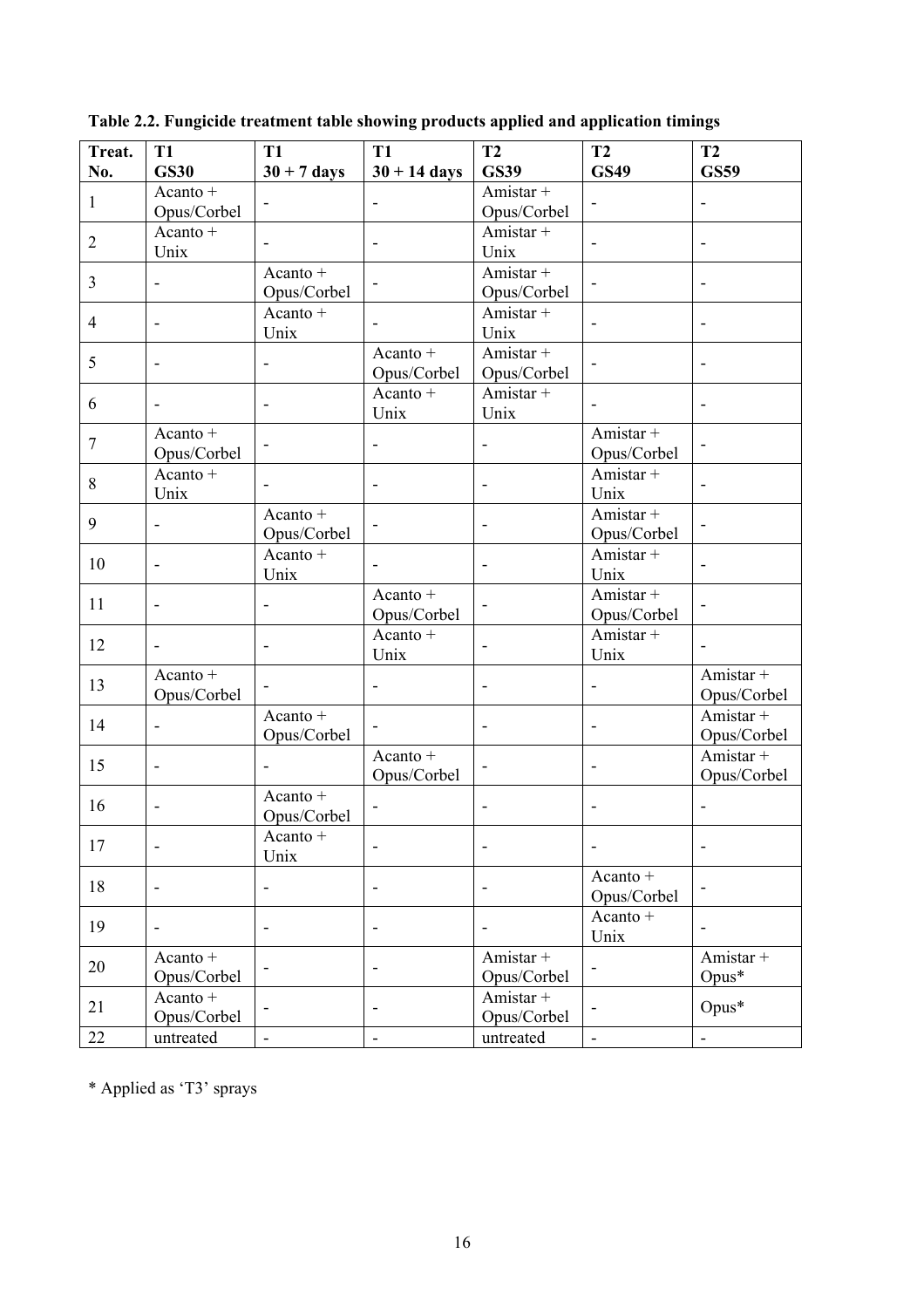# **2.4 Trial design**

Treatments were applied to small plots measuring 12m long (10m harvested) x 2.1 m wide, in a randomised block design with 4 replicates.

### **2.5 Assessments and data analysis**

The assessments and monitoring conducted during the three seasons consisted of:

- Grain yield, specific weight and thousand grain weight
- Date and growth stage for each fungicide application timing
- Leaf emergence (number and  $\%$ ) for each of the T1 application timings
- Foliar disease (% infection) at each application timing (for appropriate treatments)
- Full assessment of foliar diseases and green leaf area at GS71-75
- Rainfall pattern
- Margins over treatment cost

Trials were harvested using Sampo 2010 or Claas Dominator plot combines fitted with weighing systems. Disease and green leaf area assessments were based on the mean % leaf area affected of 10 leaves per plot for each leaf layer. Leaf emergence was recorded by tagging and recording the uppermost emerging leaf on 30 plants per trial at weekly intervals from GS30 until GS39, and subsequent conversion of the data to eventual leaf numbers.

#### **2.6 Margin calculations**

Margins, defined in this case as output value less fungicide and application costs, were calculated as follows: Grain value £60/t (all varieties assumed to be at feed price).

Acanto £30/litre

Amistar £26/litre

Unix £26.25/kg

Opus £24/litre

Corbel £18/litre

Application Cost £6/ha

This gave a total cost for the main applications as follows:

| Treatment (1 or kg/ha)                       | <b>Treatment cost including application</b> |
|----------------------------------------------|---------------------------------------------|
|                                              | (f/ha)                                      |
| T1 Acanto $0.5 +$ Opus $0.25 +$ Corbel 0.25  | 31.50                                       |
| T1 Acanto $0.5 +$ Unix 0.4kg                 | 31.50                                       |
| T2 Amistar $0.5 +$ Opus $0.25 +$ Corbel 0.25 | 29.50                                       |
| $\sqrt{72}$ Amistar 0.5 + Unix 0.4kg         | 29.50                                       |
| $\Gamma$ T1 + T2                             | 61.00                                       |
| $T1 + T2 + Opus T3$                          | 79.00                                       |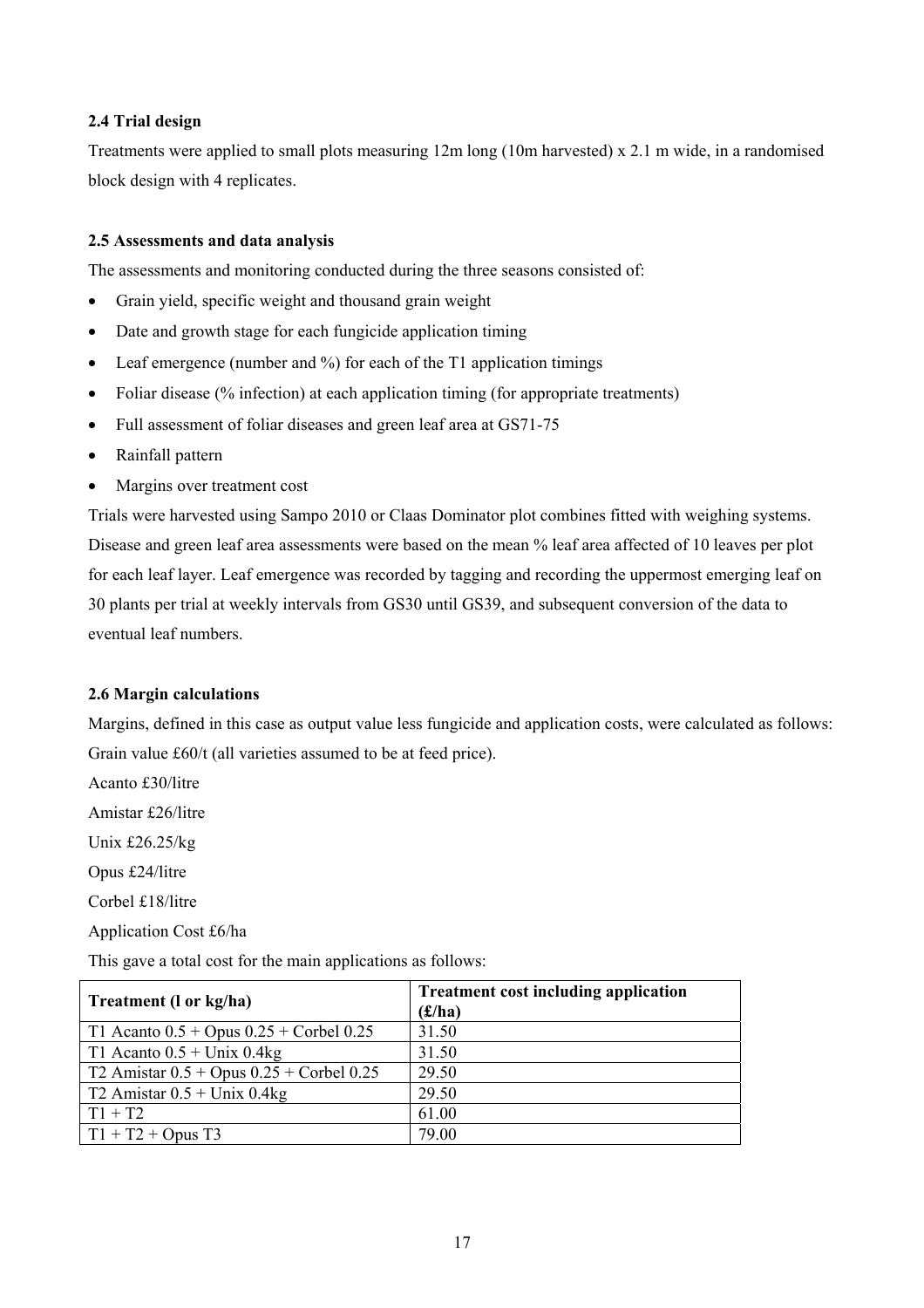# **3.0 Results**

The results from the twelve trials are presented in six sections, relating to the specific objectives of the project:

- 1. The relative contributions of the T1 and T2 spray timings
- 2. The degree of flexibility in the T1 spray timing
- 3. The importance of leaf emergence in determining the optimum T1 timing
- 4. The degree of flexibility in the T2 spray timing
- 5. The degree of flexibility in the  $T1 T2$  spray interval
- 6. The benefit from a T3 spray application

Within each section, the effects of choice of protectant (Unix) versus eradicant (Opus + Corbel) partner to the strobilurins are considered, and the following results are included:

- Disease levels and Green leaf area These are illustrated using data from the following trial locations and seasons: Rhynchosporium: Hampshire, 2002, 2003 and 2004 Brown rust: Lincolnshire 2003 and Gloucestershire 2003 and 2004 Net blotch: Norfolk 2004 Green leaf area: Lincolnshire and Norfolk 2002, 2003 and 2004
- Grain Yield (presented as the % increase in yield obtained with that treatment compared to the untreated)
- Grain Quality (specific weight and thousand grain weight)
- Margin (output value less fungicide and application cost)

Full results tables for each trial by site and year are shown in Tables 7.1 to 7.12 in appendix C (section 7.3).

# Rainfall Pattern and Background Disease Pressure

Monthly rainfall for each location, from September through to July/August, is shown in Figures 7.1 to 7.12 in Appendix E (section 7.5). Both the 2002 and 2003 springs were characterised by relatively dry weather in March and early April. Wetter weather followed in late April and May, especially in 2002. In 2004, April itself was wettest, with May particularly dry.

The disease pressure encountered in each of the trials varied with location and season. As expected, in Hampshire rhynchosporium was dominant, with moderately high or high levels present in all three years. In Gloucestershire, brown rust was the major disease present, at moderate or high levels. At the other two locations, disease pressure tended to be a mix of brown rust and rhynchosporium, sometimes only at low levels, with the exception of Norfolk in 2004 when net blotch was present at moderately high levels.

Disease progress onto successive leaf layers in untreated plots (and relative to the six fungicide application timings) are shown for four of the trials as follows: rhynchosporium in Hampshire 2004 (Figure 3.1), brown rust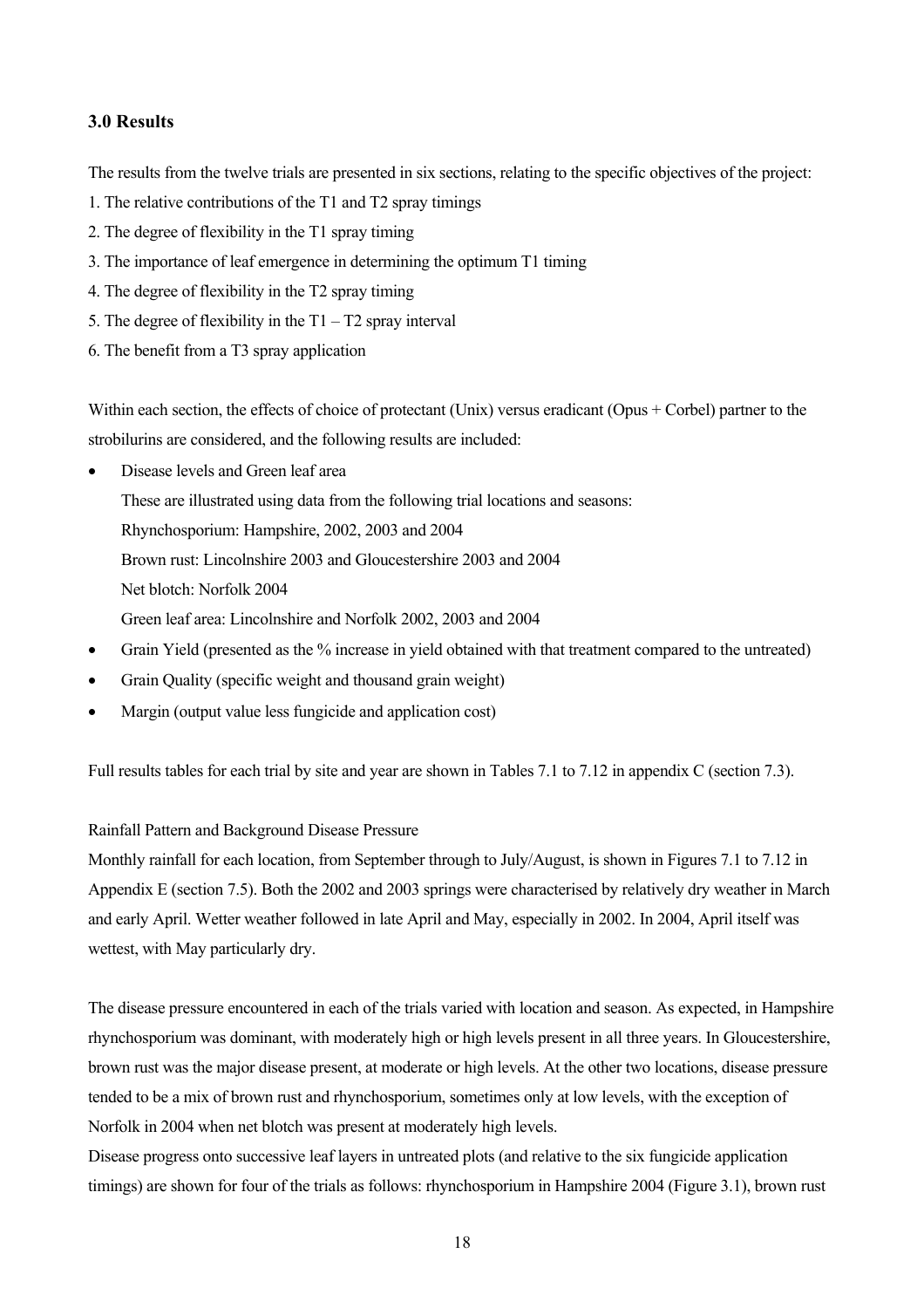in Lincolnshire in 2002 (Figure 3.2), net blotch in Norfolk in 2004 (Figure 3.3) and brown rust and rhynchosporium in Lincolnshire in 2003 (Figure 3.4).



**Figure 3.1 Development of rhynchosporium in Hampshire in 2004 (untreated)** 

With low rainfall in February, disease pressure at T1 was low. At the first T2 timing, disease was restricted to low levels of rhynchosporium on leaves 4 and 5, but by GS49 incidence had increased substantially on lower leaves. By the third T2 timing, rhynchosporium was evident on leaf 3. Levels on this leaf were high by the end of the season, although dry weather in May and June resulted in little disease developing on the top two leaves.





At the first T1 timing disease was at very low levels even on leaf 6. However, by the third T1 timing brown rust had begun to develop on leaves 5 and 4, albeit still at low levels. At the first T2 timing, brown rust was present at moderate levels on leaves 3 and 4. These had increased slightly by GS49, with disease appearing on leaf 2. With wetter weather in May disease had increased substantially on leaves 2-4 by shortly after GS59.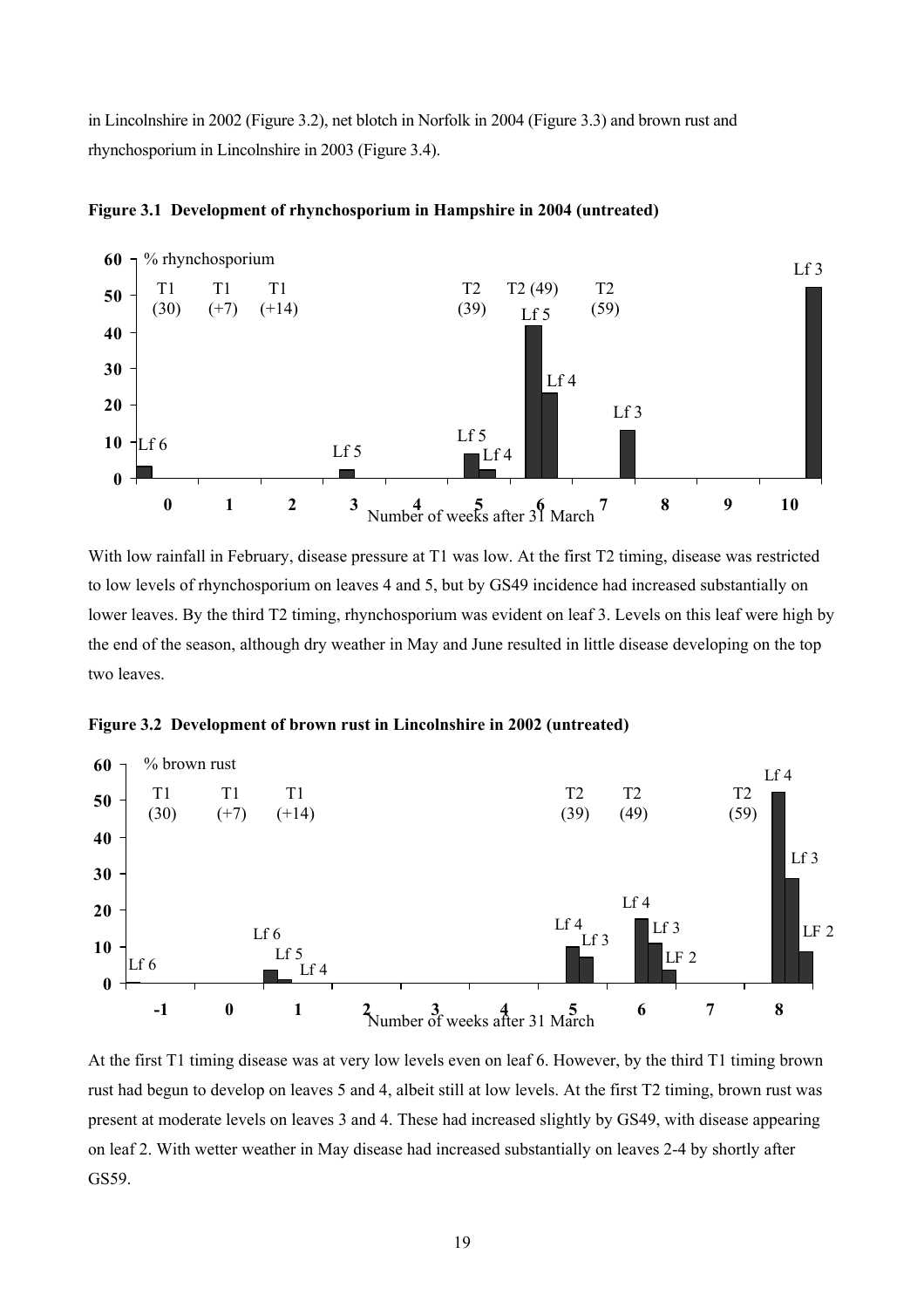



Net blotch remained at very low levels throughout the T1 period, but by T2 had begun to increase, having reached leaf 4 and leaf 3. However, significant levels of the disease did not develop until after the final T2 spray timing, with the highest incidence recorded on leaf 2 at the end of the season.

**Figure 3.4 Disease development in Lincolnshire in 2003 (untreated)**



The main disease threat alternated between rhynchosporium and brown rust as the season progressed. At T1, rhynchosporium was the main disease present on leaf 6. By GS39, brown rust was present and at higher levels on leaf 4 than rhynchosporium. Brown rust then spread rapidly during the T2 window, spreading up to leaf 2. By the end of the season, rhynchosporium (on leaf 3) and brown rust (on leaf 2) were both at moderate levels.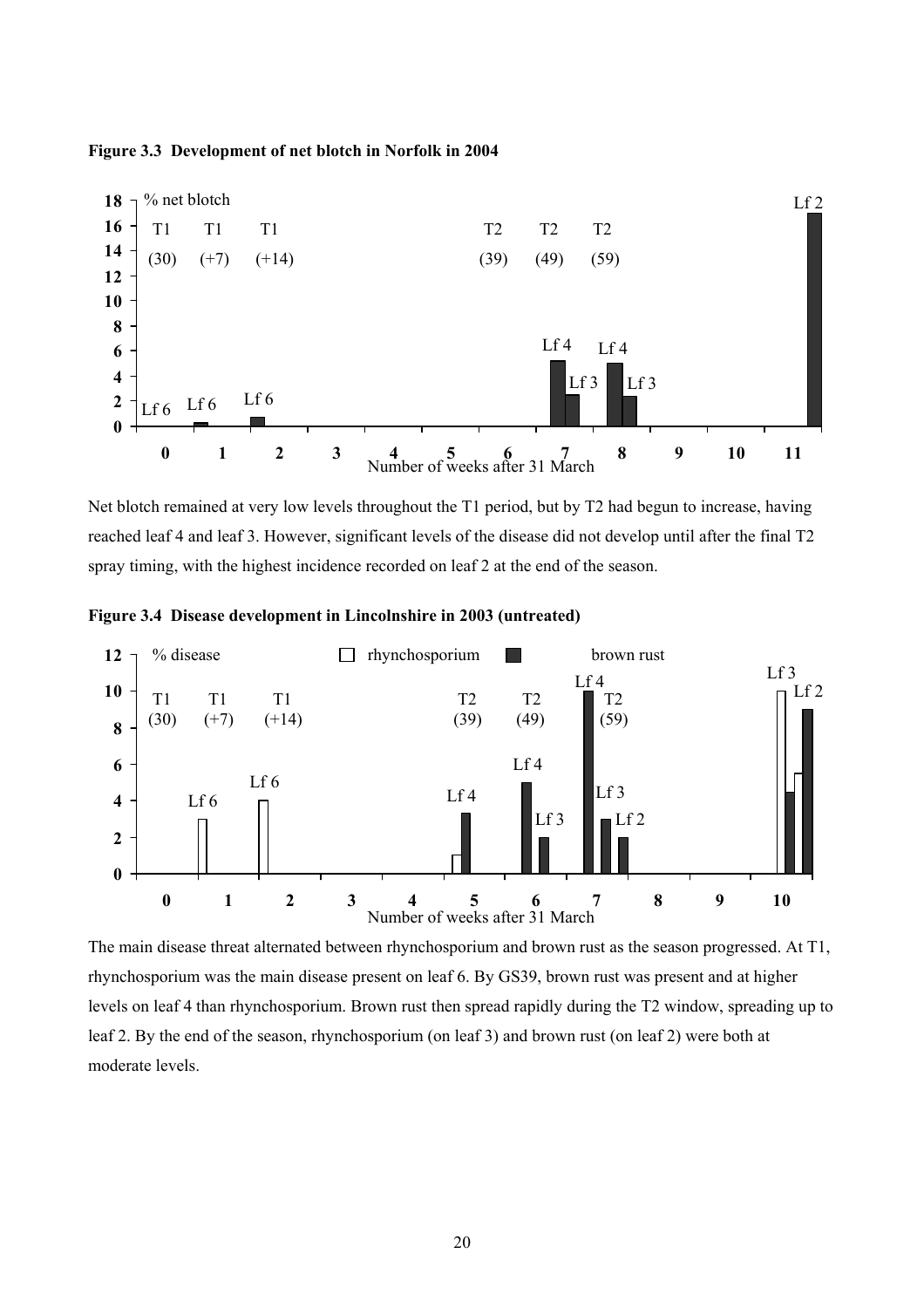In Table 3.1 the twelve trials are shown in order of increasing average yield response to fungicide treatment. The results indicate that disease severity was less important than the specific main disease that was present, in determining the response. Yield increases tended to be greater where brown rust was the major pathogen than where rhynchosporium was dominant, even though some of the highest disease levels obtained in any of the trials were in the three Hampshire trials that were mainly affected by rhynchosporium.

| Location        | Main          | <b>Severity</b> | <b>Secondary</b> | <b>Severity</b> | Mean % increase in   |
|-----------------|---------------|-----------------|------------------|-----------------|----------------------|
| and year        | disease       |                 | disease          |                 | yield over untreated |
| Hants. 03       | rhyncho       | mod-high        | <b>b</b> rust    | moderate        |                      |
| Hants. 04       | rhyncho       | mod-high        |                  |                 | 12                   |
| Norfolk 03      | <b>b</b> rust | moderate        | rhyncho          | low             | 12                   |
| Lincs. 04       | rhyncho       | moderate        | <b>b</b> rust    | low             | 14                   |
| Hants. 02       | rhyncho       | high            |                  |                 | 15                   |
| Lincs. 03       | <b>b</b> rust | moderate        | rhyncho          | low             | 16                   |
| Norfolk 02      | <b>b</b> rust | moderate        | rhyncho          | moderate        | 16                   |
| <b>Glos. 02</b> | <b>b</b> rust | moderate        | net blotch       | low             | 16                   |
| <b>Glos. 03</b> | <b>b</b> rust | high            |                  |                 | 18                   |
| <b>Glos. 04</b> | <b>b</b> rust | mod-high        |                  |                 | 20                   |
| Norfolk 04      | net blotch    | mod-high        | rhyncho          | moderate        | 20                   |
| Lincs. 02       | b rust        | high            |                  |                 | 30                   |

**Table 3.1 The effect of disease(s) present, and their severity, on the mean yield response to fungicide**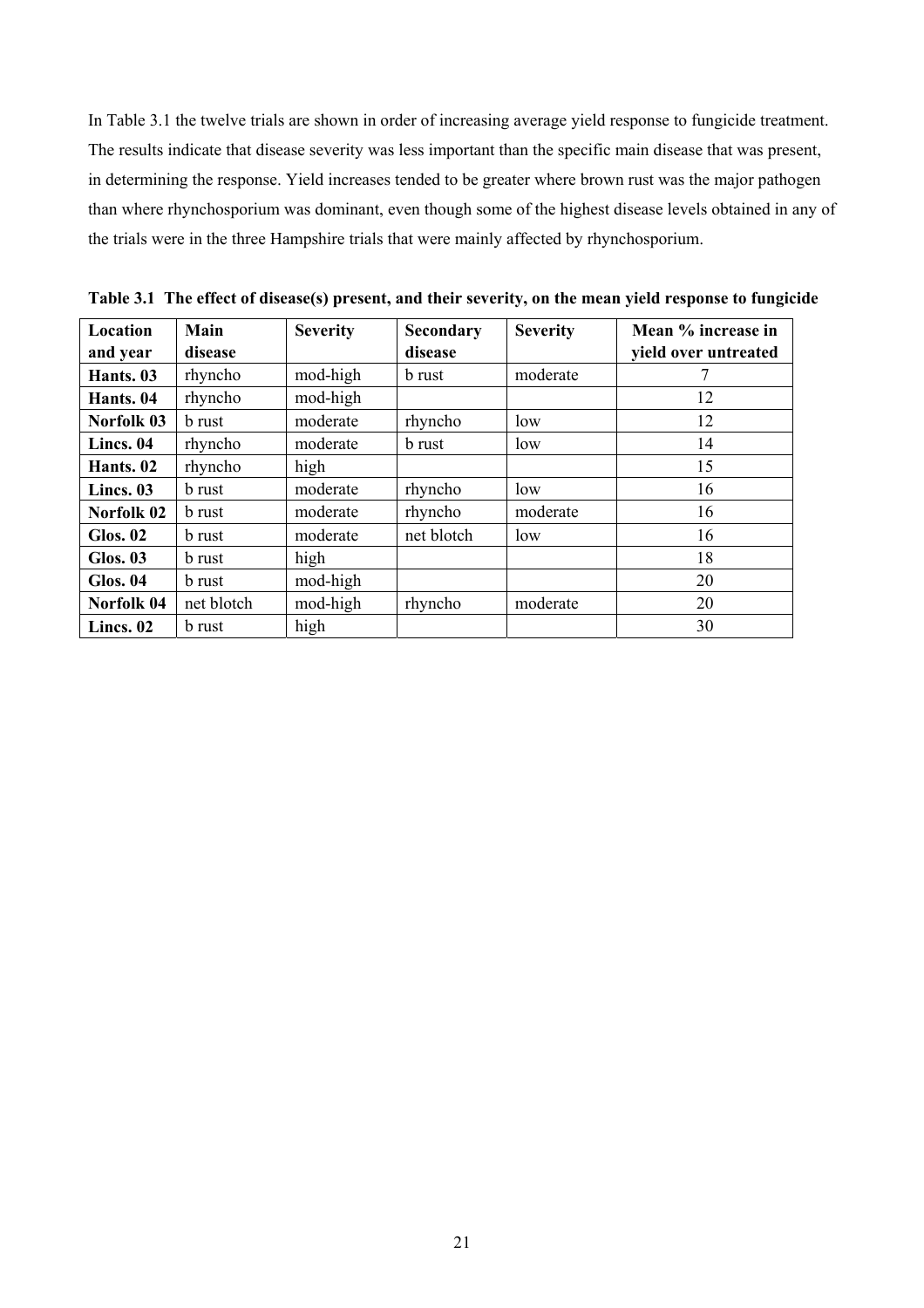#### **3.1 The Relative Contributions of the T1 and T2 Spray Timings**

The effect of single sprays of Acanto + Opus/Corbel or Unix at T1 was compared with single sprays at T2, and also a two-spray sequence at T1 and T2 (but replacing Acanto with Amistar at the T2 timing). Their impact on disease control, yield, grain quality and margin were assessed.

#### **3.1.1 Disease levels and green leaf area**

In 2002 there was no consistent advantage to one or other single spray timing in the control of rhynchosporium on the top two leaves (Table 3.2). However, in 2003 single sprays at T1 were less effective, and with Unix as the partner there was a benefit from two sprays compared to one. In 2004, when assessed on slightly lower leaves, single sprays at T1 were more effective than at T2, and there was no advantage to two sprays.

Overall, Opus + Corbel as partner gave slightly better control of rhynchosporium than Unix, although this difference was greatest with single sprays at T2 (where there would have been the greatest eradication need).

|                   |                | <b>Opus + Corbel partner</b><br>Unix partner |                     |                             |         |                     |           |
|-------------------|----------------|----------------------------------------------|---------------------|-----------------------------|---------|---------------------|-----------|
| <b>Trial year</b> | Leaf           |                                              |                     | % control of rhynchosporium |         |                     |           |
|                   | assessed       | T1 only                                      | T <sub>2</sub> only | $T1 + T2$                   | T1 only | T <sub>2</sub> only | $T1 + T2$ |
| 02                | 2              | 51                                           | 35                  | 70                          | 24      | 54                  | 58        |
| 02                | 1              | 62                                           | 64                  | 71                          | 49      | 66                  | 61        |
| 02                | Mean           | 56                                           | 50                  | 71                          | 37      | 60                  | 60        |
| 03                | 2              | 13                                           | 93                  | 84                          | 13      | 59                  | 77        |
| 03                | 1              | 36                                           | 93                  | 91                          | 35      | 72                  | 92        |
| 03                | Mean           | 25                                           | 93                  | 88                          | 24      | 65                  | 85        |
| 04                | 4              | 89                                           | 67                  | 84                          | 89      | 25                  | 79        |
| 04                | $\overline{3}$ | 76                                           | 64                  | 91                          | 80      | 68                  | 93        |
| 04                | Mean           | 83                                           | 65                  | 88                          | 85      | 46                  | 86        |
| Mean              | Mean           | 55                                           | 69                  | 82                          | 48      | 57                  | 77        |

**Table 3.2 Control of rhynchosporium with single vs two sprays (Hampshire)** 

In 2003, single sprays applied at the T2 timing were more effective at controlling brown rust on the top two leaves (Table 3.3). Unix was a less effective partner than Opus + Corbel, especially when applied at T1 only. In most cases, a two-spray sequence was more effective than a single spray at either timing. In 2004, a single spray at the T1 timing gave better control on leaf 4 than at T2, and there was no advantage to a two-spray sequence. Opus + Corbel was again more effective as a partner than Unix, in this case most notably at T2.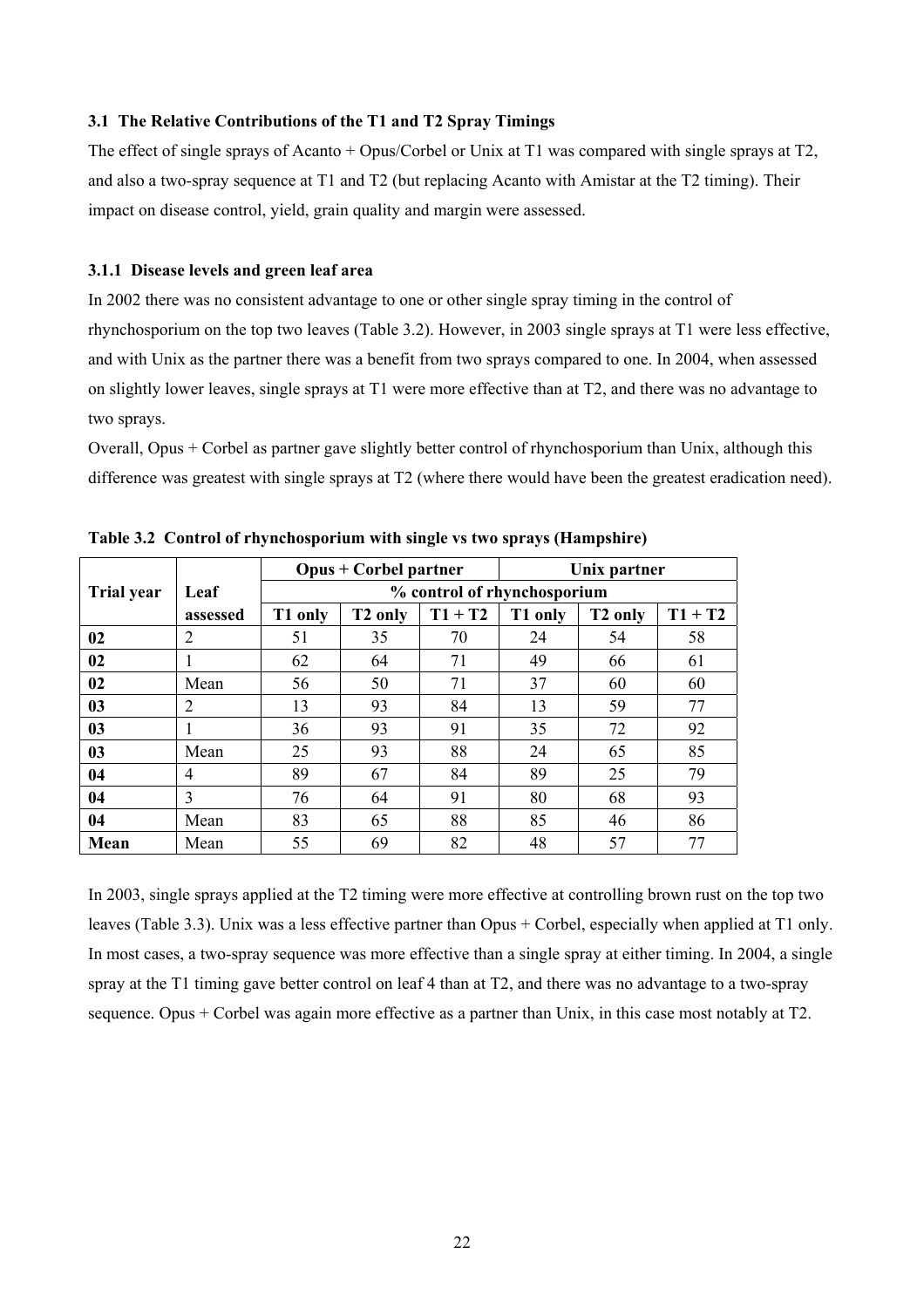|                   |                | $Opus + Corbel partner$<br>Unix partner                                                    |                            |    |    |    |    |  |  |  |
|-------------------|----------------|--------------------------------------------------------------------------------------------|----------------------------|----|----|----|----|--|--|--|
| <b>Trial Year</b> | Leaf           | % control of brown rust                                                                    |                            |    |    |    |    |  |  |  |
|                   | assessed       | $T1 + T2$<br>$T1 + T2$<br>T <sub>2</sub> only<br>T1 only<br>T <sub>2</sub> only<br>T1 only |                            |    |    |    |    |  |  |  |
| Lincs. 03         | 2              | 83                                                                                         | 91                         | 97 | 61 | 74 | 89 |  |  |  |
| Glos. 03          | $\overline{2}$ | 69                                                                                         | 87                         | 95 | 20 | 74 | 58 |  |  |  |
| Glos. 03          |                | 69                                                                                         | 83                         | 92 | 45 | 67 | 79 |  |  |  |
| 03                | Mean           | 74                                                                                         | 87                         | 95 | 42 | 72 | 75 |  |  |  |
| <b>Glos. 04</b>   | $\overline{4}$ | 98                                                                                         | 78<br>86<br>99<br>58<br>90 |    |    |    |    |  |  |  |
| Mean              | Mean           | 80                                                                                         | 87                         | 96 | 54 | 68 | 76 |  |  |  |

**Table 3.3 Control of brown rust with single vs two sprays (Lincolnshire and Gloucestershire)** 

Control of net blotch in 2004 on the top two leaves was better with single sprays applied at T2 than at T1 (Table 3.4). Opus + Corbel was generally a more effective partner than Unix when applied as single sprays, but not when applied as a two-spray programme.

**Table 3.4 Control of net blotch with single vs two sprays (Norfolk)** 

|                   |          |         | $Opus + Corbel partner$ |           | Unix partner |         |           |  |  |  |  |
|-------------------|----------|---------|-------------------------|-----------|--------------|---------|-----------|--|--|--|--|
| <b>Trial Year</b> | Leaf     |         | % control of net blotch |           |              |         |           |  |  |  |  |
|                   | assessed | T1 only | T2 only                 | $T1 + T2$ | T1 only      | T2 only | $T1 + T2$ |  |  |  |  |
| 04                |          | 64      | 77                      | 84        | 55           | 68      | 84        |  |  |  |  |
| 04                |          | 78      | 94                      | 95        | 66           | 92      | 98        |  |  |  |  |
| 04                | Mean     |         | 86                      | 90        | 61           | 80      | 91        |  |  |  |  |

Single sprays at T2 were consistently more effective at protecting green area on leaf 2 than single sprays at T1 (Table 3.5). Two-spray programmes always gave a benefit compared to single sprays at T1, but were not always of benefit compared to single sprays at T2. There were no consistent differences between the Opus + Corbel and Unix partners, but overall Opus + Corbel had an advantage over Unix in the majority of cases.

|                   |                   | <b>Opus + Corbel partner</b> |           |         | Unix partner        |           |  |  |  |  |  |
|-------------------|-------------------|------------------------------|-----------|---------|---------------------|-----------|--|--|--|--|--|
| <b>Trial year</b> | % green leaf area |                              |           |         |                     |           |  |  |  |  |  |
|                   | T1 only           | T <sub>2</sub> only          | $T1 + T2$ | T1 only | T <sub>2</sub> only | $T1 + T2$ |  |  |  |  |  |
| Lincs. 02         | 45                | 51                           | 71        | 26      | 30                  | 64        |  |  |  |  |  |
| Norfolk 02        | 63                | 89                           | 90        | 55      | 89                  | 95        |  |  |  |  |  |
| 02 Mean           | 54                | 70                           | 81        | 41      | 60                  | 80        |  |  |  |  |  |
| Lincs. 03         | 25                | 58                           | 69        | 14      | 25                  | 31        |  |  |  |  |  |
| Norfolk 03        | 13                | 39                           | 34        | 18      | 67                  | 55        |  |  |  |  |  |
| 03 Mean           | 19                | 48                           | 51        | 16      | 46                  | 43        |  |  |  |  |  |
| Lincs. 04         | 25                | 50                           | 53        | 23      | 27                  | 32        |  |  |  |  |  |
| Norfolk 04        | 17                | 24                           | 34        | 9       | 44                  | 52        |  |  |  |  |  |
| 04 Mean           | 21                | 37                           | 44        | 16      | 35                  | 42        |  |  |  |  |  |
| Mean              | 31                | 52                           | 59        | 24      | 47                  | 55        |  |  |  |  |  |

**Table 3.5 Green leaf area on leaf 2 with single vs two sprays (Norfolk and Lincolnshire)**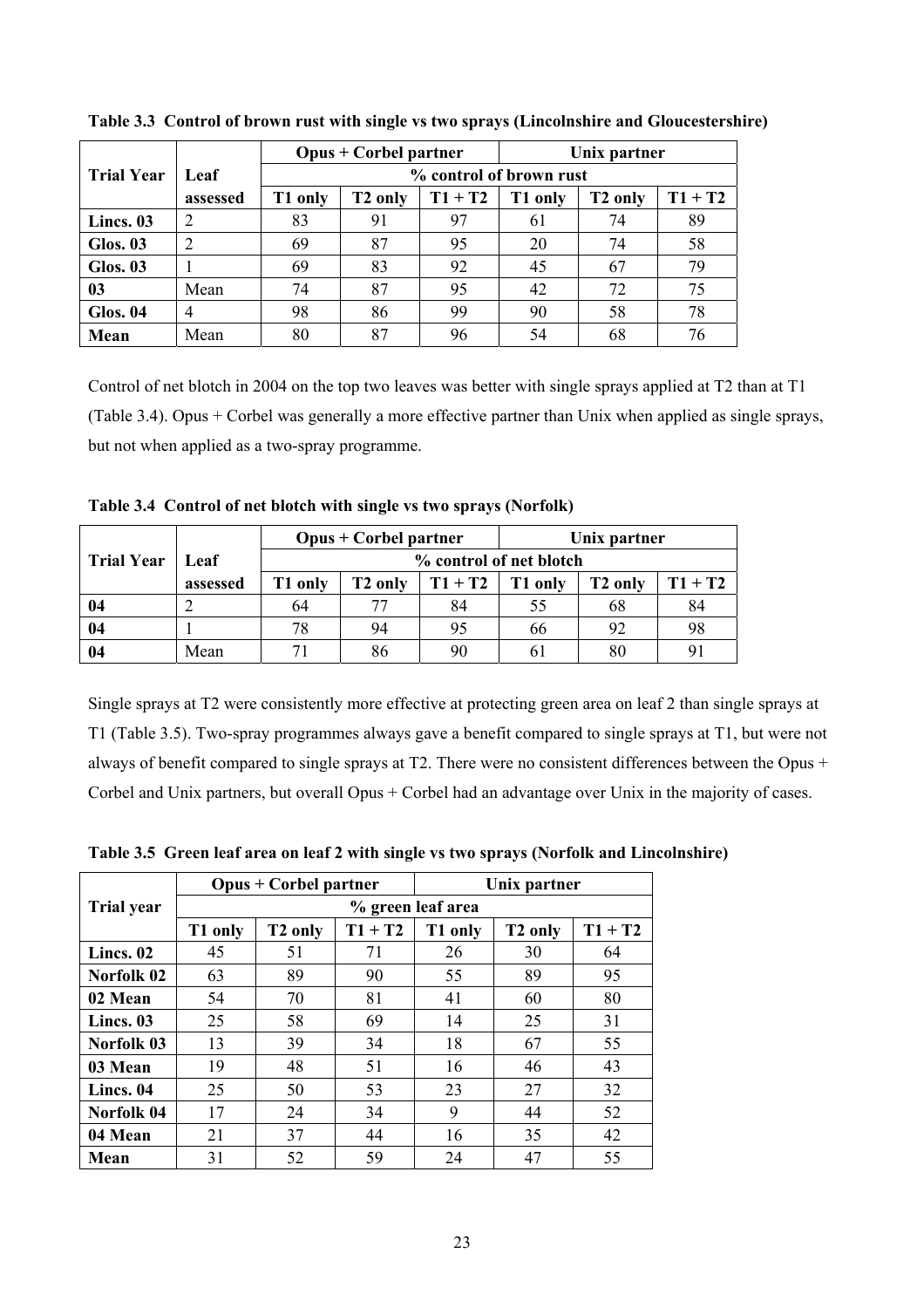#### **3.1.2 Grain Yield**

In nine out of twelve trials, single sprays at T1 ranked below single sprays at T2 in grain yield for both the Unix and the Opus + Corbel partners. However only two of these differences, both with Unix as partner, were significant (underlined). In only one trial did the yield of single sprays at T1 rank higher than single sprays at T2, and again the difference was only significant with Unix as partner. This trial (Lincolnshire 2002) developed brown rust relatively early in the season.

Two-spray programmes gave a significant yield advantage over single sprays at T1 in nine out of twelve trials with Opus + Corbel as partner, but only seven trials with Unix. Compared to single sprays at T2, two sprays only gave a significant advantage in three out of twelve trials with Opus + Corbel, or four trials with Unix as partner. With the exception of the brown rust trial mentioned above, there was no particular pattern to the trials which benefited significantly from a T1 over and above a T2 application.

|                 |                             | <b>Opus + Corbel partner</b> |                     |                                    |            | Unix partner        |           |            |
|-----------------|-----------------------------|------------------------------|---------------------|------------------------------------|------------|---------------------|-----------|------------|
| Location        | Main                        |                              |                     | % increase in yield over untreated |            |                     |           | <b>LSD</b> |
| and year        | disease(s)                  | T1 only                      | T <sub>2</sub> only | $T1 + T2$                          | T1 only    | T <sub>2</sub> only | $T1 + T2$ | (5%)       |
| Hants. 02       | rhyncho                     | 6.9                          | 10.5                | 14.9                               | 6.8        | 12.4                | 16.2      | 6.6        |
| Hants. 03       | rhyncho<br><b>b</b> rust    | 3.8                          | 9.5                 | 10.7                               | 1.2        | 2.4                 | 6.9       | 6.9        |
| Hants. 04       | rhyncho                     | 5.7                          | 13.4                | 15.4                               | 2.4        | 4.9                 | 15.2      | 9.2        |
| Lincs. 02       | <b>b</b> rust               | 29.2                         | 25.5                | 32.0                               | 23.7       | 14.8                | 29.6      | 5.7        |
| Lincs. 03       | <b>b</b> rust<br>rhyncho    | 11.8                         | 13.5                | 16.0                               | 10.3       | 11.4                | 15.5      | 6.2        |
| Lincs. 04       | rhyncho<br><b>b</b> rust    | 8.3                          | 11.4                | 15.0                               | 7.5        | 14.7                | 15.0      | 4.7        |
| <b>Glos. 02</b> | <b>b</b> rust<br>net blotch | 11.0                         | 12.8                | 19.0                               | 9.4        | 7.9                 | 16.2      | 7.2        |
| <b>Glos. 03</b> | <b>b</b> rust               | 9.5                          | 12.8                | 19.0                               | 12.7       | 15.7                | 18.1      | 8.9        |
| Glos. 04        | <b>b</b> rust               | 14.9                         | 17.5                | 27.5                               | 15.8       | 16.3                | 19.3      | 7.7        |
| Norfolk 02      | <b>b</b> rust<br>rhyncho    | 9.3                          | 14.0                | 13.4                               | <u>6.8</u> | 13.1                | 15.0      | 5.5        |
| Norfolk 03      | <b>b</b> rust<br>rhyncho    | 3.8                          | 7.8                 | 12.3                               | 9.0        | 11.1                | 17.6      | 5.6        |
| Norfolk 04      | net blotch<br>rhyncho       | 15.4                         | 10.7                | 24.7                               | 10.8       | 17.0                | 21.2      | 6.8        |
| Mean            |                             | 10.8                         | 13.3                | 18.3                               | 9.7        | 11.8                | 17.1      |            |

**Table 3.6 The relative contributions of the T1 and T2 spray timings to grain yield**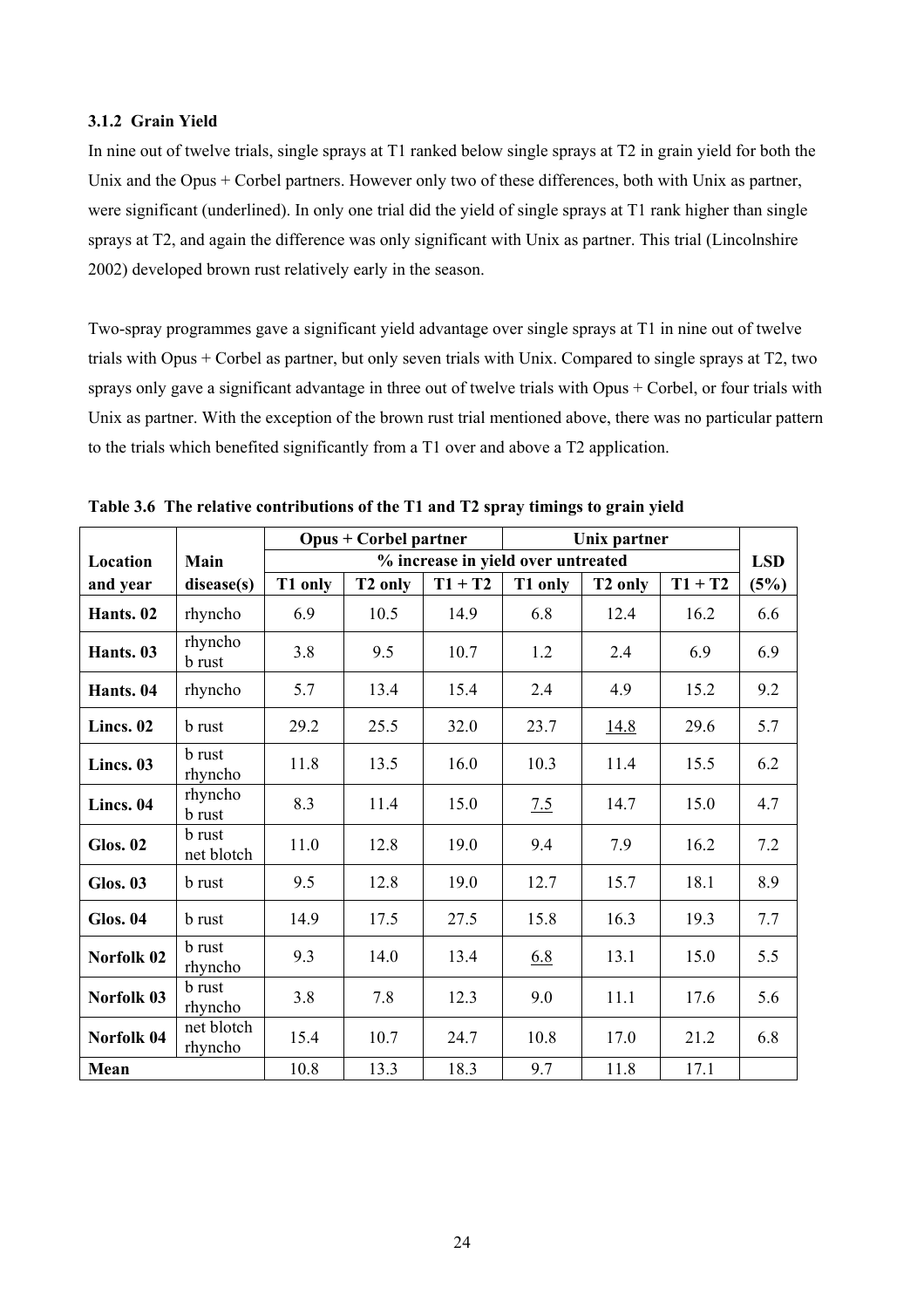# **3.1.3 Grain Quality**

Single sprays at T1 consistently resulted in lower specific weights compared to single sprays at T2 or twospray programmes (Table 3.7). However, two-sprays generally had no specific weight advantage compared to single sprays at T2. Effects on thousand grain weight were less consistent, but there was a penalty to single sprays more often when applied at T1 than at T2.

| Location        | Main                        |           | Specific weight (kg/hl) |         |      | Thousand grain weight (g) |         |  |  |
|-----------------|-----------------------------|-----------|-------------------------|---------|------|---------------------------|---------|--|--|
| and year        | disease(s)                  | <b>T1</b> | <b>T2</b>               | $T1+T2$ | T1   | <b>T2</b>                 | $T1+T2$ |  |  |
| Hants. 02       | rhyncho                     | 61.1      | 61.7                    | 61.5    | 45.5 | 45.6                      | 45.9    |  |  |
| Hants. 03       | rhyncho<br><b>b</b> rust    | 60.0      | 61.0                    | 60.8    | 50.8 | 53.3                      | 52.0    |  |  |
| Hants. 04       | rhyncho                     | 62.6      | 63.4                    | 62.6    | 55.5 | 55.9                      | 56.6    |  |  |
| Lincs. $02$     | <b>b</b> rust               | 68.6      | 69.1                    | 69.7    | 41.6 | 39.6                      | 40.2    |  |  |
| Lincs. 03       | <b>b</b> rust<br>rhyncho    | 69.3      | 69.7                    | 69.2    | 49.4 | 50.0                      | 51.1    |  |  |
| Lincs. 04       | rhyncho<br><b>b</b> rust    | 66.1      | 67.3                    | 66.6    | 45.0 | 45.2                      | 45.2    |  |  |
| <b>Glos. 02</b> | <b>b</b> rust<br>net blotch | 55.4      | 57.6                    | 58.1    | 39.3 | 42.9                      | 41.6    |  |  |
| <b>Glos. 03</b> | <b>b</b> rust               | 57.2      | 59.0                    | 59.2    | 42.1 | 44.1                      | 43.6    |  |  |
| Glos. 04        | <b>b</b> rust               | 54.8      | 55.5                    | 55.6    | 36.7 | 37.9                      | 38.3    |  |  |
| Norfolk 02      | <b>b</b> rust<br>rhyncho    | 66.5      | 67.7                    | 67.4    | 44.5 | 46.7                      | 46.8    |  |  |
| Norfolk 03      | <b>b</b> rust<br>rhyncho    | 67.7      | 69.2                    | 69.1    | 48.4 | 50.4                      | 50.9    |  |  |
| Norfolk 04      | net blotch<br>rhyncho       | 65.6      | 66.6                    | 67.3    | 46.9 | 48.3                      | 49.0    |  |  |
| Mean            |                             | 62.9      | 64.0                    | 63.9    | 45.5 | 46.7                      | 46.8    |  |  |

**Table 3.7 Grain quality comparison for single vs two sprays (mean of Opus + Corbel and Unix)**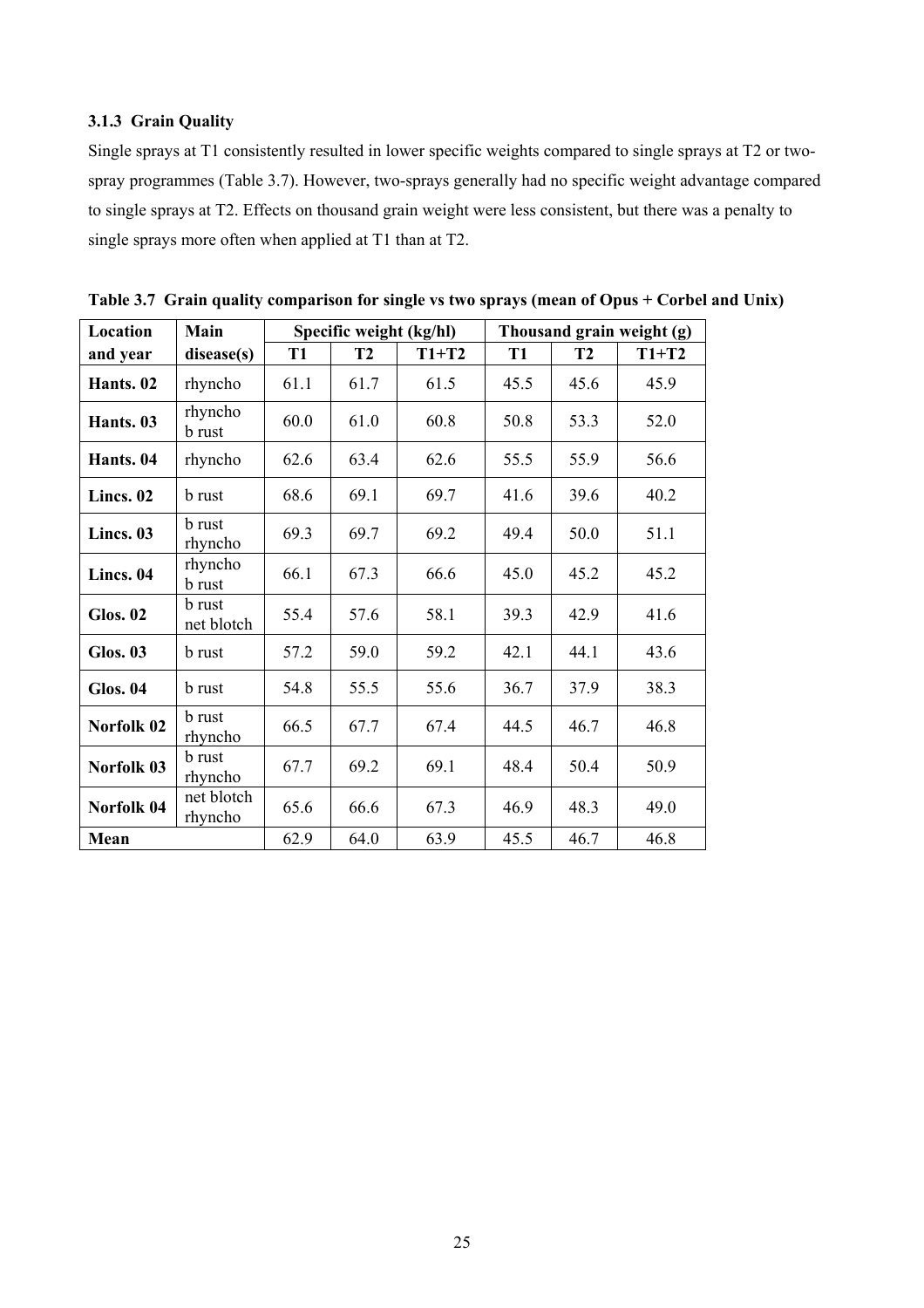# **3.1.4 Margin (Output less fungicide and application costs)**

In over 70% of comparisons, highest margins (underlined) were obtained with a single spray at T2, compared to 20% where margins were highest with two sprays, and less than 10% with a single spray at T1 (Table 3.8). However, there were some differences (all in 2004) between the two partners as to which trials gave a cost-effective benefit to a T1 spray prior to a T2, and which did not.

|                 |                             |         | <b>Opus + Corbel partner</b> |         |                                         | Unix partner        |            |
|-----------------|-----------------------------|---------|------------------------------|---------|-----------------------------------------|---------------------|------------|
| Location        | Main                        |         |                              |         | Margin $(f/ha)$ with sprays applied at: |                     |            |
| and year        | disease(s)                  | T1 only | T <sub>2</sub> only          | $T1+T2$ | T1 only                                 | T <sub>2</sub> only | $T1+T2$    |
| Hants. 02       | rhyncho                     | 282     | 292                          | 276     | 281                                     | <u>297</u>          | 279        |
| Hants. 03       | rhyncho<br><b>b</b> rust    | 377     | <u>399</u>                   | 374     | 366                                     | 371                 | 359        |
| Hants. 04       | rhyncho                     | 445     | <u>480</u>                   | 459     | 430                                     | 441                 | <u>458</u> |
| Lincs. 02       | <b>b</b> rust               | 482     | 467                          | 463     | 460                                     | 425                 | 454        |
| Lincs. 03       | <b>b</b> rust<br>rhyncho    | 446     | 453                          | 434     | 439                                     | <u>444</u>          | 432        |
| Lincs. 04       | rhyncho<br><b>b</b> rust    | 504     | 519                          | 508     | 500                                     | 536                 | 508        |
| <b>Glos. 02</b> | <b>b</b> rust<br>net blotch | 592     | 602                          | 607     | 583                                     | 575                 | 592        |
| <b>Glos. 03</b> | <b>b</b> rust               | 383     | <u>396</u>                   | 390     | 395                                     | 407                 | 386        |
| <b>Glos. 04</b> | <b>b</b> rust               | 413     | 423                          | 432     | 416                                     | 418                 | 400        |
| Norfolk 02      | <b>b</b> rust<br>rhyncho    | 424     | 444                          | 412     | 414                                     | 440                 | 419        |
| Norfolk 03      | <b>b</b> rust<br>rhyncho    | 425     | 443                          | 433     | 448                                     | 457                 | 456        |
| Norfolk 04      | net blotch<br>rhyncho       | 436     | 417                          | 444     | 417                                     | 443                 | 430        |
| Mean            |                             | 434     | 444                          | 436     | 429                                     | 438                 | 431        |

**Table 3.8 Margin comparison for single vs two sprays**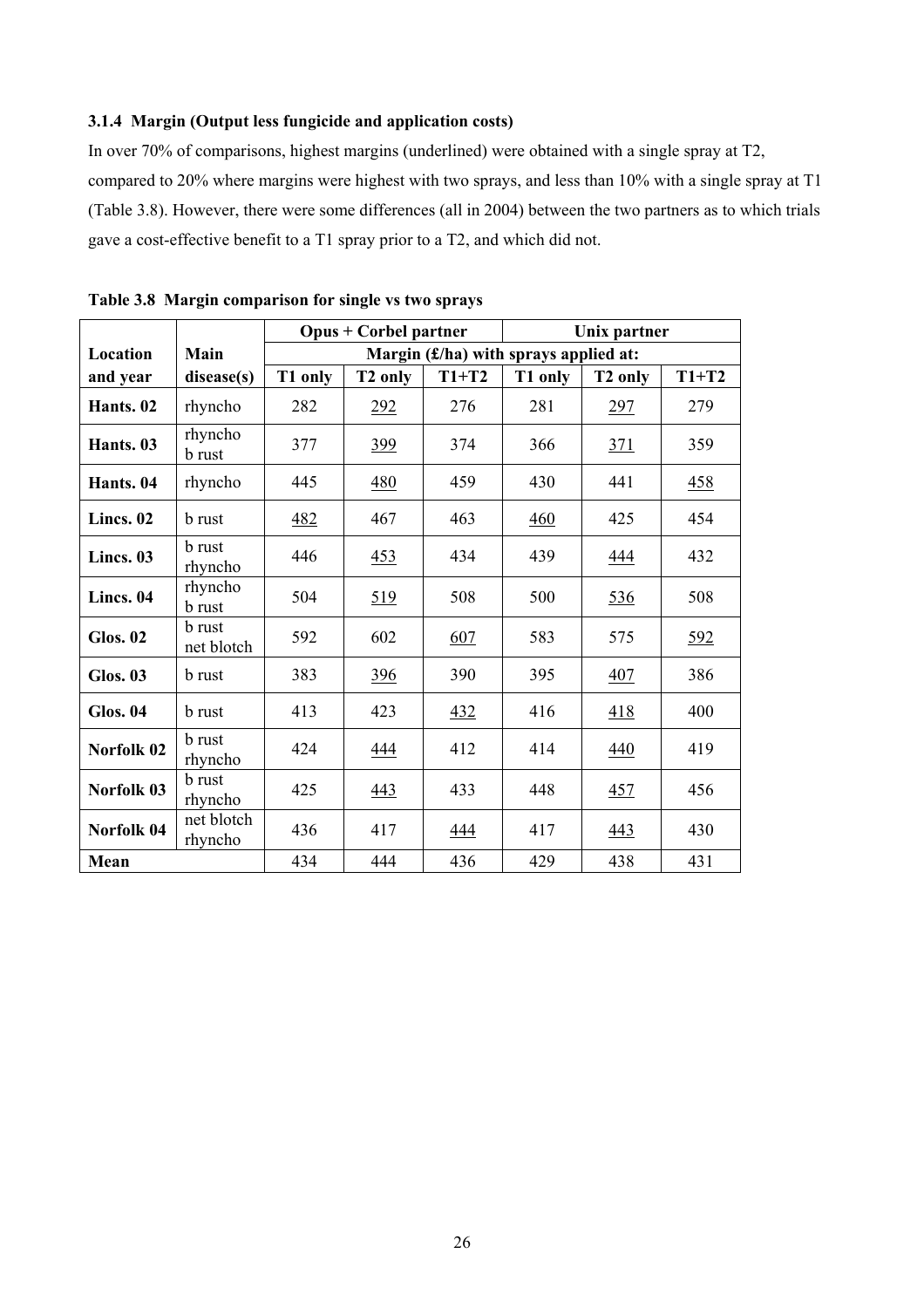### **3.2 The Degree of Flexibility in the T1 Spray Timing**

The performance of T1 sprays applied either at GS30, approximately 7 days later, or 14 days later, was examined by comparing disease control and protection of green leaf area, and yield. In all of the comparisons shown in this section, a T2 follow-up spray was applied at GS49. Grain quality was not influenced by the T1 spray, so is not considered here. Also, the cost of the T1 sprays was the same regardless of application timing, so margins have not been presented separately.

## **3.2.1 Disease levels and green leaf area**

Regardless of partner, the earliest T1 timing (GS30) tended to give poorer control of rhynchosporium than either the middle or later T1 timing, although differences were often small and not significant (Table 3.9). With Unix, the later T1 timing gave slightly inferior disease control in 2002 and 2004, but this was not the case with the more eradicant Opus + Corbel partner.

|                   |                |             | <b>Opus + Corbel partner</b> |                                             | Unix partner |           |            |  |
|-------------------|----------------|-------------|------------------------------|---------------------------------------------|--------------|-----------|------------|--|
| <b>Trial Year</b> | Leaf           |             |                              | % control of rhynchosporium, T1 applied at: |              |           |            |  |
|                   | assessed       | <b>GS30</b> | $+7$ days                    | $+14$ days                                  | <b>GS30</b>  | $+7$ days | $+14$ days |  |
| 02                | 2              | 60          | 70                           | 69                                          | 30           | 58        | 39         |  |
| 02                |                | 72          | 71                           | 79                                          | 47           | 61        | 58         |  |
| 02                | Mean           | 66          | 71                           | 74                                          | 39           | 60        | 48         |  |
| 0 <sub>3</sub>    | 2              | 66          | 84                           | 90                                          | 70           | 77        | 91         |  |
| 0 <sub>3</sub>    |                | 87          | 91                           | 98                                          | 95           | 92        | 95         |  |
| 0 <sub>3</sub>    | Mean           | 78          | 88                           | 94                                          | 83           | 85        | 93         |  |
| 04                | $\overline{4}$ | 86          | 84                           | 83                                          | 70           | 79        | 74         |  |
| 04                | $\overline{3}$ | 88          | 91                           | 91                                          | 80           | 93        | 87         |  |
| 04                | Mean           | 87          | 88                           | 87                                          | 75           | 86        | 81         |  |
| Mean              | Mean           | 76          | 82                           | 85                                          | 65           | 77        | 74         |  |

**Table 3.9 The effect of T1 timing on the control of rhynchosporium (Hampshire, T2 at GS49)** 

With Opus + Corbel as the partner, timing of the T1 sprays had little or no effect on the control of brown rust, either on the top two leaves in 2003 or on leaf 4 in 2004 (Table 3.10). With Unix, there was more variation in control with the T1 timing (and Unix was generally inferior to Opus + Corbel), but no particular timing was consistently the most effective. Timing of the T1 spray had relatively little effect on the control of net blotch on the top two leaves in Norfolk in 2004.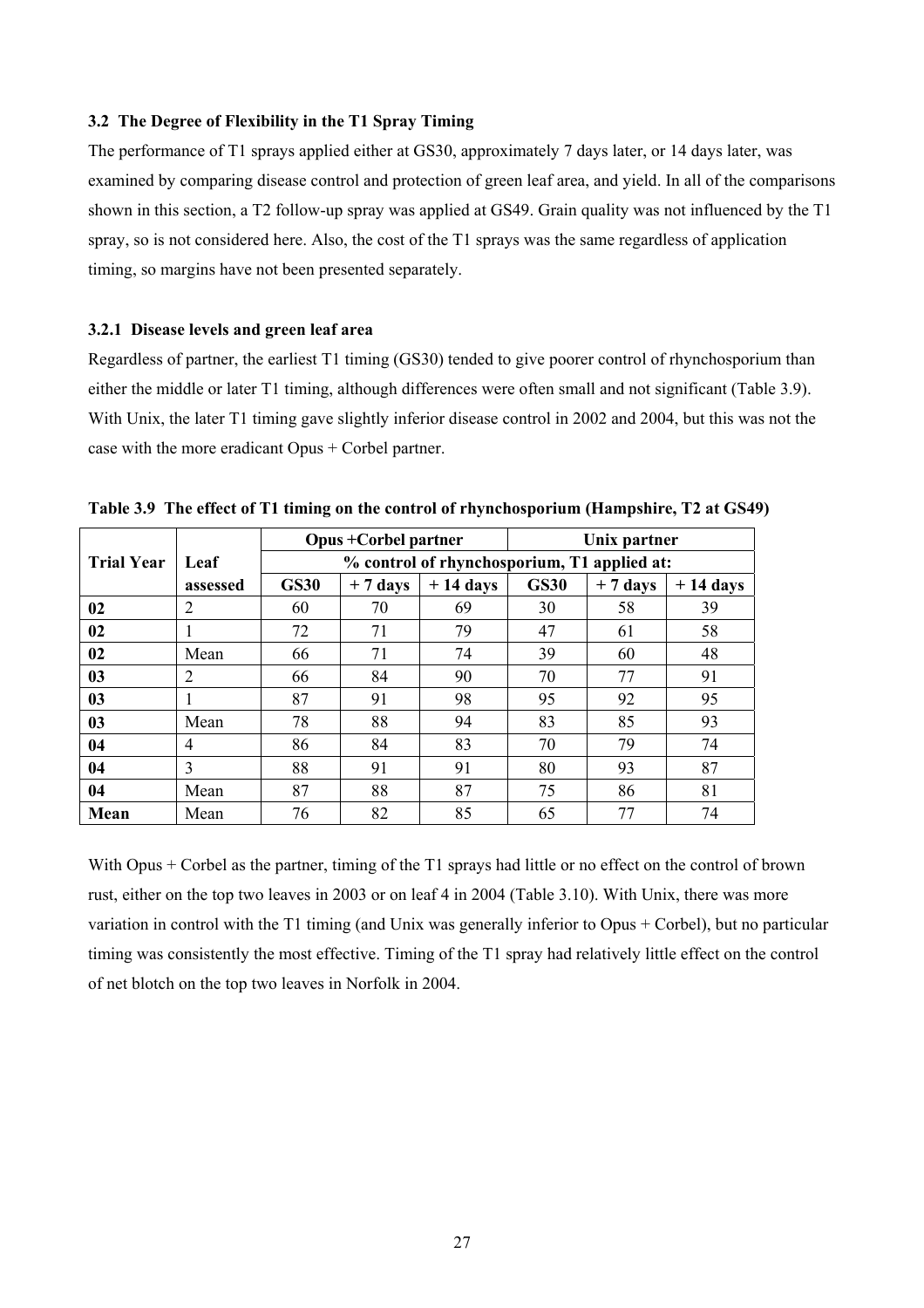|                   |          | <b>Opus + Corbel partner</b><br>Unix partner                                                                                |                            |    |    |    |    |  |  |  |  |
|-------------------|----------|-----------------------------------------------------------------------------------------------------------------------------|----------------------------|----|----|----|----|--|--|--|--|
| <b>Trial Year</b> | Leaf     | % control of brown rust, T1 applied at:<br><b>GS30</b><br><b>GS30</b><br>$+14$ days<br>$+14$ days<br>$+7$ days<br>$+7$ days |                            |    |    |    |    |  |  |  |  |
|                   | assessed |                                                                                                                             |                            |    |    |    |    |  |  |  |  |
| Lincs. 03         | 2        | 94                                                                                                                          | 97                         | 97 | 89 | 89 | 89 |  |  |  |  |
| Glos. 03          | 2        | 95                                                                                                                          | 95                         | 92 | 73 | 58 | 77 |  |  |  |  |
| Glos. 03          |          | 93                                                                                                                          | 92                         | 95 | 82 | 79 | 69 |  |  |  |  |
| 03                | Mean     | 94                                                                                                                          | 95                         | 95 | 81 | 75 | 78 |  |  |  |  |
| <b>Glos. 04</b>   | 4        | 100                                                                                                                         | 97<br>93<br>99<br>99<br>78 |    |    |    |    |  |  |  |  |
| Mean              | Mean     | 95                                                                                                                          | 96                         | 96 | 85 | 76 | 82 |  |  |  |  |

**Table 3.10 The effect of T1 timing on the control of brown rust (Lincs. and Glos., T2 at GS49)** 

Timing of the T1 spray had no consistent effect on the amount of green leaf area retained, whether Opus + Corbel or Unix were used as partner (Table 3.11). For all three seasons in Lincolnshire, Opus + Corbel was the more effective partner at preserving green area on leaf 2. In Norfolk, Unix was more effective. This undoubtedly reflects differences in the main disease pressures between the two locations.

|                   |             | $Opus + Corbel partner$ |            |                   | Unix partner |            |
|-------------------|-------------|-------------------------|------------|-------------------|--------------|------------|
| <b>Trial year</b> |             |                         |            | % green leaf area |              |            |
|                   | <b>GS30</b> | $+7$ days               | $+14$ days | <b>GS30</b>       | $+7$ days    | $+14$ days |
| Lincs. 02         | 58          | 71                      | 64         | 43                | 64           | 59         |
| Norfolk 02        | 91          | 90                      | 90         | 96                | 95           | 95         |
| 02 Mean           | 75          | 81                      | 77         | 70                | 80           | 77         |
| Lincs. 03         | 73          | 69                      | 64         | 31                | 31           | 45         |
| Norfolk 03        | 41          | 34                      | 33         | 66                | 55           | 63         |
| 03 Mean           | 57          | 51                      | 48         | 49                | 43           | 54         |
| Lincs. 04         | 55          | 53                      | 52         | 23                | 32           | 45         |
| Norfolk 04        | 40          | 34                      | 36         | 46                | 52           | 39         |
| 04 Mean           | 48          | 44                      | 44         | 34                | 42           | 42         |
| Mean              | 60          | 59                      | 56         | 51                | 55           | 58         |

**Table 3.11 The effect of T1 timing on green leaf area on leaf 2 (Norfolk and Lincs., T2 at GS49)** 

#### **3.2.2 Grain Yield**

None of the T1 spray timings consistently gave the highest yields, regardless of the partner used (Table 3.12), and there was little difference in the mean yield response over untreated for each of the timings across the twelve trials. Where one timing was significantly better than one or both of the other two timings (underlined), this was sometimes the earliest timing  $(GS30)$  and sometimes the later timing  $(GS30 + 14)$ days). This did not appear to be dependent on the partner used, or the disease pressure. There was only one trial (Glos. 02) where the earliest timing was significantly better when Unix was used as partner, and the later timing when Opus + Corbel was used (this might have been expected to have been the case more frequently with Unix being a mainly protectant partner and Opus + Corbel having more eradicant activity).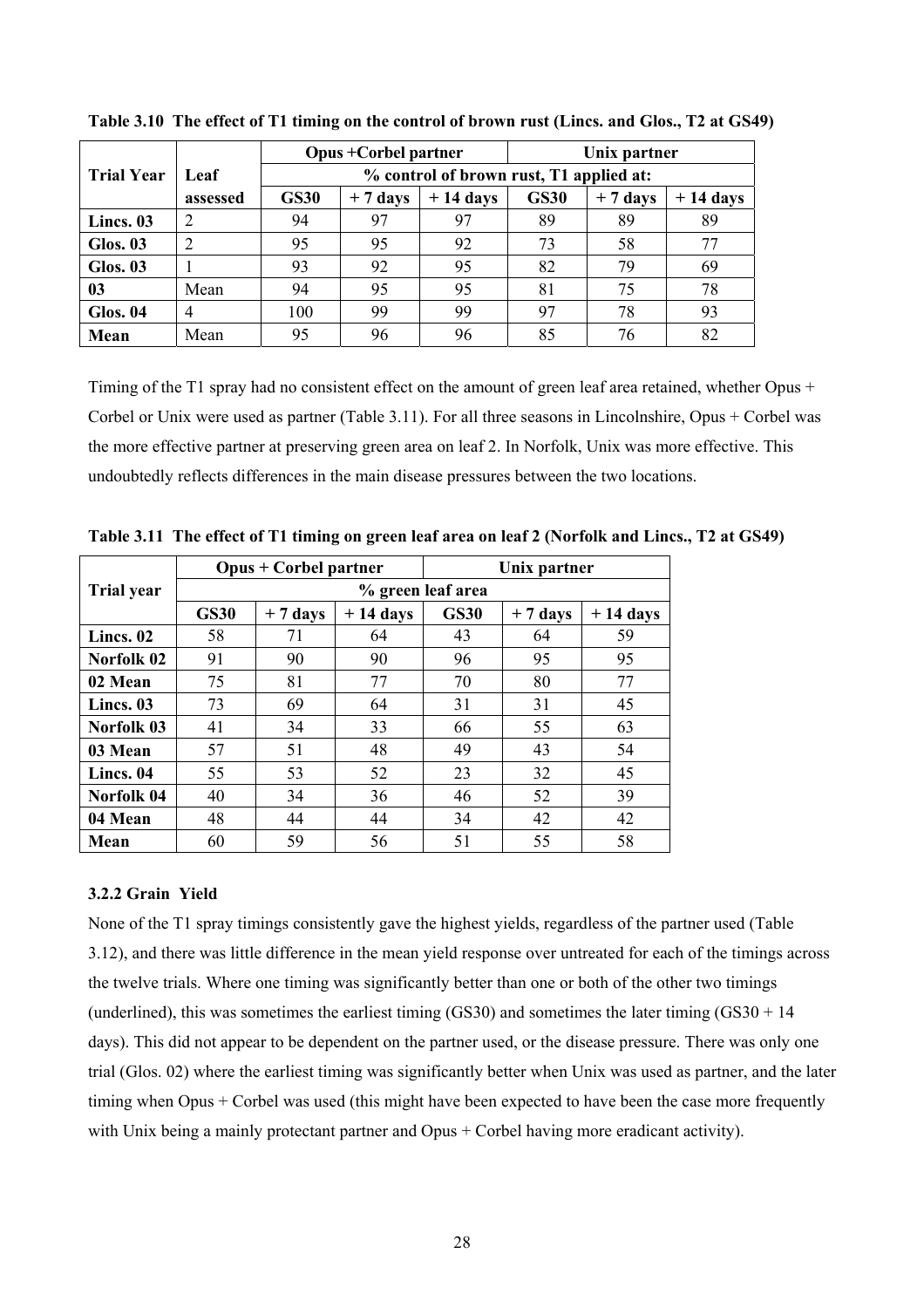|                 |                          |             | $Opus + Corbel partner$ |                                                   |             | Unix partner |            |            |
|-----------------|--------------------------|-------------|-------------------------|---------------------------------------------------|-------------|--------------|------------|------------|
| Location        | Main                     |             |                         | % increase in yield over untreated, T1 applied at |             |              |            | <b>LSD</b> |
| and year        | disease(s)               | <b>GS30</b> | $+7$ days               | $+14$ days                                        | <b>GS30</b> | $+7$ days    | $+14$ days | (5%)       |
| Hants. 02       | rhyncho                  | 16.1        | 14.9                    | 16.1                                              | 16.3        | 16.2         | 14.9       | 6.6        |
| Hants. 03       | rhyncho<br><b>b</b> rust | 9.5         | 10.7                    | 8.5                                               | 8.1         | 6.9          | 8.7        | 6.9        |
| Hants. 04       | rhyncho                  | 15.3        | 15.4                    | 14.2                                              | 12.8        | 15.2         | 13.3       | 9.2        |
| Lincs. 02       | <b>b</b> rust            | 32.6        | 32.0                    | 32.6                                              | 26.6        | 29.6         | 32.3       | 5.7        |
| Lincs. 03       | b rust<br>rhyncho        | 12.5        | 16.0                    | 15.9                                              | 18.1        | 15.5         | 17.2       | 6.2        |
| Lincs. 04       | rhyncho<br><b>b</b> rust | 15.7        | 15.0                    | 14.1                                              | 13.0        | 15.0         | 16.1       | 4.7        |
| <b>Glos. 02</b> | b rust<br>net blotch     | 20.3        | 19.0                    | <u>29.8</u>                                       | 23.8        | 16.2         | 18.4       | 7.2        |
| <b>Glos. 03</b> | <b>b</b> rust            | 14.3        | 19.0                    | 24.2                                              | 21.6        | 18.1         | 20.1       | 8.9        |
| <b>Glos. 04</b> | <b>b</b> rust            | 21.9        | 27.5                    | 20.0                                              | 25.0        | 19.3         | 23.6       | 7.7        |
| Norfolk 02      | <b>b</b> rust<br>rhyncho | 19.9        | 13.4                    | 16.7                                              | 19.1        | 15.0         | 14.8       | 5.5        |
| Norfolk 03      | <b>b</b> rust<br>rhyncho | 9.5         | 12.3                    | 10.5                                              | 15.1        | 17.6         | 17.5       | 5.6        |
| Norfolk 04      | net blotch<br>rhyncho    | 19.0        | 24.7                    | 19.6                                              | 26.1        | 21.2         | 26.5       | 6.8        |
| Mean            |                          | 17.2        | 18.3                    | 18.5                                              | 18.8        | 17.1         | 18.6       |            |

**Table 3.12 The effect of T1 timing on yield response (T2 at GS49)** 

#### **3.3 The importance of leaf emergence in determining the optimum T1 timing**

In Table 3.13 the twelve trials are shown in order of increasing leaf emergence stage when the T1 sprays were applied. In the most backward (Norfolk 2003), at the earliest T1 timing (GS30) leaf 5 was half emerged, and at the later timing  $(GS30 + 14 \text{ days})$  leaf 4 was half emerged. In the most forward, leaf 3 was part emerged at the earliest timing, and leaf 2 was starting to emerge at the later timing. If optimum T1 timing was associated with the emergence of a particular leaf, then the stage at which the highest yield response was obtained might have been expected to have shown a shift from the earliest to the later timing (or vice versa) when moving down the table. With Opus + Corbel as partner, there was no trend to suggest that the optimum T1 timing was later in trials were leaf emergence was more backward, or earlier in trials where emergence was more advanced. With Unix as partner there was some indication that the optimum T1 timing was closer to GS30 in more forward trials, or 7-14 days later in more backward trials, but there was still no clear link to the emergence of a particular leaf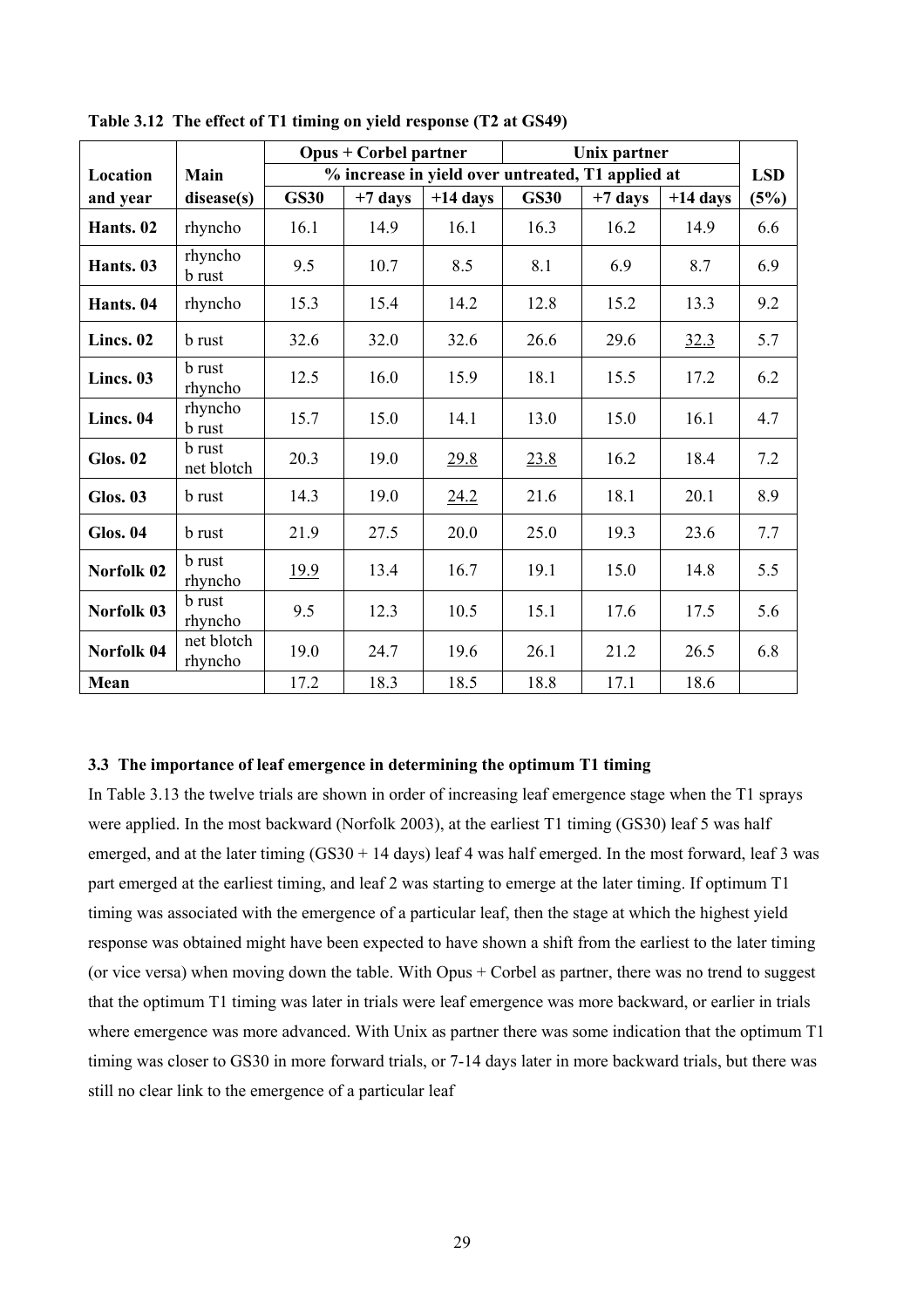|                 |             | Leaf emergence score |                          |             | <b>Opus + Corbel partner</b> |                                 | Unix partner |          |           |
|-----------------|-------------|----------------------|--------------------------|-------------|------------------------------|---------------------------------|--------------|----------|-----------|
| Location        |             |                      | when T1 spray applied at |             |                              | % yield increase over untreated |              |          |           |
| and year        | <b>GS30</b> | $+7$ day             | $+14$ day                | <b>GS30</b> | $+7$ day                     | $+14$ day                       | <b>GS30</b>  | $+7$ day | $+14$ day |
| Norfolk 03      | 5.00        | 4.50                 | 4.00                     | 9.5         | 12.3                         | 10.5                            | 15.1         | 17.6     | 17.5      |
| Lincs. 04       | 4.50        | 4.00                 | 3.50                     | 15.7        | 15.0                         | 14.1                            | 13.0         | 15.0     | 16.1      |
| Norfolk 04      | 4.50        | 3.50                 | 3.00                     | 19.0        | 24.7                         | 19.6                            | 26.1         | 21.2     | 26.5      |
| Hants. 04       | 4.25        | 3.75                 | 3.25                     | 15.3        | 15.4                         | 14.2                            | 12.8         | 15.2     | 13.3      |
| Lincs. 02       | 4.00        | 3.50                 | 3.00                     | 32.6        | 32.0                         | 32.6                            | 26.6         | 29.6     | 32.3      |
| Hants. 03       | 4.00        | 3.50                 | 3.00                     | 9.5         | 10.7                         | 8.5                             | 8.1          | 6.9      | 8.7       |
| Lincs. 03       | 4.00        | 3.50                 | 3.00                     | 12.5        | 16.0                         | 15.9                            | 18.1         | 15.5     | 17.2      |
| Norfolk 02      | 4.00        | 3.25                 | 3.00                     | 19.9        | 13.4                         | 16.7                            | 19.1         | 15.0     | 14.8      |
| <b>Glos. 02</b> | 4.00        | 3.00                 | 2.50                     | 20.3        | 19.0                         | 29.8                            | 23.8         | 16.2     | 18.4      |
| Hants. 02       | 3.50        | 3.25                 | 3.00                     | 16.1        | 14.9                         | 16.1                            | 16.3         | 16.2     | 14.9      |
| <b>Glos. 04</b> | 3.50        | 3.00                 | 2.50                     | 21.9        | 27.5                         | 20.0                            | 25.0         | 19.3     | 23.6      |
| <b>Glos. 03</b> | 3.25        | 3.00                 | 2.50                     | 14.3        | 19.0                         | 24.2                            | 21.6         | 18.1     | 20.1      |
| Mean            | 4.04        | 3.48                 | 3.02                     | 17.2        | 18.3                         | 18.5                            | 18.8         | 17.1     | 18.6      |

**Table 3.13 The effect of T1 timing relative to leaf emergence on yield response** 

#### **Key to leaf emergence scores**

 $2.50 =$  Leaf 3 90% emerged - leaf 2 10% emerged  $4.00 =$  Leaf 4 50% emerged

 $3.50 =$  Leaf 4 90% emerged - leaf 3 10% emerged  $5.00 =$  Leaf 5 50% emerged

3.00 = Leaf 3 50% emerged 4.50 = Leaf 5 90% emerged - leaf 4 10% emerged

## **3.4 The Degree of Flexibility in the T2 Spray Timing**

The performance of T2 sprays applied either at GS39, GS49 or GS59, was examined by comparing disease control and protection of green leaf area, yield response and grain quality. In all of the comparisons in this section, a preceding T1 spray was applied at the middle T1 timing  $(GS30 + 7 \text{ days})$ . The cost of the T2 sprays was the same regardless of application timing, so margins have not been presented separately.

## **3.4.1 Disease levels and green leaf area**

The earliest T2 timing (GS39) tended to give the best control of rhynchosporium regardless of partner, although differences were often small and not significant (Table 3.14). With Opus + Corbel, there was either little difference between the GS49 and GS59 timings, or GS59 was inferior.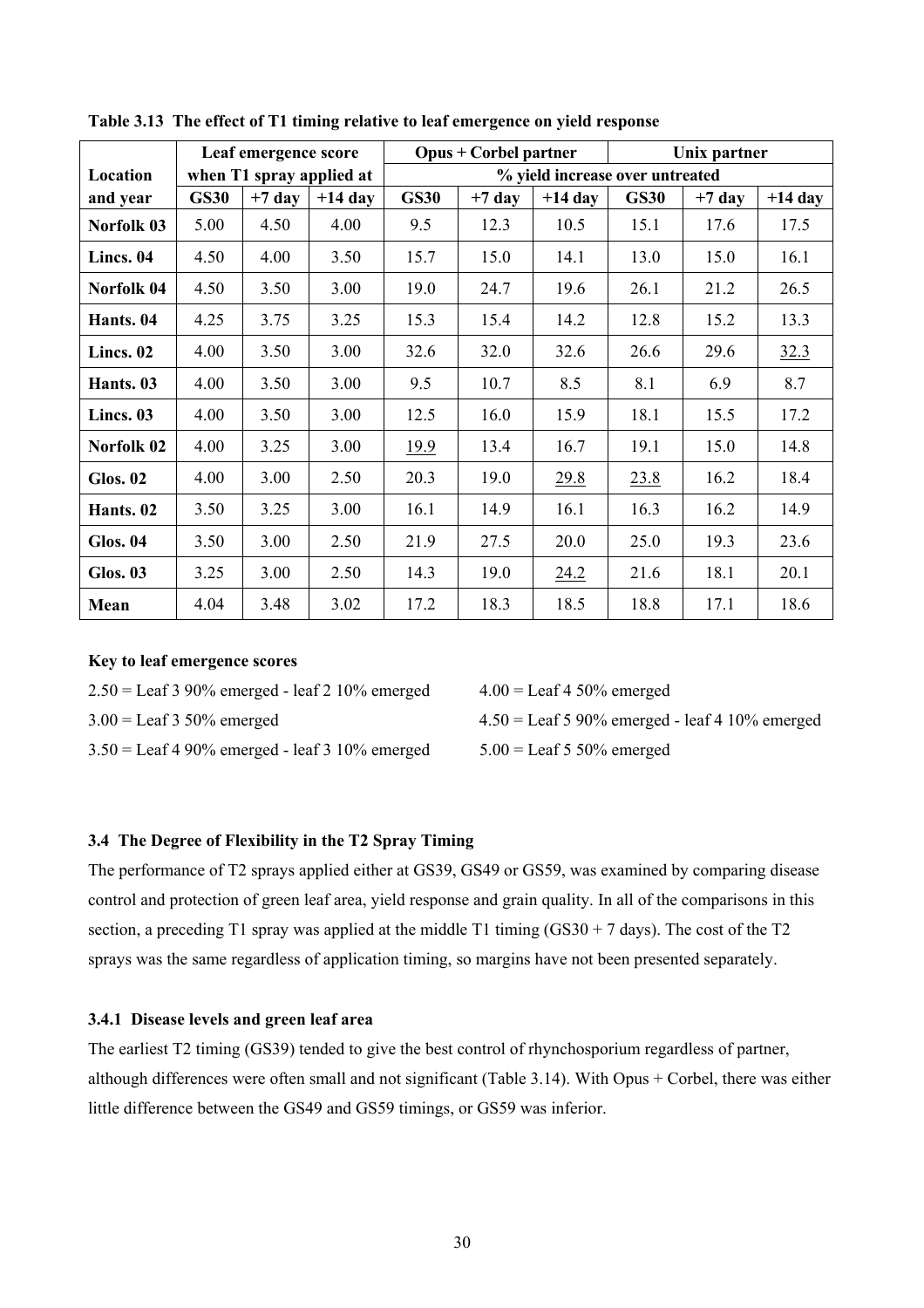|                   |                |             | <b>Opus + Corbel partner</b>                |             |             | Unix partner |             |  |  |  |  |
|-------------------|----------------|-------------|---------------------------------------------|-------------|-------------|--------------|-------------|--|--|--|--|
| <b>Trial Year</b> | Leaf           |             | % control of rhynchosporium, T2 applied at: |             |             |              |             |  |  |  |  |
|                   | assessed       | <b>GS39</b> | <b>GS49</b>                                 | <b>GS59</b> | <b>GS39</b> | <b>GS49</b>  | <b>GS59</b> |  |  |  |  |
| 02                | 2              | 73          | 70                                          | 64          | 67          | 58           | n/a         |  |  |  |  |
| 02                | 1              | 75          | 71                                          | 71          | 58          | 61           | n/a         |  |  |  |  |
| 02                | Mean           | 74          | 71                                          | 68          | 62          | 60           | n/a         |  |  |  |  |
| 0 <sub>3</sub>    | $\overline{2}$ | 92          | 84                                          | 51          | 91          | 77           | n/a         |  |  |  |  |
| 0 <sub>3</sub>    |                | 98          | 91                                          | 90          | 96          | 92           | n/a         |  |  |  |  |
| 0 <sub>3</sub>    | Mean           | 95          | 88                                          | 71          | 94          | 85           | n/a         |  |  |  |  |
| 04                | $\overline{4}$ | 93          | 84                                          | 87          | 92          | 79           | n/a         |  |  |  |  |
| 04                | 3              | 86          | 91                                          | 90          | 87          | 93           | n/a         |  |  |  |  |
| 04                | Mean           | 90          | 88                                          | 89          | 90          | 86           | n/a         |  |  |  |  |
| Mean              | Mean           | 86          | 82                                          | 76          | 82          | 77           | n/a         |  |  |  |  |

**Table 3.14 The effect of T2 timing on the control of rhynchosporium (Hampshire, T1 at GS30 + 7 days)** 

With Opus + Corbel as the partner, timing of the T2 spray had little impact on brown rust control when assessed on leaf 2 or leaf 4 (Table 3.15). However, with Unix as partner there was an indication of a reduction in control on leaf 4 when the T2 was applied at GS49 rather than at GS39.

**Table 3.15 The effect of T2 timing on the control of brown rust (Lincs. and Glos., T1 at GS30 + 7 days)** 

|                                        |      |                                         | $Opus + Corbel partner$ |             | Unix partner |             |             |  |
|----------------------------------------|------|-----------------------------------------|-------------------------|-------------|--------------|-------------|-------------|--|
| <b>Trial year</b>                      | Leaf | % control of brown rust, T2 applied at: |                         |             |              |             |             |  |
| <b>GS39</b><br><b>GS49</b><br>assessed |      |                                         |                         | <b>GS59</b> | <b>GS39</b>  | <b>GS49</b> | <b>GS59</b> |  |
| Lincs. 03                              |      | 97                                      | 97                      | 97          | 91           | 89          | n/a         |  |
| <b>Glos. 04</b>                        |      | 100                                     | 99                      | 99          | 96           | 78          | n/a         |  |
| Mean                                   | Mean | 98                                      | 98                      | 98          | 94           | 84          | n/a         |  |

In 2004, differences between the T2 timings in the control of net blotch were small, however GS49 was marginally the most effective where Opus + Corbel was used (Table 3.16).

| Table 3.16 The effect of T2 timing on the control of net blotch (Norfolk, T1 at GS30 + 7 days) |  |  |
|------------------------------------------------------------------------------------------------|--|--|
|                                                                                                |  |  |

|                   |          |                                         | <b>Opus + Corbel partner</b> |             | Unix partner |             |             |  |
|-------------------|----------|-----------------------------------------|------------------------------|-------------|--------------|-------------|-------------|--|
| <b>Trial Year</b> | Leaf     | % control of net blotch, T2 applied at: |                              |             |              |             |             |  |
|                   | assessed | <b>GS39</b>                             | GS49                         | <b>GS59</b> | <b>GS39</b>  | <b>GS49</b> | <b>GS59</b> |  |
| 04                |          | 81                                      | 84                           | 81          | 84           | 84          | n/a         |  |
| 04                |          | 87                                      |                              | 92          | 94           | 98          | n/a         |  |
| 04                | Mean     | 84                                      | 90                           | 87          | 89           | 9           | n/a         |  |

Timing of the T2 spray had no consistent effect on the amount of green area retained on leaf 2, regardless of the partner (Table 3.17). The results again highlight that in two out of three years Opus + Corbel was a more effective partner than Unix in Lincolnshire, whereas the opposite was generally the case in Norfolk.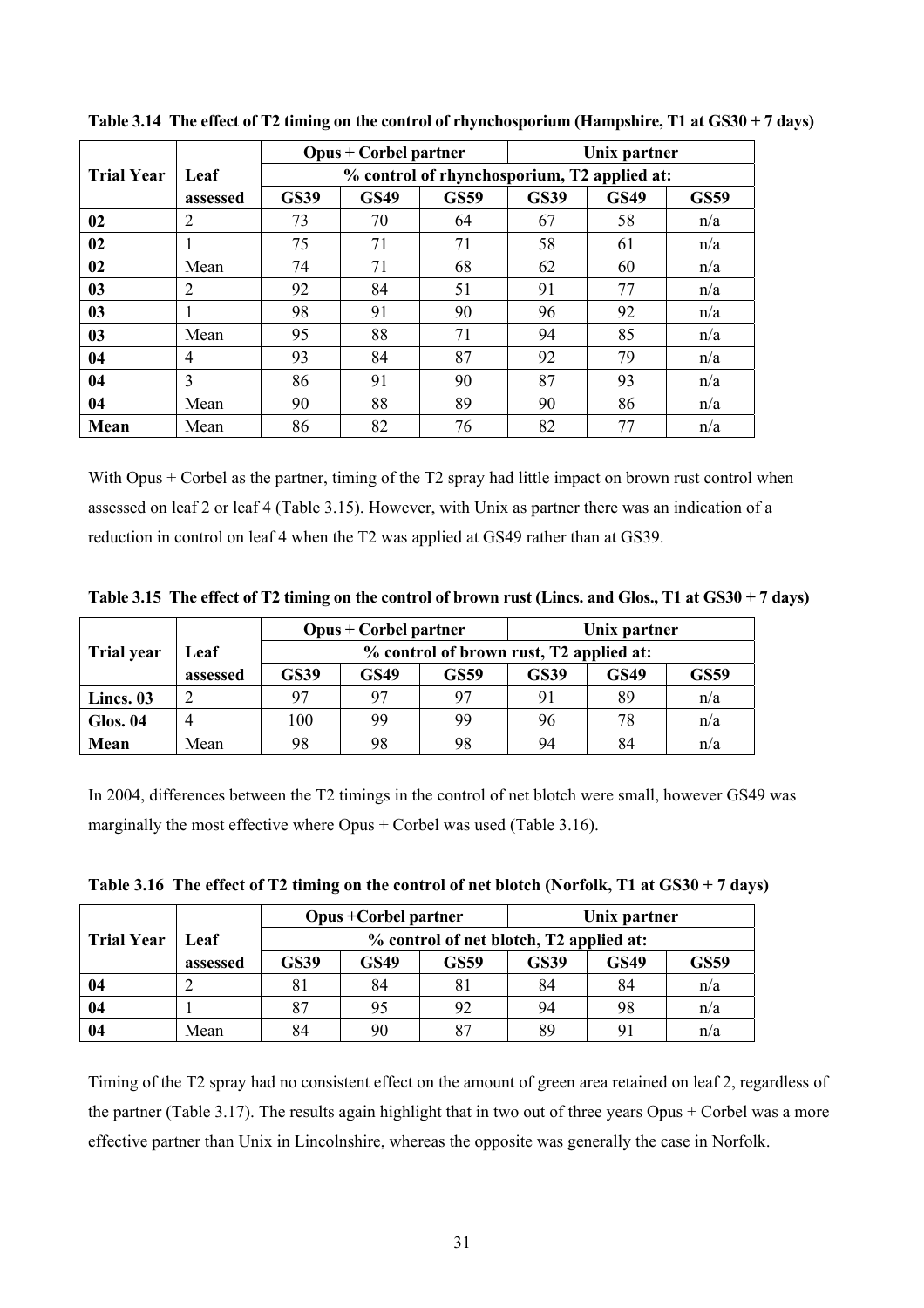|                   |                   | $Opus + Corbel partner$ |             | Unix partner |             |             |  |  |  |
|-------------------|-------------------|-------------------------|-------------|--------------|-------------|-------------|--|--|--|
| <b>Trial year</b> | % green leaf area |                         |             |              |             |             |  |  |  |
|                   | <b>GS39</b>       | <b>GS49</b>             | <b>GS59</b> | <b>GS39</b>  | <b>GS49</b> | <b>GS59</b> |  |  |  |
| Lincs. 02         | 68                | 71                      | 63          | 75           | 64          | n/a         |  |  |  |
| Norfolk 02        | 89                | 90                      | 94          | 96           | 95          | n/a         |  |  |  |
| 02 Mean           | 79                | 81                      | 78          | 85           | 80          | n/a         |  |  |  |
| Lincs. 03         | 60                | 69                      | 51          | 39           | 31          | n/a         |  |  |  |
| Norfolk 03        | 45                | 34                      | 30          | 45           | 55          | n/a         |  |  |  |
| 03 Mean           | 53                | 51                      | 41          | 42           | 43          | n/a         |  |  |  |
| Lincs. 04         | 57                | 53                      | 58          | 22           | 32          | n/a         |  |  |  |
| Norfolk 04        | 47                | 34                      | 38          | 35           | 52          | n/a         |  |  |  |
| 04 Mean           | 52                | 44                      | 48          | 28           | 42          | n/a         |  |  |  |
| Mean              | 61                | 59                      | 56          | 52           | 55          | n/a         |  |  |  |

**Table 3.17 The effect of T2 timing on green area on leaf 2 (Norfolk and Lincs., T1 at GS30 + 7 days)** 

# **3.4.2 Grain Yield**

None of the T2 timings consistently gave the highest yield increases, and differences were rarely significant (Table 3.18). In 2002 and 2003 delaying the T2 spray until GS59 appears to have been detrimental where rhynchosporium was dominant, but this was not the case in 2004. Similarly, where brown rust or net blotch were the main diseases present, GS39 was generally the least effective T2 timing. Overall, the middle T2 timing at GS49 produced the highest mean yield increase over untreated when using Opus + Corbel as partner.

|                 |                          | <b>Opus + Corbel partner</b> |                                                                 |             | Unix partner |             |             |      |  |
|-----------------|--------------------------|------------------------------|-----------------------------------------------------------------|-------------|--------------|-------------|-------------|------|--|
| Location        | Main                     |                              | % increase in yield over untreated, T2 applied at<br><b>LSD</b> |             |              |             |             |      |  |
| and year        | disease(s)               | <b>GS39</b>                  | <b>GS49</b>                                                     | <b>GS59</b> | <b>GS39</b>  | <b>GS49</b> | <b>GS59</b> | (5%) |  |
| Hants. 02       | rhyncho                  | 16.7                         | 14.9                                                            | 11.7        | 19.4         | 16.2        | n/a         | 6.6  |  |
| Hants. 03       | rhyncho<br><b>b</b> rust | 9.8                          | 10.7                                                            | 4.1         | 5.5          | 6.9         | n/a         | 6.9  |  |
| Hants. 04       | rhyncho                  | 12.8                         | 15.4                                                            | 16.5        | 12.6         | 15.2        | n/a         | 9.2  |  |
| Lincs. 02       | <b>b</b> rust            | 30.8                         | 32.0                                                            | 32.5        | 32.2         | 29.6        | n/a         | 5.7  |  |
| Lincs. 03       | <b>b</b> rust<br>rhyncho | 11.1                         | 16.0                                                            | 19.7        | 18.4         | 15.5        | n/a         | 6.2  |  |
| Lincs. 04       | rhyncho<br><b>b</b> rust | 15.2                         | 15.0                                                            | 15.5        | 14.7         | 15.0        | n/a         | 4.7  |  |
| <b>Glos. 04</b> | <b>b</b> rust            | 22.7                         | 27.5                                                            | 17.2        | 15.7         | 19.3        | n/a         | 7.7  |  |
| Norfolk 02      | <b>b</b> rust<br>rhyncho | 17.4                         | 13.4                                                            | 17.1        | 20.4         | 15.0        | n/a         | 5.5  |  |
| Norfolk 03      | <b>b</b> rust<br>rhyncho | 12.1                         | 12.3                                                            | 13.0        | 10.9         | 17.6        | n/a         | 5.6  |  |
| Norfolk 04      | net blotch<br>rhyncho    | 21.3                         | 24.7                                                            | 19.6        | 23.4         | 21.2        | n/a         | 6.8  |  |
| Mean            |                          | 17.0                         | 18.2                                                            | 16.7        | 17.3         | 17.1        | n/a         |      |  |

**Table 3.18 The effect of T2 timing on yield response (T1 at GS30 + 7 days)** 

**3.4.3 Grain Quality**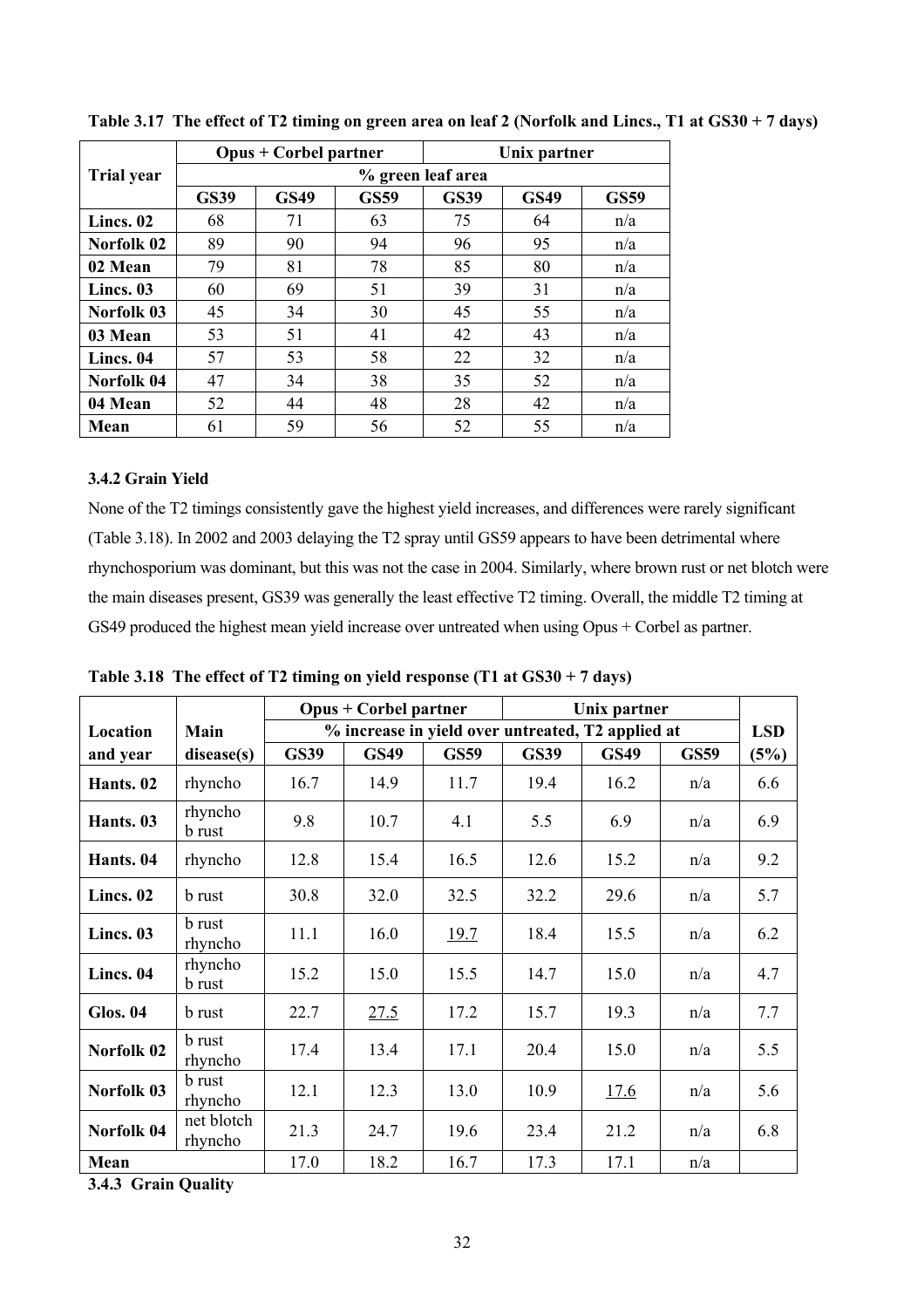Differences in grain specific weight resulting from applications at the different T2 timings were mostly small, and there was no consistent advantage to any of the three timings, when using Opus + Corbel as partner (Table 3.19). The optimum T2 timing for specific weight in each of the trials however quite closely reflected the optimum timing for yield. Thousand grain weights likewise showed no particular advantage to one timing compared to the other two.

| Location        | Main                     | Specific Weight (kg/hl) |             |             | <b>Thousand Grain Weight (g)</b> |             |             |  |
|-----------------|--------------------------|-------------------------|-------------|-------------|----------------------------------|-------------|-------------|--|
| and year        | disease(s)               | <b>GS39</b>             | <b>GS49</b> | <b>GS59</b> | <b>GS39</b>                      | <b>GS49</b> | <b>GS59</b> |  |
| Hants. 02       | rhyncho                  | 62.5                    | 61.5        | 61.7        | 46.9                             | 45.8        | 45.9        |  |
| Hants. 03       | rhyncho<br><b>b</b> rust | 60.9                    | 61.1        | 60.5        | 52.8                             | 53.6        | 52.8        |  |
| Hants. 04       | rhyncho                  | 62.9                    | 62.5        | 63.7        | 57.6                             | 56.4        | 57.2        |  |
| Lincs. 02       | <b>b</b> rust            | 69.5                    | 69.8        | 70.0        | 41.5                             | 41.5        | 38.6        |  |
| Lincs. 03       | <b>b</b> rust<br>rhyncho | 68.8                    | 69.4        | 69.3        | 49.3                             | 50.3        | 51.0        |  |
| Lincs. 04       | rhyncho<br><b>b</b> rust | 66.6                    | 66.4        | 66.9        | 44.0                             | 45.5        | 45.7        |  |
| <b>Glos. 04</b> | b rust                   | 54.9                    | 56.3        | 56.4        | 37.1                             | 38.8        | 38.8        |  |
| Norfolk 02      | <b>b</b> rust<br>rhyncho | 68.0                    | 67.3        | 68.0        | 47.2                             | 46.0        | 46.2        |  |
| Norfolk 03      | <b>b</b> rust<br>rhyncho | 68.5                    | 69.3        | 69.2        | 49.3                             | 52.0        | 49.2        |  |
| Norfolk 04      | net blotch<br>rhyncho    | 66.8                    | 66.9        | 67.2        | 47.7                             | 47.3        | 49.8        |  |
| Mean            |                          | 64.9                    | 65.1        | 65.3        | 47.3                             | 47.7        | 47.5        |  |

**Table 3.19 The effect of T2 timing on grain quality (T1 at GS30 + 7 days, Opus + Corbel partner)** 

#### **3.5 The Degree of Flexibility in the T1 – T2 Spray Interval**

The combination of three T1 spray timings and three T2 spray timings examined in the trials gave nine possible T1 - T2 spray intervals. The shortest of these (the later of the three T1 timings followed by the earliest of the three T2 timings, the longest of these (the earliest of the three T1 timings followed by the later of the three T2 timings) and the 'middle' interval (middle timings at T1 and T2) are shown in table 3.20. The lengths of these intervals varied considerably from trial to trial. This was dependent on the location/variety and the season (which affected both speed of development and also the opportunities for application of treatments). The shortest interval ranged from 1-4 weeks, with an average of 3 weeks, and the longest from 6-9 weeks, with an average of 7½ weeks.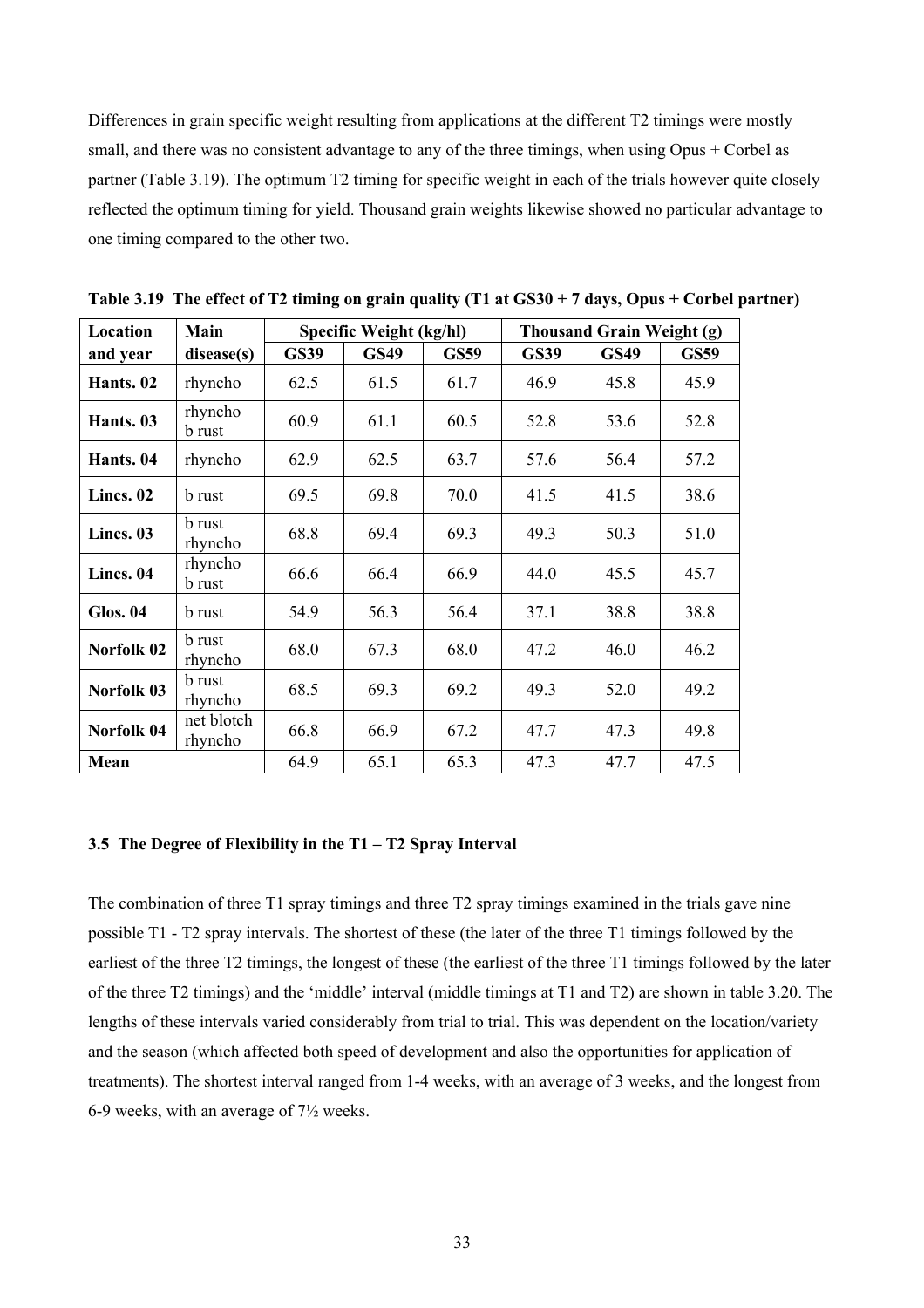| Location        | Main                     | Interval (number of days) between spray timings |             |             |  |  |  |
|-----------------|--------------------------|-------------------------------------------------|-------------|-------------|--|--|--|
| and year        | disease(s)               | GS30+14/GS39                                    | GS30+7/GS49 | GS30 / GS59 |  |  |  |
| Hants. 02       | rhyncho                  | 23                                              | 36          | 51          |  |  |  |
| Hants. 03       | rhyncho<br><b>b</b> rust | 22                                              | 36          | 55          |  |  |  |
| Hants. 04       | rhyncho                  | 16                                              | 35          | 47          |  |  |  |
| Lincs. 02       | b rust                   | 28                                              | 42          | 58          |  |  |  |
| Lincs. 03       | <b>b</b> rust<br>rhyncho | 19                                              | 32          | 49          |  |  |  |
| Lincs. 04       | rhyncho<br><b>b</b> rust | 22                                              | 36          | 56          |  |  |  |
| <b>Glos. 04</b> | b rust                   | 10                                              | 21          | 41          |  |  |  |
| Norfolk 02      | <b>b</b> rust<br>rhyncho | 21                                              | 33          | 53          |  |  |  |
| Norfolk 03      | <b>b</b> rust<br>rhyncho | 26                                              | 40          | 62          |  |  |  |
| Norfolk 04      | net blotch<br>rhyncho    | 17                                              | 34          | 50          |  |  |  |
| Mean            |                          | 20.4                                            | 34.5        | 52.2        |  |  |  |

**Table 3.20 Shortest, average and longest intervals between the T1 and T2 spray timings** 

# **3.5.1 Disease levels and green leaf area**

There were no consistent differences in rhynchosporium control between the shortest and middle intervals, but the longest interval gave inferior control of rhynchosporium, especially on leaf 2 in 2003 (Table 3.21).

| <b>Trial year</b> | Leaf           | % control of rhynchosporium |             |           |  |  |  |  |
|-------------------|----------------|-----------------------------|-------------|-----------|--|--|--|--|
|                   | assessed       | $GS30 + 14 / GS39$          | GS30+7/GS49 | GS30/GS59 |  |  |  |  |
| 02                | 2              | 70                          | 70          | 64        |  |  |  |  |
| 02                |                | 63                          | 71          | 69        |  |  |  |  |
| 02                | Mean           | 66                          | 71          | 67        |  |  |  |  |
| 03                | $\overline{2}$ | 92                          | 84          | 49        |  |  |  |  |
| 0 <sub>3</sub>    |                | 95                          | 91          | 86        |  |  |  |  |
| 03                | Mean           | 94                          | 88          | 67        |  |  |  |  |
| 04                | $\overline{4}$ | 90                          | 84          | 81        |  |  |  |  |
| 04                | 3              | 83                          | 91          | 88        |  |  |  |  |
| 04                | Mean           | 87                          | 88          | 84        |  |  |  |  |
| Mean              | Mean           | 82                          | 82          | 73        |  |  |  |  |

**Table 3.21 The effect of T1-T2 spray interval on control of rhynchosporium (Hampshire, Opus + Corbel)** 

The length of spray interval had very little effect on the control of brown rust in Lincolnshire in 2003 or Gloucestershire in 2004, or on the control of net blotch in Norfolk in 2004. Differences in the amount of green leaf area retained were relatively small, but the longest interval (GS30 - GS59) tended to be the least effective, but with little or no disadvantage to the shortest interval (Table 3.22).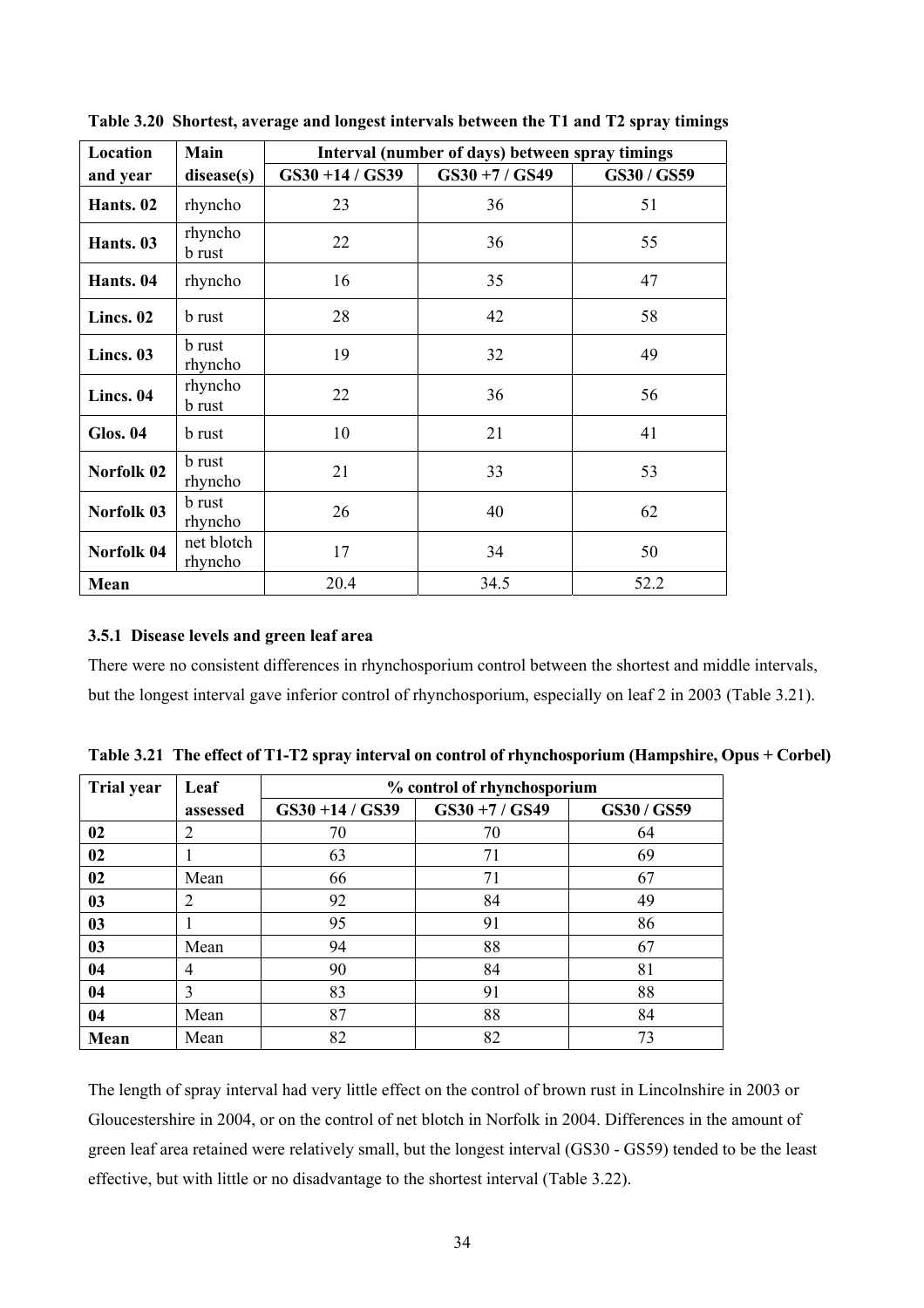| <b>Trial year</b> | % green leaf area  |             |           |  |  |  |
|-------------------|--------------------|-------------|-----------|--|--|--|
|                   | $GS30 + 14 / GS39$ | GS30+7/GS49 | GS30/GS59 |  |  |  |
| Lincs. 02         | 71                 | 71          | 59        |  |  |  |
| Norfolk 02        | 89                 | 90          | 86        |  |  |  |
| 02 Mean           | 80                 | 81          | 72        |  |  |  |
| Lincs. 03         | 65                 | 69          | 59        |  |  |  |
| Norfolk 03        | 41                 | 34          | 35        |  |  |  |
| 03 Mean           | 53                 | 51          | 47        |  |  |  |
| Lincs. 04         | 57                 | 53          | 47        |  |  |  |
| Norfolk 04        | 38                 | 34          | 32        |  |  |  |
| 04 Mean           | 47                 | 44          | 39        |  |  |  |
| Mean              | 60                 | 59          | 53        |  |  |  |

**Table 3.22 The effect of T1-T2 spray interval on green leaf area (Norfolk and Lincs., Opus + Corbel)** 

### **3.5.2 Grain yield**

The length of spray interval only had a significant effect on the yield response to fungicide in one trial, but where there was any advantage to a specific interval it was often the middle one (Table 3.23). Where one specific interval showed a disadvantage, this was often the shortest interval.

| Location        | Main                     | % Yield increase over untreated |             |           |      |  |
|-----------------|--------------------------|---------------------------------|-------------|-----------|------|--|
| and year        | disease(s)               | GS30+14/GS39                    | GS30+7/GS49 | GS30/GS59 | (5%) |  |
| Hants. 02       | rhyncho                  | 13.7                            | 14.9        | 16.6      | 6.6  |  |
| Hants. 03       | rhyncho<br><b>b</b> rust | 8.9                             | 10.7        | 4.4       | 6.9  |  |
| Hants. 04       | rhyncho                  | 13.2                            | 15.4        | 15.8      | 9.2  |  |
| Lincs. 02       | <b>b</b> rust            | 34.0                            | 32.0        | 31.1      | 5.7  |  |
| Lincs. 03       | <b>b</b> rust<br>rhyncho | 16.5                            | 16.0        | 21.4      | 6.2  |  |
| Lincs. 04       | rhyncho<br><b>b</b> rust | 14.1                            | 15.0        | 12.7      | 4.7  |  |
| <b>Glos. 04</b> | <b>b</b> rust            | 20.7                            | 27.5        | 23.4      | 7.7  |  |
| Norfolk 02      | <b>b</b> rust<br>rhyncho | 14.5                            | 13.4        | 16.1      | 5.5  |  |
| Norfolk 03      | <b>b</b> rust<br>rhyncho | 11.7                            | 12.3        | 14.5      | 5.6  |  |
| Norfolk 04      | net blotch<br>rhyncho    | 13.6                            | 24.7        | 19.3      | 6.8  |  |
| Mean            |                          | 16.1                            | 18.2        | 17.5      |      |  |

**Table 3.23 The effect of T1-T2 spray interval on yield response (Opus + Corbel)**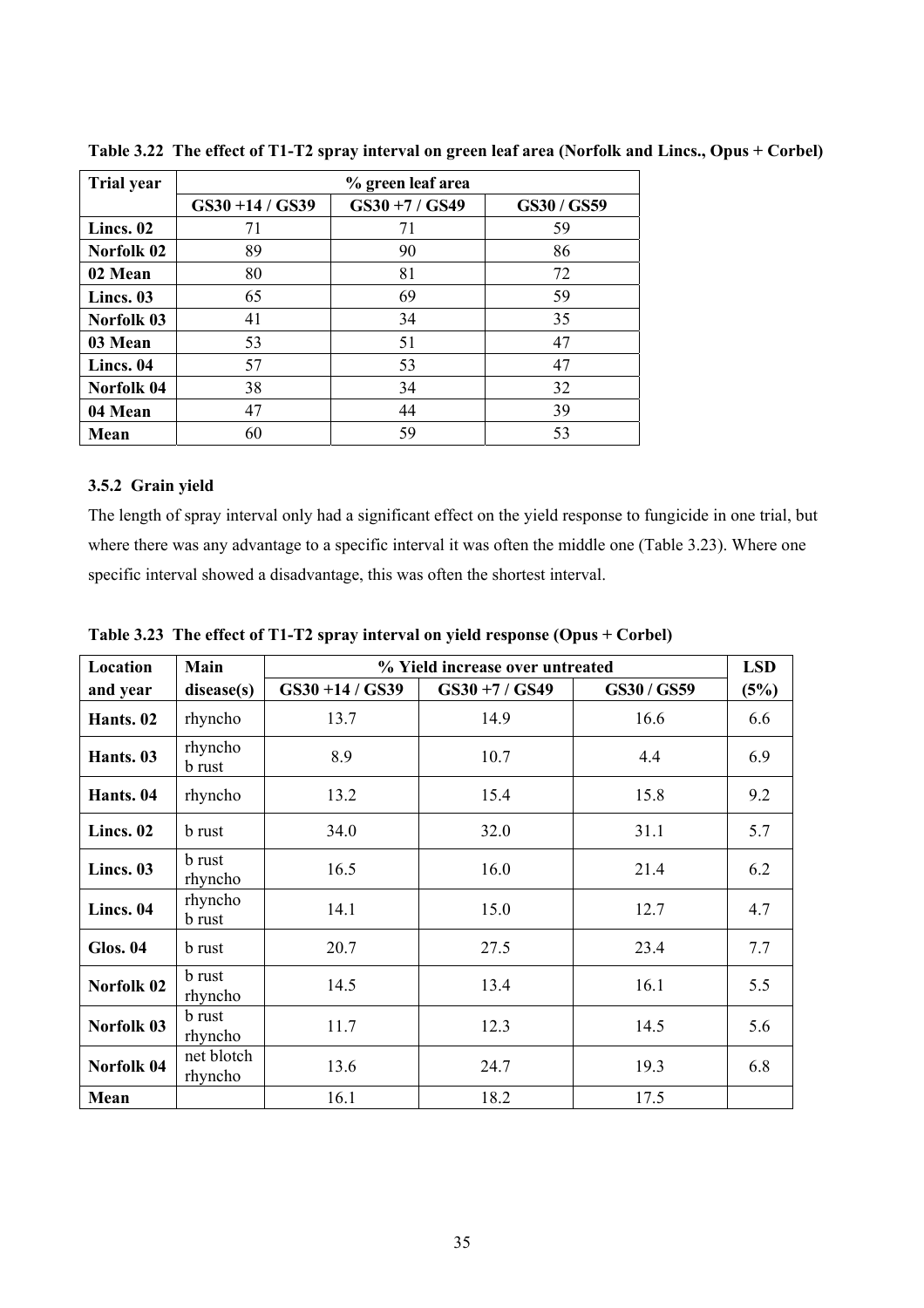For figures 3.1 and 3.2, yield responses have been converted to a proportion of the average yield response to fungicide in that trial (*i.e.* <1.0 means the yield response to that programme was less than the average in that trial, >1.0 means the yield response was above the average in that trial). The converted yield responses (for the Opus + Corbel partner only) for each of the nine possible spray intervals, and in each of the 11 trials (excluding Glos. 03) have then been plotted against the corresponding  $T1 - T2$  spray interval (in days).





There was no meaningful relationship between the length of the interval between sprays, and the effectiveness of the corresponding treatment at increasing yield. However, four of the outlying points (circled), representing treatments that gave poor yield responses, had spray intervals of less than 20 days or more than 45 days.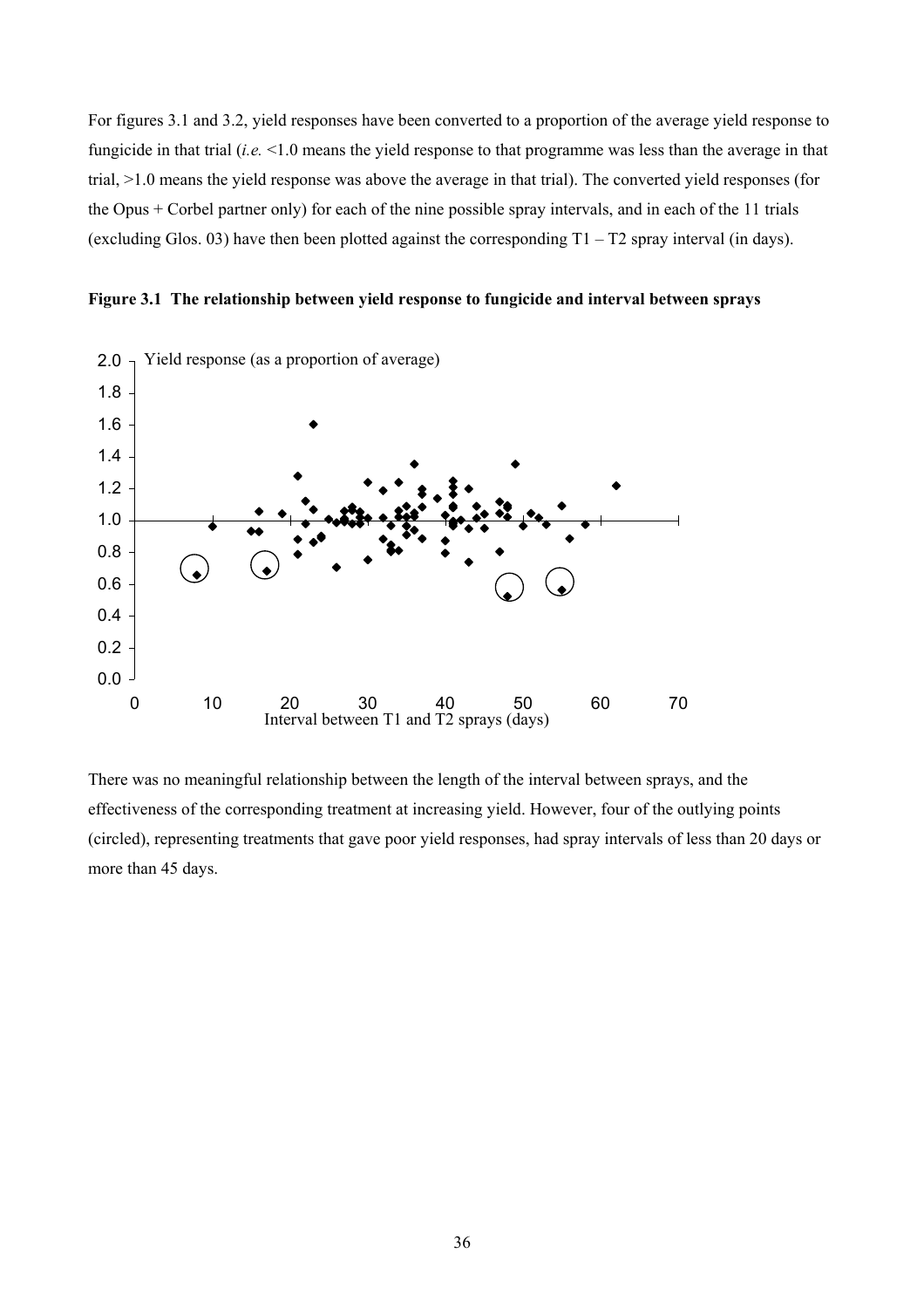For figures 3.2, the interval between the T1 and T2 sprays has also been converted to a proportion of the average spray interval in that trial (*i.e.* <1.0 means that the spray interval for that programme was less than the average in that trial, >1.0 means that the spray interval was above the average in that trial). The converted yield responses (for the Opus + Corbel partner only) for each of the nine possible spray intervals, and in each of the 11 trials (excluding Glos. 03) have then been plotted against the corresponding converted spray interval.





Again there was no relationship between the length of the interval between sprays, and the effectiveness of

the corresponding treatment at increasing yield, but the same four outlying points (circled) are highlighted.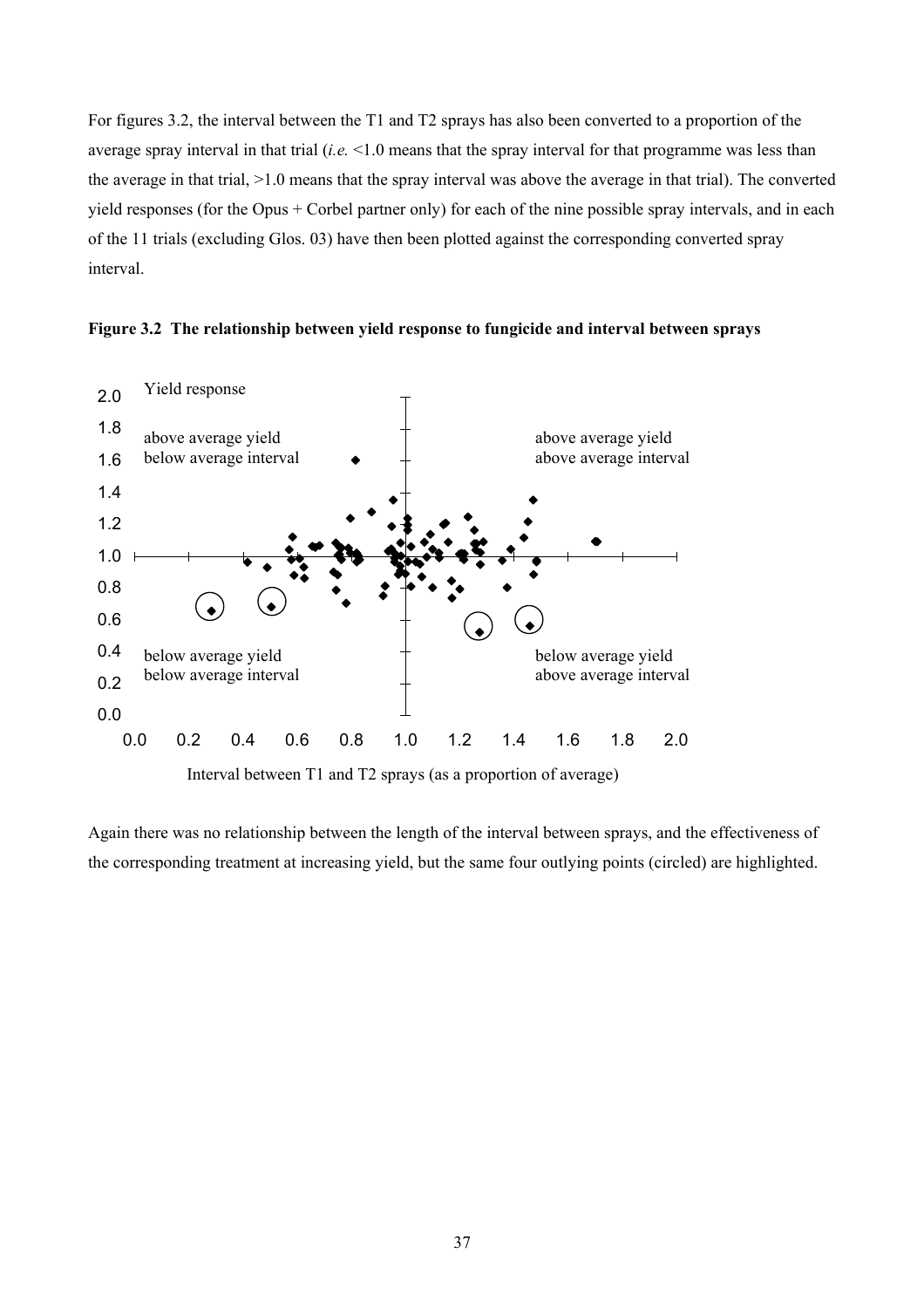#### **3.6 The Benefit from a T3 Spray Application**

The impact of a third 'T3' fungicide spray (Opus 0.5 l/ha) on disease control, protection of green leaf area, yield, grain quality and margin was evaluated on winter barley. Comparisons were made between a threespray programme with applications at GS30, GS39 and GS59, and two-spray programmes with applications at GS30 followed by either GS39 or GS59.

#### **3.6.1 Disease levels and green leaf area**

In 2003 and 2004, the application of a third spray at GS59 did not improve the control of rhynchosporium compared to a GS30 / GS39 two-spray programme only (Table 3.24). A two-spray programme where the second spray was applied at GS59 was less effective than where the second spray was applied at GS39, although note that in 2004 it was leaves 3 and 4 that were assessed. In 2002, there was a benefit from a third spray, especially on leaf 2, compared to either of the two-spray programmes.

| <b>Trial year</b> | Leaf     | % control of rhynchosporium |            |         |  |
|-------------------|----------|-----------------------------|------------|---------|--|
|                   | assessed | GS30/39                     | GS30/39/59 | GS30/59 |  |
| 02                | 2        | 65                          | 82         | 64      |  |
| 02                |          | 76                          | 82         | 69      |  |
| 02                | Mean     | 70                          | 82         | 67      |  |
| 03                | 2        | 94                          | 73         | 49      |  |
| 03                |          | 98                          | 85         | 86      |  |
| 03                | Mean     | 96                          | 79         | 67      |  |
| 04                | 4        | 96                          | 92         | 81      |  |
| 04                | 3        | 92                          | 87         | 88      |  |
| 04                | Mean     | 94                          | 89         | 84      |  |
| Mean              | Mean     | 87                          | 83         | 73      |  |

**Table 3.24 The effect of a T3 spray on the control of rhynchosporium (Hampshire, Opus)** 

Complete control of brown rust was obtained with the three-spray programme on leaf 2 in Lincolnshire and leaf 4 in Gloucestershire, but in the latter case the same was true with the two-spray programmes (Table 3.25).

|  |  | Table 3.25 The effect of a T3 spray on the control of brown rust (Lincs. and Glos., Opus) |  |
|--|--|-------------------------------------------------------------------------------------------|--|
|  |  |                                                                                           |  |

| <b>Trial year</b> | Leaf     | % control of brown rust |            |         |  |  |
|-------------------|----------|-------------------------|------------|---------|--|--|
|                   | assessed | GS30/39                 | GS30/39/59 | GS30/59 |  |  |
| Lincs. 03         |          | 97                      | 100        | 94      |  |  |
| Glos. 04          |          | .00                     | 100        | 100     |  |  |
| Mean              | Mean     | 98                      | 100        |         |  |  |

There was a very small benefit from a third fungicide spray in the control of net blotch in 2004, particularly on leaf 2, compared to either of the two-spray programmes (Table 3.26).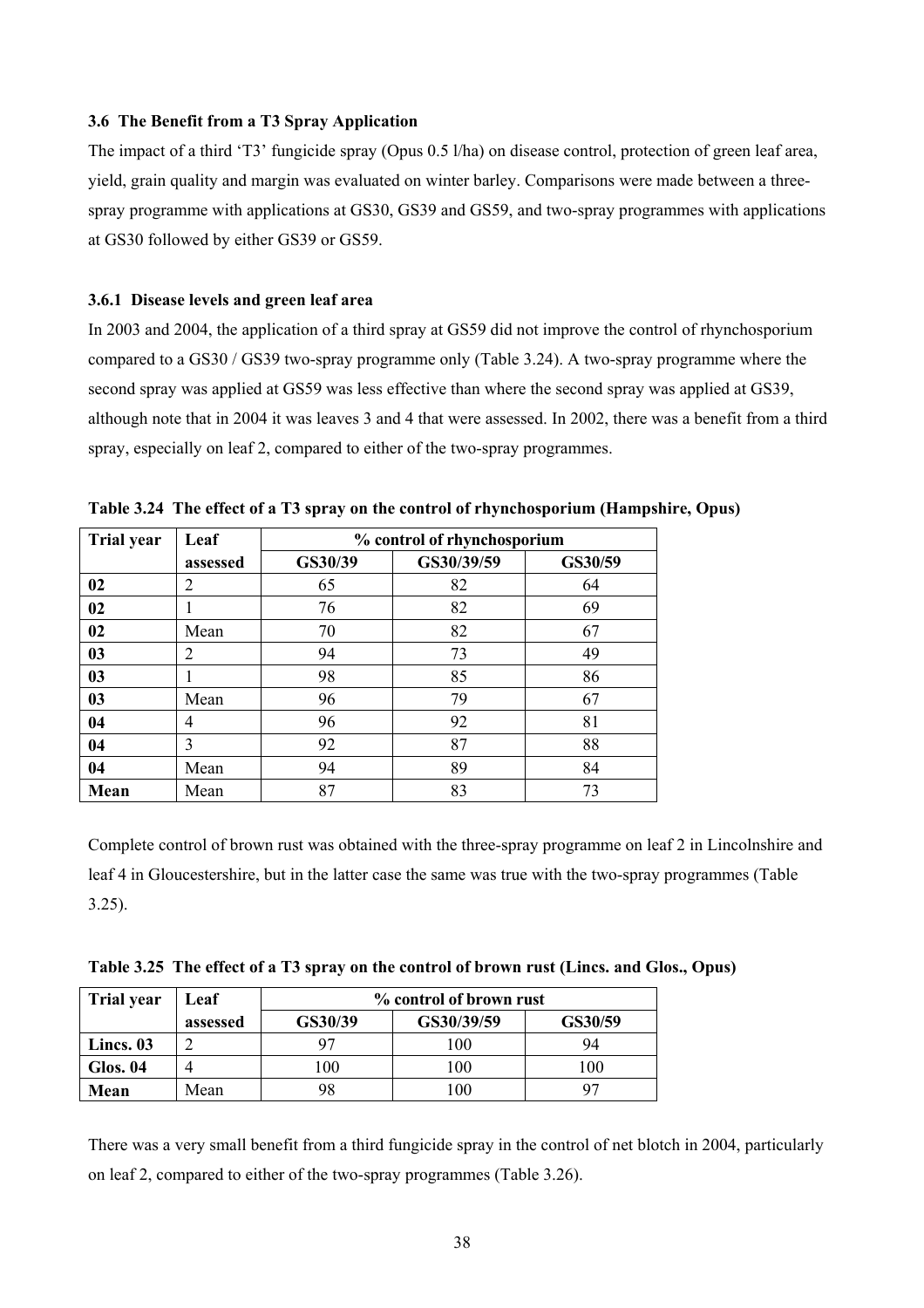| <b>Trial Year</b> | Leaf     | % control of net blotch |            |         |  |
|-------------------|----------|-------------------------|------------|---------|--|
|                   | assessed | GS30/39                 | GS30/39/59 | GS30/59 |  |
| 04                |          | 80                      |            |         |  |
| 04                |          |                         |            |         |  |
| 04                | Mean     |                         |            | 88      |  |

**Table 3.26 The effect of a T3 spray on the control of net blotch (Norfolk, Opus)** 

Only in one case (Lincolnshire 2004) did three-sprays result in better protection of green leaf area than the most effective of the two-spray programmes (Table 3.27). However, as the most-effective of the two-spray programmes varied between GS30/GS39 and GS30/GS59, three sprays had a slight advantage overall.

| <b>Trial year</b> |         | % green leaf area |         |  |  |  |  |
|-------------------|---------|-------------------|---------|--|--|--|--|
|                   | GS30/39 | GS30/39/59        | GS30/59 |  |  |  |  |
| Lincs. 02         | 68      | 70                | 59      |  |  |  |  |
| Norfolk 02        | 92      | 92                | 86      |  |  |  |  |
| 02 Mean           | 80      | 81                | 72      |  |  |  |  |
| Lincs. 03         | 69      | 68                | 59      |  |  |  |  |
| Norfolk 03        | 33      | 26                | 35      |  |  |  |  |
| 03 Mean           | 51      | 47                | 47      |  |  |  |  |
| Lincs. 04         | 55      | 72                | 47      |  |  |  |  |
| Norfolk 04        | 27      | 31                | 32      |  |  |  |  |
| 04 Mean           | 41      | 51                | 39      |  |  |  |  |
| Mean              | 57      | 60                | 53      |  |  |  |  |

**Table 3.27 The effect of a T3 spray on green leaf area (Norfolk and Lincs., Opus)** 

#### **3.6.2 Grain yield**

In three out of the ten trials, there was an indication of a yield benefit from a third T3 fungicide spray, but none of the differences were significant (Table 3.28). There were no consistent site, seasonal or disease factors that were associated with this. In other cases, the three-spray treatment was no better than the mosteffective of the comparison two-spray programmes. In Lincolnshire in 2003, the GS30/GS39 two-spray programme gave a significantly smaller yield response over untreated than the GS30/GS59 two-spray programme, but generally neither had a consistent advantage.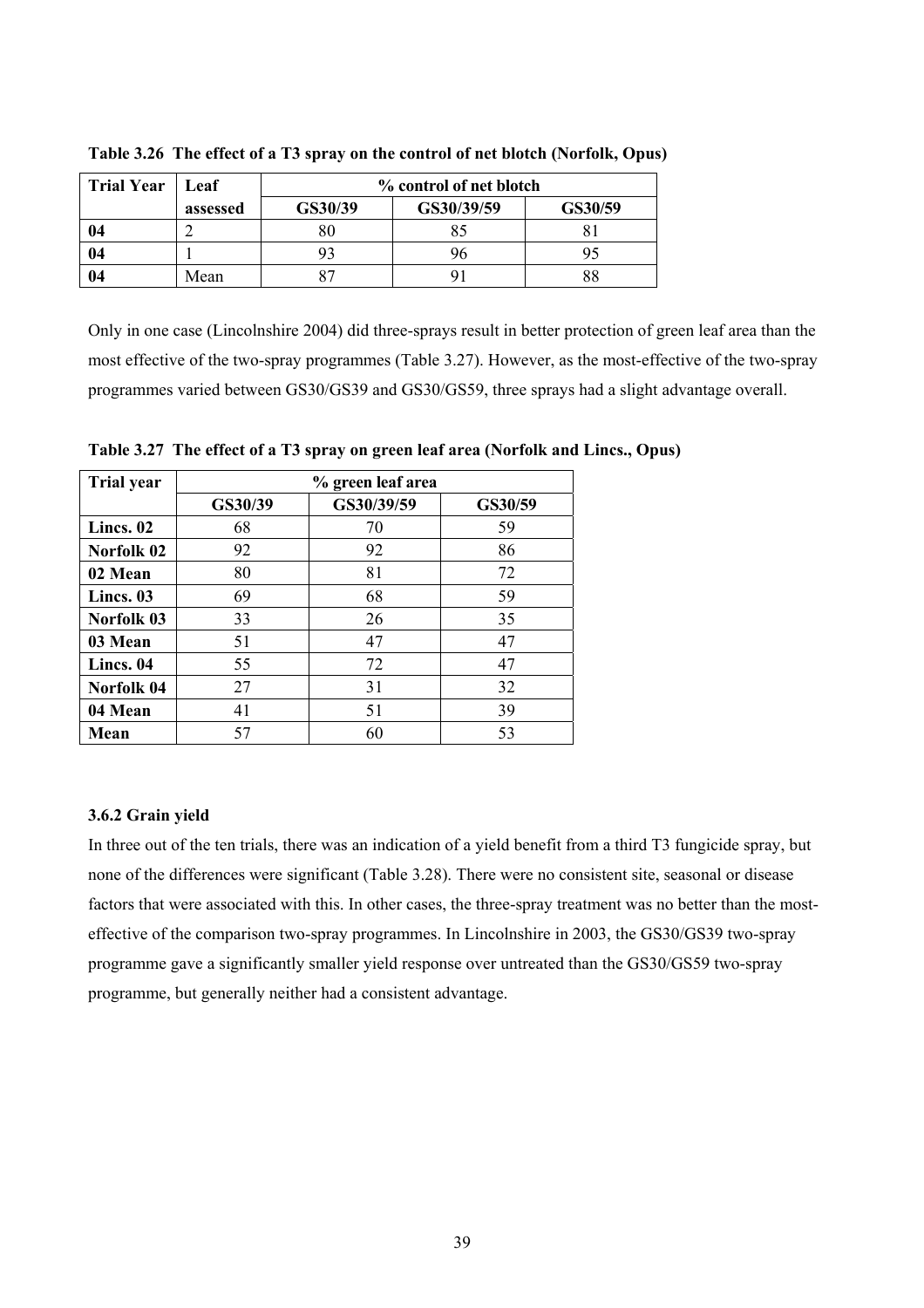| Location        | Main                     | % yield increase over untreated |            |         | <b>LSD</b> |
|-----------------|--------------------------|---------------------------------|------------|---------|------------|
| and year        | disease(s)               | GS30/39                         | GS30/39/59 | GS30/59 | (5%)       |
| Hants. 02       | Rhyncho                  | 18.5                            | 15.9       | 16.6    | 6.6        |
| Hants. 03       | Rhyncho<br><b>b</b> rust | 8.5                             | 8.9        | 4.4     | 6.9        |
| Hants. 04       | Rhyncho                  | 10.7                            | 17.3       | 15.8    | 9.2        |
| Lincs. 02       | <b>b</b> rust            | 31.6                            | 31.1       | 31.1    | 5.7        |
| Lincs. 03       | <b>b</b> rust<br>Rhyncho | 12.8                            | 16.3       | 21.4    | 6.2        |
| Lincs. 04       | Rhyncho<br><b>b</b> rust | 12.7                            | 16.4       | 12.7    | 4.7        |
| <b>Glos. 04</b> | <b>b</b> rust            | 19.1                            | 21.9       | 23.4    | 7.7        |
| Norfolk 02      | <b>b</b> rust<br>Rhyncho | 15.0                            | 18.1       | 16.1    | 5.5        |
| Norfolk 03      | <b>b</b> rust<br>Rhyncho | 11.5                            | 9.3        | 14.5    | 5.6        |
| Norfolk 04      | net blotch<br>Rhyncho    | 23.7                            | 23.0       | 19.3    | 6.8        |
| Mean            |                          | 16.4                            | 17.8       | 17.5    |            |

**Table 3.28 The effect of a T3 spray on yield response (Opus)** 

### **3.6.3 Grain Quality**

Application of a third fungicide spray at GS59 had little effect on grain quality, with no consistent improvement in specific weight or thousand grain weight (Table 3.29). However, in a few trials there was an increase in thousand grain weight compared to a two-spray programme, notably in Lincolnshire and in particular in 2002 compared to a GS30/GS39 sequence.

#### **3.6.4 Margin (output less fungicide and applications costs)**

There were no situations where three-sprays gave a higher margin than the most effective two-spray programme, and often three sprays gave a lower margin (Table 3.30). Overall the GS30/GS59 two-spray programme was most the cost-effective, but there was no consistent advantage over a GS30/GS39 sequence.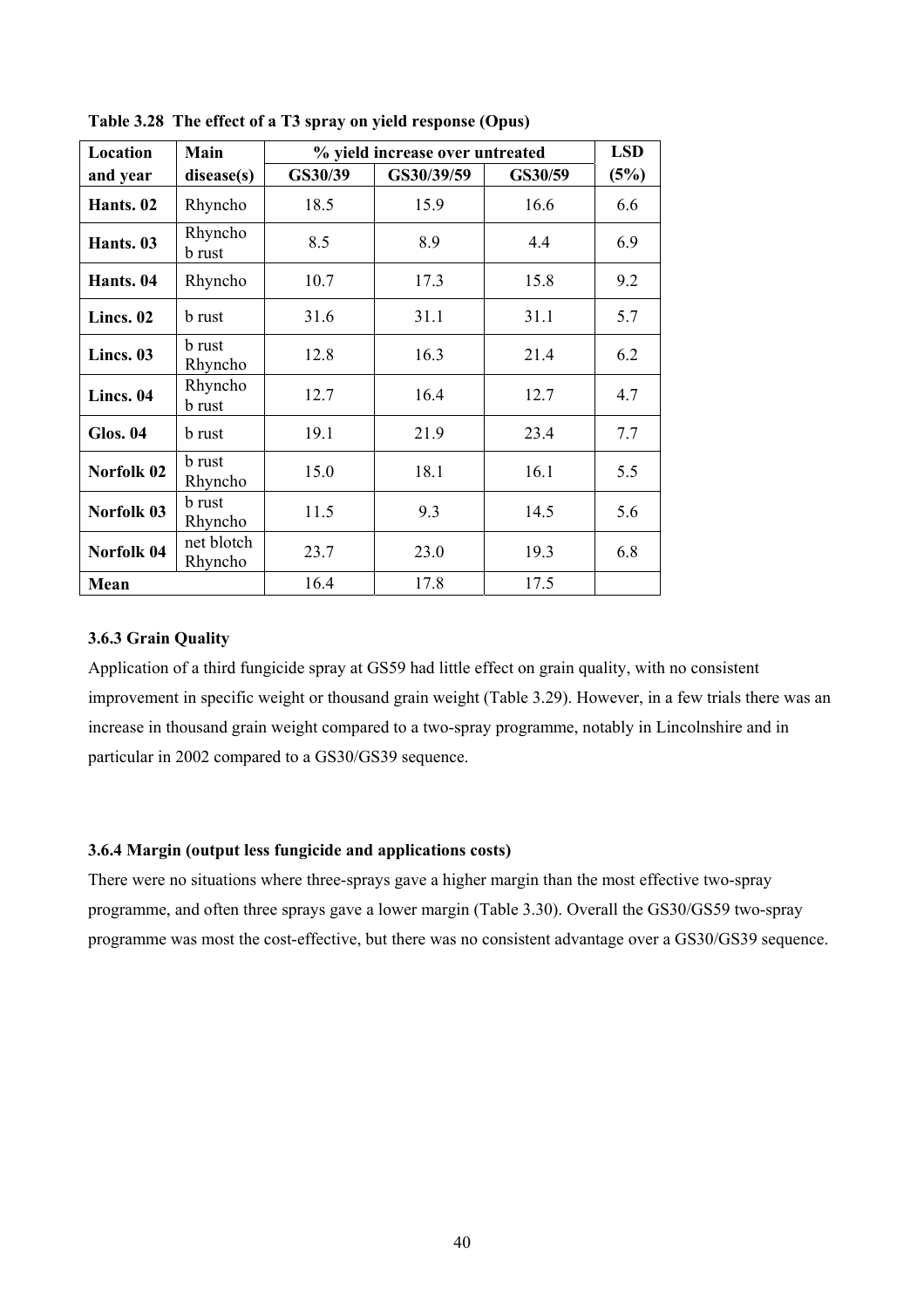| Location   | Main                     | Specific Weight (kg/hl) |          |       | <b>Thousand Grain Weight (g)</b> |          |       |
|------------|--------------------------|-------------------------|----------|-------|----------------------------------|----------|-------|
| and Year   | Disease(s)               | 30/39                   | 30/39/59 | 30/59 | 30/39                            | 30/39/59 | 30/59 |
| Hants. 02  | rhyncho                  | 61.9                    | 61.3     | 62.1  | 45.8                             | 45.9     | 46.6  |
| Hants. 03  | rhyncho<br><b>b</b> rust | 60.6                    | 59.3     | 60.2  | 51.8                             | 53.0     | 52.0  |
| Hants. 04  | rhyncho                  | 62.9                    | 63.4     | 63.1  | 57.5                             | 57.6     | 57.7  |
| Lincs. 02  | <b>b</b> rust            | 68.8                    | 69.5     | 69.8  | 35.4                             | 43.8     | 41.7  |
| Lincs. 03  | <b>b</b> rust<br>rhyncho | 68.7                    | 69.6     | 69.5  | 50.5                             | 51.3     | 52.8  |
| Lincs. 04  | rhyncho<br><b>b</b> rust | 66.2                    | 66.8     | 66.3  | 44.5                             | 46.4     | 44.7  |
| Glos. 04   | <b>b</b> rust            | 56.1                    | 56.1     | 56.6  | 38.5                             | 38.8     | 40.1  |
| Norfolk 02 | <b>b</b> rust<br>rhyncho | 67.1                    | 67.9     | 68.0  | 46.7                             | 45.5     | 46.1  |
| Norfolk 03 | <b>b</b> rust<br>rhyncho | 68.6                    | 68.9     | 69.1  | 49.3                             | 50.9     | 49.5  |
| Norfolk 04 | net blotch<br>rhyncho    | 66.2                    | 67.1     | 66.1  | 47.4                             | 47.1     | 46.4  |
| Mean       |                          | 64.7                    | 65.0     | 65.1  | 46.7                             | 48.0     | 47.8  |

**Table 3.29 The effect of a T3 spray on grain quality (Opus)**

**Table 3.30 The effect of a T3 spray on margin (Opus)**

| Location        | Main                     | Margin $(f/ha)$ |            |         |  |  |
|-----------------|--------------------------|-----------------|------------|---------|--|--|
| and Year        | Disease(s)               | GS30/39         | GS30/39/59 | GS30/59 |  |  |
| Hants. 02       | rhyncho                  | 286             | 261        | 280     |  |  |
| Hants. 03       | rhyncho<br><b>b</b> rust | 366             | 349        | 349     |  |  |
| Hants. 04       | rhyncho                  | 438             | 450        | 461     |  |  |
| Lincs. 02       | <b>b</b> rust            | 462             | 442        | 460     |  |  |
| Lincs. 03       | <b>b</b> rust<br>rhyncho | 420             | 417        | 457     |  |  |
| Lincs. 04       | rhyncho<br><b>b</b> rust | 496             | 496        | 496     |  |  |
| <b>Glos. 04</b> | <b>b</b> rust            | 399             | 392        | 416     |  |  |
| Norfolk 02      | <b>b</b> rust<br>rhyncho | 419             | 413        | 423     |  |  |
| Norfolk 03      | <b>b</b> rust<br>rhyncho | 429             | 402        | 442     |  |  |
| Norfolk 04      | net blotch<br>rhyncho    | 440             | 419        | 422     |  |  |
| Mean            |                          | 415             | 404        | 421     |  |  |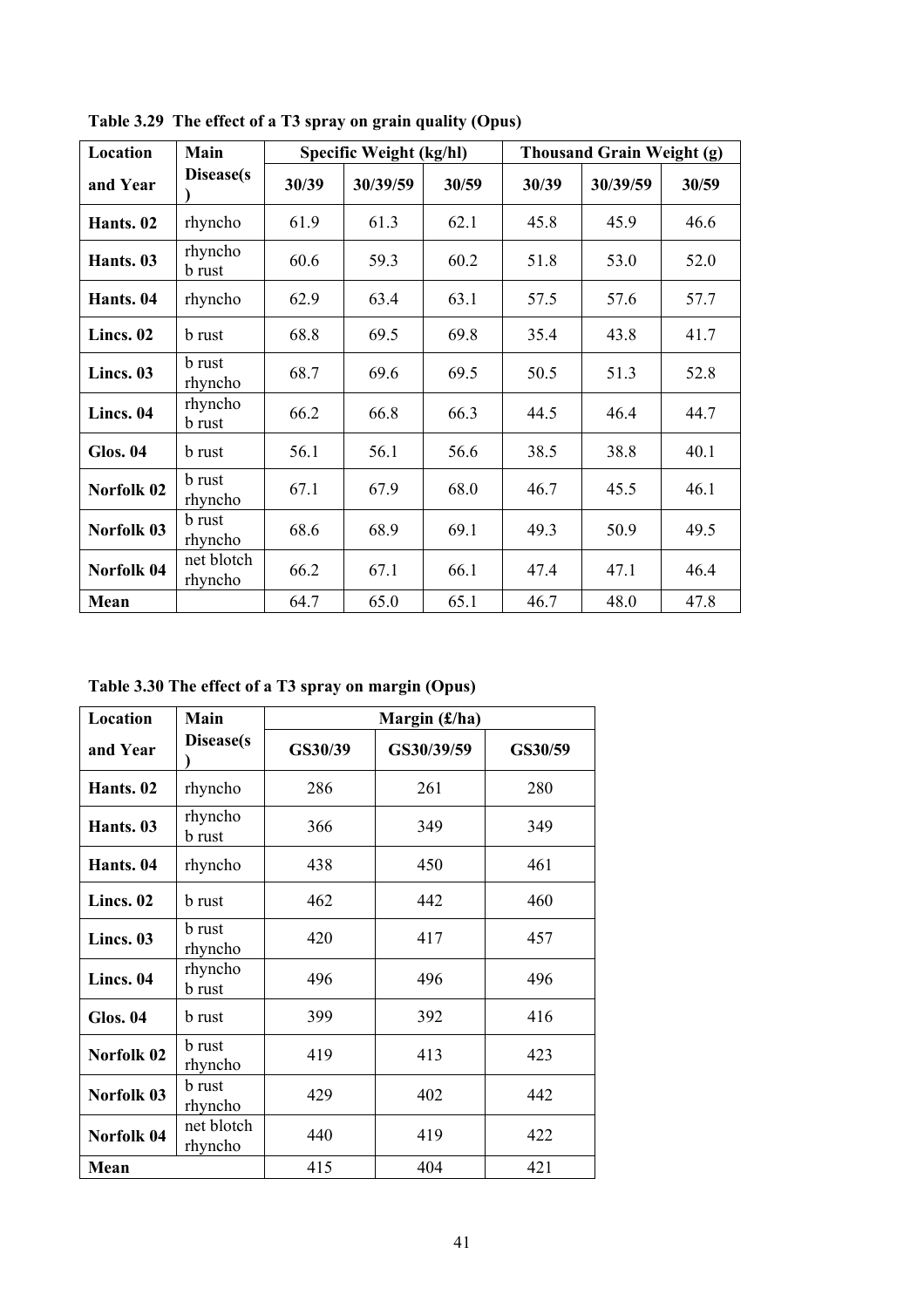#### **4. Discussion**

Rainfall pattern, and its impact on disease development, will inevitably affect both the optimum timing for fungicide applications, and also the magnitude of any reduction in yield or disease control resulting from applications that are less well timed. All three of the seasons in which the trials took place were characterised by relatively dry weather in March, such that when T1 sprays were applied at the end of the month or in early April the amounts of disease established in the crop tended not to be high. Wetter weather was experienced close to the T2 spray timings, notably in May 2002 in the south and west of England, and in April 2004 in the south and east. As a consequence, it was at these later timings that disease levels tended to be increasing most rapidly, regardless of the disease present, and this will have strongly influenced the trials. However, it must be assumed that there is an equal chance of similar weather being experienced in future seasons, so the results are unlikely to be atypical for these areas. In some parts of the UK, for example in Scotland, the weather pattern and resulting disease development could be quite different in a typical spring, and this might place much greater emphasis on the earlier application timings, especially for the control of rhynchosporium. Hence any extrapolation of these results outside of the situations encountered in these trials should be done with caution.

In the trials, there was a clear tendency for larger yield responses to fungicide to be obtained where brown rust or net blotch were dominant, than for comparable levels of rhynchosporium. However, as a consequence of the weather patterns, the three diseases were often developing most rapidly at similar crop stages, whereas in situations where, for example, rhynchosporium develops more rapidly prior to the T1 timing and brown rust not until the T2 timing, the yield penalty from poor control of rhynchosporium could well be greater. In addition, the levels of brown rust control achieved tended to be greater than for rhynchosporium, especially with the Opus + Corbel partner. The recent approval of prothioconazole, and the improvement in rhynchosporium control that this is expected to bring, could well lead to better yield responses where this disease is dominant.

As much of the disease development that took place occurred in late April and May rather than in March and early April, the better responses to fungicides applied at T2 rather than at T1 might have been anticipated. The highest recorded disease levels (and most significant differences between treatments) tended to be on leaves 1 and 2, where T2 sprays would have been expected to have had the most impact. It is notable that in Hampshire in 2004, where rhynchosporium was mainly present on leaves 3 and 4, a single T2 spray was slightly less effective (both in controlling the disease on leaf 4 and in protecting yield) than two-sprays where the partner to the strobilurin was eradicant (Opus + Corbel), but significantly less effective where the partner was protectant (Unix). It would be therefore wrong to conclude that a T2 spray will always be of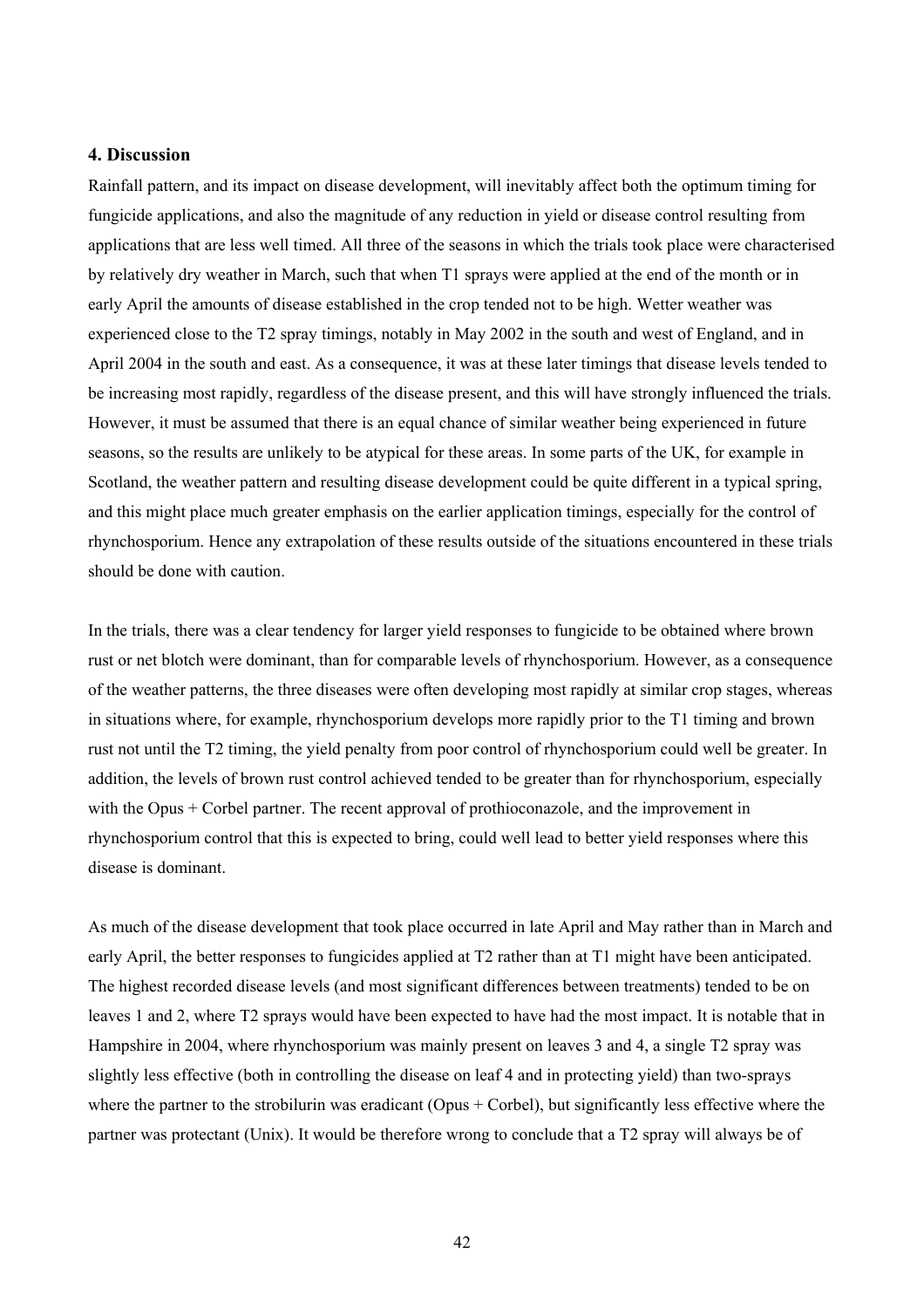more benefit than a T1, but the potential penalties as a result of applying just a T1 spray and not following up with a T2 are clear.

With spraying capacity often stretched to the limit on farms, yield penalties or increased chemical costs can easily be incurred as a result of an inability to apply fungicides to winter wheat within a relatively narrow period around the optimum timings. This reflects the major contribution to final yield made by the top three leaves, with the two key applications in wheat, at T1 and T2, targeted specifically at the emergence of leaf 3 and the flag leaf respectively. Where winter barley is being grown, the possibility of flexible spray timings could have real advantages (for example enabling a reduction in passes through the crop by tank-mixing inputs, or allowing applications to wheat or other crops to be given priority).

For barley, leaf 3 will typically contribute more to yield than the flag leaf, with the awns responsible for a larger proportion still. The results obtained here indicate that application of the T1 spray at about GS31 (when leaf 3 and/or leaf 4 might be emerging), and the T2 spray at GS49 (when the awns have just emerged) represent the likely optimum timings. However, in the majority of cases applications earlier or later than the optimum had little or no effect on disease control, or on yield, even where the more protectant combination of strobilurin + Unix was used. In the few situations where disease control or yields were compromised, this was generally the result of:

- Applying T1 sprays too early or T2 sprays too late where rhynchosporium was the main disease. This might be less of a problem in future with the availability of Proline as a partner to the strobilurins.
- Applying T2 sprays too early where brown rust or net blotch were the major late season threats (especially with the eradicant Opus + Corbel partner).
- Applying T2 sprays too late when targeting established brown rust on lower leaves with a protectant (Unix) partner to the strobilurin.

Therefore, whilst strobilurin-based fungicides are well suited as the basis of protectant fungicide programmes, with applications timed at the start of the T1 and T2 spray windows, they can be just as effective when applied later, provided that they are mixed with an appropriate eradicant partner where disease is established.

The fact that the yield response over untreated was reduced by only 3% (from 34% to 31%) when the interval between sprays was stretched from 4 to 8 weeks under relatively high brown rust pressure in Lincolnshire in 2002 clearly illustrates the flexibility that can be introduced where the fungicides used are highly effective against the disease (in this case Acanto/Amistar + Opus + Corbel for brown rust). However, it is worth noting that there were some examples where spray intervals of less than three weeks or more than six weeks resulted in poorer than average yield responses to fungicide.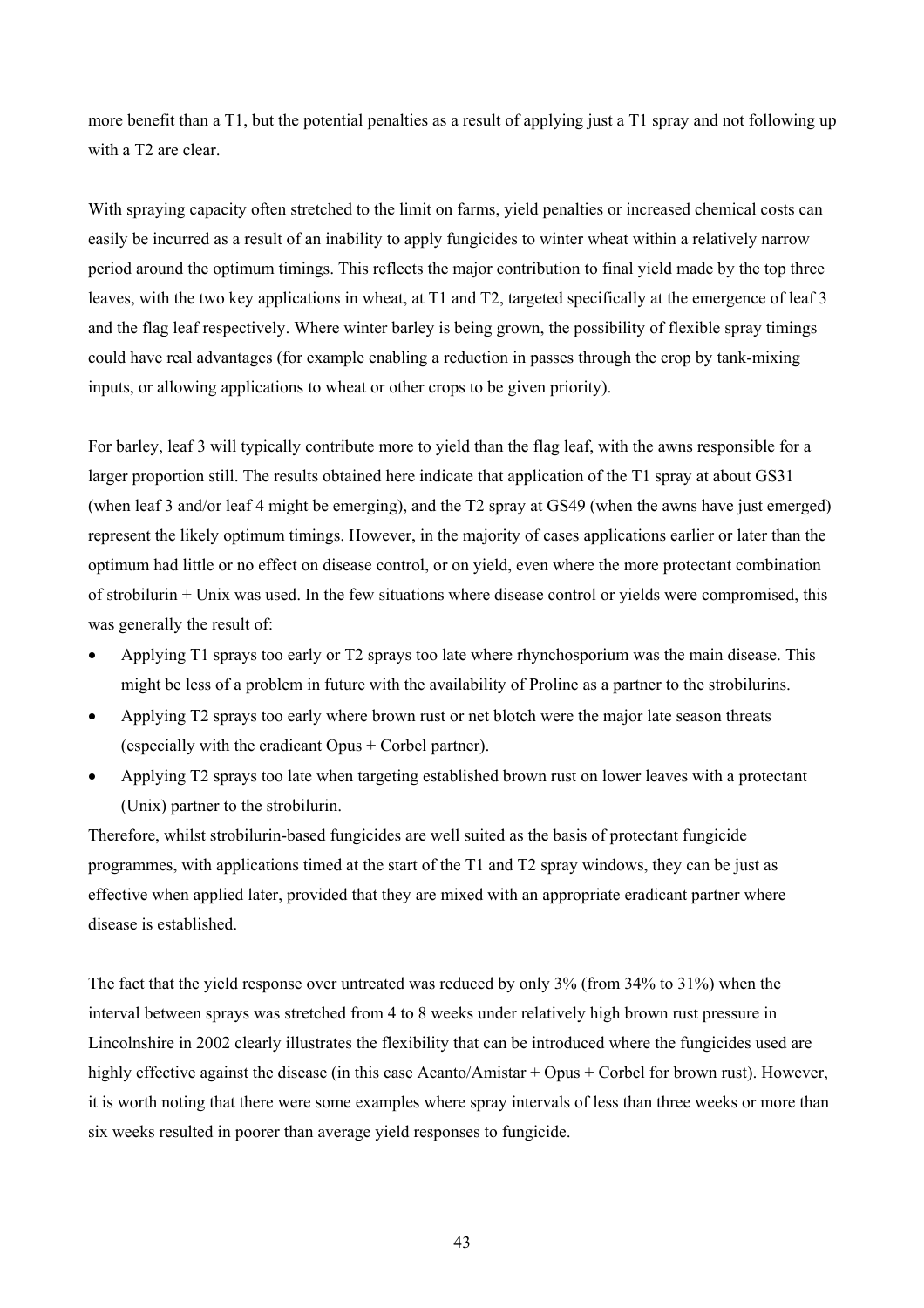Application of a third fungicide spray at GS59, equivalent to the 'T3' in wheat, sometimes gave a marginal improvement in disease control, but interestingly the greatest benefit was in the control of rhynchosporium (in 2002), where two-spray programmes typically gave only 65-75% control compared to over 80% with three sprays. The presumption might have been that high brown rust pressure would have been most likely to result in a benefit from a T3 spray. However, two-spray programmes with Opus + Corbel as partner invariably gave 90-95% control of brown rust, such that there was little work for the T3 spray to do. In the Lincolnshire trials, which were affected by brown rust and rhynchosporium, only when the latter was the main disease (in 2004) was there an increase in green leaf protection as a result of applying a third fungicide spray. There was a small yield advantage with the additional spray in a few cases, but this was never costeffective, and surprisingly there was no consistent specific weight improvement either. Although only the effects of the straight Opus T3 spray were presented in detail, there is no evidence from the results that a third spray of strobilurin would have had any greater impact.

This project did not examine the impact of a 'third' spray applied prior to the two main applications i.e. at the 'T0' timing (prior to GS30) rather than at T3. However, results from other trials have previously shown that such treatments can often be of benefit to disease control, and sometimes yield, where net blotch and/or rhynchosporium pressure are high at that early stage of growth.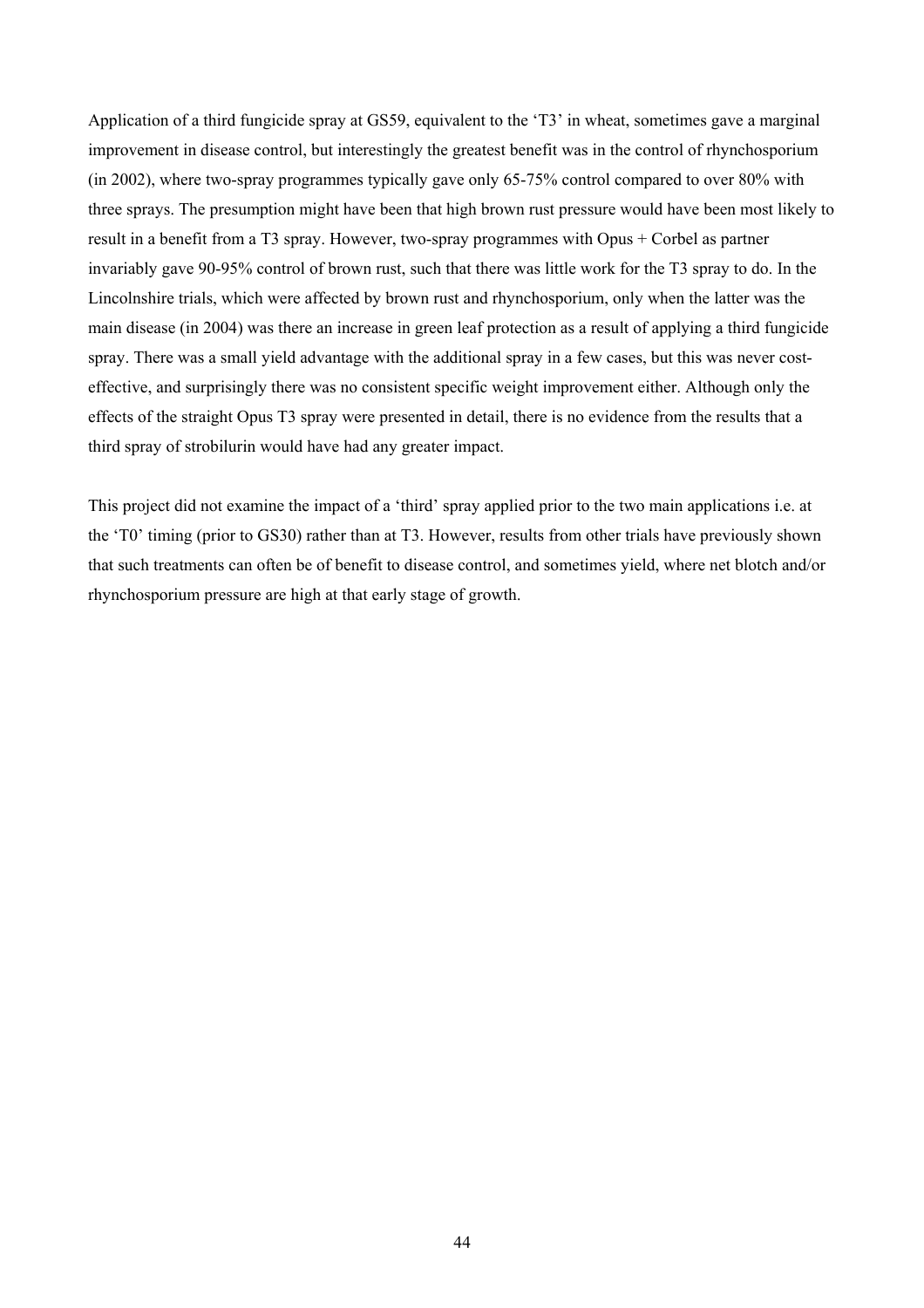#### **5. Conclusions and Implications**

• Fungicide applications at the T2 timing in winter barley are at least as important as at T1, regardless of the diseases that are present, or the choice of eradicant or protectant partner to a strobilurin.

However, the pattern of disease development that results from seasonal and regional weather factors will determine which of the timings is the most beneficial in a given situation. The three seasons within which these trials were conducted were not characterised by high disease pressure in the period leading up to T1. Where, for example, rhynchosporium is very active early in the season, fungicides applied at T1 and possibly earlier (at T0) may be more important.

• Yield responses to fungicide have been larger where brown rust (and net blotch) are the main diseases than where similar or higher levels of rhynchosporium have been present.

This partly explains why T2 fungicides have tended to contribute slightly more than half of the yield response (brown rust and net blotch tend to be more prevalent at that stage). Note that to some extent this may reflect the fact that fungicide programmes such as those evaluated here have often been less successful at controlling rhynchosporium than brown rust, and the recent approval of fungicides containing prothioconazole (Proline or Fandango) may help to improve this.

• Programmes based on two half-rate strobilurin sprays have shown a high degree of flexibility in timing, with application windows of 2 weeks or more (and spray intervals varying by up to four weeks) having relatively little impact on yield.

This is in stark contrast to winter wheat, where the effective control of septoria in particular is often very dependent on timing. Where spray days or spraying capacity are limited, the use of fungicide programmes that allow considerable flexibility in their application timings is likely to be of benefit. However, intervals of less than 3 weeks or more than 7 weeks should still be avoided.

• Unlike in wheat, the efficacy of, and optimum timing for, the T1 spray in winter barley is not closely related to the emergence of a particular leaf layer.

Whilst in winter wheat the T1 fungicide should be applied when leaf 3 is emerging rather than leaf 4, on winter barley it is less critical which of these two leaves is emerging. Applications can therefore be timed effectively by growth stages. With a 'flexible' (eradicant) partner added to strobilurin, applications as early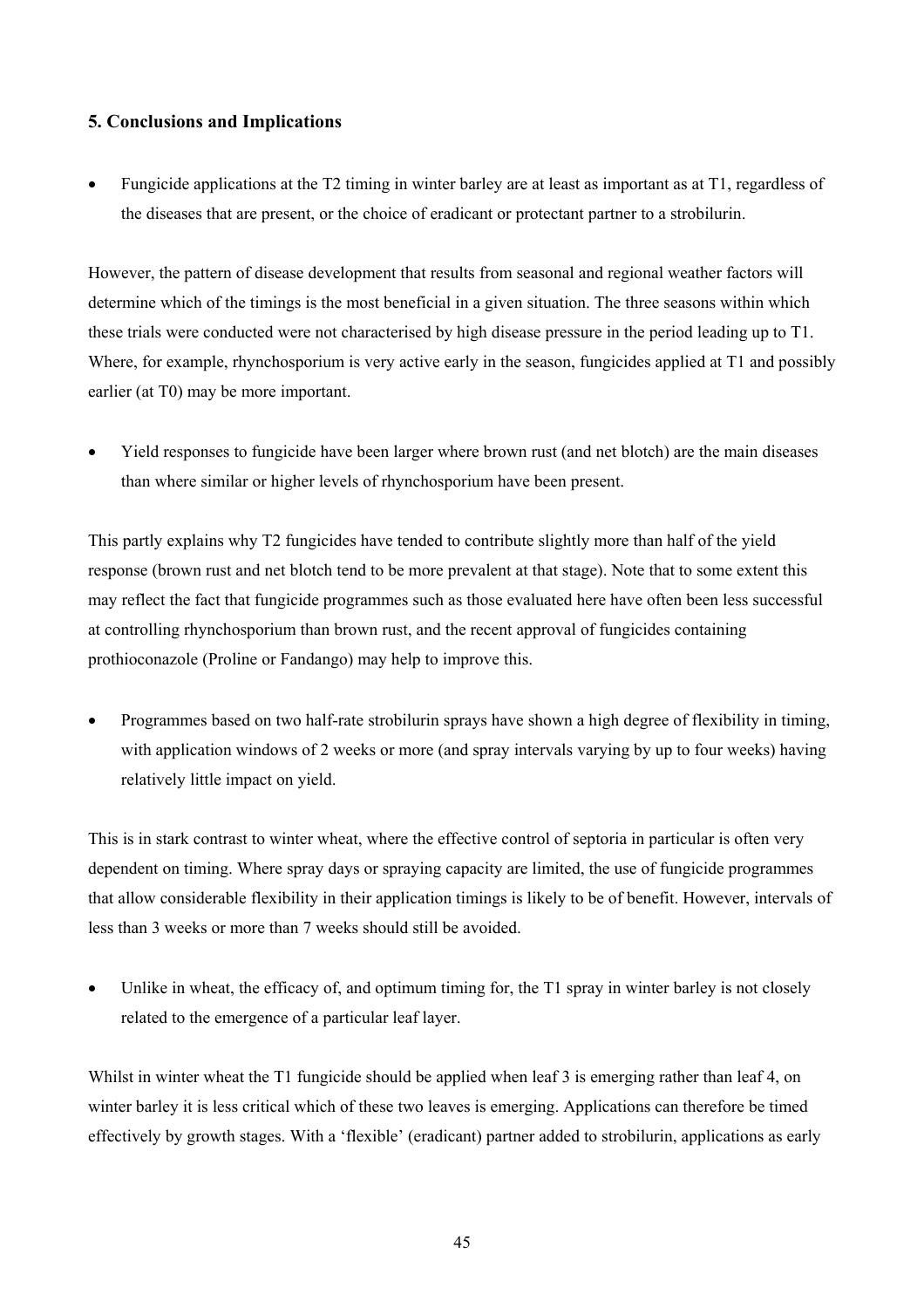as when leaf 5 is still emerging on some plants, or as late as when leaf 2 has started to emerge, may be equally effective.

• Timing of the T2 spray has had no consistent impact on yield, regardless of the diseases present, but GS49 (awn emergence) remains the best compromise.

There is some evidence that the T2 application should be earlier (GS39) than GS49 rather than later (GS59) where rhynchosporium is still active. Where brown rust (or net blotch) are increasing at T2, if an eradicant partner is included application earlier than GS49 may be disadvantageous.

• Choice of strobilurin partner (either protectant as with Unix or eradicant as with Opus + Corbel) has had no consistent effect on yield, but in situations where delaying the T1 or T2 spray has been beneficial with Opus + Corbel as the partner, this has not generally been the case with Unix.

Use of a mainly protectant partner with a strobilurin might be expected to be more limiting to the flexibility in timing of the T1 and T2 sprays, especially where brown rust was the main disease present. Whilst there were some situations where this was true, overall the choice of partner made little difference. However it should be noted that the patterns of weather and disease development over the three years of the project did not generally result in a high requirement for disease eradication at any of the T1 or T2 timings.

• Application of a third fungicide spray at the 'T3' timing is unlikely to be justified on barley, in either rhynchosporium or brown rust dominated situations.

When this project first started, application of a third strobilurin-based fungicide spray at T3 offered potential to improve yields and grain quality through extending the green area duration of the crop canopy. Since then, resistance concerns have led to the use of strobilurins in cereals being limited to two applications. Despite occasional improvements in disease control or yield compared to the most effective two-spray programmes, neither strobilurin nor triazole based T3 sprays have been shown to be cost-effective here.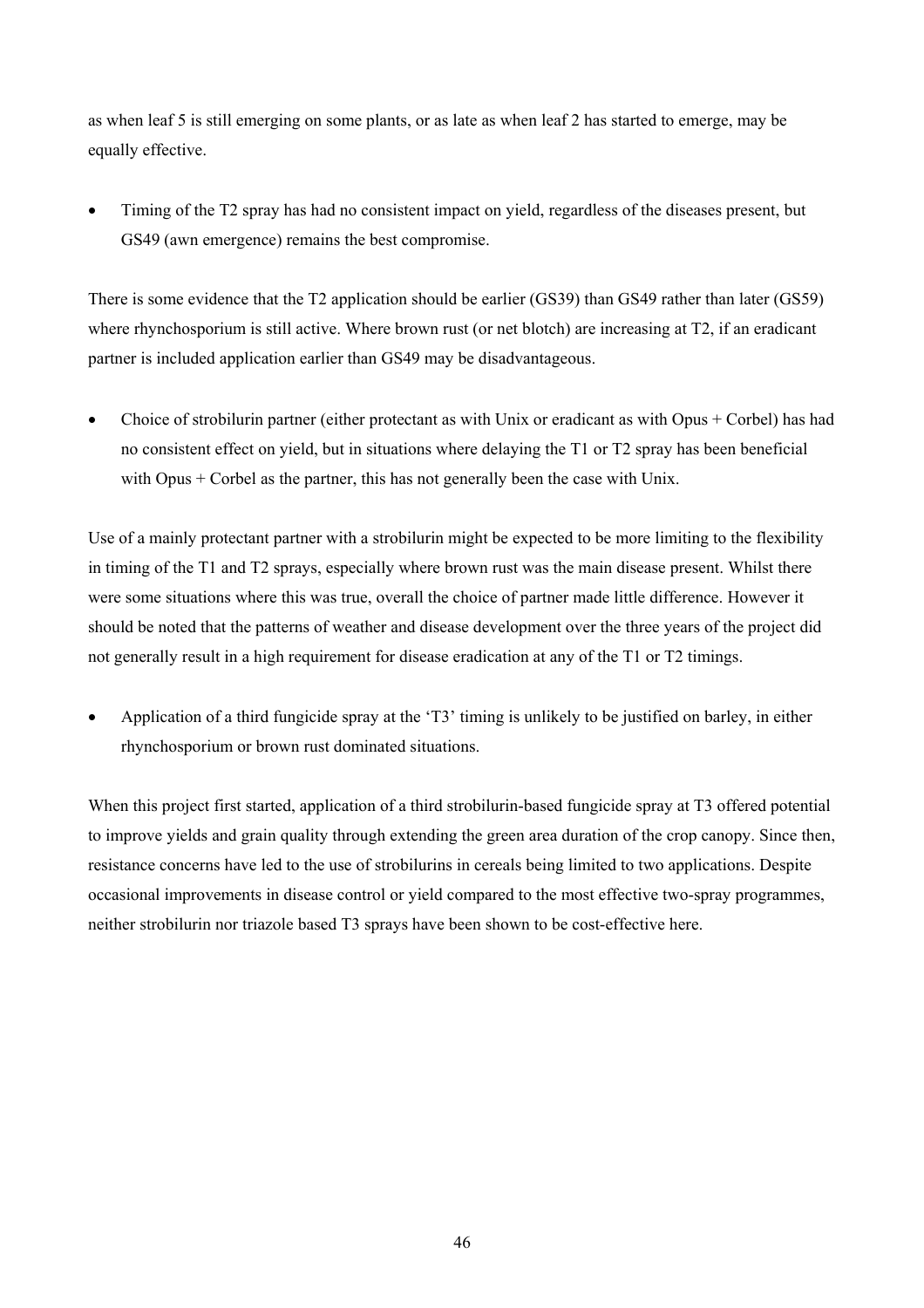#### **6.1 Acknowledgements**

The author would like to thank colleagues within The Arable Group for conducting the field trials, and collecting and analysing data; the four host farmers for accommodating and maintaining the trials; and finally HGCA for their funding and guidance over the three years of the project.

### **6.2 References**

ARC (2000). *Winter Cereal and Oilseed Rape Trials Results 2000.* Arable Research Centres, Cirencester 2000

HGCA (2000). *The Wheat Disease Management Guide*. Home-Grown Cereals Authority, London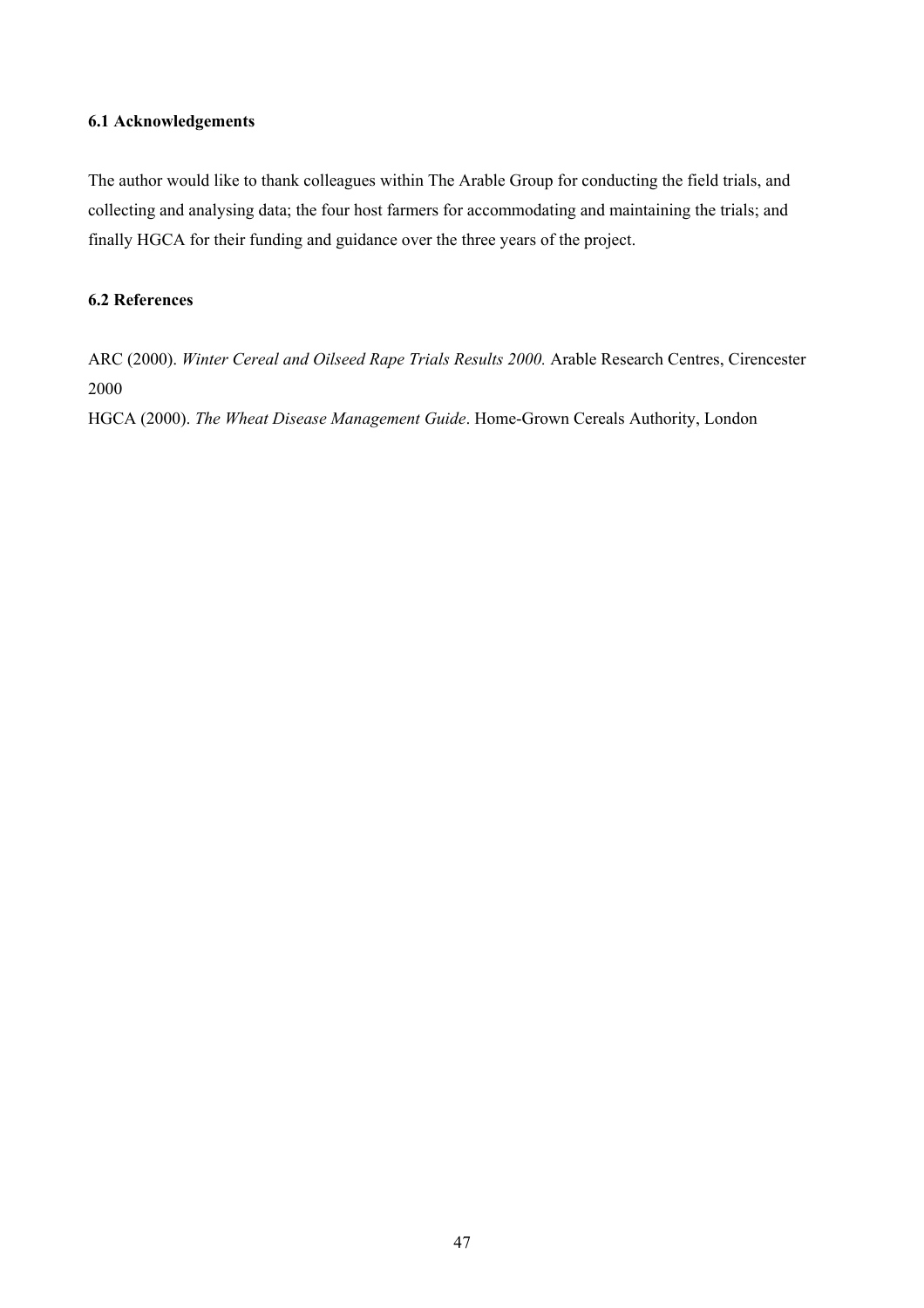## **7. Appendices**

# **7.1 Appendix A: Treatment application dates and crop growth stages**

#### **Andover 2002**

| <b>Treatments</b>       | <b>Planned</b><br><b>Timing</b> | <b>Actual Timing</b> | <b>Date Applied</b> | <b>Leaf Emerging</b> |
|-------------------------|---------------------------------|----------------------|---------------------|----------------------|
| 1, 2, 7, 8, 13, 20, 21  | GS30                            | GS26-30              | 26/03/02            | 3/4                  |
| 3, 4, 9, 10, 14, 16, 17 | $GS30 + 7$ days                 | $+ 8$ days (GS30)    | 03/04/02            |                      |
| 5,6,11,12,15            | $GS30 + 14$ days                | $+ 14$ days (GS30-1) | 09/04/02            |                      |
| 1,2,3,4,5,6,20,21       | GS39                            | GS39                 | 02/05/02            |                      |
| 7,8,9,10,11,12,18,19    | GS49                            | GS49                 | 09/05/02            |                      |
| 13, 14, 15, 20, 21      | GS59                            | GS59                 | 16/05/02            |                      |

### **Caythorpe 2002**

| <b>Treatments</b>       | <b>Planned</b><br>Timing | <b>Actual Timing</b> | <b>Date Applied</b> | <b>Leaf Emerging</b> |
|-------------------------|--------------------------|----------------------|---------------------|----------------------|
| 1,2,7,8,13,20,21        | <b>GS30</b>              | GS30                 | 22/03/02            | 4                    |
| 3, 4, 9, 10, 14, 16, 17 | $GS30 + 7$ days          | $+6$ days (GS30)     | 28/03/02            | 3/4                  |
| 5,6,11,12,15            | $GS30 + 14$ days         | $+13$ days (GS30-1)  | 04/04/02            |                      |
| 1,2,3,4,5,6,20,21       | GS39                     | GS39                 | 02/05/02            |                      |
| 7,8,9,10,11,12,18,19    | GS49                     | GS49                 | 09/05/02            |                      |
| 13, 14, 15, 20, 21      | GS59                     | GS59                 | 19/05/02            |                      |

### **Cirencester 2002**

| <b>Treatments</b>       | <b>Planned</b><br>Timing | <b>Actual Timing</b> | <b>Date Applied</b> | <b>Leaf Emerging</b> |
|-------------------------|--------------------------|----------------------|---------------------|----------------------|
| 1, 2, 7, 8, 13, 20, 21  | GS30                     | GS30-1               | 22/03/02            | 4                    |
| 3, 4, 9, 10, 14, 16, 17 | $GS30 + 7$ days          | $+12$ days (GS31)    | 03/04/02            |                      |
| 5,6,11,12,15            | $GS30 + 14$ days         | $+25$ days (GS31-2)  | 16/04/02            | 3/2                  |
| 1,2,3,4,5,6,20,21       | GS39                     | GS39                 | 24/04/02            |                      |
| 7,8,9,10,11,12,18,19    | GS49                     | GS49-55              | 09/05/02            |                      |
| 13, 14, 15, 20, 21      | GS59                     | missed               |                     |                      |

| <b>Treatments</b>       | <b>Planned</b><br>Timing | <b>Actual Timing</b> | <b>Date Applied</b> | <b>Leaf Emerging</b> |
|-------------------------|--------------------------|----------------------|---------------------|----------------------|
| 1,2,7,8,13,20,21        | GS30                     | GS30                 | 27/03/02            | 4                    |
| 3, 4, 9, 10, 14, 16, 17 | $GS30 + 7$ days          | $+ 8$ days (GS31)    | 04/04/02            |                      |
| 5,6,11,12,15            | $GS30 + 14$ days         | $+14$ days (GS32)    | 10/04/02            |                      |
| 1,2,3,4,5,6,20,21       | GS39                     | GS39-45              | 01/05/02            |                      |
| 7,8,9,10,11,12,18,19    | GS49                     | GS49                 | 07/05/02            |                      |
| 13, 14, 15, 20, 21      | GS59                     | GS59-61              | 19/05/02            |                      |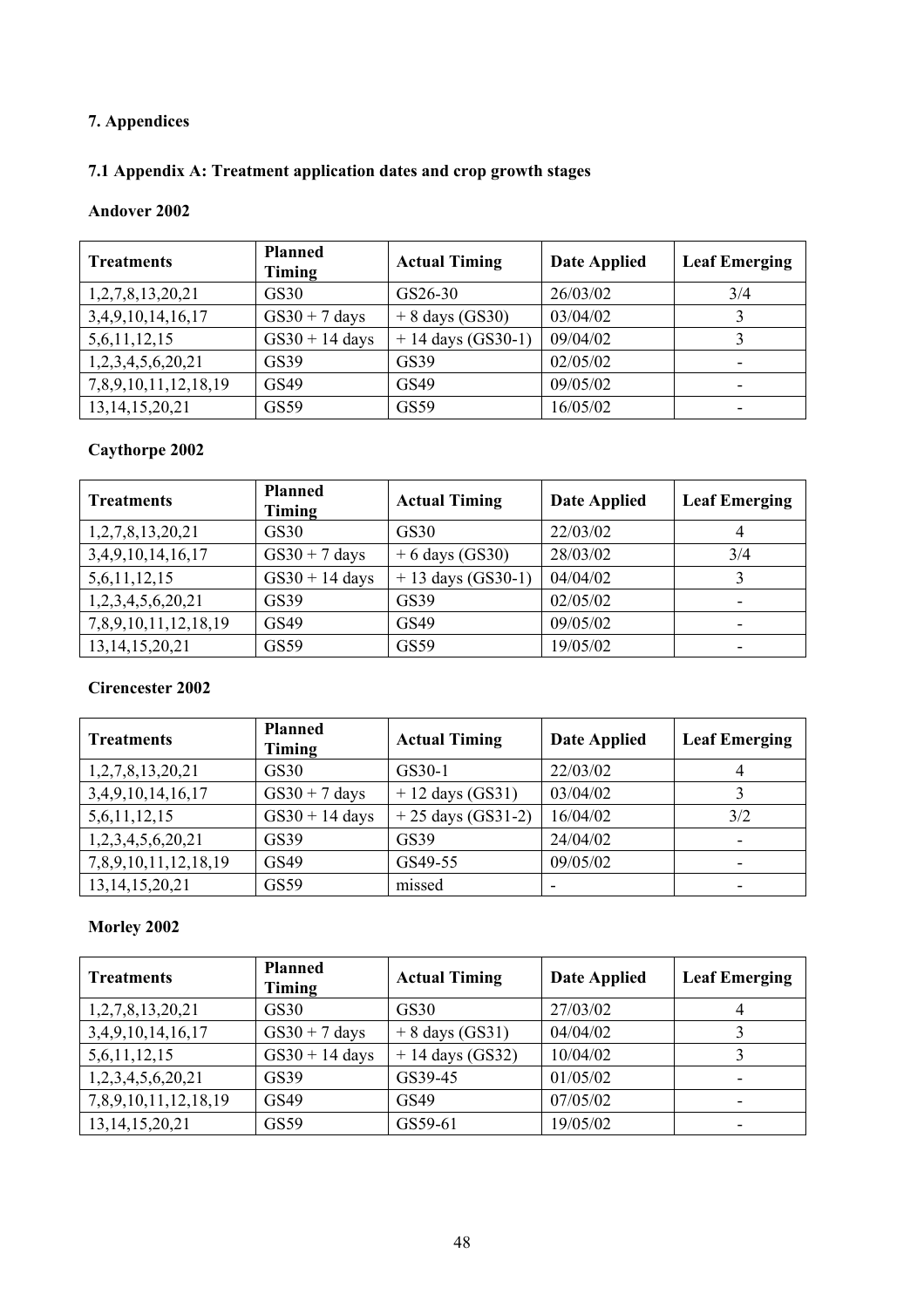### **Andover 2003**

| <b>Treatments</b>       | <b>Planned</b><br>Timing | <b>Actual Timing</b> | <b>Date Applied</b> | <b>Leaf Emerging</b> |
|-------------------------|--------------------------|----------------------|---------------------|----------------------|
| 1, 2, 7, 8, 13, 20, 21  | GS30                     | GS27-30              | 27/03/03            | 4                    |
| 3, 4, 9, 10, 14, 16, 17 | $GS30 + 7$ days          | $+7$ days (GS30)     | 03/04/03            | 3/4                  |
| 5,6,11,12,15            | $GS30 + 14$ days         | $+15$ days (GS30-1)  | 11/04/03            |                      |
| 1,2,3,4,5,6,20,21       | GS39                     | GS39                 | 03/05/03            | ۰                    |
| 7,8,9,10,11,12,18,19    | GS49                     | GS49                 | 09/05/03            |                      |
| 13, 14, 15, 20, 21      | GS59                     | GS59                 | 21/05/03            |                      |

# **Caythorpe 2003**

| <b>Treatments</b>       | <b>Planned</b><br>Timing | <b>Actual Timing</b> | <b>Date Applied</b> | <b>Leaf Emerging</b> |
|-------------------------|--------------------------|----------------------|---------------------|----------------------|
| 1,2,7,8,13,20,21        | GS30                     | <b>GS28</b>          | 27/03/03            | 4                    |
| 3, 4, 9, 10, 14, 16, 17 | $GS30 + 7$ days          | $+ 8$ days (GS31)    | 04/04/03            | 3/4                  |
| 5,6,11,12,15            | $GS30 + 14$ days         | $+15$ days (GS31)    | 11/04/03            |                      |
| 1,2,3,4,5,6,20,21       | GS39                     | GS39                 | 30/04/03            | ۰                    |
| 7,8,9,10,11,12,18,19    | GS49                     | GS49                 | 06/05/03            |                      |
| 13, 14, 15, 20, 21      | GS59                     | GS59                 | 15/05/03            |                      |

### **Cirencester 2003**

| <b>Treatments</b>       | <b>Planned</b><br>Timing | <b>Actual Timing</b> | <b>Date Applied</b> | <b>Leaf Emerging</b> |
|-------------------------|--------------------------|----------------------|---------------------|----------------------|
| 1,2,7,8,13,20,21        | GS30                     | GS30                 | 07/04/03            |                      |
| 3, 4, 9, 10, 14, 16, 17 | $GS30 + 7$ days          | $+4$ days (GS30-1)   | 11/04/03            |                      |
| 5,6,11,12,15            | $GS30 + 14$ days         | $+15$ days (GS31-2)  | 22/04/03            | 2/3                  |
| 1,2,3,4,5,6,20,21       | GS39                     | missed               |                     |                      |
| 7,8,9,10,11,12,18,19    | GS49                     | GS49-59              | 15/05/03            | -                    |
| 13, 14, 15, 20, 21      | GS59                     | missed               |                     |                      |

| <b>Treatments</b>       | <b>Planned</b><br>Timing | <b>Actual Timing</b> | <b>Date Applied</b> | <b>Leaf Emerging</b> |
|-------------------------|--------------------------|----------------------|---------------------|----------------------|
| 1,2,7,8,13,20,21        | GS30                     | GS25-30              | 20/03/03            |                      |
| 3, 4, 9, 10, 14, 16, 17 | $GS30 + 7$ days          | $+7$ days (GS30)     | 27/03/03            | 4/5                  |
| 5,6,11,12,15            | $GS30 + 14$ days         | $+15$ days (GS30-1)  | 04/04/03            | 4                    |
| 1,2,3,4,5,6,20,21       | GS39                     | GS39-41              | 30/04/03            |                      |
| 7,8,9,10,11,12,18,19    | GS49                     | GS47-49              | 06/05/03            |                      |
| 13, 14, 15, 20, 21      | GS59                     | GS59-65              | 21/05/03            | ۰                    |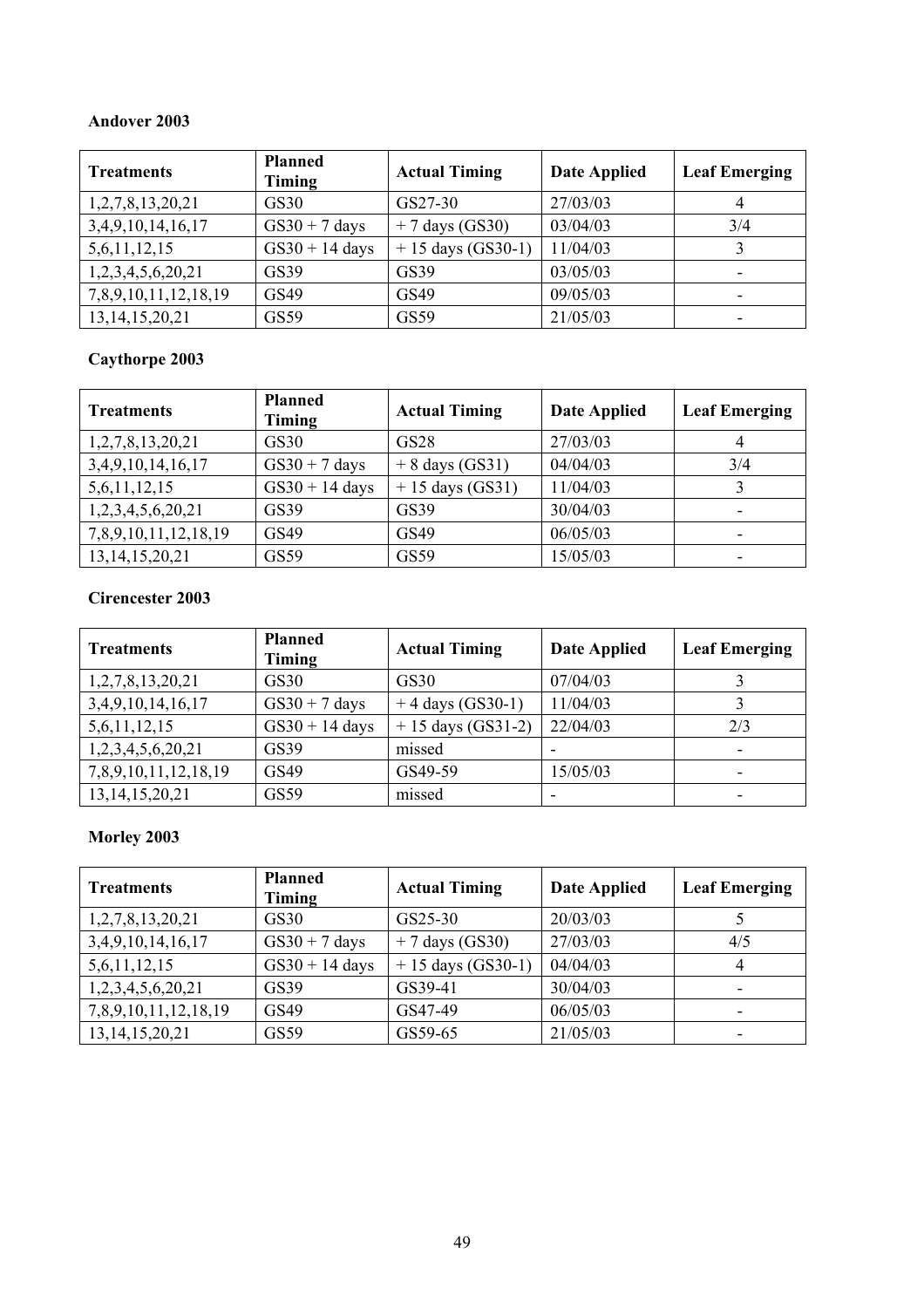#### **Andover 2004**

| <b>Treatments</b>       | <b>Planned</b><br>Timing | <b>Actual Timing</b> | <b>Date Applied</b> | <b>Leaf Emerging</b> |
|-------------------------|--------------------------|----------------------|---------------------|----------------------|
| 1,2,7,8,13,20,21        | GS30                     | <b>GS30</b>          | 02/04/04            | 4                    |
| 3, 4, 9, 10, 14, 16, 17 | $GS30 + 7$ days          | $+6$ days (GS30)     | 08/04/04            | 4                    |
| 5,6,11,12,15            | $GS30 + 14$ days         | $+ 14$ days (GS30-1) | 16/04/04            |                      |
| 1,2,3,4,5,6,20,21       | GS39                     | <b>GS37</b>          | 02/05/04            | -                    |
| 7,8,9,10,11,12,18,19    | GS49                     | GS49                 | 13/05/04            |                      |
| 13, 14, 15, 20, 21      | GS59                     | GS59                 | 19/05/04            |                      |

## **Caythorpe 2004**

| <b>Treatments</b>       | <b>Planned</b><br>Timing | <b>Actual Timing</b> | <b>Date Applied</b> | <b>Leaf Emerging</b> |
|-------------------------|--------------------------|----------------------|---------------------|----------------------|
| 1,2,7,8,13,20,21        | GS30                     | GS26-30              | 29/03/04            | 4/5                  |
| 3, 4, 9, 10, 14, 16, 17 | $GS30 + 7$ days          | $+ 8$ days (GS30-31) | 06/04/04            | 4                    |
| 5,6,11,12,15            | $GS30 + 14$ days         | $+15$ days (GS31)    | 13/04/04            | $\frac{3}{4}$        |
| 1,2,3,4,5,6,20,21       | GS39                     | GS37                 | 05/05/04            |                      |
| 7,8,9,10,11,12,18,19    | GS49                     | GS49                 | 12/05/04            |                      |
| 13, 14, 15, 20, 21      | GS59                     | GS59                 | 24/05/04            |                      |

### **Cirencester 2004**

| <b>Treatments</b>       | <b>Planned</b><br>Timing | <b>Actual Timing</b> | <b>Date Applied</b> | <b>Leaf Emerging</b> |
|-------------------------|--------------------------|----------------------|---------------------|----------------------|
| 1,2,7,8,13,20,21        | GS30                     | GS30-31              | 08/04/04            | $\frac{3}{4}$        |
| 3, 4, 9, 10, 14, 16, 17 | $GS30 + 7$ days          | $+ 8$ days (GS31)    | 16/04/04            |                      |
| 5,6,11,12,15            | $GS30 + 14$ days         | $+14$ days (GS32)    | 22/04/04            | 2/3                  |
| 1,2,3,4,5,6,20,21       | GS39                     | GS39-45              | 02/05/04            |                      |
| 7,8,9,10,11,12,18,19    | GS49                     | GS49-55              | 07/05/04            |                      |
| 13, 14, 15, 20, 21      | GS59                     | GS61-65              | 19/05/04            |                      |

| <b>Treatments</b>       | <b>Planned</b><br>Timing | <b>Actual Timing</b> | <b>Date Applied</b> | <b>Leaf Emerging</b> |
|-------------------------|--------------------------|----------------------|---------------------|----------------------|
| 1,2,7,8,13,20,21        | GS30                     | GS29-30              | 31/03/04            | 4/5                  |
| 3, 4, 9, 10, 14, 16, 17 | $GS30 + 7$ days          | $+9$ days (GS31-32)  | 09/04/04            | $\frac{3}{4}$        |
| 5,6,11,12,15            | $GS30 + 14$ days         | $+15$ days (GS32)    | 15/04/04            |                      |
| 1,2,3,4,5,6,20,21       | GS39                     | GS39                 | 02/05/04            | -                    |
| 7,8,9,10,11,12,18,19    | GS49                     | GS47-49              | 13/05/04            |                      |
| 13, 14, 15, 20, 21      | GS59                     | GS59-61              | 20/05/04            |                      |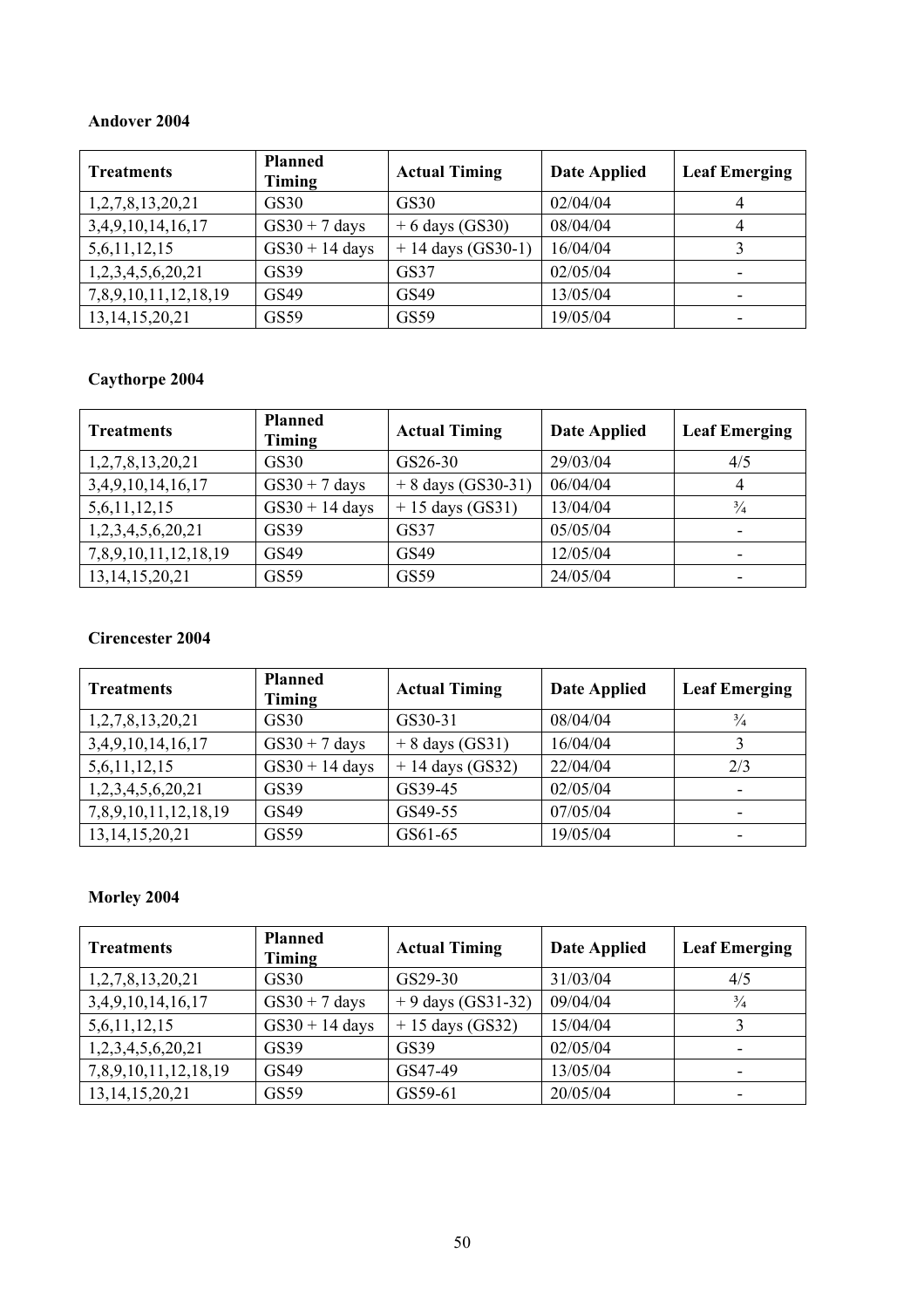## **7.2 Appendix B: Assessment dates and crop growth stages**

### **Andover 2002**

| <b>Assessment</b>              | <b>Actual Timing</b> | Date     |
|--------------------------------|----------------------|----------|
| $\cos 30 + 7$ days (untreated) | GS30                 | 02/04/02 |
| GS49 (selected)                | GS55                 | 14/05/02 |
| GS59 (all treatments)          | GS65                 | 29/05/02 |
| GS75 (all treatments)          | GS71                 | 20/06/02 |

# **Caythorpe 2002**

| Assessment                   | <b>Actual Timing</b> | Date     |
|------------------------------|----------------------|----------|
| GS30 (untreated)             | GS30                 | 22/03/02 |
| $GS30 + 14$ days (untreated) | GS30-31              | 04/04/02 |
| GS39 (selected)              | GS39                 | 01/05/02 |
| GS49 (selected)              | GS51-55              | 14/05/02 |
| GS75 (all treatments)        | GS83                 | 17/06/02 |

## **Cirencester 2002**

| <b>Assessment</b>            | <b>Actual Timing</b> | Date     |  |
|------------------------------|----------------------|----------|--|
| $GS30 + 7$ days (untreated)  | GS31                 | 05/04/02 |  |
| $GS30 + 14$ days (untreated) | GS31-32              | 17/04/02 |  |
| GS39 (selected)              | GS39                 | 25/04/02 |  |
| GS59 (all treatments)        | GS53                 | 14/05/02 |  |
| GS75 (all treatments)        | GS83                 | 11/06/02 |  |

| <b>Assessment</b>            | <b>Actual Timing</b> | Date     |  |  |
|------------------------------|----------------------|----------|--|--|
| GS30 (untreated)             | GS30                 | 27/03/02 |  |  |
| $GS30 + 7$ days (untreated)  | GS31                 | 04/04/02 |  |  |
| $GS30 + 14$ days (untreated) | GS32                 | 10/04/02 |  |  |
| GS39 (selected)              | GS45                 | 03/05/02 |  |  |
| GS49 (selected)              | GS49                 | 08/05/02 |  |  |
| GS59 (all treatments)        | GS <sub>65</sub>     | 21/05/02 |  |  |
| GS75 (all treatments)        | GS83                 | 13/06/02 |  |  |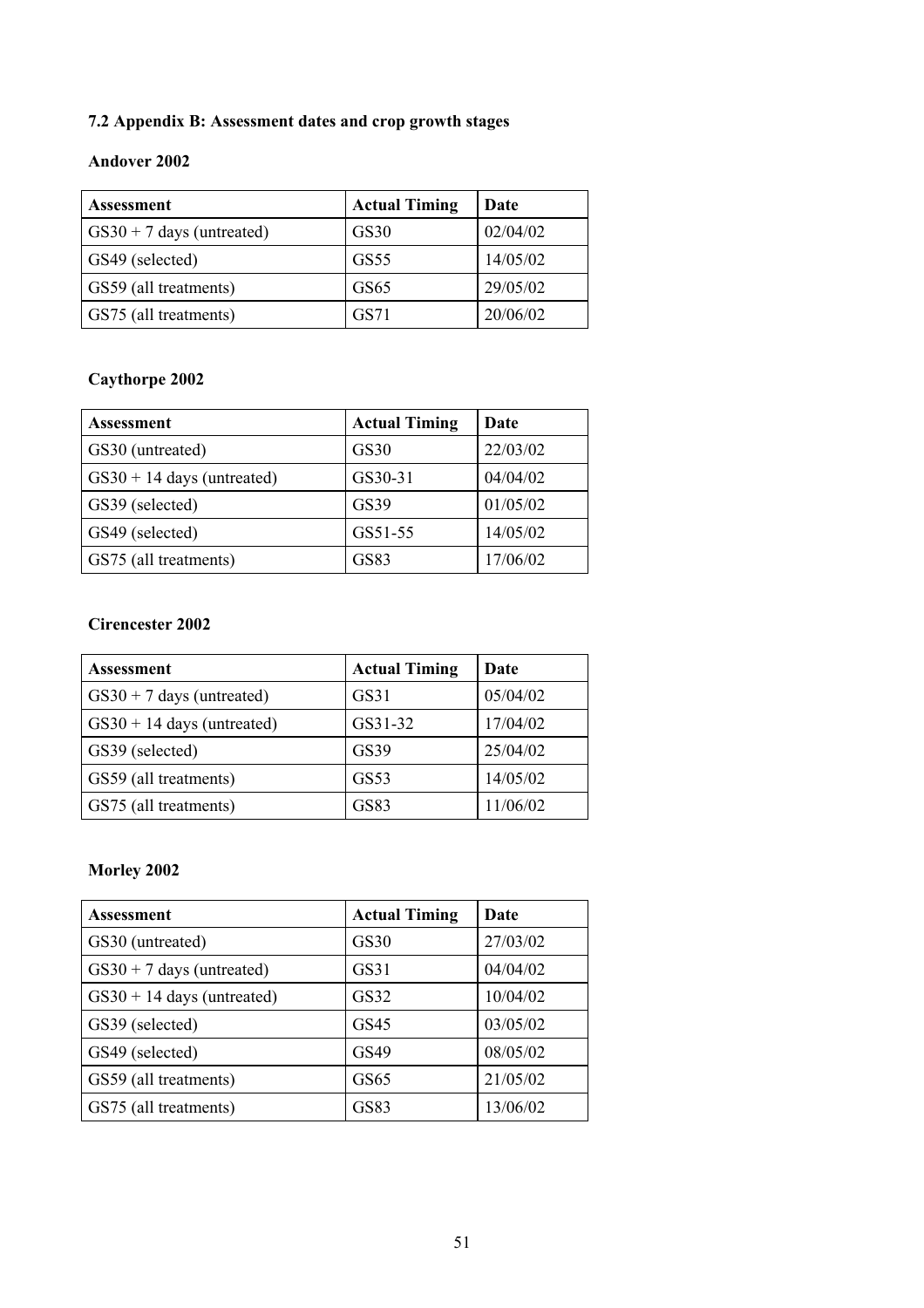### **Andover 2003**

| <b>Assessment</b>              | <b>Actual Timing</b> | Date     |
|--------------------------------|----------------------|----------|
| $\cos 30 + 7$ days (untreated) | GS30                 | 03/04/03 |
| GS59 (all treatments)          | GS59                 | 21/05/03 |
| GS75 (all treatments)          | GS71                 | 12/06/03 |

# **Caythorpe 2003**

| <b>Assessment</b>            | <b>Actual Timing</b> | Date     |  |
|------------------------------|----------------------|----------|--|
| GS30 (untreated)             | <b>GS28</b>          | 27/03/03 |  |
| $GS30 + 7$ days (untreated)  | GS31                 | 04/04/03 |  |
| $GS30 + 14$ days (untreated) | GS31                 | 11/04/03 |  |
| GS39 (selected)              | GS39                 | 30/04/03 |  |
| GS49 (selected)              | GS49                 | 06/05/03 |  |
| GS59 (all treatments)        | GS59                 | 23/05/03 |  |
| GS75 (all treatments)        | GS71                 | 05/06/03 |  |
|                              | <b>GS85</b>          | 18/06/03 |  |

### **Cirencester 2003**

| <b>Assessment</b>           | <b>Actual Timing</b> | Date     |
|-----------------------------|----------------------|----------|
| GS30 (untreated)            | GS30                 | 07/04/03 |
| $GS30 + 7$ days (untreated) | GS30-31              | 11/04/03 |
| GS59 (all treatments)       | GS59                 | 16/05/03 |
| GS75 (all treatments)       | GS80-85              | 19/06/03 |

| <b>Assessment</b>            | <b>Actual Timing</b> | Date     |
|------------------------------|----------------------|----------|
| $GS30 + 14$ days (untreated) | GS30-31              | 04/04/03 |
| GS39 (selected)              | GS39-41              | 01/05/03 |
| GS49 (selected)              | GS47-49              | 06/05/03 |
| GS59 (all treatments)        | GS <sub>65</sub>     | 23/05/03 |
| GS75 (all treatments)        | GS85                 | 18/06/03 |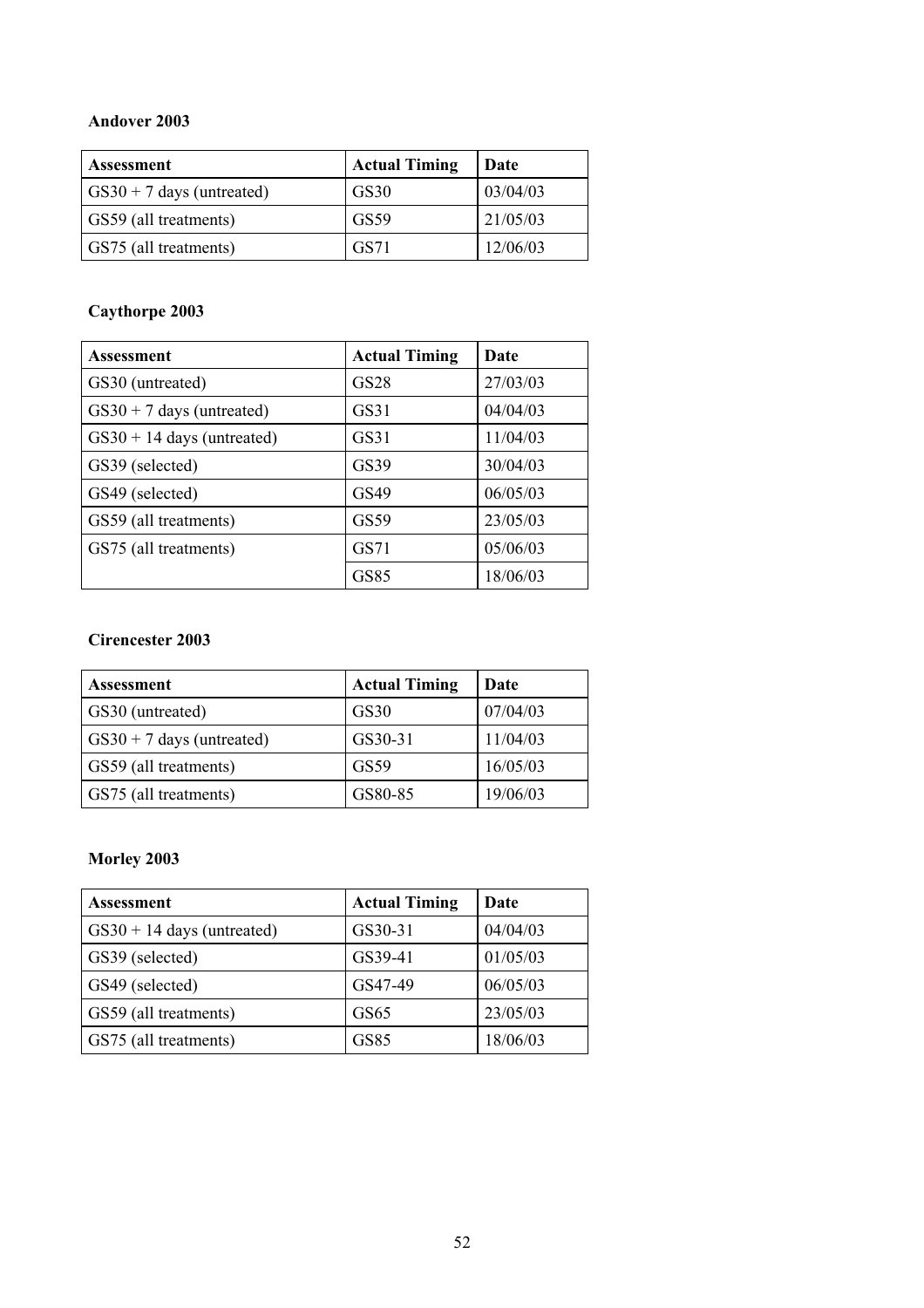### **Andover 2004**

| Assessment                   | <b>Actual Timing</b> | Date     |  |
|------------------------------|----------------------|----------|--|
| GS30 (untreated)             | GS28-30              | 31/03/04 |  |
| $GS30 + 14$ days (untreated) | GS31-32              | 22/04/04 |  |
| GS39 (selected)              | GS39                 | 05/05/04 |  |
| GS49 (selected)              | GS45-49              | 11/05/04 |  |
| GS59 (all treatments)        | GS61-65              | 20/05/04 |  |
| GS75 (all treatments)        | GS69                 | 07/06/04 |  |

## **Caythorpe 2004**

| <b>Assessment</b>            | <b>Actual Timing</b> | Date     |  |  |
|------------------------------|----------------------|----------|--|--|
| GS30 (untreated)             | GS28                 | 30/03/04 |  |  |
| $GS30 + 7$ days (untreated)  | GS30-31              | 06/04/04 |  |  |
| $GS30 + 14$ days (untreated) | GS31                 | 14/04/04 |  |  |
| GS39 (selected)              | GS37-39              | 07/05/04 |  |  |
| GS59 (all treatments)        | GS65                 | 26/05/04 |  |  |
| GS75 (all treatments)        | GS75                 | 07/06/04 |  |  |
|                              | GS83                 | 18/06/04 |  |  |

## **Cirencester 2004**

| Assessment                   | <b>Actual Timing</b> | Date     |  |
|------------------------------|----------------------|----------|--|
| GS30 (untreated)             | GS30-31              | 08/04/04 |  |
| $GS30 + 7$ days (untreated)  | GS31-32              | 19/04/04 |  |
| $GS30 + 14$ days (untreated) | GS32                 | 22/04/04 |  |
| GS39 (selected)              | GS41                 | 04/05/04 |  |
| GS49 (selected)              | GS51                 | 10/05/04 |  |
| GS75 (all treatments)        | GS71-75              | 10/06/04 |  |

| Assessment                   | <b>Actual Timing</b> | Date     |
|------------------------------|----------------------|----------|
| GS30 (untreated)             | GS29-30              | 01/04/04 |
| $GS30 + 7$ days (untreated)  | GS31-32              | 09/04/04 |
| $GS30 + 14$ days (untreated) | GS32                 | 15/04/04 |
| GS39 (selected)              | GS39                 | 04/05/04 |
| GS49 (selected)              | GS49                 | 17/05/04 |
| GS59 (all treatments)        | GS61-65              | 24/05/04 |
| GS75 (all treatments)        | GS75                 | 18/06/04 |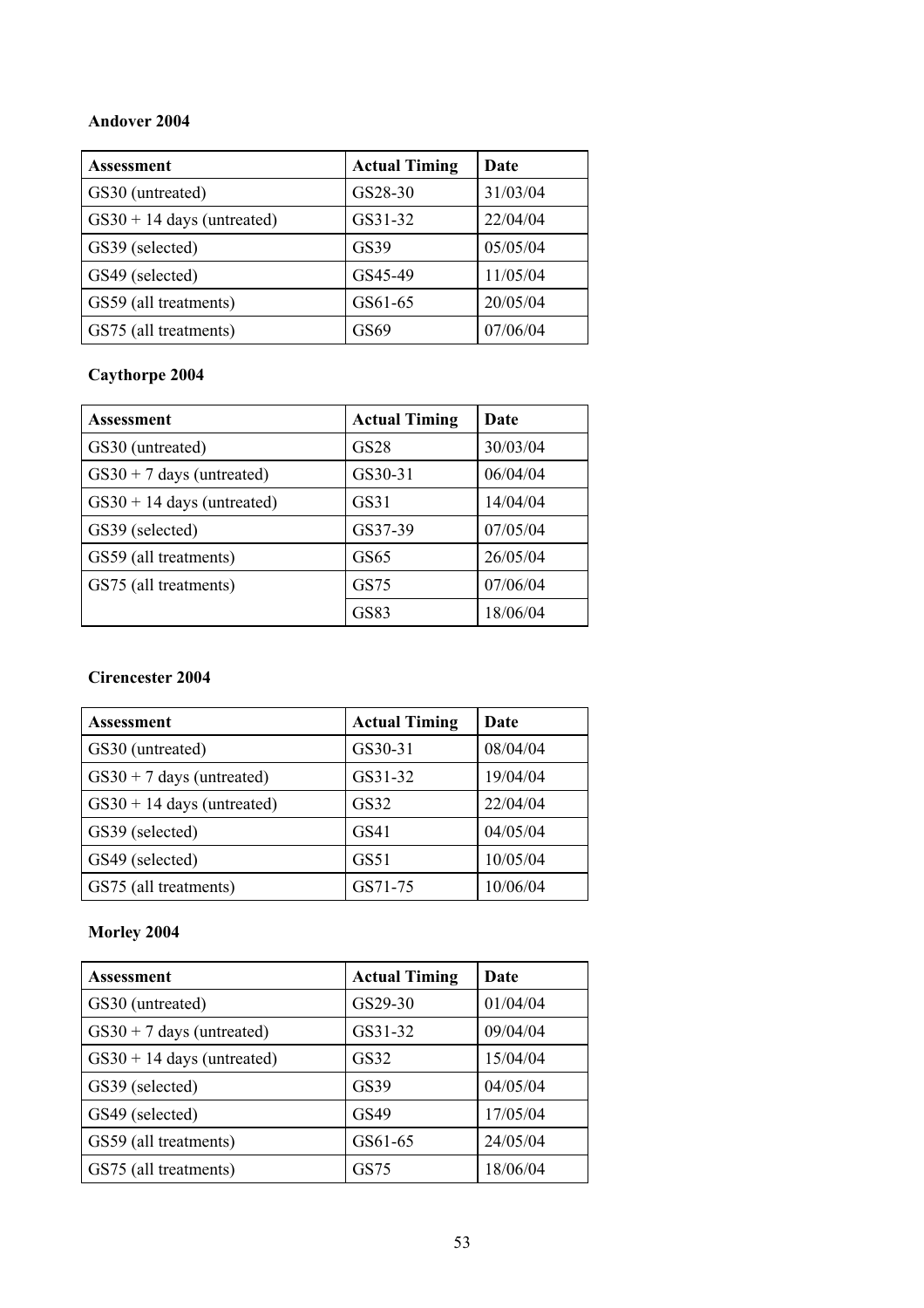#### **7.3 Appendix C: Results by season and site Table 7.1 2002 Andover**

|                           | <b>Fungicide Treatment / Timings</b> |                              | Rhync  | Rhync  | Yield        | <b>Yield</b> | <b>SPW</b> | <b>TGW</b> | <b>Margin</b>           |
|---------------------------|--------------------------------------|------------------------------|--------|--------|--------------|--------------|------------|------------|-------------------------|
| <b>T1</b>                 | <b>T2</b>                            | <b>T3</b>                    | % L1   | % L2   | (t/ha)       | $(\%)$       | (kg/hl)    | (g)        | $(\pounds/\mathbf{ha})$ |
| GS30                      | GS39                                 |                              | 7.0    | 17.5   | 5.79         | 119          | 61.9       | 45.8       | 286                     |
| $Ac + O/C$                | $Az + O/C$                           |                              |        |        |              |              |            |            |                         |
| GS30                      | GS39                                 | -                            | 8.6    | 20.1   | 5.58         | 114          | 61.4       | 45.5       | 274                     |
| $Ac + Unx$                | $Az + Unx$                           |                              |        |        |              |              |            |            |                         |
| $GS30 + 7$                | GS39                                 | -                            | 7.1    | 13.6   | 5.70         | 117          | 62.5       | 46.9       | 281                     |
| $Ac + O/C$                | $Az + O/C$                           |                              |        |        |              |              |            |            |                         |
| $GS30 + 7$                | GS39                                 |                              | 12.1   | 16.4   | 5.83         | 119          | 61.6       | 45.5       | 289                     |
| $Ac + Unx$                | $Az + Unx$                           |                              |        |        |              |              |            |            |                         |
| $GS30 + 14$               | GS39                                 | $\overline{\phantom{0}}$     | 10.6   | 15.0   | 5.55         | 114          | 61.5       | 45.6       | 272                     |
| $Ac + O/C$                | $Az + O/C$                           |                              |        |        |              |              |            |            |                         |
| $GS30 + 14$               | GS39                                 | $\overline{\phantom{0}}$     | 8.0    | 18.4   | 5.74         | 118          | 61.4       | 45.4       | 283                     |
| $Ac + Unx$                | $Az + Unx$                           |                              |        |        |              |              |            |            |                         |
| GS30                      | GS49                                 |                              | 8.2    | 19.6   | 5.66         | 116          | 60.5       | 45.4       | 279                     |
| $Ac + O/C$                | $Az + O/C$                           |                              |        |        |              |              |            |            |                         |
| GS30                      | GS49                                 |                              | 15.3   | 34.5   | 5.68         | 116          | 61.9       | 46.4       | 280                     |
| $Ac + Unx$                | $Az + Unx$                           |                              |        |        |              |              |            |            |                         |
| $GS30 + 7$                | GS49                                 | ۰                            | 8.3    | 14.7   | 5.61         | 115          | 61.5       | 45.8       | 276                     |
| $Ac + O/C$                | $Az + O/C$                           |                              |        |        |              |              |            |            |                         |
| $GS30 + 7$                | GS49                                 | -                            | 11.1   | 20.6   | 5.67         | 116          | 61.4       | 45.9       | 279                     |
| $Ac + Unx$                | $Az + Unx$                           |                              |        |        |              |              |            |            |                         |
| $GS30 + 14$               | GS49                                 | $\overline{\phantom{0}}$     | 6.0    | 15.3   | 5.66         | 116          | 61.5       | 45.9       | 279                     |
| $Ac + O/C$                | $Az + O/C$                           |                              |        |        |              |              |            |            |                         |
| $GS30 + 14$               | GS49                                 | $\overline{\phantom{0}}$     | 12.2   | 30.1   | 5.61         | 115          | 62.1       | 46.8       | 276                     |
| $Ac + Unx$                | $Az + Unx$                           |                              |        |        |              |              |            |            |                         |
| GS30                      | GS59                                 |                              | 8.8    | 17.7   | 5.69         | 117          | 62.1       | 46.5       | 280                     |
| $Ac + O/C$                | $Az + O/C$                           |                              |        |        |              |              |            |            |                         |
| $GS30 + 7$                | GS59                                 | $\overline{\phantom{a}}$     | 8.3    | 17.9   | 5.45         | 112          | 61.7       | 45.9       | 266                     |
| $Ac + O/C$<br>$GS30 + 14$ | $Az + O/C$<br>GS59                   |                              |        |        |              |              |            |            |                         |
| $Ac + O/C$                | $Az + O/C$                           | -                            | 4.6    | 16.1   | 5.81         | 119          | 61.1       | 44.2       | 288                     |
| $GS30 + 7$                |                                      |                              |        |        |              |              |            |            |                         |
| $Ac + O/C$                |                                      | $\overline{\phantom{0}}$     | 11.0   | 24.3   | 5.22         | 107          | 60.8       | 45.4       | 282                     |
| $GS30 + 7$                |                                      |                              |        |        |              |              |            |            |                         |
| $Ac + Unx$                | $\overline{\phantom{a}}$             | $\qquad \qquad \blacksquare$ | 14.7   | 37.4   | 5.21         | 107          | 61.4       | 45.5       | 281                     |
|                           | GS49                                 |                              |        |        |              |              |            |            |                         |
|                           | $Ac + O/C$                           |                              | 10.3   | 32.0   | 5.39         | 111          | 61.9       | 45.4       | 292                     |
|                           | GS49                                 |                              |        |        |              |              |            |            |                         |
|                           | $Ac + Unx$                           |                              | 9.7    | 22.8   | 5.48         | 112          | 61.5       | 45.8       | 297                     |
| GS30                      | GS39                                 | GS59                         |        |        |              |              |            |            |                         |
| $Ac + O/C$                | $Az + O/C$                           | $Az + O$                     | 5.3    | 14.5   | 5.76         | 118          | 61.1       | 45.3       | 266                     |
| GS30                      | GS39                                 | GS59                         |        |        |              |              |            |            |                         |
| $Ac + O/C$                | $Az + O/C$                           | $\mathbf{O}$                 | 5.1    | 9.0    | 5.66         | 116          | 61.3       | 45.9       | 261                     |
| untreated                 |                                      | ÷,                           | 28.8   | 49.5   | 4.88         | 100          | 61.0       | 44.8       | 293                     |
| $LSD (P = 0.05)$          |                                      |                              | 8.72   | 12.37  | 0.32         | 6.6          | 1.42       | 2.35       |                         |
|                           |                                      |                              |        |        | 0.000        |              |            |            |                         |
| Prob.                     |                                      |                              | 0.0012 | 0.0001 | $\mathbf{1}$ |              | <b>NS</b>  | <b>NS</b>  |                         |
| <b>CV</b>                 |                                      |                              | 61.3   | 40.3   | 4.11         |              | 1.63       | 3.64       |                         |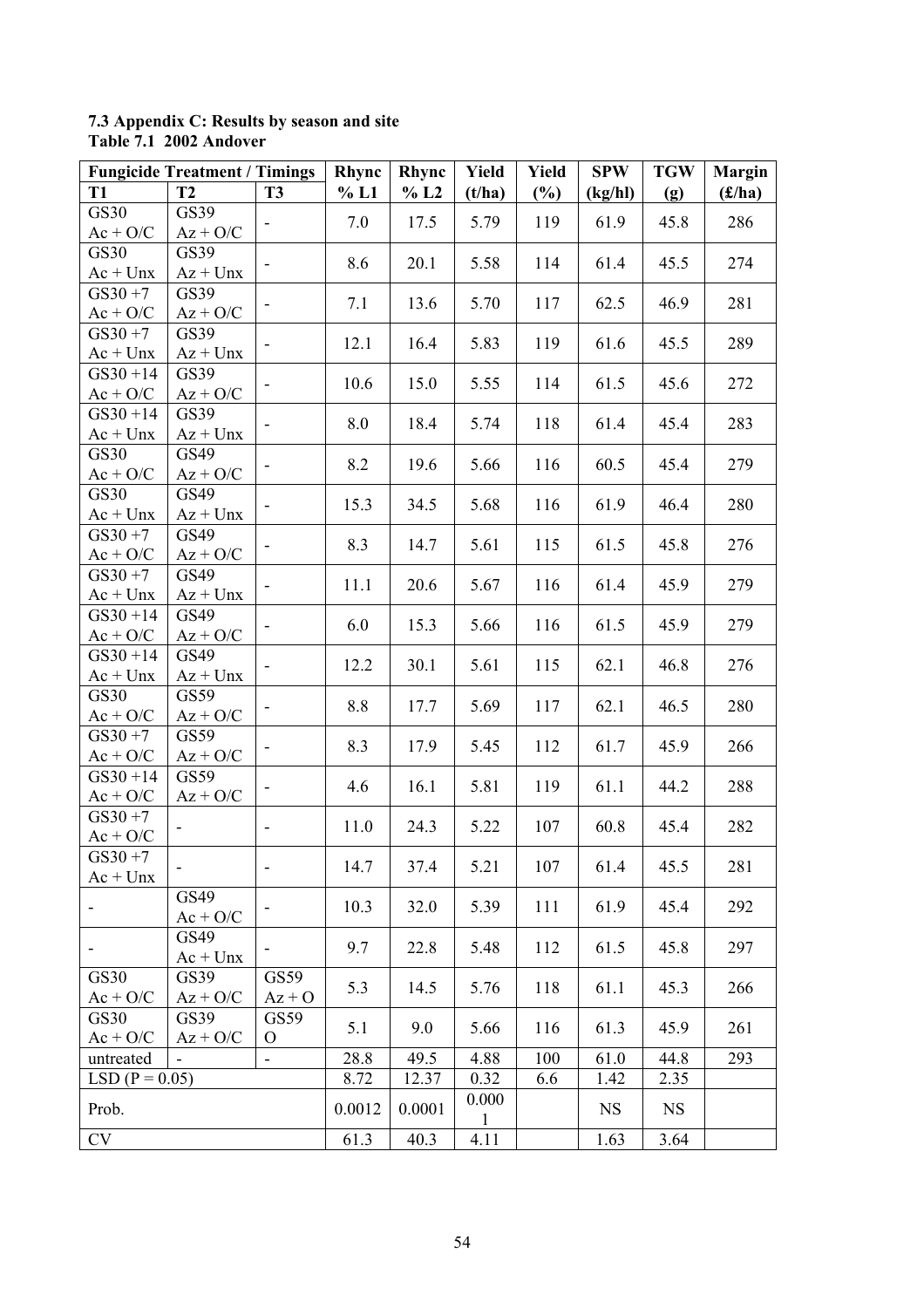| Table 7.2 2002 Caythorpe |  |
|--------------------------|--|
|--------------------------|--|

|                           | <b>Fungicide Treatment / Timings</b> |                              | <b>GLA</b>     | <b>GLA</b>   | <b>GLA</b>     | Yield        | Yield  | <b>SPW</b> | <b>TGW</b> | <b>Margin</b> |
|---------------------------|--------------------------------------|------------------------------|----------------|--------------|----------------|--------------|--------|------------|------------|---------------|
| <b>T1</b>                 | <b>T2</b>                            | <b>T3</b>                    | % L1           | % L2         | % L3           | (t/ha)       | $(\%)$ | (kg/hl)    | (g)        | (f/ha)        |
| <b>GS30</b>               | GS39                                 | $\overline{\phantom{a}}$     | 74             | 68           | 43             | 8.71         | 132    | 68.8       | 35.4       | 462           |
| $Ac + O/C$                | $Az + O/C$                           |                              |                |              |                |              |        |            |            |               |
| <b>GS30</b>               | GS39                                 |                              | 73             | 64           | 18             | 8.72         | 132    | 69.3       | 41.3       | 462           |
| $Ac + Unx$                | $Az + Unx$                           |                              |                |              |                |              |        |            |            |               |
| $GS30 + 7$                | GS39                                 |                              | 69             | 68           | 38             | 8.66         | 131    | 69.5       | 41.5       | 459           |
| $Ac + O/C$                | $Az + O/C$                           |                              |                |              |                |              |        |            |            |               |
| $GS30 + 7$<br>$Ac + Unx$  | GS39<br>$Az + Unx$                   |                              | 74             | 75           | 45             | 8.75         | 132    | 68.5       | 42.4       | 464           |
| $GS30 + 14$               | GS39                                 |                              | 66             | 71           | 34             | 8.87         | 134    | 69.7       | 43.1       | 471           |
| $Ac + O/C$                | $Az + O/C$                           |                              |                |              |                |              |        |            |            |               |
| $GS30 + 14$               | GS39                                 |                              | 76             | 71           | 29             | 8.89         | 134    | 69.7       | 41.4       | 472           |
| $Ac + Unx$                | $Az + Unx$                           |                              |                |              |                |              |        |            |            |               |
| GS30                      | GS49                                 |                              | 68             | 58           | 14             | 8.78         | 133    | 69.6       | 39.7       | 466           |
| $Ac + O/C$                | $Az + O/C$<br>GS49                   |                              |                |              |                |              |        |            |            |               |
| <b>GS30</b><br>$Ac + Unx$ | $Az + Unx$                           |                              | 61             | 43           | 12             | 8.38         | 127    | 69.2       | 42.1       | 442           |
| $GS30 + 7$                | GS49                                 |                              |                |              |                |              |        |            |            |               |
| $Ac + O/C$                | $Az + O/C$                           |                              | 70             | 71           | 38             | 8.74         | 132    | 69.8       | 41.5       | 463           |
| $GS30 + 7$                | GS49                                 |                              |                |              |                |              |        |            |            |               |
| $Ac + Unx$                | $Az + Unx$                           |                              | 73             | 64           | 30             | 8.58         | 130    | 69.5       | 38.9       | 454           |
| $GS30 + 14$               | GS49                                 |                              | 65             | 64           | 36             | 8.78         | 133    | 68.9       | 38.6       | 466           |
| $Ac + O/C$                | $Az + O/C$                           |                              |                |              |                |              |        |            |            |               |
| $GS30 + 14$               | GS49                                 |                              | 74             | 59           | 19             | 8.76         | 132    | 69.9       | 40.6       | 465           |
| $Ac + Unx$                | $Az + Unx$                           |                              |                |              |                |              |        |            |            |               |
| GS30                      | GS59                                 | $\overline{\phantom{a}}$     | 69             | 59           | 15             | 8.68         | 131    | 69.8       | 41.7       | 460           |
| $Ac + O/C$                | $Az + O/C$                           |                              |                |              |                |              |        |            |            |               |
| $GS30 + 7$                | GS59                                 | $\overline{\phantom{a}}$     | 70             | 63           | 26             | 8.77         | 133    | 70.0       | 38.6       | 465           |
| $Ac + O/C$                | $Az + O/C$                           |                              |                |              |                |              |        |            |            |               |
| $GS30 + 14$<br>$Ac + O/C$ | GS59<br>$Az + O/C$                   |                              | 63             | 63           | 16             | 8.63         | 130    | 69.4       | 41.8       | 457           |
| $GS30 + 7$                |                                      |                              |                |              |                |              |        |            |            |               |
| $Ac + O/C$                |                                      | $\overline{\phantom{a}}$     | 43             | 45           | $\overline{4}$ | 8.55         | 129    | 69.1       | 42.1       | 482           |
| $GS30 + 7$                |                                      |                              |                |              |                |              |        |            |            |               |
| $Ac + Unx$                |                                      | $\qquad \qquad \blacksquare$ | 28             | 26           | $\mathbf{0}$   | 8.19         | 124    | 68.0       | 41.0       | 460           |
|                           | GS49                                 |                              | 61             | 51           | 8              | 8.31         | 126    | 68.6       | 38.9       | 467           |
|                           | $Ac + O/C$                           |                              |                |              |                |              |        |            |            |               |
|                           | GS49                                 | ۰                            | 58             | 30           | $\mathbf{1}$   | 7.60         | 115    | 69.5       | 40.2       | 425           |
|                           | $Ac + Unx$                           |                              |                |              |                |              |        |            |            |               |
| GS30                      | GS39                                 | GS59                         | 66             | 64           | 30             | 8.51         | 129    | 69.7       | 39.7       | 431           |
| $Ac + O/C$                | $Az + O/C$                           | $Az + O$                     |                |              |                |              |        |            |            |               |
| GS30<br>$Ac + O/C$        | GS39<br>$Az + O/C$                   | GS59<br>$\mathbf{O}$         | 66             | 70           | 30             | 8.68         | 131    | 69.5       | 43.8       | 442           |
| untreated                 |                                      | $\blacksquare$               | $\overline{3}$ | $\mathbf{1}$ | $\overline{0}$ | 6.62         | 100    | 65.1       | 40.6       | 397           |
| $LSD (P = 0.05)$          |                                      |                              | 11.1           | 15.5         | 20.4           | 0.38         | 5.7    | 1.06       | 4.44       |               |
|                           |                                      |                              | 0.000          | 0.000        | 0.000          | 0.000        |        |            |            |               |
| Prob.                     |                                      |                              | $\mathbf{1}$   | 1            | 1              | $\mathbf{1}$ |        | 0.0001     | <b>NS</b>  |               |
| CV                        |                                      |                              | 12.62          | 19.38        | 65.85          | 3.17         |        | 69.13      | 7.72       |               |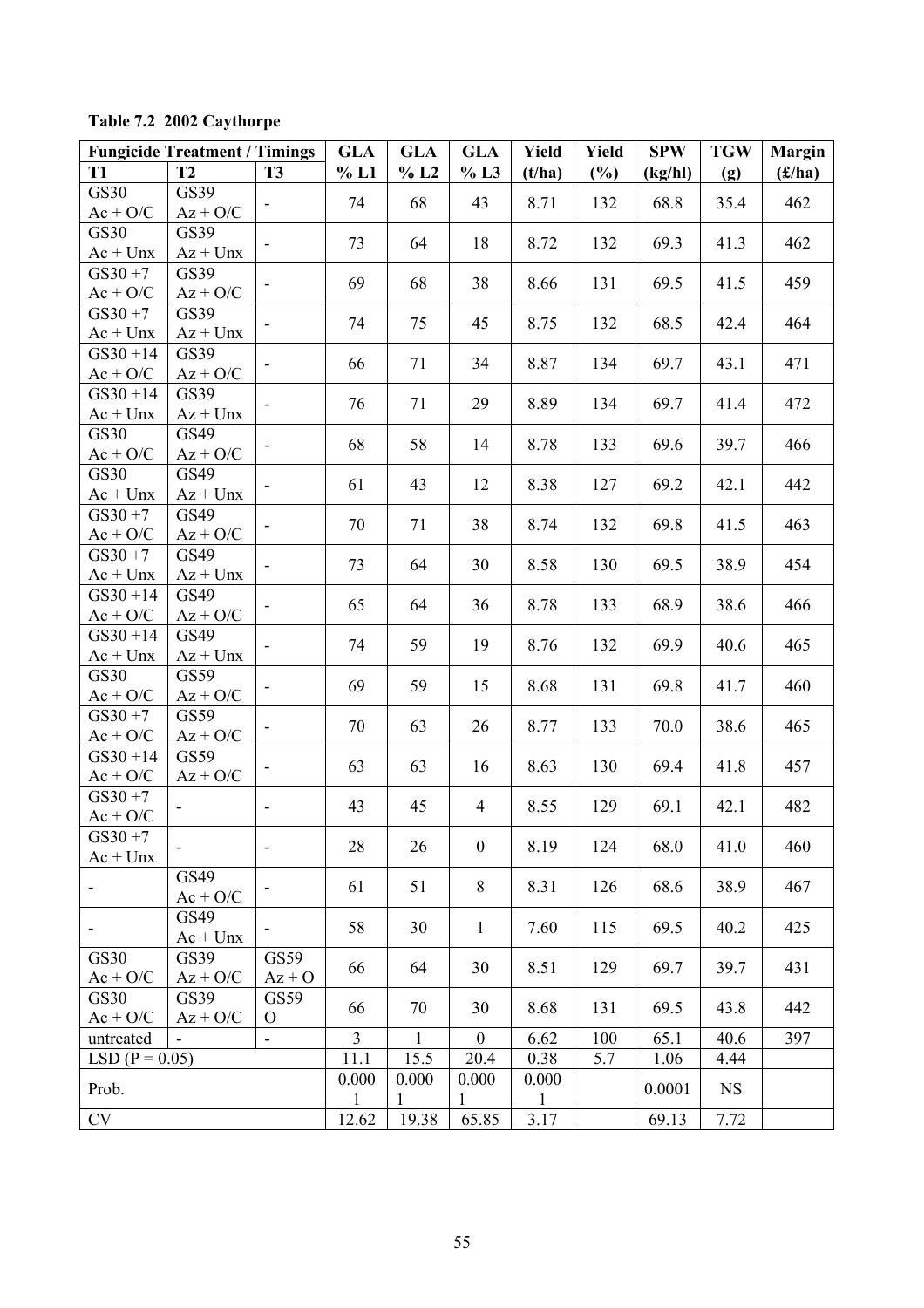|                           | <b>Fungicide Treatment / Timings</b> |                          | Yield  | <b>Yield</b> | <b>SPW</b> | <b>TGW</b>       | <b>Margin</b> |
|---------------------------|--------------------------------------|--------------------------|--------|--------------|------------|------------------|---------------|
| <b>T1</b>                 | T2                                   | <b>T3</b>                | (t/ha) | (%)          | (kg/hl)    | (g)              | (f/ha)        |
| GS30                      | GS39                                 |                          | 10.83  | 116          | 57.2       | 41.2             | 589           |
| $Ac + O/C$                | $Az + O/C$                           |                          |        |              |            |                  |               |
| <b>GS30</b>               | GS39                                 | $\blacksquare$           | 10.77  | 115          | 55.8       | 39.5             | 585           |
| $Ac + Unx$                | $Az + Unx$                           |                          |        |              |            |                  |               |
| $GS30 + 7$                | GS39                                 | $\overline{\phantom{a}}$ | 10.73  | 115          | 56.5       | 40.8             | 583           |
| $Ac + O/C$                | $Az + O/C$                           |                          |        |              |            |                  |               |
| $GS30 + 7$                | GS39                                 |                          | 11.04  | 118          | 56.7       | 43.0             | 601           |
| $Ac + Unx$                | $Az + Unx$                           |                          |        |              |            |                  |               |
| $GS30 + 14$               | GS39                                 |                          | 10.50  | 112          | 57.2       | 40.6             | 569           |
| $Ac + O/C$                | $Az + O/C$                           |                          |        |              |            |                  |               |
| $GS30 + 14$               | GS39                                 | $\overline{\phantom{a}}$ | 10.59  | 113          | 56.7       | 40.8             | 574           |
| $Ac + Unx$                | $Az + Unx$                           |                          |        |              |            |                  |               |
| <b>GS30</b>               | GS49                                 |                          | 11.26  | 120          | 58.9       | 42.5             | 615           |
| $Ac + O/C$                | $Az + O/C$                           |                          |        |              |            |                  |               |
| <b>GS30</b><br>$Ac + Unx$ | GS49<br>$Az + Unx$                   | $\overline{\phantom{a}}$ | 11.59  | 124          | 57.6       | 42.1             | 634           |
| $GS30 + 7$                | GS49                                 |                          |        |              |            |                  |               |
| $Ac + O/C$                | $Az + O/C$                           |                          | 11.14  | 119          | 58.4       | 41.9             | 607           |
| $GS30 + 7$                | GS49                                 |                          |        |              |            |                  |               |
| $Ac + Unx$                | $Az + Unx$                           | $\overline{\phantom{a}}$ | 10.88  | 116          | 57.8       | 41.3             | 592           |
| $GS30 + 14$               | GS49                                 |                          |        |              |            |                  |               |
| $Ac + O/C$                | $Az + O/C$                           | $\overline{\phantom{a}}$ | 12.12  | 130          | 57.6       | 46.1             | 668           |
| $GS30 + 14$               | GS49                                 |                          |        |              |            |                  |               |
| $Ac + Unx$                | $Az + Unx$                           | $\blacksquare$           | 11.08  | 118          | 58.6       | 41.8             | 604           |
| $GS30 + 7$                |                                      |                          |        |              |            |                  |               |
| $Ac + O/C$                | -                                    | $\overline{\phantom{a}}$ | 10.39  | 111          | 55.9       | 40.8             | 592           |
| $GS30 + 7$                |                                      |                          |        |              |            |                  |               |
| $Ac + Unx$                |                                      | $\overline{\phantom{a}}$ | 10.24  | 109          | 54.8       | 37.8             | 583           |
|                           | GS49                                 |                          | 10.56  | 113          | 58.1       | 43.1             | 602           |
|                           | $Ac + O/C$                           |                          |        |              |            |                  |               |
| $\blacksquare$            | GS49                                 | $\overline{\phantom{a}}$ | 10.10  | 108          | 57.1       | 42.8             | 575           |
|                           | $Ac + Unx$                           |                          |        |              |            |                  |               |
| untreated                 |                                      | $\overline{\phantom{0}}$ | 9.36   | 100          | 53.7       | 37.7             | 562           |
| LSD $(P = 0.05)$          |                                      |                          | 0.67   | 7.2          | 1.25       | 3.79             |               |
| Prob.                     |                                      |                          | 0.000  |              | 0.0001     | 0.028            |               |
|                           |                                      |                          | 1      |              |            | $\boldsymbol{0}$ |               |
| CV                        |                                      |                          | 4.43   |              | 1.56       | 6.51             |               |

**Table 7.3 2002 Cirencester**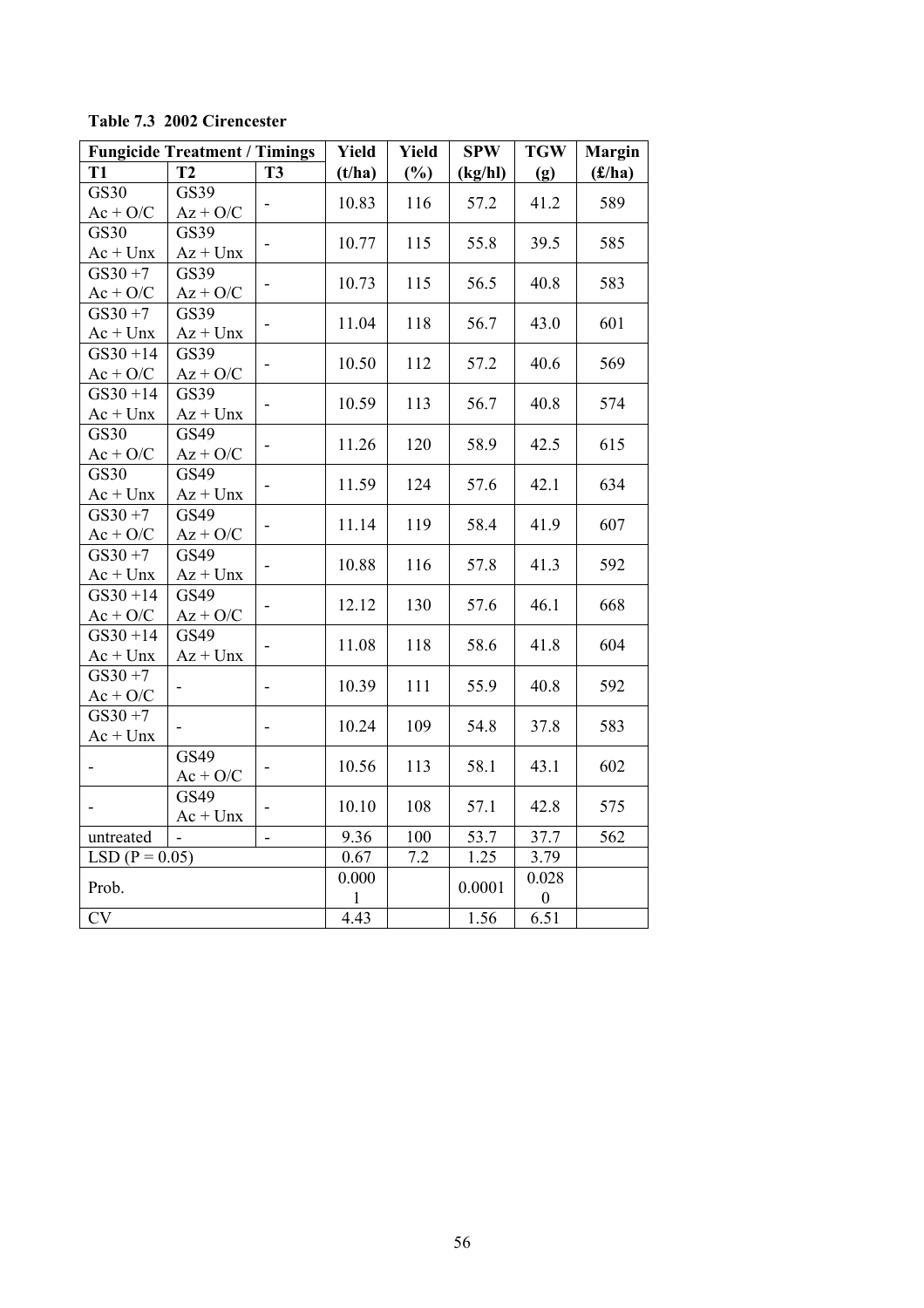**Table 7.4 2002 Morley** 

|                           | <b>Fungicide Treatment / Timings</b> |                              | <b>B</b> Rus | Rhync  | <b>GLA</b>   | Yield          | <b>Yield</b> | <b>SPW</b> | <b>TGW</b>   | <b>Margin</b> |
|---------------------------|--------------------------------------|------------------------------|--------------|--------|--------------|----------------|--------------|------------|--------------|---------------|
| <b>T1</b>                 | T2                                   | <b>T3</b>                    | $\%$ L2      | % L3   | % L2         | (t/ha)         | $(\%)$       | (kg/hl)    | (g)          | (f/ha)        |
| GS30                      | GS39                                 | $\overline{\phantom{a}}$     | 0.0          | 0.7    | 92.0         | 7.99           | 115          | 67.1       | 46.7         | 419           |
| $Ac + O/C$                | $Az + O/C$                           |                              |              |        |              |                |              |            |              |               |
| GS30                      | GS39                                 |                              | 0.1          | 0.4    | 95.0         | 8.06           | 116          | 67.1       | 46.2         | 423           |
| $Ac + Unx$                | $Az + Unx$                           |                              |              |        |              |                |              |            |              |               |
| $GS30 + 7$<br>$Ac + O/C$  | GS39<br>$Az + O/C$                   |                              | 0.0          | 0.7    | 89.0         | 8.16           | 117          | 68.0       | 47.2         | 429           |
| $GS30 + 7$                | GS39                                 |                              | 0.0          |        |              |                |              |            |              |               |
| $Ac + Unx$                | $Az + Unx$                           |                              |              | 0.4    | 95.5         | 8.37           | 120          | 67.6       | 46.0         | 441           |
| $GS30 + 14$               | GS39                                 | $\qquad \qquad \blacksquare$ | 0.0          | 1.1    | 88.8         | 7.96           | 115          | 67.1       | 45.2         | 417           |
| $Ac + O/C$                | $Az + O/C$                           |                              |              |        |              |                |              |            |              |               |
| $GS30 + 14$<br>$Ac + Unx$ | GS39<br>$Az + Unx$                   |                              | 0.0          | 0.7    | 93.8         | 8.12           | 117          | 67.3       | 46.2         | 426           |
| GS30                      | GS49                                 |                              |              |        |              |                |              |            |              |               |
| $Ac + O/C$                | $Az + O/C$                           | $\overline{\phantom{a}}$     | 0.0          | 0.7    | 91.0         | 8.33           | 120          | 67.8       | 46.6         | 439           |
| GS30                      | GS49                                 |                              | 0.0          | 0.3    | 96.3         | 8.28           | 119          | 67.7       | 47.8         | 436           |
| $Ac + Unx$                | $Az + Unx$                           |                              |              |        |              |                |              |            |              |               |
| $GS30 + 7$                | GS49                                 |                              | 0.0          | 0.7    | 90.3         | 7.88           | 113          | 67.3       | 46.0         | 412           |
| $Ac + O/C$                | $Az + O/C$                           |                              |              |        |              |                |              |            |              |               |
| $GS30 + 7$                | GS49                                 | $\blacksquare$               | 0.0          | 0.6    | 95.3         | 8.00           | 115          | 67.4       | 47.7         | 419           |
| $Ac + Unx$<br>$GS30 + 14$ | $Az + Unx$<br>GS49                   |                              |              |        |              |                |              |            |              |               |
| $Ac + O/C$                | $Az + O/C$                           | $\qquad \qquad \blacksquare$ | 0.0          | 0.5    | 90.0         | 8.11           | 117          | 67.9       | 46.4         | 426           |
| $GS30 + 14$               | GS49                                 |                              |              |        |              |                |              |            |              |               |
| $Ac + Unx$                | $Az + Unx$                           |                              | 0.0          | 0.4    | 95.3         | 7.98           | 115          | 67.2       | 46.4         | 418           |
| GS30                      | GS59                                 |                              | 0.0          | 1.0    | 85.5         | 8.07           | 116          | 68.0       | 46.1         | 423           |
| $Ac + O/C$                | $Az + O/C$                           | $\overline{\phantom{a}}$     |              |        |              |                |              |            |              |               |
| $GS30 + 7$                | GS59                                 | $\overline{\phantom{a}}$     | 0.0          | 1.1    | 93.5         | 8.14           | 117          | 68.0       | 46.2         | 428           |
| $Ac + O/C$                | $Az + O/C$                           |                              |              |        |              |                |              |            |              |               |
| $GS30 + 14$               | GS59                                 | $\overline{\phantom{a}}$     | 0.0          | 0.6    | 87.0         | 8.25           | 119          | 68.2       | 46.6         | 434           |
| $Ac + O/C$<br>$GS30 + 7$  | $Az + O/C$                           |                              |              |        |              |                |              |            |              |               |
| $Ac + O/C$                |                                      | $\overline{\phantom{a}}$     | 1.4          | 3.4    | 62.8         | 7.60           | 109          | 67.1       | 44.8         | 424           |
| $GS30 + 7$                |                                      |                              |              |        |              |                |              |            |              |               |
| $Ac + Unx$                |                                      | $\overline{\phantom{a}}$     | 2.9          | 6.0    | 55.0         | 7.42           | 107          | 66.0       | 44.2         | 414           |
|                           | GS49                                 |                              | 0.0          | 0.8    | 89.3         | 7.92           | 114          | 67.8       | 46.3         | 444           |
|                           | $Ac + O/C$                           |                              |              |        |              |                |              |            |              |               |
| -                         | GS49                                 | $\overline{\phantom{a}}$     | 0.2          | 0.9    | 89.3         | 7.86           | 113          | 67.5       | 47.2         | 440           |
|                           | $Ac + Unx$                           |                              |              |        |              |                |              |            |              |               |
| GS30<br>$Ac + O/C$        | GS39<br>$Az + O/C$                   | GS59<br>$Az + O$             | 0.0          | 0.6    | 90.8         | 8.12           | 117          | 67.8       | 46.8         | 408           |
| GS30                      | GS39                                 | GS59                         |              |        |              |                |              |            |              |               |
| $Ac + O/C$                | $Az + O/C$                           | $\mathbf{O}$                 | 0.0          | 0.6    | 91.5         | 8.21           | 118          | 67.9       | 45.5         | 413           |
| untreated                 |                                      | ÷,                           | 9.0          | 11.3   | 30.0         | 6.95           | 100          | 65.7       | 43.2         | 417           |
| $LSD (P = 0.05)$          |                                      |                              | 0.65         | 1.52   | 8.17         | 0.38           | 5.5          | 0.82       | 1.65         |               |
| Prob.                     |                                      |                              | 0.000        | 0.0001 | 0.000        | 0.019          |              | 0.0001     | 0.000        |               |
|                           |                                      |                              | 1            |        | $\mathbf{1}$ | $\overline{4}$ |              |            | $\mathbf{1}$ |               |
| <b>CV</b>                 |                                      |                              | 75.0         | 70.9   | 6.73         | 3.40           |              | 0.85       | 2.53         |               |

**Table 7.5 2003 Andover**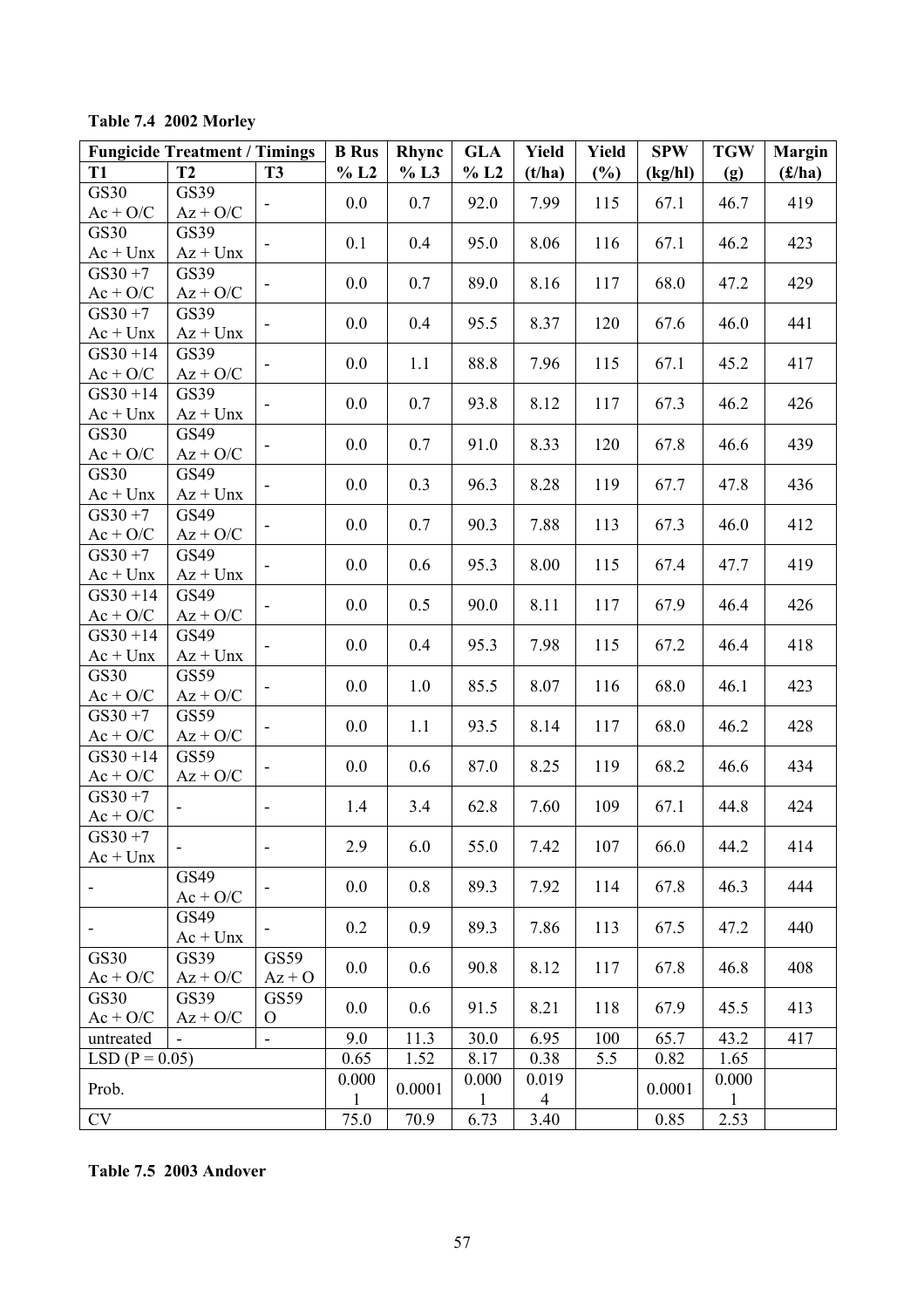|                          | <b>Fungicide Treatment / Timings</b> |                              | <b>Rhyn</b><br>$\mathbf c$ | <b>Rhyn</b><br>$\mathbf c$ | <b>Yield</b> | Yield | <b>SPW</b> | <b>TGW</b> | <b>Margin</b> |
|--------------------------|--------------------------------------|------------------------------|----------------------------|----------------------------|--------------|-------|------------|------------|---------------|
| T <sub>1</sub>           | T2                                   | <b>T3</b>                    | % L1                       | % L2                       | (t/ha)       | (%)   | (kg/hl)    | (g)        | (f/ha)        |
| <b>GS30</b>              | GS39                                 |                              | 0.4                        | 1.1                        | 7.11         | 109   | 60.6       | 51.8       | 366           |
| $Ac + O/C$               | $Az + O/C$                           |                              |                            |                            |              |       |            |            |               |
| <b>GS30</b>              | GS39                                 |                              | 0.9                        | 1.0                        | 6.95         | 106   | 59.9       | 54.1       | 356           |
| $Ac + Unx$               | $Az + Unx$                           |                              |                            |                            |              |       |            |            |               |
| $GS30 + 7$               | GS39                                 |                              | 0.3                        | 1.5                        | 7.19         | 110   | 60.9       | 52.8       | 370           |
| $Ac + O/C$<br>$GS30 + 7$ | $Az + O/C$<br>GS39                   |                              |                            |                            |              |       |            |            |               |
| $Ac + Unx$               | $Az + Unx$                           |                              | 0.6                        | 1.7                        | 6.91         | 105   | 60.1       | 52.2       | 354           |
| $GS30 + 14$              | GS39                                 |                              |                            |                            |              |       |            |            |               |
| $Ac + O/C$               | $Az + O/C$                           | $\overline{\phantom{0}}$     | 0.8                        | 1.5                        | 7.13         | 109   | 60.5       | 55.4       | 367           |
| $GS30 + 14$              | GS39                                 |                              |                            |                            |              |       |            |            |               |
| $Ac + Unx$               | $Az + Unx$                           |                              | 0.5                        | 5.3                        | 7.21         | 110   | 60.2       | 52.5       | 372           |
| GS30                     | GS49                                 |                              | 2.2                        | 6.5                        | 7.17         | 109   | 61.6       | 52.2       | 369           |
| $Ac + O/C$               | $Az + O/C$                           |                              |                            |                            |              |       |            |            |               |
| <b>GS30</b>              | GS49                                 | $\qquad \qquad \blacksquare$ | 0.8                        | 5.7                        | 7.08         | 108   | 60.9       | 53.2       | 364           |
| $Ac + Unx$               | $Az + Unx$                           |                              |                            |                            |              |       |            |            |               |
| $GS30 + 7$<br>$Ac + O/C$ | GS49<br>$Az + O/C$                   |                              | 1.5                        | 3.0                        | 7.25         | 111   | 61.1       | 53.6       | 374           |
| $GS30 + 7$               | GS49                                 |                              |                            |                            |              |       |            |            |               |
| $Ac + Unx$               | $Az + Unx$                           | -                            | 1.4                        | 4.3                        | 7.00         | 107   | 60.5       | 50.3       | 359           |
| $GS30 + 14$              | GS49                                 |                              |                            |                            |              |       |            |            |               |
| $Ac + O/C$               | $Az + O/C$                           | $\overline{\phantom{0}}$     | 0.3                        | 1.9                        | 7.11         | 109   | 60.7       | 53.5       | 366           |
| $GS30 + 14$              | GS49                                 | $\overline{\phantom{0}}$     | 0.9                        | 1.7                        | 7.12         | 109   | 60.5       | 50.6       | 366           |
| $Ac + Unx$               | $Az + Unx$                           |                              |                            |                            |              |       |            |            |               |
| GS30                     | GS59                                 |                              | 2.3                        | 9.8                        | 6.84         | 104   | 60.2       | 52.0       | 349           |
| $Ac + O/C$               | $Az + O/C$                           |                              |                            |                            |              |       |            |            |               |
| $GS30 + 7$<br>$Ac + O/C$ | GS59<br>$Az + O/C$                   | $\overline{\phantom{0}}$     | 1.6                        | 9.3                        | 6.82         | 104   | 60.5       | 52.8       | 348           |
| $GS30 + 14$              | GS59                                 |                              |                            |                            |              |       |            |            |               |
| $Ac + O/C$               | $Az + O/C$                           |                              | 2.9                        | 4.7                        | 7.00         | 107   | 60.3       | 53.3       | 359           |
| $GS30 + 7$               |                                      |                              |                            |                            |              |       |            |            |               |
| $Ac + O/C$               |                                      |                              | 10.6                       | 16.6                       | 6.80         | 104   | 60.3       | 51.0       | 377           |
| $GS30 + 7$               |                                      | $\overline{\phantom{0}}$     | 10.8                       | 16.6                       | 6.63         | 101   | 59.6       | 50.6       | 366           |
| $Ac + Unx$               |                                      |                              |                            |                            |              |       |            |            |               |
|                          | GS49                                 |                              | 1.2                        | 1.3                        | 7.17         | 109   | 62.0       | 54.0       | 399           |
|                          | $Ac + O/C$                           |                              |                            |                            |              |       |            |            |               |
|                          | GS49<br>$Ac + Unx$                   |                              | 4.7                        | 7.9                        | 6.71         | 102   | 60.0       | 52.5       | 371           |
| GS30                     | GS39                                 | GS59                         |                            |                            |              |       |            |            |               |
| $Ac + O/C$               | $Az + O/C$                           | $Az + O$                     | 0.2                        | 0.6                        | 7.15         | 109   | 61.5       | 53.3       | 350           |
| GS30                     | GS39                                 | GS59                         |                            |                            |              |       |            |            |               |
| $Ac + O/C$               | $Az + O/C$                           | $\Omega$                     | 2.5                        | 5.2                        | 7.13         | 109   | 59.3       | 53.0       | 349           |
| untreated                |                                      | $\blacksquare$               | 16.6                       | 19.1                       | 6.55         | 100   | 60.7       | 51.1       | 393           |
| $LSD (P = 0.05)$         |                                      |                              | 4.29                       | 6.79                       | 0.45         | 6.9   | 2.27       | 3.17       |               |
| Prob.                    |                                      |                              | 0.0001                     | 0.0001                     | 0.049<br>9   |       | <b>NS</b>  | <b>NS</b>  |               |
| <b>CV</b>                |                                      |                              | 104.4                      | 83.7                       | 4.52         |       | 2.70       | 4.26       |               |

**Table 7.6 2003 Caythorpe**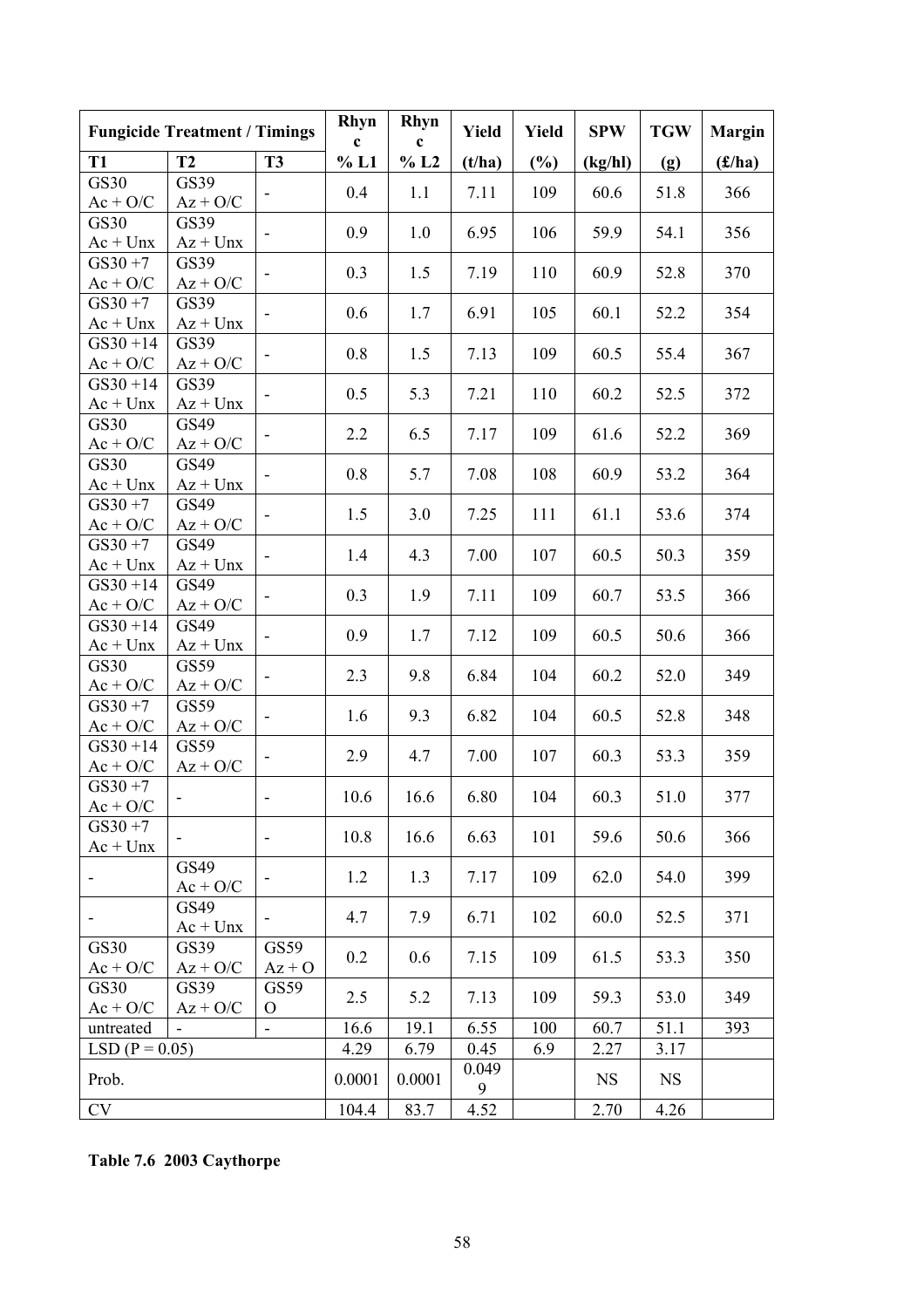| T2<br>T <sub>3</sub><br>% L2<br>% L2<br>% L2<br>(%)<br><b>T1</b><br>(f/ha)<br>(t/ha)<br>(kg/hl)<br>(g)<br><b>GS30</b><br>GS39<br>0.3<br>68.7<br>50.5<br>420<br>0.5<br>68.8<br>8.02<br>113<br>$Ac + O/C$<br>$Az + O/C$<br>GS30<br>GS39<br>424<br>1.3<br>0.8<br>33.8<br>8.09<br>114<br>69.1<br>50.5<br>$\overline{\phantom{a}}$<br>$Ac + Unx$<br>$Az + Unx$<br>$GS30 + 7$<br>GS39<br>0.3<br>68.8<br>49.3<br>413<br>1.0<br>60.0<br>7.90<br>111<br>$Ac + O/C$<br>$Az + O/C$<br>GS39<br>$GS30 + 7$<br>50.8<br>444<br>0.8<br>1.5<br>38.8<br>8.42<br>118<br>68.7<br>$\overline{\phantom{a}}$<br>$Ac + Unx$<br>$Az + Unx$<br>GS39<br>$GS30 + 14$<br>0.3<br>0.8<br>65.0<br>8.28<br>116<br>68.8<br>50.3<br>436<br>$\overline{\phantom{a}}$<br>$Ac + O/C$<br>$Az + O/C$<br>GS39<br>$GS30 + 14$<br>1.3<br>0.3<br>36.3<br>8.28<br>116<br>68.4<br>48.8<br>436<br>$\qquad \qquad \blacksquare$<br>$Ac + Unx$<br>$Az + Unx$<br><b>GS30</b><br>GS49<br>72.5<br>69.1<br>0.5<br>1.3<br>8.00<br>113<br>50.8<br>419<br>$Ac + O/C$<br>$Az + O/C$<br>GS30<br>GS49<br>1.0<br>1.5<br>31.3<br>8.40<br>118<br>69.7<br>50.3<br>443<br>$\overline{\phantom{a}}$<br>$Ac + Unx$<br>$Az + Unx$<br>$GS30 + 7$<br>GS49<br>0.3<br>0.3<br>68.8<br>50.3<br>434<br>8.25<br>116<br>69.4<br>$Ac + O/C$<br>$Az + O/C$<br>GS49<br>$GS30 + 7$<br>1.0<br>0.5<br>31.3<br>8.21<br>115<br>68.9<br>51.8<br>432<br>$Ac + Unx$<br>$Az + Unx$<br>GS49<br>$GS30 + 14$<br>0.3<br>1.0<br>63.8<br>8.24<br>116<br>69.5<br>50.8<br>433<br>$\qquad \qquad \blacksquare$<br>$Ac + O/C$<br>$Az + O/C$<br>$GS30 + 14$<br>GS49<br>1.0<br>1.0<br>45.0<br>8.33<br>117<br>69.4<br>50.8<br>439<br>$Ac + Unx$<br>$Az + Unx$<br>GS30<br>GS59<br>0.5<br>1.3<br>58.8<br>121<br>52.8<br>8.63<br>69.5<br>457<br>$\overline{\phantom{a}}$<br>$Ac + O/C$<br>$Az + O/C$<br>GS59<br>$GS30 + 7$<br>0.3<br>1.3<br>51.3<br>8.51<br>120<br>69.3<br>51.0<br>450<br>$\overline{\phantom{a}}$<br>$Ac + O/C$<br>$Az + O/C$<br>$GS30 + 14$<br>GS59<br>0.3<br>1.5<br>67.5<br>8.30<br>117<br>69.7<br>51.0<br>437<br>$Ac + O/C$<br>$Az + O/C$<br>$GS30 + 7$<br>1.5<br>2.5<br>25.0<br>7.95<br>69.3<br>50.3<br>112<br>446<br>$\overline{\phantom{a}}$<br>$Ac + O/C$<br>$GS30 + 7$<br>3.5<br>3.5<br>7.84<br>48.5<br>439<br>14.0<br>110<br>69.3<br>$\qquad \qquad \blacksquare$<br>$Ac + Unx$<br>GS49<br>0.8<br>1.0<br>69.7<br>49.0<br>453<br>57.5<br>8.07<br>114<br>$\overline{\phantom{a}}$<br>$\overline{\phantom{a}}$<br>$Ac + O/C$<br>GS49<br>2.3<br>1.8<br>25.0<br>7.92<br>111<br>69.6<br>444<br>51.0<br>$Ac + Unx$<br>GS59<br>GS30<br>GS39<br>0.0<br>0.0<br>65.0<br>8.68<br>122<br>69.3<br>51.3<br>441<br>$Az + O/C$<br>$Ac + O/C$<br>$Az + O$<br>GS30<br>GS39<br>GS59<br>0.0<br>1.8<br>67.5<br>8.27<br>116<br>69.6<br>51.3<br>417<br>$Ac + O/C$<br>$Az + O/C$<br>$\mathbf{O}$<br>5.5<br>7.11<br>9.0<br>4.8<br>100<br>427<br>69.6<br>48.0<br>untreated<br>$\blacksquare$<br>1.27<br>$LSD (P = 0.05)$<br>1.35<br>14.9<br>0.44<br>6.2<br>0.81<br>2.10<br>0.000<br>0.000<br>0.000<br>0.007<br>Prob.<br>0.0001<br>0.0308 | <b>Fungicide Treatment / Timings</b> | <b>B</b> Rus | Rhyn<br>$\mathbf c$ | <b>GLA</b>   | Yield        | <b>Yield</b> | <b>SPW</b> | <b>TGW</b> | <b>Margin</b> |
|---------------------------------------------------------------------------------------------------------------------------------------------------------------------------------------------------------------------------------------------------------------------------------------------------------------------------------------------------------------------------------------------------------------------------------------------------------------------------------------------------------------------------------------------------------------------------------------------------------------------------------------------------------------------------------------------------------------------------------------------------------------------------------------------------------------------------------------------------------------------------------------------------------------------------------------------------------------------------------------------------------------------------------------------------------------------------------------------------------------------------------------------------------------------------------------------------------------------------------------------------------------------------------------------------------------------------------------------------------------------------------------------------------------------------------------------------------------------------------------------------------------------------------------------------------------------------------------------------------------------------------------------------------------------------------------------------------------------------------------------------------------------------------------------------------------------------------------------------------------------------------------------------------------------------------------------------------------------------------------------------------------------------------------------------------------------------------------------------------------------------------------------------------------------------------------------------------------------------------------------------------------------------------------------------------------------------------------------------------------------------------------------------------------------------------------------------------------------------------------------------------------------------------------------------------------------------------------------------------------------------------------------------------------------------------------------------------------------------------------------------------------------------------------------------------------------------------------------------------------------------------------------------------------------------------------------------------------------------------------------------------------------------------|--------------------------------------|--------------|---------------------|--------------|--------------|--------------|------------|------------|---------------|
|                                                                                                                                                                                                                                                                                                                                                                                                                                                                                                                                                                                                                                                                                                                                                                                                                                                                                                                                                                                                                                                                                                                                                                                                                                                                                                                                                                                                                                                                                                                                                                                                                                                                                                                                                                                                                                                                                                                                                                                                                                                                                                                                                                                                                                                                                                                                                                                                                                                                                                                                                                                                                                                                                                                                                                                                                                                                                                                                                                                                                                 |                                      |              |                     |              |              |              |            |            |               |
|                                                                                                                                                                                                                                                                                                                                                                                                                                                                                                                                                                                                                                                                                                                                                                                                                                                                                                                                                                                                                                                                                                                                                                                                                                                                                                                                                                                                                                                                                                                                                                                                                                                                                                                                                                                                                                                                                                                                                                                                                                                                                                                                                                                                                                                                                                                                                                                                                                                                                                                                                                                                                                                                                                                                                                                                                                                                                                                                                                                                                                 |                                      |              |                     |              |              |              |            |            |               |
|                                                                                                                                                                                                                                                                                                                                                                                                                                                                                                                                                                                                                                                                                                                                                                                                                                                                                                                                                                                                                                                                                                                                                                                                                                                                                                                                                                                                                                                                                                                                                                                                                                                                                                                                                                                                                                                                                                                                                                                                                                                                                                                                                                                                                                                                                                                                                                                                                                                                                                                                                                                                                                                                                                                                                                                                                                                                                                                                                                                                                                 |                                      |              |                     |              |              |              |            |            |               |
|                                                                                                                                                                                                                                                                                                                                                                                                                                                                                                                                                                                                                                                                                                                                                                                                                                                                                                                                                                                                                                                                                                                                                                                                                                                                                                                                                                                                                                                                                                                                                                                                                                                                                                                                                                                                                                                                                                                                                                                                                                                                                                                                                                                                                                                                                                                                                                                                                                                                                                                                                                                                                                                                                                                                                                                                                                                                                                                                                                                                                                 |                                      |              |                     |              |              |              |            |            |               |
|                                                                                                                                                                                                                                                                                                                                                                                                                                                                                                                                                                                                                                                                                                                                                                                                                                                                                                                                                                                                                                                                                                                                                                                                                                                                                                                                                                                                                                                                                                                                                                                                                                                                                                                                                                                                                                                                                                                                                                                                                                                                                                                                                                                                                                                                                                                                                                                                                                                                                                                                                                                                                                                                                                                                                                                                                                                                                                                                                                                                                                 |                                      |              |                     |              |              |              |            |            |               |
|                                                                                                                                                                                                                                                                                                                                                                                                                                                                                                                                                                                                                                                                                                                                                                                                                                                                                                                                                                                                                                                                                                                                                                                                                                                                                                                                                                                                                                                                                                                                                                                                                                                                                                                                                                                                                                                                                                                                                                                                                                                                                                                                                                                                                                                                                                                                                                                                                                                                                                                                                                                                                                                                                                                                                                                                                                                                                                                                                                                                                                 |                                      |              |                     |              |              |              |            |            |               |
|                                                                                                                                                                                                                                                                                                                                                                                                                                                                                                                                                                                                                                                                                                                                                                                                                                                                                                                                                                                                                                                                                                                                                                                                                                                                                                                                                                                                                                                                                                                                                                                                                                                                                                                                                                                                                                                                                                                                                                                                                                                                                                                                                                                                                                                                                                                                                                                                                                                                                                                                                                                                                                                                                                                                                                                                                                                                                                                                                                                                                                 |                                      |              |                     |              |              |              |            |            |               |
|                                                                                                                                                                                                                                                                                                                                                                                                                                                                                                                                                                                                                                                                                                                                                                                                                                                                                                                                                                                                                                                                                                                                                                                                                                                                                                                                                                                                                                                                                                                                                                                                                                                                                                                                                                                                                                                                                                                                                                                                                                                                                                                                                                                                                                                                                                                                                                                                                                                                                                                                                                                                                                                                                                                                                                                                                                                                                                                                                                                                                                 |                                      |              |                     |              |              |              |            |            |               |
|                                                                                                                                                                                                                                                                                                                                                                                                                                                                                                                                                                                                                                                                                                                                                                                                                                                                                                                                                                                                                                                                                                                                                                                                                                                                                                                                                                                                                                                                                                                                                                                                                                                                                                                                                                                                                                                                                                                                                                                                                                                                                                                                                                                                                                                                                                                                                                                                                                                                                                                                                                                                                                                                                                                                                                                                                                                                                                                                                                                                                                 |                                      |              |                     |              |              |              |            |            |               |
|                                                                                                                                                                                                                                                                                                                                                                                                                                                                                                                                                                                                                                                                                                                                                                                                                                                                                                                                                                                                                                                                                                                                                                                                                                                                                                                                                                                                                                                                                                                                                                                                                                                                                                                                                                                                                                                                                                                                                                                                                                                                                                                                                                                                                                                                                                                                                                                                                                                                                                                                                                                                                                                                                                                                                                                                                                                                                                                                                                                                                                 |                                      |              |                     |              |              |              |            |            |               |
|                                                                                                                                                                                                                                                                                                                                                                                                                                                                                                                                                                                                                                                                                                                                                                                                                                                                                                                                                                                                                                                                                                                                                                                                                                                                                                                                                                                                                                                                                                                                                                                                                                                                                                                                                                                                                                                                                                                                                                                                                                                                                                                                                                                                                                                                                                                                                                                                                                                                                                                                                                                                                                                                                                                                                                                                                                                                                                                                                                                                                                 |                                      |              |                     |              |              |              |            |            |               |
|                                                                                                                                                                                                                                                                                                                                                                                                                                                                                                                                                                                                                                                                                                                                                                                                                                                                                                                                                                                                                                                                                                                                                                                                                                                                                                                                                                                                                                                                                                                                                                                                                                                                                                                                                                                                                                                                                                                                                                                                                                                                                                                                                                                                                                                                                                                                                                                                                                                                                                                                                                                                                                                                                                                                                                                                                                                                                                                                                                                                                                 |                                      |              |                     |              |              |              |            |            |               |
|                                                                                                                                                                                                                                                                                                                                                                                                                                                                                                                                                                                                                                                                                                                                                                                                                                                                                                                                                                                                                                                                                                                                                                                                                                                                                                                                                                                                                                                                                                                                                                                                                                                                                                                                                                                                                                                                                                                                                                                                                                                                                                                                                                                                                                                                                                                                                                                                                                                                                                                                                                                                                                                                                                                                                                                                                                                                                                                                                                                                                                 |                                      |              |                     |              |              |              |            |            |               |
|                                                                                                                                                                                                                                                                                                                                                                                                                                                                                                                                                                                                                                                                                                                                                                                                                                                                                                                                                                                                                                                                                                                                                                                                                                                                                                                                                                                                                                                                                                                                                                                                                                                                                                                                                                                                                                                                                                                                                                                                                                                                                                                                                                                                                                                                                                                                                                                                                                                                                                                                                                                                                                                                                                                                                                                                                                                                                                                                                                                                                                 |                                      |              |                     |              |              |              |            |            |               |
|                                                                                                                                                                                                                                                                                                                                                                                                                                                                                                                                                                                                                                                                                                                                                                                                                                                                                                                                                                                                                                                                                                                                                                                                                                                                                                                                                                                                                                                                                                                                                                                                                                                                                                                                                                                                                                                                                                                                                                                                                                                                                                                                                                                                                                                                                                                                                                                                                                                                                                                                                                                                                                                                                                                                                                                                                                                                                                                                                                                                                                 |                                      |              |                     |              |              |              |            |            |               |
|                                                                                                                                                                                                                                                                                                                                                                                                                                                                                                                                                                                                                                                                                                                                                                                                                                                                                                                                                                                                                                                                                                                                                                                                                                                                                                                                                                                                                                                                                                                                                                                                                                                                                                                                                                                                                                                                                                                                                                                                                                                                                                                                                                                                                                                                                                                                                                                                                                                                                                                                                                                                                                                                                                                                                                                                                                                                                                                                                                                                                                 |                                      |              |                     |              |              |              |            |            |               |
|                                                                                                                                                                                                                                                                                                                                                                                                                                                                                                                                                                                                                                                                                                                                                                                                                                                                                                                                                                                                                                                                                                                                                                                                                                                                                                                                                                                                                                                                                                                                                                                                                                                                                                                                                                                                                                                                                                                                                                                                                                                                                                                                                                                                                                                                                                                                                                                                                                                                                                                                                                                                                                                                                                                                                                                                                                                                                                                                                                                                                                 |                                      |              |                     |              |              |              |            |            |               |
|                                                                                                                                                                                                                                                                                                                                                                                                                                                                                                                                                                                                                                                                                                                                                                                                                                                                                                                                                                                                                                                                                                                                                                                                                                                                                                                                                                                                                                                                                                                                                                                                                                                                                                                                                                                                                                                                                                                                                                                                                                                                                                                                                                                                                                                                                                                                                                                                                                                                                                                                                                                                                                                                                                                                                                                                                                                                                                                                                                                                                                 |                                      |              |                     |              |              |              |            |            |               |
|                                                                                                                                                                                                                                                                                                                                                                                                                                                                                                                                                                                                                                                                                                                                                                                                                                                                                                                                                                                                                                                                                                                                                                                                                                                                                                                                                                                                                                                                                                                                                                                                                                                                                                                                                                                                                                                                                                                                                                                                                                                                                                                                                                                                                                                                                                                                                                                                                                                                                                                                                                                                                                                                                                                                                                                                                                                                                                                                                                                                                                 |                                      |              |                     |              |              |              |            |            |               |
|                                                                                                                                                                                                                                                                                                                                                                                                                                                                                                                                                                                                                                                                                                                                                                                                                                                                                                                                                                                                                                                                                                                                                                                                                                                                                                                                                                                                                                                                                                                                                                                                                                                                                                                                                                                                                                                                                                                                                                                                                                                                                                                                                                                                                                                                                                                                                                                                                                                                                                                                                                                                                                                                                                                                                                                                                                                                                                                                                                                                                                 |                                      |              |                     |              |              |              |            |            |               |
|                                                                                                                                                                                                                                                                                                                                                                                                                                                                                                                                                                                                                                                                                                                                                                                                                                                                                                                                                                                                                                                                                                                                                                                                                                                                                                                                                                                                                                                                                                                                                                                                                                                                                                                                                                                                                                                                                                                                                                                                                                                                                                                                                                                                                                                                                                                                                                                                                                                                                                                                                                                                                                                                                                                                                                                                                                                                                                                                                                                                                                 |                                      |              |                     |              |              |              |            |            |               |
|                                                                                                                                                                                                                                                                                                                                                                                                                                                                                                                                                                                                                                                                                                                                                                                                                                                                                                                                                                                                                                                                                                                                                                                                                                                                                                                                                                                                                                                                                                                                                                                                                                                                                                                                                                                                                                                                                                                                                                                                                                                                                                                                                                                                                                                                                                                                                                                                                                                                                                                                                                                                                                                                                                                                                                                                                                                                                                                                                                                                                                 |                                      |              |                     |              |              |              |            |            |               |
|                                                                                                                                                                                                                                                                                                                                                                                                                                                                                                                                                                                                                                                                                                                                                                                                                                                                                                                                                                                                                                                                                                                                                                                                                                                                                                                                                                                                                                                                                                                                                                                                                                                                                                                                                                                                                                                                                                                                                                                                                                                                                                                                                                                                                                                                                                                                                                                                                                                                                                                                                                                                                                                                                                                                                                                                                                                                                                                                                                                                                                 |                                      |              |                     |              |              |              |            |            |               |
|                                                                                                                                                                                                                                                                                                                                                                                                                                                                                                                                                                                                                                                                                                                                                                                                                                                                                                                                                                                                                                                                                                                                                                                                                                                                                                                                                                                                                                                                                                                                                                                                                                                                                                                                                                                                                                                                                                                                                                                                                                                                                                                                                                                                                                                                                                                                                                                                                                                                                                                                                                                                                                                                                                                                                                                                                                                                                                                                                                                                                                 |                                      |              |                     |              |              |              |            |            |               |
|                                                                                                                                                                                                                                                                                                                                                                                                                                                                                                                                                                                                                                                                                                                                                                                                                                                                                                                                                                                                                                                                                                                                                                                                                                                                                                                                                                                                                                                                                                                                                                                                                                                                                                                                                                                                                                                                                                                                                                                                                                                                                                                                                                                                                                                                                                                                                                                                                                                                                                                                                                                                                                                                                                                                                                                                                                                                                                                                                                                                                                 |                                      |              |                     |              |              |              |            |            |               |
|                                                                                                                                                                                                                                                                                                                                                                                                                                                                                                                                                                                                                                                                                                                                                                                                                                                                                                                                                                                                                                                                                                                                                                                                                                                                                                                                                                                                                                                                                                                                                                                                                                                                                                                                                                                                                                                                                                                                                                                                                                                                                                                                                                                                                                                                                                                                                                                                                                                                                                                                                                                                                                                                                                                                                                                                                                                                                                                                                                                                                                 |                                      |              |                     |              |              |              |            |            |               |
|                                                                                                                                                                                                                                                                                                                                                                                                                                                                                                                                                                                                                                                                                                                                                                                                                                                                                                                                                                                                                                                                                                                                                                                                                                                                                                                                                                                                                                                                                                                                                                                                                                                                                                                                                                                                                                                                                                                                                                                                                                                                                                                                                                                                                                                                                                                                                                                                                                                                                                                                                                                                                                                                                                                                                                                                                                                                                                                                                                                                                                 |                                      |              |                     |              |              |              |            |            |               |
|                                                                                                                                                                                                                                                                                                                                                                                                                                                                                                                                                                                                                                                                                                                                                                                                                                                                                                                                                                                                                                                                                                                                                                                                                                                                                                                                                                                                                                                                                                                                                                                                                                                                                                                                                                                                                                                                                                                                                                                                                                                                                                                                                                                                                                                                                                                                                                                                                                                                                                                                                                                                                                                                                                                                                                                                                                                                                                                                                                                                                                 |                                      |              |                     |              |              |              |            |            |               |
|                                                                                                                                                                                                                                                                                                                                                                                                                                                                                                                                                                                                                                                                                                                                                                                                                                                                                                                                                                                                                                                                                                                                                                                                                                                                                                                                                                                                                                                                                                                                                                                                                                                                                                                                                                                                                                                                                                                                                                                                                                                                                                                                                                                                                                                                                                                                                                                                                                                                                                                                                                                                                                                                                                                                                                                                                                                                                                                                                                                                                                 |                                      |              |                     |              |              |              |            |            |               |
|                                                                                                                                                                                                                                                                                                                                                                                                                                                                                                                                                                                                                                                                                                                                                                                                                                                                                                                                                                                                                                                                                                                                                                                                                                                                                                                                                                                                                                                                                                                                                                                                                                                                                                                                                                                                                                                                                                                                                                                                                                                                                                                                                                                                                                                                                                                                                                                                                                                                                                                                                                                                                                                                                                                                                                                                                                                                                                                                                                                                                                 |                                      |              |                     |              |              |              |            |            |               |
|                                                                                                                                                                                                                                                                                                                                                                                                                                                                                                                                                                                                                                                                                                                                                                                                                                                                                                                                                                                                                                                                                                                                                                                                                                                                                                                                                                                                                                                                                                                                                                                                                                                                                                                                                                                                                                                                                                                                                                                                                                                                                                                                                                                                                                                                                                                                                                                                                                                                                                                                                                                                                                                                                                                                                                                                                                                                                                                                                                                                                                 |                                      |              |                     |              |              |              |            |            |               |
|                                                                                                                                                                                                                                                                                                                                                                                                                                                                                                                                                                                                                                                                                                                                                                                                                                                                                                                                                                                                                                                                                                                                                                                                                                                                                                                                                                                                                                                                                                                                                                                                                                                                                                                                                                                                                                                                                                                                                                                                                                                                                                                                                                                                                                                                                                                                                                                                                                                                                                                                                                                                                                                                                                                                                                                                                                                                                                                                                                                                                                 |                                      |              |                     |              |              |              |            |            |               |
|                                                                                                                                                                                                                                                                                                                                                                                                                                                                                                                                                                                                                                                                                                                                                                                                                                                                                                                                                                                                                                                                                                                                                                                                                                                                                                                                                                                                                                                                                                                                                                                                                                                                                                                                                                                                                                                                                                                                                                                                                                                                                                                                                                                                                                                                                                                                                                                                                                                                                                                                                                                                                                                                                                                                                                                                                                                                                                                                                                                                                                 |                                      |              |                     |              |              |              |            |            |               |
|                                                                                                                                                                                                                                                                                                                                                                                                                                                                                                                                                                                                                                                                                                                                                                                                                                                                                                                                                                                                                                                                                                                                                                                                                                                                                                                                                                                                                                                                                                                                                                                                                                                                                                                                                                                                                                                                                                                                                                                                                                                                                                                                                                                                                                                                                                                                                                                                                                                                                                                                                                                                                                                                                                                                                                                                                                                                                                                                                                                                                                 |                                      |              |                     |              |              |              |            |            |               |
|                                                                                                                                                                                                                                                                                                                                                                                                                                                                                                                                                                                                                                                                                                                                                                                                                                                                                                                                                                                                                                                                                                                                                                                                                                                                                                                                                                                                                                                                                                                                                                                                                                                                                                                                                                                                                                                                                                                                                                                                                                                                                                                                                                                                                                                                                                                                                                                                                                                                                                                                                                                                                                                                                                                                                                                                                                                                                                                                                                                                                                 |                                      |              |                     |              |              |              |            |            |               |
|                                                                                                                                                                                                                                                                                                                                                                                                                                                                                                                                                                                                                                                                                                                                                                                                                                                                                                                                                                                                                                                                                                                                                                                                                                                                                                                                                                                                                                                                                                                                                                                                                                                                                                                                                                                                                                                                                                                                                                                                                                                                                                                                                                                                                                                                                                                                                                                                                                                                                                                                                                                                                                                                                                                                                                                                                                                                                                                                                                                                                                 |                                      |              |                     |              |              |              |            |            |               |
|                                                                                                                                                                                                                                                                                                                                                                                                                                                                                                                                                                                                                                                                                                                                                                                                                                                                                                                                                                                                                                                                                                                                                                                                                                                                                                                                                                                                                                                                                                                                                                                                                                                                                                                                                                                                                                                                                                                                                                                                                                                                                                                                                                                                                                                                                                                                                                                                                                                                                                                                                                                                                                                                                                                                                                                                                                                                                                                                                                                                                                 |                                      |              |                     |              |              |              |            |            |               |
|                                                                                                                                                                                                                                                                                                                                                                                                                                                                                                                                                                                                                                                                                                                                                                                                                                                                                                                                                                                                                                                                                                                                                                                                                                                                                                                                                                                                                                                                                                                                                                                                                                                                                                                                                                                                                                                                                                                                                                                                                                                                                                                                                                                                                                                                                                                                                                                                                                                                                                                                                                                                                                                                                                                                                                                                                                                                                                                                                                                                                                 |                                      |              |                     |              |              |              |            |            |               |
|                                                                                                                                                                                                                                                                                                                                                                                                                                                                                                                                                                                                                                                                                                                                                                                                                                                                                                                                                                                                                                                                                                                                                                                                                                                                                                                                                                                                                                                                                                                                                                                                                                                                                                                                                                                                                                                                                                                                                                                                                                                                                                                                                                                                                                                                                                                                                                                                                                                                                                                                                                                                                                                                                                                                                                                                                                                                                                                                                                                                                                 |                                      |              |                     |              |              |              |            |            |               |
|                                                                                                                                                                                                                                                                                                                                                                                                                                                                                                                                                                                                                                                                                                                                                                                                                                                                                                                                                                                                                                                                                                                                                                                                                                                                                                                                                                                                                                                                                                                                                                                                                                                                                                                                                                                                                                                                                                                                                                                                                                                                                                                                                                                                                                                                                                                                                                                                                                                                                                                                                                                                                                                                                                                                                                                                                                                                                                                                                                                                                                 |                                      |              |                     |              |              |              |            |            |               |
|                                                                                                                                                                                                                                                                                                                                                                                                                                                                                                                                                                                                                                                                                                                                                                                                                                                                                                                                                                                                                                                                                                                                                                                                                                                                                                                                                                                                                                                                                                                                                                                                                                                                                                                                                                                                                                                                                                                                                                                                                                                                                                                                                                                                                                                                                                                                                                                                                                                                                                                                                                                                                                                                                                                                                                                                                                                                                                                                                                                                                                 |                                      |              |                     |              |              |              |            |            |               |
|                                                                                                                                                                                                                                                                                                                                                                                                                                                                                                                                                                                                                                                                                                                                                                                                                                                                                                                                                                                                                                                                                                                                                                                                                                                                                                                                                                                                                                                                                                                                                                                                                                                                                                                                                                                                                                                                                                                                                                                                                                                                                                                                                                                                                                                                                                                                                                                                                                                                                                                                                                                                                                                                                                                                                                                                                                                                                                                                                                                                                                 |                                      | 1            |                     | $\mathbf{1}$ | $\mathbf{1}$ |              |            | 5          |               |
| <b>CV</b><br>3.82<br>0.83<br>76.1<br>69.2<br>22.1<br>2.95                                                                                                                                                                                                                                                                                                                                                                                                                                                                                                                                                                                                                                                                                                                                                                                                                                                                                                                                                                                                                                                                                                                                                                                                                                                                                                                                                                                                                                                                                                                                                                                                                                                                                                                                                                                                                                                                                                                                                                                                                                                                                                                                                                                                                                                                                                                                                                                                                                                                                                                                                                                                                                                                                                                                                                                                                                                                                                                                                                       |                                      |              |                     |              |              |              |            |            |               |

**Table 7.7 2003 Cirencester**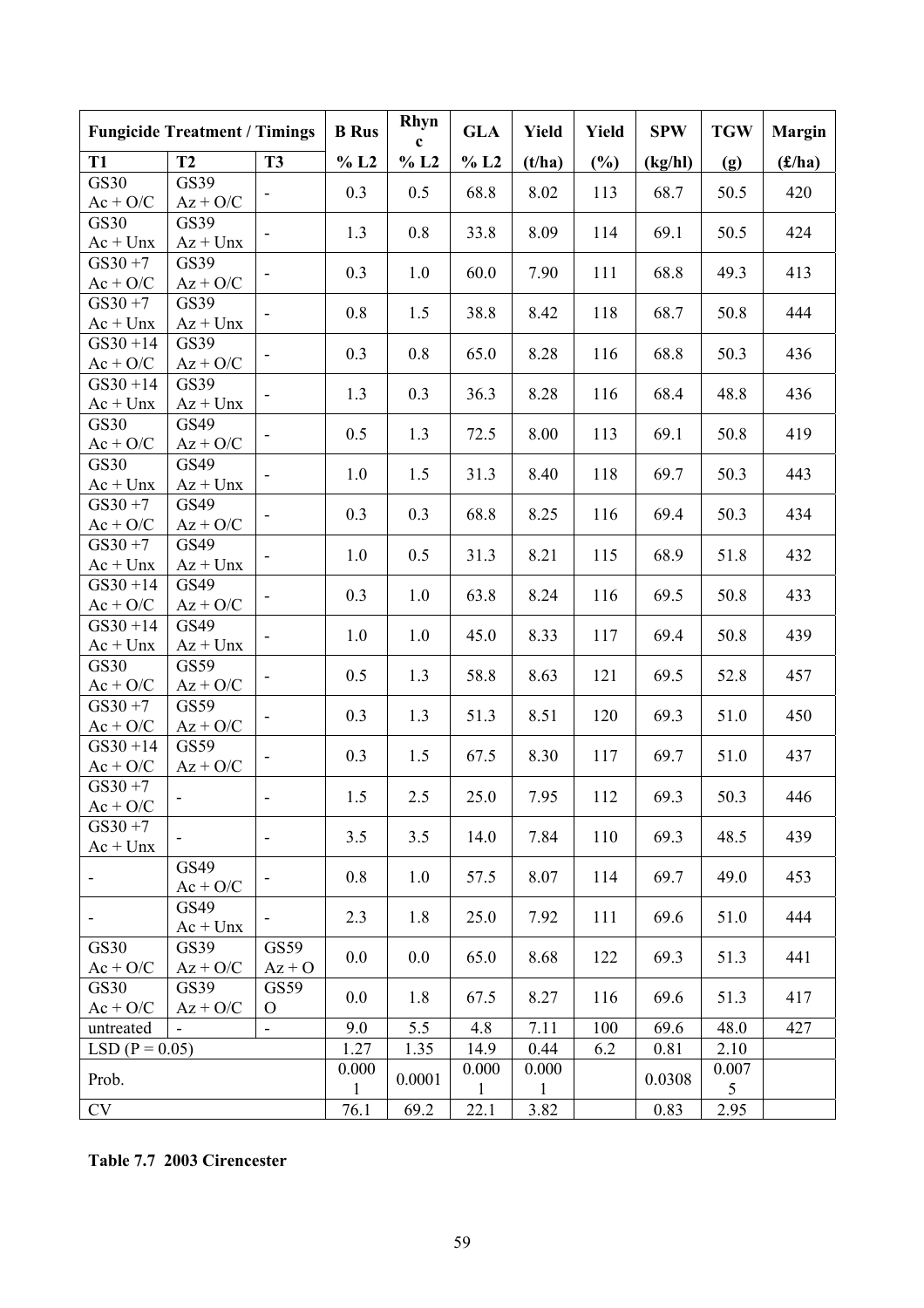|                          | <b>Fungicide Treatment / Timings</b> |                          | <b>B</b> Rus | <b>B</b> Rus | <b>Yield</b> | Yield  | <b>SPW</b> | <b>TGW</b> | <b>Margin</b> |
|--------------------------|--------------------------------------|--------------------------|--------------|--------------|--------------|--------|------------|------------|---------------|
| <b>T1</b>                | <b>T2</b>                            | <b>T3</b>                | % L1         | % L2         | (t/ha)       | $(\%)$ | (kg/hl)    | (g)        | (f/ha)        |
| GS30                     | GS49                                 |                          | 1.7          | 2.1          | 7.21         | 114    | 59.1       | 44.8       | 372           |
| $Ac + O/C$               | $Az + O/C$                           |                          |              |              |              |        |            |            |               |
| GS30                     | GS49                                 |                          | 4.3          | 10.3         | 7.67         | 122    | 58.5       | 43.1       | 399           |
| $Ac + Unx$               | $Az + Unx$                           |                          |              |              |              |        |            |            |               |
| $GS30 + 7$               | GS49                                 |                          | 1.9          | 1.9          | 7.51         | 119    | 59.5       | 43.3       | 390           |
| $Ac + O/C$               | $Az + O/C$                           |                          |              |              |              |        |            |            |               |
| $GS30 + 7$               | GS49                                 |                          | 4.8          | 16.4         | 7.45         | 118    | 58.8       | 43.8       | 386           |
| $Ac + Unx$               | $Az + Unx$                           |                          |              |              |              |        |            |            |               |
| $GS30 + 14$              | GS49                                 |                          | 1.2          | 2.9          | 7.84         | 124    | 59.6       | 45.0       | 409           |
| $Ac + O/C$               | $Az + O/C$                           |                          |              |              |              |        |            |            |               |
| $GS30 + 14$              | GS49                                 |                          | 7.3          | 9.0          | 7.58         | 120    | 58.8       | 44.3       | 394           |
| $Ac + Unx$               | $Az + Unx$                           |                          |              |              |              |        |            |            |               |
| $GS30 + 7$               |                                      |                          | 7.2          | 11.9         | 6.91         | 110    | 58.0       | 42.0       | 383           |
| $Ac + O/C$               |                                      |                          |              |              |              |        |            |            |               |
| $GS30 + 7$               |                                      | $\overline{\phantom{a}}$ | 12.7         | 30.7         | 7.11         | 113    | 56.4       | 42.1       | 395           |
| $Ac + Unx$               |                                      |                          |              |              |              |        |            |            |               |
|                          | GS49                                 |                          | 4.0          | 5.2          | 7.12         | 113    | 58.9       | 43.1       | 396           |
|                          | $Ac + O/C$                           |                          |              |              |              |        |            |            |               |
| $\overline{\phantom{a}}$ | GS49                                 |                          | 7.8          | 10.2         | 7.30         | 116    | 59.0       | 45.0       | 407           |
|                          | $Ac + Unx$                           |                          |              |              |              |        |            |            |               |
| untreated                | $\blacksquare$                       | $\blacksquare$           | 23.3         | 38.6         | 6.31         | 100    | 56.6       | 40.9       | 379           |
| $LSD (P = 0.05)$         |                                      |                          | 5.46         | 8.03         | 0.56         | 8.9    | 1.76       | 3.19       |               |
| Prob.                    |                                      |                          | 0.000        | 0.000        | 0.000        |        | 0.0597     | <b>NS</b>  |               |
|                          |                                      |                          | 1            | 1            | 1            |        |            |            |               |
| <b>CV</b>                |                                      |                          | 85.8         | 68.6         | 5.32         |        | 2.12       | 5.15       |               |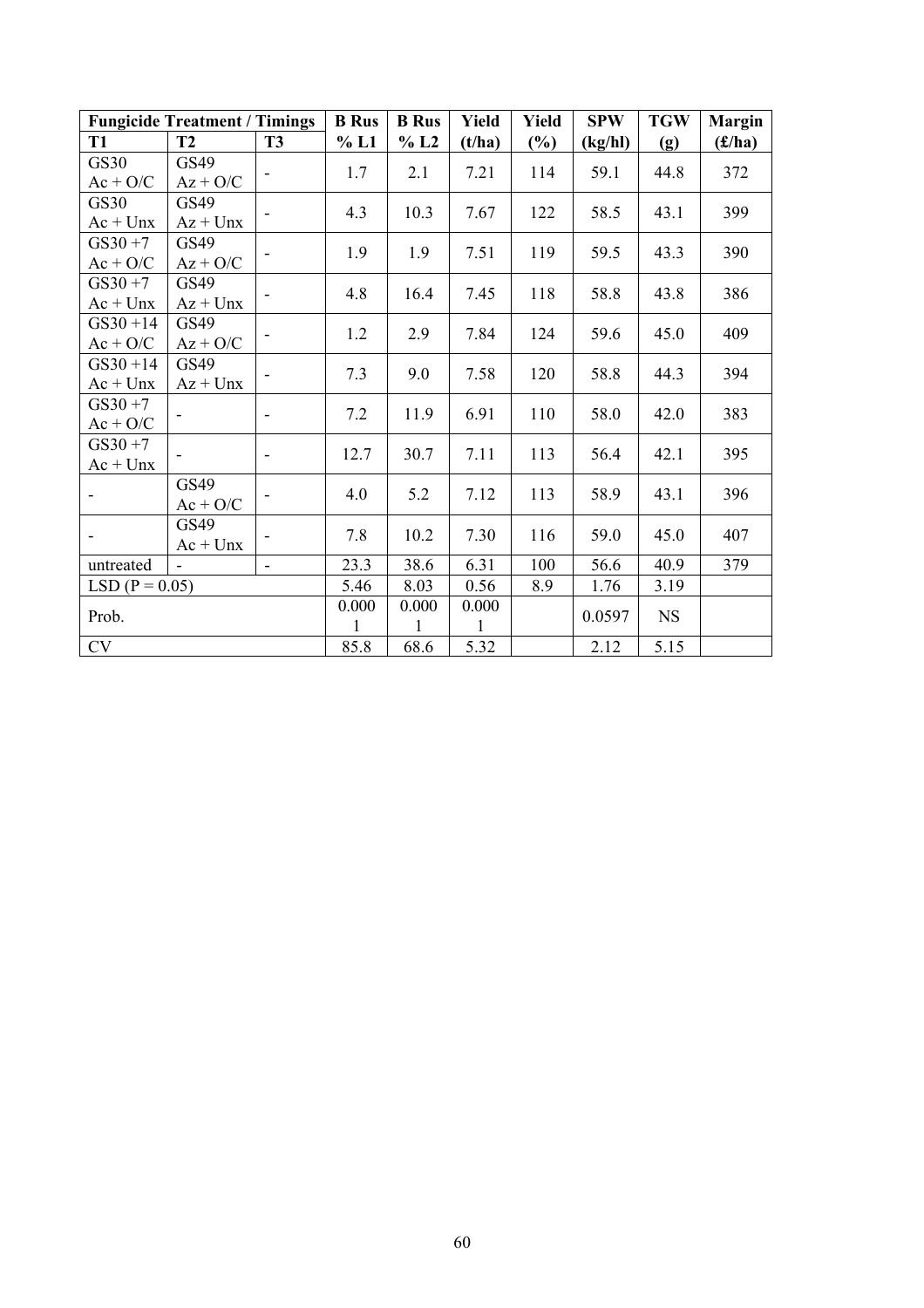## **Table 7.8 2003 Morley**

|                           | <b>Fungicide Treatment / Timings</b> |                              | Rhync  | <b>B</b> Rus | <b>GLA</b>   | Yield        | <b>Yield</b> | <b>SPW</b> | <b>TGW</b> | <b>Margin</b> |
|---------------------------|--------------------------------------|------------------------------|--------|--------------|--------------|--------------|--------------|------------|------------|---------------|
| <b>T1</b>                 | <b>T2</b>                            | <b>T3</b>                    | % L2   | % L2         | % L2         | (t/ha)       | $(\%)$       | (kg/hl)    | (g)        | (f/ha)        |
| GS30                      | GS39                                 | $\qquad \qquad \blacksquare$ | 1.0    | 0.0          | 32.5         | 8.17         | 111          | 68.6       | 49.3       | 429           |
| $Ac + O/C$                | $Az + O/C$                           |                              |        |              |              |              |              |            |            |               |
| GS30                      | GS39                                 |                              | 0.4    | 0.0          | 61.3         | 8.29         | 113          | 69.2       | 50.8       | 436           |
| $Ac + Unx$                | $Az + Unx$                           |                              |        |              |              |              |              |            |            |               |
| $GS30 + 7$                | GS39                                 |                              | 1.2    | 0.0          | 45.0         | 8.22         | 112          | 68.5       | 49.3       | 432           |
| $Ac + O/C$<br>$GS30 + 7$  | $Az + O/C$<br>GS39                   |                              |        |              |              |              |              |            |            |               |
| $Ac + Unx$                | $Az + Unx$                           | $\qquad \qquad \blacksquare$ | 0.5    | 0.0          | 45.0         | 8.13         | 111          | 68.6       | 51.0       | 427           |
| $GS30 + 14$               | GS39                                 |                              |        |              |              |              |              |            |            |               |
| $Ac + O/C$                | $Az + O/C$                           |                              | 0.4    | 0.0          | 41.3         | 8.19         | 112          | 68.0       | 51.8       | 430           |
| $GS30 + 14$               | GS39                                 | $\overline{\phantom{a}}$     | 0.3    | 0.0          | 60.0         | 8.01         | 109          | 69.0       | 51.1       | 420           |
| $Ac + Unx$                | $Az + Unx$                           |                              |        |              |              |              |              |            |            |               |
| GS30                      | GS49                                 | $\overline{\phantom{a}}$     | 1.1    | 0.0          | 41.3         | 8.03         | 110          | 68.6       | 48.9       | 421           |
| $Ac + O/C$                | $Az + O/C$                           |                              |        |              |              |              |              |            |            |               |
| GS30                      | GS49                                 |                              | 0.2    | 0.0          | 66.3         | 8.44         | 115          | 68.8       | 50.7       | 445           |
| $Ac + Unx$<br>$GS30 + 7$  | $Az + Unx$<br>GS49                   |                              |        |              |              |              |              |            |            |               |
| $Ac + O/C$                | $Az + O/C$                           | -                            | 0.8    | 0.0          | 33.8         | 8.23         | 112          | 69.3       | 52.0       | 433           |
| $GS30 + 7$                | GS49                                 |                              |        |              |              |              |              |            |            |               |
| $Ac + Unx$                | $Az + Unx$                           | $\overline{\phantom{a}}$     | 0.3    | 0.0          | 55.0         | 8.62         | 118          | 68.8       | 49.7       | 456           |
| $GS30 + 14$               | GS49                                 |                              |        |              |              |              |              |            |            |               |
| $Ac + O/C$                | $Az + O/C$                           | $\qquad \qquad \blacksquare$ | 1.0    | 0.0          | 32.5         | 8.10         | 111          | 69.2       | 51.0       | 425           |
| $GS30 + 14$               | GS49                                 |                              | 0.2    | 0.0          | 62.5         | 8.61         | 117          | 69.0       | 51.1       | 456           |
| $Ac + Unx$                | $Az + Unx$                           |                              |        |              |              |              |              |            |            |               |
| GS30                      | GS59                                 | $\overline{\phantom{a}}$     | 1.7    | 0.0          | 35.0         | 8.39         | 114          | 69.1       | 49.5       | 442           |
| $Ac + O/C$                | $Az + O/C$                           |                              |        |              |              |              |              |            |            |               |
| $GS30 + 7$                | GS59                                 |                              | 1.6    | 0.0          | 30.0         | 8.28         | 113          | 69.2       | 49.2       | 436           |
| $Ac + O/C$<br>$GS30 + 14$ | $Az + O/C$<br>GS59                   |                              |        |              |              |              |              |            |            |               |
| $Ac + O/C$                | $Az + O/C$                           |                              | 1.0    | 0.0          | 36.3         | 8.24         | 112          | 69.4       | 50.9       | 433           |
| $GS30 + 7$                |                                      |                              |        |              |              |              |              |            |            |               |
| $Ac + O/C$                |                                      | $\blacksquare$               | 3.0    | 0.0          | 13.0         | 7.61         | 104          | 67.9       | 49.9       | 425           |
| $GS30 + 7$                |                                      |                              |        |              |              |              |              |            |            |               |
| $Ac + Unx$                |                                      | $\overline{\phantom{a}}$     | 3.3    | 0.0          | 17.5         | 7.99         | 109          | 67.4       | 47.9       | 448           |
|                           | GS49                                 | ۰                            | 1.8    | 0.0          | 38.8         | 7.90         | 108          | 69.1       | 49.5       | 443           |
|                           | $Ac + O/C$                           |                              |        |              |              |              |              |            |            |               |
| ۰                         | GS49                                 | $\qquad \qquad \blacksquare$ | 0.4    | 0.0          | 66.9         | 8.14         | 111          | 69.2       | 51.3       | 457           |
|                           | $Ac + Unx$                           |                              |        |              |              |              |              |            |            |               |
| GS30                      | GS39                                 | GS59                         | 0.5    | 0.0          | 33.8         | 8.11         | 111          | 69.4       | 51.6       | 407           |
| $Ac + O/C$<br>GS30        | $Az + O/C$<br>GS39                   | $Az + O$<br>GS59             |        |              |              |              |              |            |            |               |
| $Ac + O/C$                | $Az + O/C$                           | $\mathbf{O}$                 | 0.6    | 0.0          | 26.3         | 8.01         | 109          | 68.9       | 50.9       | 402           |
| untreated                 |                                      | $\qquad \qquad \blacksquare$ | 5.8    | 6.3          | 8.8          | 7.33         | 100          | 68.3       | 49.7       | 440           |
| $LSD (P = 0.05)$          |                                      |                              | 1.30   | 0.75         | 15.9         | 0.41         | 5.6          | 1.12       | 3.53       |               |
|                           |                                      |                              |        | 0.000        | 0.000        | 0.000        |              |            |            |               |
| Prob.                     |                                      |                              | 0.0001 | $\mathbf{1}$ | $\mathbf{1}$ | $\mathbf{1}$ |              | 0.0512     | <b>NS</b>  |               |
| CV                        |                                      |                              | 75.9   | 187.6        | 28.1         | 3.59         |              | 1.15       | 4.97       |               |

### **Table 7.9 2004 Andover**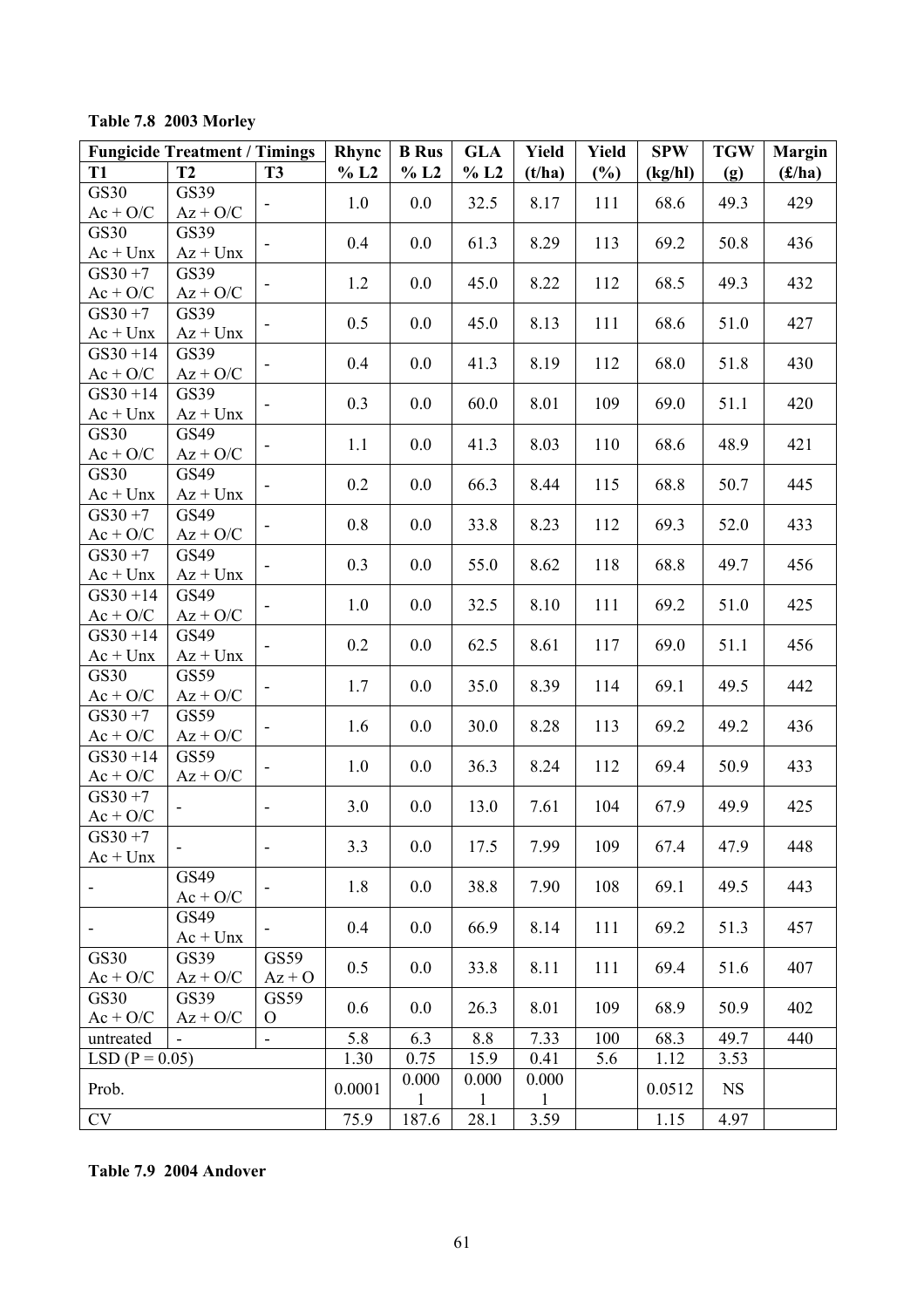|                               | <b>Fungicide Treatment / Timings</b> |                          | Rhync  | Rhync  | Yield  | Yield | <b>SPW</b> | <b>TGW</b> | <b>Margin</b> |
|-------------------------------|--------------------------------------|--------------------------|--------|--------|--------|-------|------------|------------|---------------|
| <b>T1</b>                     | <b>T2</b>                            | <b>T3</b>                | % L3   | % L4   | (t/ha) | (%)   | (kg/hl)    | (g)        | (f/ha)        |
| <b>GS30</b>                   | GS39                                 |                          | 4.4    | 0.5    | 8.31   | 111   | 62.9       | 57.5       | 438           |
| $Ac + O/C$                    | $Az + O/C$                           |                          |        |        |        |       |            |            |               |
| GS30                          | GS39                                 |                          | 14.3   | 1.9    | 8.34   | 111   | 62.7       | 56.9       | 439           |
| $Ac + Unx$                    | $Az + Unx$                           |                          |        |        |        |       |            |            |               |
| $GS30 + 7$                    | GS39                                 |                          | 7.2    | 0.9    | 8.47   | 113   | 62.9       | 57.6       | 447           |
| $Ac + O/C$                    | $Az + O/C$                           |                          |        |        |        |       |            |            |               |
| $GS30 + 7$<br>$Ac + Unx$      | GS39<br>$Az + Unx$                   |                          | 6.7    | 1.0    | 8.46   | 113   | 62.6       | 56.4       | 447           |
| $GS30 + 14$                   | GS39                                 |                          |        |        |        |       |            |            |               |
| $Ac + O/C$                    | $Az + O/C$                           | $\overline{\phantom{a}}$ | 8.9    | 1.3    | 8.50   | 113   | 63.4       | 57.1       | 449           |
| $GS30 + 14$                   | GS39                                 |                          |        |        |        |       |            |            |               |
| $Ac + Unx$                    | $Az + Unx$                           |                          | 5.9    | 3.4    | 8.23   | 110   | 62.4       | 56.4       | 433           |
| GS30                          | GS49                                 |                          |        |        |        |       |            |            |               |
| $Ac + O/C$                    | $Az + O/C$                           |                          | 6.5    | 1.8    | 8.66   | 115   | 62.5       | 56.6       | 459           |
| GS30                          | GS49                                 |                          | 10.2   | 4.0    | 8.47   | 113   | 62.8       | 58.0       | 447           |
| $Ac + Unx$                    | $Az + Unx$                           |                          |        |        |        |       |            |            |               |
| $GS30 + 7$                    | GS49                                 |                          | 4.7    | 2.1    | 8.67   | 115   | 62.5       | 56.4       | 459           |
| $Ac + O/C$                    | $Az + O/C$                           |                          |        |        |        |       |            |            |               |
| $GS30 + 7$                    | GS49                                 |                          | 3.6    | 2.8    | 8.65   | 115   | 62.7       | 56.7       | 458           |
| $Ac + Unx$<br>$GS30 + 14$     | $Az + Unx$<br>GS49                   |                          |        |        |        |       |            |            |               |
| $Ac + O/C$                    | $Az + O/C$                           |                          | 4.7    | 2.2    | 8.58   | 114   | 63.4       | 57.3       | 454           |
| $GS30 + 14$                   | GS49                                 |                          |        |        |        |       |            |            |               |
| $Ac + Unx$                    | $Az + Unx$                           |                          | 6.6    | 3.4    | 8.51   | 113   | 62.8       | 56.8       | 450           |
| GS30                          | GS59                                 |                          |        |        |        |       |            |            |               |
| $Ac + O/C$                    | $Az + O/C$                           |                          | 6.5    | 2.5    | 8.70   | 116   | 63.1       | 57.7       | 461           |
| $GS30 + 7$                    | GS59                                 |                          | 5.1    | 1.7    | 8.75   | 117   | 63.7       | 57.2       | 464           |
| $Ac + O/C$                    | $Az + O/C$                           |                          |        |        |        |       |            |            |               |
| $GS30 + 14$                   | GS59                                 |                          | 9.5    | 2.4    | 8.54   | 114   | 62.7       | 58.1       | 451           |
| $Ac + O/C$<br>$GS30 + 7$      | $Az + O/C$                           |                          |        |        |        |       |            |            |               |
| $Ac + O/C$                    |                                      | $\overline{\phantom{a}}$ | 12.6   | 1.4    | 7.94   | 106   | 62.6       | 56.2       | 445           |
| $GS30 + 7$                    |                                      |                          |        |        |        |       |            |            |               |
| $Ac + Unx$                    |                                      | $\blacksquare$           | 10.6   | 1.4    | 7.69   | 102   | 62.5       | 54.8       | 430           |
|                               | GS49                                 |                          | 18.8   |        |        |       |            |            | 480           |
|                               | $Ac + O/C$                           |                          |        | 4.4    | 8.52   | 113   | 63.5       | 55.8       |               |
| ۰                             | GS49                                 |                          | 16.8   | 9.9    | 7.88   | 105   | 63.3       | 56.0       | 441           |
|                               | $Ac + Unx$                           |                          |        |        |        |       |            |            |               |
| GS30                          | GS39                                 | GS59                     | 7.6    | 2.2    | 8.06   | 107   | 62.7       | 58.7       | 404           |
| $Ac + O/C$                    | $Az + O/C$                           | $Az + O$                 |        |        |        |       |            |            |               |
| GS30                          | GS39                                 | GS59                     | 6.8    | 1.1    | 8.81   | 117   | 63.4       | 57.6       | 450           |
| $Ac + O/C$                    | $Az + O/C$                           | $\mathbf{O}$             | 52.2   | 13.2   | 7.51   | 100   | 61.8       | 53.7       | 451           |
| untreated<br>$LSD (P = 0.05)$ |                                      |                          | 12.6   | 3.05   | 0.69   | 9.2   | 1.30       | 2.24       |               |
| Prob.                         |                                      |                          | 0.0001 | 0.0001 | 0.0129 |       | <b>NS</b>  | 0.0200     |               |
| CV                            |                                      |                          | 85.2   | 72.5   | 5.81   |       | 1.49       | 2.79       |               |
|                               |                                      |                          |        |        |        |       |            |            |               |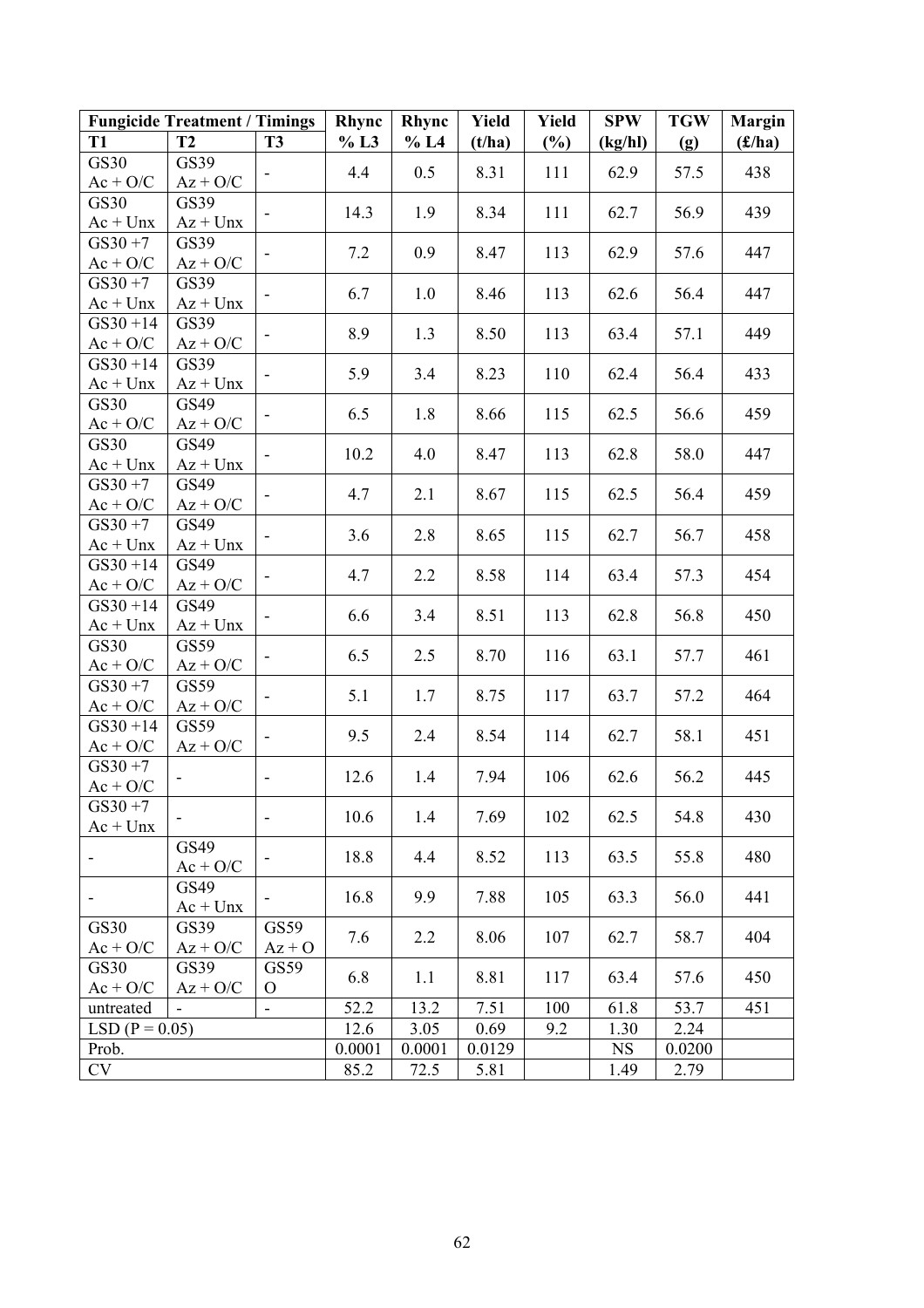|                           | <b>Fungicide Treatment / Timings</b> |                          | Rhyn<br>$\mathbf c$ | <b>GLA</b> | <b>GLA</b> | Yield                 | Yield | <b>SPW</b> | <b>TGW</b> | <b>Margin</b> |
|---------------------------|--------------------------------------|--------------------------|---------------------|------------|------------|-----------------------|-------|------------|------------|---------------|
| T <sub>1</sub>            | T2                                   | <b>T3</b>                | $\%$ L3             | % L1       | $\%$ L2    | (t/ha)                | (%)   | (kg/hl)    | (g)        | (f/ha)        |
| <b>GS30</b>               | GS39                                 |                          |                     |            |            |                       |       |            |            | 496           |
| $Ac + O/C$                | $Az + O/C$                           |                          | 6.0                 | 70.0       | 55.0       | 9.29                  | 113   | 66.2       | 44.5       |               |
| <b>GS30</b>               | GS39                                 |                          | 5.5                 | 53.3       | 33.3       | 9.26                  | 112   | 66.3       | 44.5       | 495           |
| $Ac + Unx$                | $Az + Unx$                           | $\overline{\phantom{a}}$ |                     |            |            |                       |       |            |            |               |
| $GS30 + 7$                | GS39                                 |                          | 6.0                 | 76.7       | 56.7       | 9.49                  | 115   | 66.6       | 44.0       | 508           |
| $Ac + O/C$                | $Az + O/C$                           | $\overline{\phantom{a}}$ |                     |            |            |                       |       |            |            |               |
| $GS30 + 7$                | GS39                                 |                          | 6.5                 | 36.7       | 21.7       | 9.45                  | 115   | 66.7       | 46.5       | 506           |
| $Ac + Unx$                | $Az + Unx$                           |                          |                     |            |            |                       |       |            |            |               |
| $GS30 + 14$               | GS39                                 | $\overline{\phantom{a}}$ | 6.5                 | 68.3       | 56.7       | 9.40                  | 114   | 67.2       | 44.4       | 503           |
| $Ac + O/C$                | $Az + O/C$                           |                          |                     |            |            |                       |       |            |            |               |
| $GS30 + 14$               | GS39                                 |                          | 6.0                 | 61.7       | 41.7       | 9.26                  | 112   | 66.3       | 44.9       | 495           |
| $Ac + Unx$                | $Az + Unx$                           |                          |                     |            |            |                       |       |            |            |               |
| <b>GS30</b>               | GS49                                 | ٠                        | 6.0                 | 71.7       | 55.0       | 9.53                  | 116   | 66.3       | 45.9       | 511           |
| $Ac + O/C$                | $Az + O/C$                           |                          |                     |            |            |                       |       |            |            |               |
| <b>GS30</b>               | GS49                                 |                          | 5.5                 | 43.4       | 23.3       | 9.31                  | 113   | 67.2       | 45.0       | 498           |
| $Ac + Unx$                | $Az + Unx$                           |                          |                     |            |            |                       |       |            |            |               |
| $GS30 + 7$                | GS49                                 | $\overline{\phantom{a}}$ | 6.0                 | 61.7       | 53.3       | 9.48                  | 115   | 66.4       | 45.5       | 508           |
| $Ac + O/C$                | $Az + O/C$                           |                          |                     |            |            |                       |       |            |            |               |
| $GS30 + 7$                | GS49                                 |                          | 4.5                 | 58.3       | 31.7       | 9.48                  | 115   | 66.7       | 44.9       | 508           |
| $Ac + Unx$                | $Az + Unx$                           |                          |                     |            |            |                       |       |            |            |               |
| $GS30 + 14$               | GS49                                 |                          | 6.5                 | 68.3       | 51.7       | 9.40                  | 114   | 66.8       | 46.3       | 503           |
| $Ac + O/C$                | $Az + O/C$                           |                          |                     |            |            |                       |       |            |            |               |
| $GS30 + 14$               | GS49                                 |                          | 5.5                 | 65.0       | 45.0       | 9.57                  | 116   | 66.0       | 45.8       | 513           |
| $Ac + Unx$<br><b>GS30</b> | $Az + Unx$<br>GS59                   |                          |                     |            |            |                       |       |            |            |               |
| $Ac + O/C$                | $Az + O/C$                           |                          | 5.5                 | 66.7       | 46.7       | 9.29                  | 113   | 66.3       | 44.7       | 496           |
| $GS30 + 7$                | GS59                                 |                          |                     |            |            |                       |       |            |            |               |
| $Ac + O/C$                | $Az + O/C$                           | $\blacksquare$           | 7.8                 | 68.3       | 58.3       | 9.52                  | 116   | 66.9       | 45.7       | 510           |
| $GS30 + 14$               | GS59                                 |                          |                     |            |            |                       |       |            |            |               |
| $Ac + O/C$                | $Az + O/C$                           | $\overline{\phantom{a}}$ | 5.0                 | 50.0       | 40.0       | 9.42                  | 114   | 67.7       | 44.4       | 504           |
| $GS30 + 7$                |                                      |                          |                     |            |            |                       |       |            |            |               |
| $Ac + O/C$                |                                      | $\overline{\phantom{a}}$ | 7.8                 | 43.3       | 25.0       | 8.92                  | 108   | 66.4       | 44.6       | 504           |
| $GS30 + 7$                |                                      |                          |                     |            |            |                       |       |            |            |               |
| $Ac + Unx$                |                                      | $\overline{\phantom{a}}$ | 5.5                 | 30.0       | 23.3       | 8.86                  | 108   | 65.8       | 45.4       | 500           |
|                           | GS49                                 |                          | 6.5                 | 58.3       | 50.0       | 9.18                  |       |            | 45.0       | 519           |
|                           | $Ac + O/C$                           | $\overline{\phantom{a}}$ |                     |            |            |                       | 111   | 67.0       |            |               |
|                           | GS49                                 |                          | 5.0                 | 61.7       | 26.7       | 9.45                  | 115   | 67.5       | 45.4       | 536           |
| $\overline{\phantom{a}}$  | $Ac + Unx$                           | $\overline{\phantom{a}}$ |                     |            |            |                       |       |            |            |               |
| <b>GS30</b>               | GS39                                 | GS59                     | 5.5                 | 75.0       | 63.3       | 9.30                  | 113   | 67.2       | 43.6       | 479           |
| $Ac + O/C$                | $Az + O/C$                           | $Az + O$                 |                     |            |            |                       |       |            |            |               |
| GS30                      | GS39                                 | GS59                     | 5.5                 | 71.7       | 71.7       | 9.59                  | 116   | 66.8       | 46.4       | 496           |
| $Ac + O/C$                | $Az + O/C$                           | $\mathbf{O}$             |                     |            |            |                       |       |            |            |               |
| untreated                 |                                      | $\blacksquare$           | 8.0                 | 16.7       | 11.7       | 8.24                  | 100   | 65.0       | 42.2       | 494           |
| $LSD (P = 0.05)$          |                                      |                          | 1.57                | 23.1       | 22.4       | 0.39                  | 4.7   | 1.07       | 3.23       |               |
| Prob.                     |                                      |                          | 0.0015              | 0.0001     | 0.000<br>1 | 0.000<br>$\mathbf{1}$ |       | 0.0021     | <b>NS</b>  |               |
| CV                        |                                      |                          | 18.4                | 24.1       | 31.8       | 2.96                  |       | 1.13       | 5.08       |               |

**Table 7.10 2004 Caythorpe**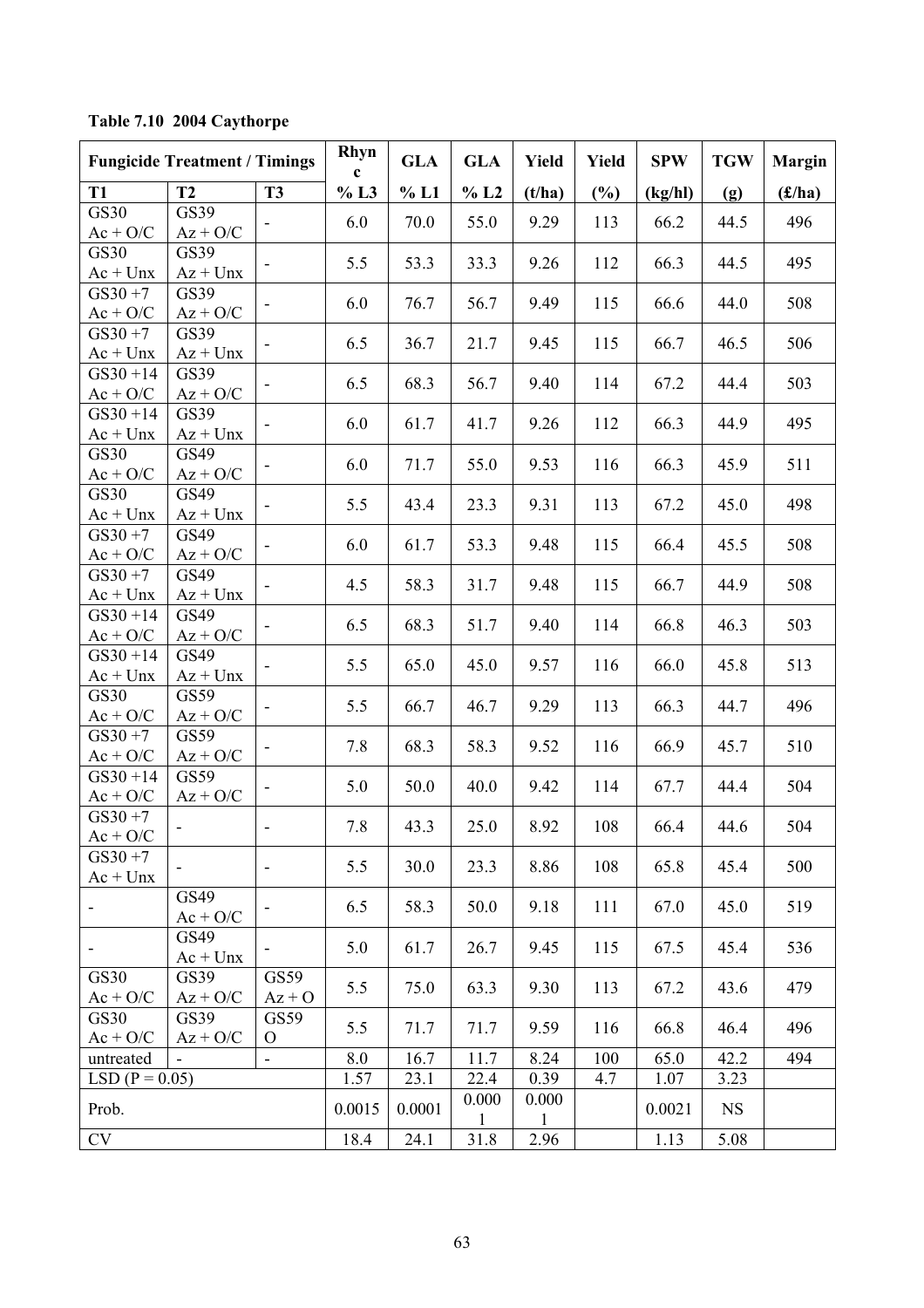|  | Table 7.11 2004 Cirencester |
|--|-----------------------------|
|--|-----------------------------|

|                          | <b>Fungicide Treatment / Timings</b> |                              | <b>B</b> Rus | <b>GLA</b>   | <b>GLA</b>   | Yield        | Yield  | <b>SPW</b> | <b>TGW</b>     | <b>Margin</b> |
|--------------------------|--------------------------------------|------------------------------|--------------|--------------|--------------|--------------|--------|------------|----------------|---------------|
| <b>T1</b>                | <b>T2</b>                            | <b>T3</b>                    | % L4         | % L2         | % L3         | (t/ha)       | $(\%)$ | (kg/hl)    | (g)            | (f/ha)        |
| <b>GS30</b>              | GS39                                 | $\overline{\phantom{a}}$     | 0.0          | 65.6         | 27.8         | 7.67         | 119    | 56.1       | 38.5           | 399           |
| $Ac + O/C$               | $Az + O/C$                           |                              |              |              |              |              |        |            |                |               |
| <b>GS30</b>              | GS39                                 |                              | 0.2          | 42.0         | 26.9         | 7.53         | 117    | 54.8       | 37.8           | 391           |
| $Ac + Unx$               | $Az + Unx$                           |                              |              |              |              |              |        |            |                |               |
| $GS30 + 7$               | GS39                                 |                              | 0.0          | 58.4         | 20.7         | 7.90         | 123    | 54.9       | 37.1           | 413           |
| $Ac + O/C$<br>$GS30 + 7$ | $Az + O/C$<br>GS39                   |                              |              |              |              |              |        |            |                |               |
| $Ac + Unx$               | $Az + Unx$                           |                              | 0.5          | 35.5         | 12.1         | 7.45         | 116    | 55.4       | 37.1           | 386           |
| $GS30 + 14$              | GS39                                 |                              | 0.2          |              |              |              |        |            |                |               |
| $Ac + O/C$               | $Az + O/C$                           |                              |              | 64.7         | 33.7         | 7.77         | 121    | 56.4       | 37.6           | 405           |
| $GS30 + 14$              | GS39                                 |                              | 0.6          | 26.5         | 8.8          | 7.90         | 123    | 55.5       | 37.3           | 413           |
| $Ac + Unx$               | $Az + Unx$                           |                              |              |              |              |              |        |            |                |               |
| GS30                     | GS49                                 | $\overline{\phantom{a}}$     | 0.0          | 65.9         | 18.8         | 7.85         | 122    | 56.0       | 37.5           | 410           |
| $Ac + O/C$               | $Az + O/C$                           |                              |              |              |              |              |        |            |                |               |
| <b>GS30</b>              | GS49                                 |                              | 0.4          | 23.9         | 12.4         | 8.05         | 125    | 55.2       | 37.9           | 422           |
| $Ac + Unx$               | $Az + Unx$                           |                              |              |              |              |              |        |            |                |               |
| $GS30 + 7$<br>$Ac + O/C$ | GS49<br>$Az + O/C$                   |                              | 0.1          | 69.8         | 28.8         | 8.21         | 127    | 56.3       | 38.8           | 432           |
| $GS30 + 7$               | GS49                                 |                              |              |              |              |              |        |            |                |               |
| $Ac + Unx$               | $Az + Unx$                           |                              | 2.9          | 19.5         | 14.4         | 7.68         | 119    | 54.8       | 37.8           | 400           |
| $GS30 + 14$              | GS49                                 |                              |              |              |              |              |        |            |                |               |
| $Ac + O/C$               | $Az + O/C$                           |                              | 0.2          | 80.3         | 43.8         | 7.73         | 120    | 56.1       | 38.4           | 403           |
| $GS30 + 14$              | GS49                                 |                              |              |              |              |              |        |            |                |               |
| $Ac + Unx$               | $Az + Unx$                           |                              | 1.0          | 25.1         | 8.0          | 7.96         | 124    | 55.8       | 38.0           | 417           |
| GS30                     | GS59                                 |                              |              |              |              |              |        |            |                |               |
| $Ac + O/C$               | $Az + O/C$                           | $\overline{\phantom{a}}$     | 0.0          | 74.9         | 30.4         | 7.95         | 123    | 56.6       | 40.1           | 416           |
| $GS30 + 7$               | GS59                                 | $\overline{\phantom{a}}$     | 0.1          | 59.5         | 23.8         | 7.55         | 117    | 56.4       | 38.8           | 392           |
| $Ac + O/C$               | $Az + O/C$                           |                              |              |              |              |              |        |            |                |               |
| $GS30 + 14$              | GS59                                 |                              | 0.1          | 79.9         | 47.4         | 7.81         | 121    | 57.5       | 40.8           | 408           |
| $Ac + O/C$               | $Az + O/C$                           |                              |              |              |              |              |        |            |                |               |
| $GS30 + 7$               |                                      | $\overline{\phantom{a}}$     | 0.3          | 27.9         | 6.5          | 7.40         | 115    | 54.8       | 36.8           | 413           |
| $Ac + O/C$<br>$GS30 + 7$ |                                      |                              |              |              |              |              |        |            |                |               |
| $Ac + Unx$               |                                      | $\qquad \qquad \blacksquare$ | 1.3          | 18.6         | 23.5         | 7.46         | 116    | 54.7       | 36.6           | 416           |
|                          | GS49                                 |                              |              |              |              |              |        |            |                |               |
|                          | $Ac + O/C$                           |                              | 1.9          | 41.7         | 14.1         | 7.57         | 118    | 55.4       | 37.8           | 423           |
|                          | GS49                                 |                              |              |              |              |              |        |            |                |               |
| ۰                        | $Ac + Unx$                           | ۰                            | 5.6          | 27.4         | 5.4          | 7.49         | 116    | 55.6       | 37.9           | 418           |
| GS30                     | GS39                                 | GS59                         |              |              |              |              |        |            |                |               |
| $Ac + O/C$               | $Az + O/C$                           | $Az + O$                     | 0.0          | 85.8         | 48.7         | 7.99         | 124    | 57.3       | 39.5           | 400           |
| GS30                     | GS39                                 | GS59                         | 0.0          | 73.7         | 34.0         | 7.85         | 122    | 56.1       | 38.8           | 392           |
| $Ac + O/C$               | $Az + O/C$                           | $\mathbf{O}$                 |              |              |              |              |        |            |                |               |
| untreated                |                                      | $\blacksquare$               | 13.4         | 3.9          | 0.4          | 6.44         | 100    | 54.8       | 37.0           | 386           |
| $LSD (P = 0.05)$         |                                      |                              | 1.65         | 17.6         | 20.2         | 0.50         | 7.7    | 1.20       | 1.69           |               |
| Prob.                    |                                      |                              | 0.000        | 0.000        | 0.000        | 0.000        |        | 0.0001     | 0.000          |               |
|                          |                                      |                              | $\mathbf{1}$ | $\mathbf{1}$ | $\mathbf{1}$ | $\mathbf{1}$ |        |            | $\overline{2}$ |               |
| CV                       |                                      |                              | 90.0         | 25.6         | 64.3         | 4.55         |        | 1.53       | 3.13           |               |

**Table 7.12 2004 Morley**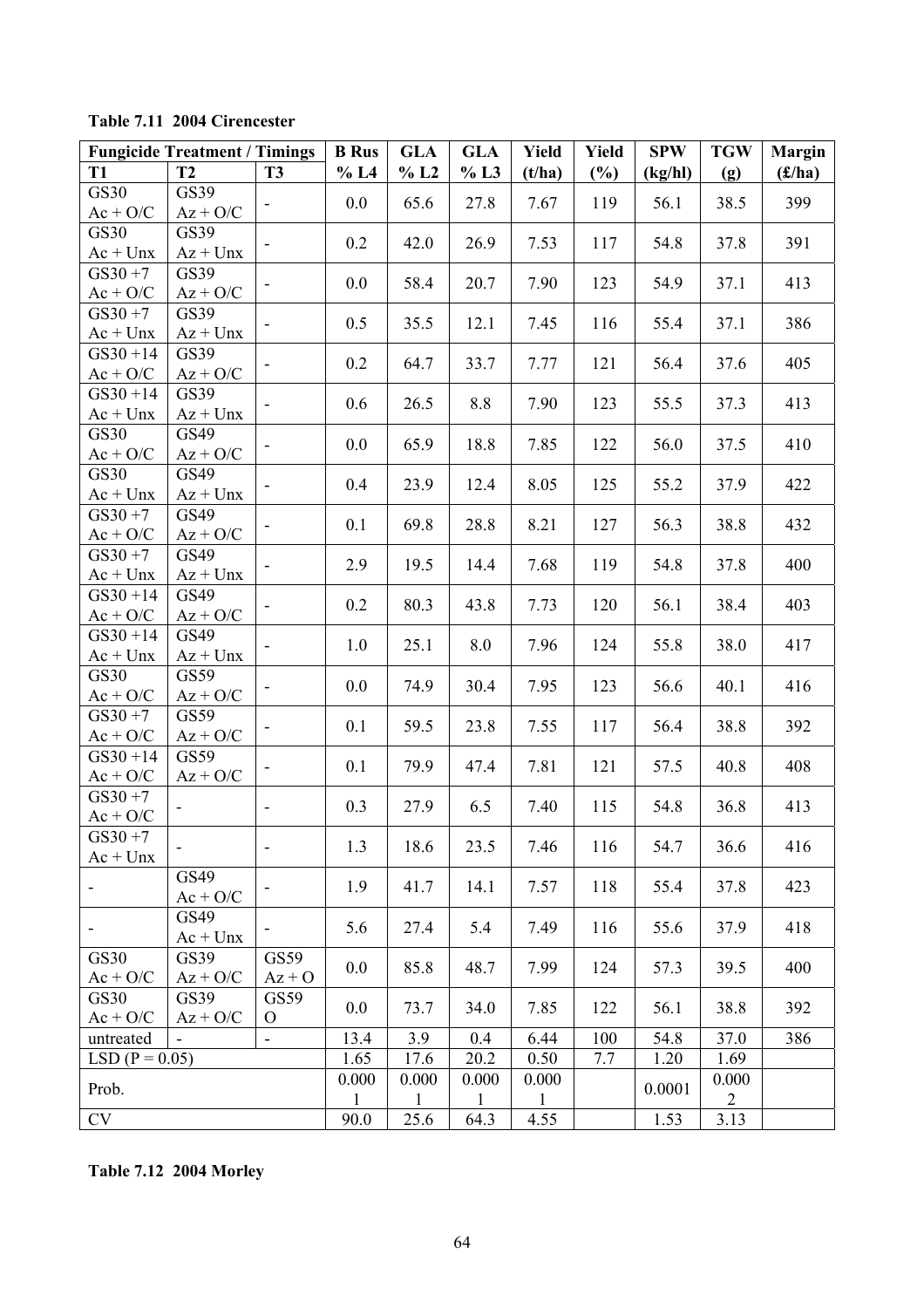|                          | <b>Fungicide Treatment / Timings</b> |                              | N Blo        | Rhync  | <b>GLA</b>       | Yield        | <b>Yield</b> | <b>SPW</b> | <b>TGW</b> | <b>Margin</b> |
|--------------------------|--------------------------------------|------------------------------|--------------|--------|------------------|--------------|--------------|------------|------------|---------------|
| T1                       | T2                                   | <b>T3</b>                    | % L2         | % L2   | % L2             | (t/ha)       | $(\%)$       | (kg/hl)    | (g)        | (f/ha)        |
| GS30                     | GS39                                 |                              | 3.4          | 0.9    | 26.5             | 8.35         | 124          | 66.2       | 47.4       | 440           |
| $Ac + O/C$               | $Az + O/C$                           |                              |              |        |                  |              |              |            |            |               |
| GS30                     | GS39                                 |                              | 2.1          | 0.9    | 24.0             | 8.25         | 122          | 67.3       | 47.5       | 434           |
| $Ac + Unx$               | $Az + Unx$                           |                              |              |        |                  |              |              |            |            |               |
| $GS30 + 7$               | GS39                                 |                              | 3.3          | 1.1    | 47.3             | 8.19         | 121          | 66.8       | 47.7       | 430           |
| $Ac + O/C$               | $Az + O/C$                           |                              |              |        |                  |              |              |            |            |               |
| $GS30 + 7$<br>$Ac + Unx$ | GS39<br>$Az + Unx$                   |                              | 2.8          | 0.4    | 35.0             | 8.33         | 123          | 66.5       | 49.5       | 439           |
| $GS30 + 14$              | GS39                                 |                              |              |        |                  |              |              |            |            |               |
| $Ac + O/C$               | $Az + O/C$                           | $\overline{\phantom{0}}$     | 3.3          | 1.5    | 38.0             | 7.67         | 114          | 65.8       | 49.2       | 399           |
| $GS30 + 14$              | GS39                                 |                              | 2.9          | 0.8    | 36.8             | 8.19         | 121          | 66.3       | 47.6       | 430           |
| $Ac + Unx$               | $Az + Unx$                           |                              |              |        |                  |              |              |            |            |               |
| GS30                     | GS49                                 | $\overline{\phantom{a}}$     | 4.4          | 1.8    | 40.0             | 8.03         | 119          | 67.6       | 49.6       | 421           |
| $Ac + O/C$               | $Az + O/C$                           |                              |              |        |                  |              |              |            |            |               |
| GS30                     | GS49                                 | $\overline{\phantom{a}}$     | 2.8          | 1.5    | 45.5             | 8.51         | 126          | 67.2       | 50.3       | 450           |
| $Ac + Unx$               | $Az + Unx$                           |                              |              |        |                  |              |              |            |            |               |
| $GS30 + 7$<br>$Ac + O/C$ | GS49<br>$Az + O/C$                   |                              | 2.8          | 0.8    | 34.3             | 8.42         | 125          | 66.9       | 47.3       | 444           |
| $GS30 + 7$               | GS49                                 |                              |              |        |                  |              |              |            |            |               |
| $Ac + Unx$               | $Az + Unx$                           | $\overline{\phantom{a}}$     | 2.8          | 0.7    | 51.8             | 8.18         | 121          | 67.6       | 50.7       | 430           |
| $GS30 + 14$              | GS49                                 |                              |              |        |                  |              |              |            |            |               |
| $Ac + O/C$               | $Az + O/C$                           | $\overline{\phantom{a}}$     | 3.0          | 1.0    | 35.5             | 8.07         | 120          | 67.1       | 48.4       | 423           |
| $GS30 + 14$              | GS49                                 |                              |              |        |                  |              |              |            |            |               |
| $Ac + Unx$               | $Az + Unx$                           |                              | 3.1          | 0.9    | 38.8             | 8.54         | 127          | 68.0       | 51.4       | 451           |
| GS30                     | GS59                                 | $\overline{\phantom{a}}$     | 3.3          | 1.3    | 31.8             | 8.05         | 119          | 66.1       | 46.4       | 422           |
| $Ac + O/C$               | $Az + O/C$                           |                              |              |        |                  |              |              |            |            |               |
| $GS30 + 7$               | GS59                                 | $\overline{\phantom{a}}$     | 3.3          | 0.6    | 38.0             | 8.07         | 120          | 67.2       | 49.8       | 423           |
| $Ac + O/C$               | $Az + O/C$                           |                              |              |        |                  |              |              |            |            |               |
| $GS30 + 14$              | GS59                                 |                              | 3.9          | 0.6    | 42.5             | 8.05         | 119          | 67.5       | 51.1       | 422           |
| $Ac + O/C$<br>$GS30 + 7$ | $Az + O/C$                           |                              |              |        |                  |              |              |            |            |               |
| $Ac + O/C$               |                                      | $\qquad \qquad \blacksquare$ | 6.1          | 1.4    | 16.8             | 7.79         | 115          | 65.6       | 47.2       | 436           |
| $GS30 + 7$               |                                      |                              |              |        |                  |              |              |            |            |               |
| $Ac + Unx$               |                                      | $\blacksquare$               | 7.6          | 2.9    | 9.0              | 7.48         | 111          | 65.6       | 46.6       | 417           |
|                          | GS49                                 |                              |              |        |                  |              |              |            |            |               |
|                          | $Ac + O/C$                           |                              | 3.9          | 2.1    | 24.3             | 7.47         | 111          | 66.0       | 47.3       | 417           |
| ۰                        | GS49                                 | -                            | 5.5          | 3.9    | 43.5             | 7.90         | 117          | 67.1       | 49.3       | 443           |
|                          | $Ac + Unx$                           |                              |              |        |                  |              |              |            |            |               |
| GS30                     | GS39                                 | GS59                         | 2.6          | 1.1    | 38.0             | 8.20         | 121          | 65.6       | 48.6       | 413           |
| $Ac + O/C$               | $Az + O/C$                           | $Az + O$                     |              |        |                  |              |              |            |            |               |
| GS30<br>$Ac + O/C$       | GS39<br>$Az + O/C$                   | GS59<br>$\mathbf{O}$         | 2.6          | 0.7    | 30.5             | 8.30         | 123          | 67.1       | 47.1       | 419           |
| untreated                |                                      | $\blacksquare$               | 17.0         | 7.5    | 2.8              | 6.75         | 100          | 65.4       | 43.4       | 405           |
| $LSD (P = 0.05)$         |                                      |                              | 1.74         | 1.65   | 20.5             | 0.46         | 6.8          | 1.85       | 4.78       |               |
|                          |                                      |                              | 0.000        |        | 0.001            | 0.000        |              |            |            |               |
| Prob.                    |                                      |                              | $\mathbf{1}$ | 0.0001 | $\boldsymbol{0}$ | $\mathbf{1}$ |              | <b>NS</b>  | <b>NS</b>  |               |
| <b>CV</b>                |                                      |                              | 29.4         | 75.1   | 43.7             | 3.44         |              | 1.68       | 7.00       |               |

**7.4 Appendix D: Site Details and Overall Inputs**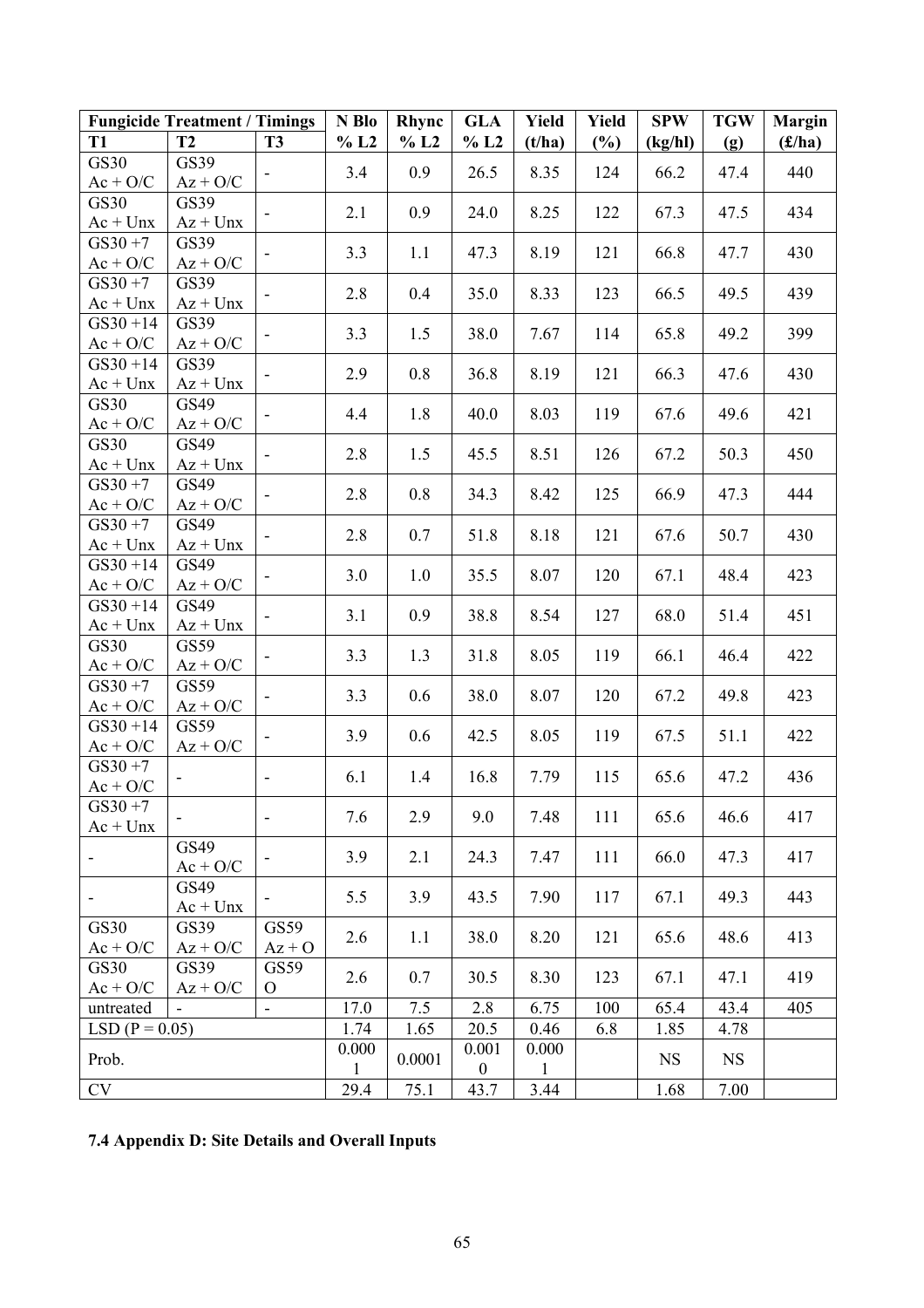# **Table 7.13 Hampshire 2002**

| Location:            | Andover, Hampshire                       |                            |             |  |
|----------------------|------------------------------------------|----------------------------|-------------|--|
| Soil Type:           | Andover series                           |                            |             |  |
| Soil Analysis (ppm): | P-28, K-163, Mg-83, Mn-592, S-11, pH-6.9 |                            |             |  |
| Drill Date:          | 21/09/01                                 |                            |             |  |
| Harvest Date:        | 22/07/02                                 |                            |             |  |
| Previous Crop:       | <b>Spring Barley</b>                     |                            |             |  |
| Variety:             | Sumo                                     |                            |             |  |
| Seed Rate:           | 350 seeds/ $m2$                          |                            |             |  |
| Plant Population:    | 337 plants/ $m^2$                        |                            |             |  |
|                      | Product                                  | Rate                       | <b>Date</b> |  |
| Fertiliser:          | Double Top                               | 50 kg N/ha<br>$22$ kg S/ha | 07/03/02    |  |
|                      | 34.5%N AN                                | $125$ kg N/ha              | 15/04/02    |  |
| Growth Regulators:   | 5C Cycocel                               | $1.25$ l/ha                | 25/03/02    |  |
|                      | Terpal                                   | $0.5$ l/ha                 | 24/04/02    |  |
| Herbicides:          | Javelin Gold                             | $2.5$ l/ha                 | 29/10/01    |  |
|                      | <b>IPU</b>                               | $0.5$ l/ha                 | 29/10/01    |  |
|                      | Grasp                                    | $1.4$ l/ha                 | 19/04/02    |  |
|                      | Starane 2                                | $0.5$ l/ha                 | 23/04/02    |  |
|                      | <b>HBN</b>                               | $1.0$ l/ha                 | 23/04/02    |  |
| Insecticide:         | Hallmark Zeon                            | 50 ml/ha                   | 29/10/01    |  |
| Adjuvant:            | Agral                                    | 50 ml/ha                   | 24/04/02    |  |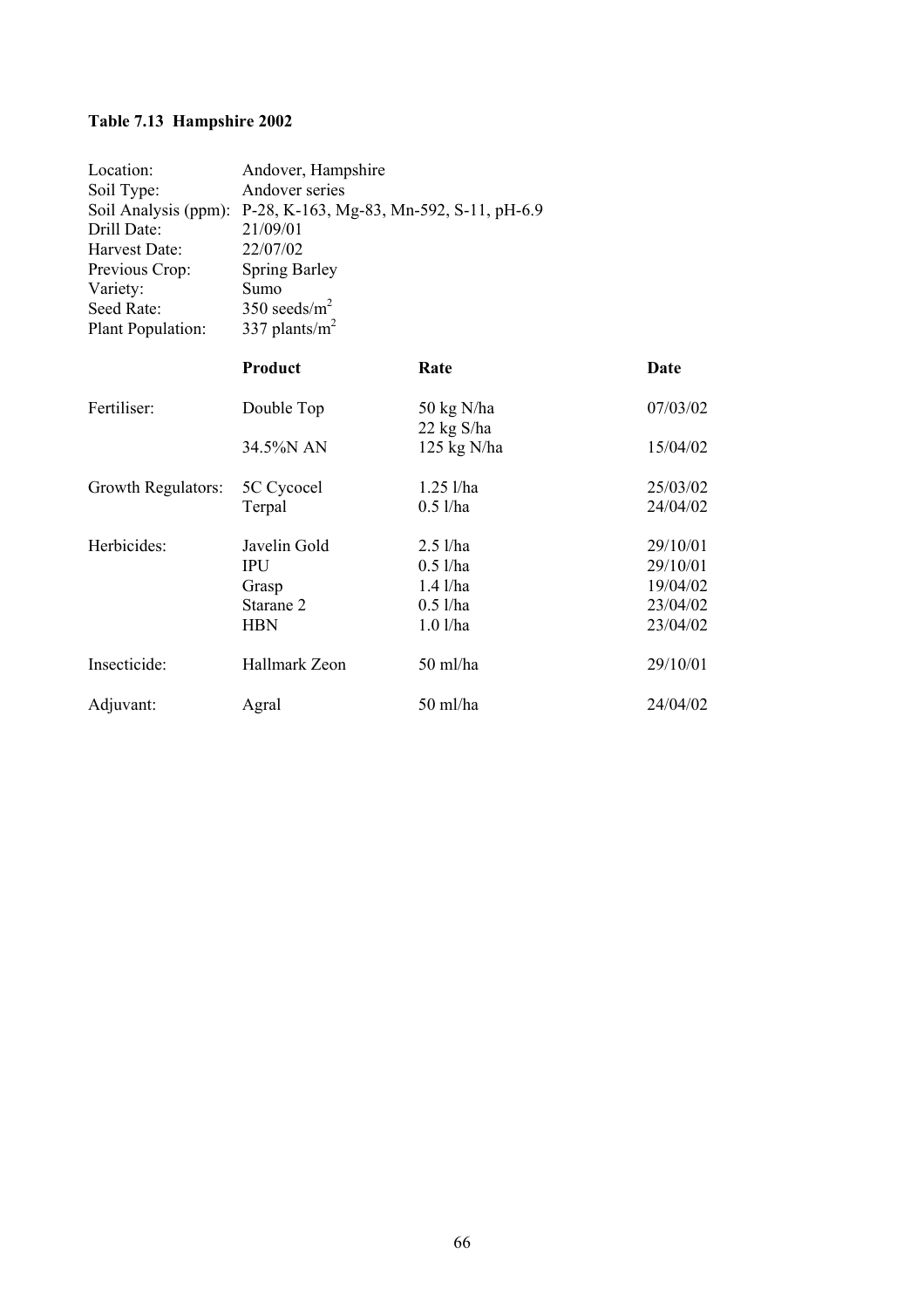### **Table 7.14 Lincolnshire 2002**

| Location:<br>Soil Type:<br>Soil Analysis | Caythorpe, Lincolnshire<br>Elmton series         |               |          |
|------------------------------------------|--------------------------------------------------|---------------|----------|
| (ppm)                                    | P-37, K-220, Mg-55, Mn-326, S-9, pH-7.9, OM-4.1% |               |          |
| Drill Date:                              | 27/09/01                                         |               |          |
| Harvest Date:                            | 15/07/02                                         |               |          |
| Previous Crop:                           | <b>Spring Barley</b>                             |               |          |
| Variety:                                 | Carat                                            |               |          |
| Seed Rate:                               | 350 seeds/ $m2$                                  |               |          |
| Plant Population:                        | 192 plants/ $m2$                                 |               |          |
|                                          | Product                                          | Rate          | Date     |
| Fertiliser:                              | 34.5% N                                          | 50 kg/ha N    | 04/03/02 |
|                                          | 34.5% N                                          | $110$ kg/ha N | 09/04/02 |
| Growth Regulators:                       | Tricol                                           | $2.0$ l/ha    | 23/03/02 |
|                                          | Terpal                                           | $1.0$ l/ha    | 24/04/02 |
| Herbicides:                              | Panther                                          | $2.0$ l/ha    | 17/10/01 |
|                                          | Starane                                          | $1.0$ l/ha    | 25/04/02 |
| Insecticide:                             | Cypermethrin                                     | $0.25$ l/ha   | 17/10/01 |
| Adjuvant:                                | Citowett                                         | 0.081/ha      | 24/04/02 |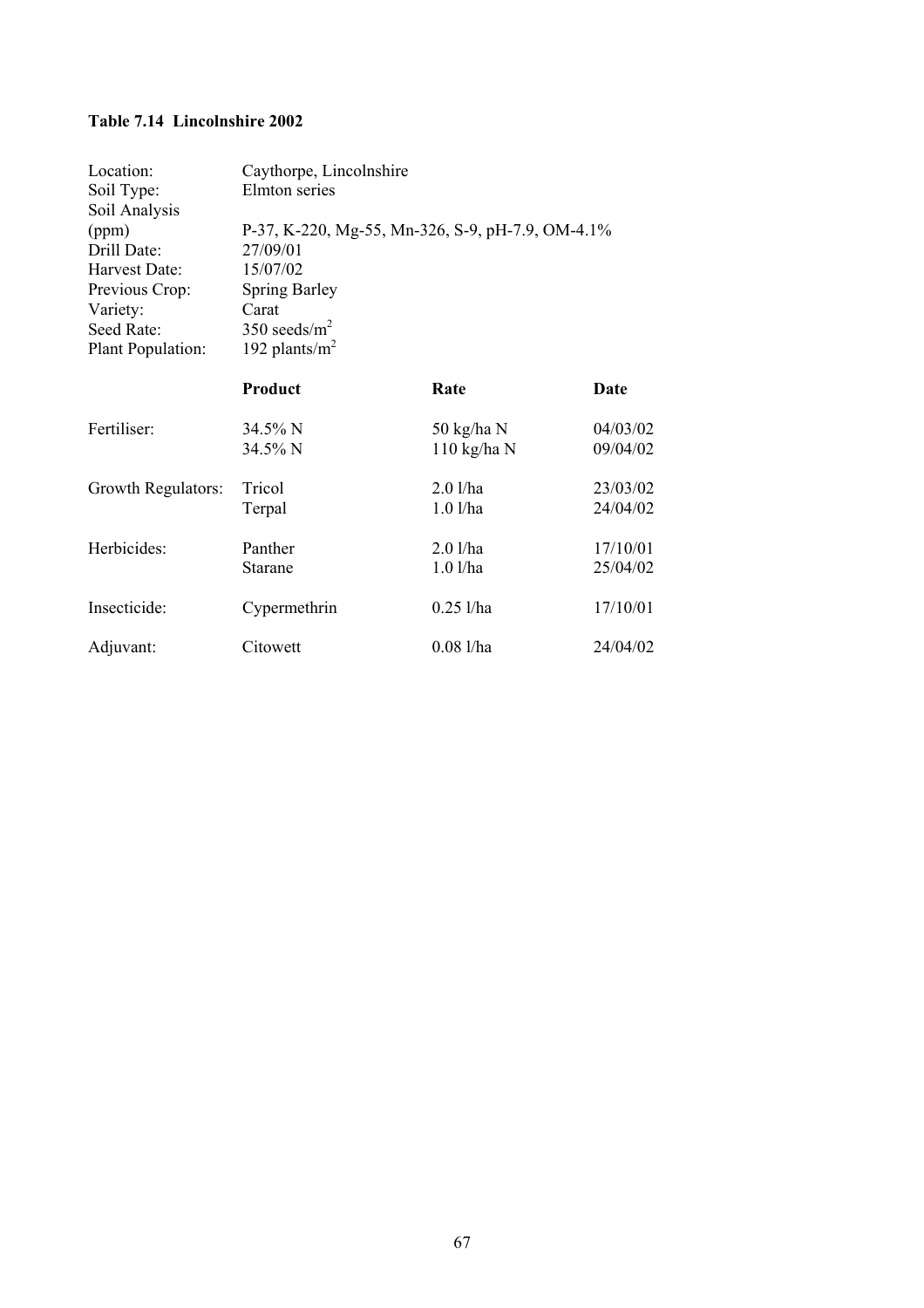### **Table 7.15 Gloucestershire 2002**

| Location:            | Cirencester, Gloucestershire               |                         |             |
|----------------------|--------------------------------------------|-------------------------|-------------|
| Soil Type:           | Elmton series                              |                         |             |
| Soil Analysis (ppm): | P-23, K-243, Mg-158, S-31, pH-7.5, OM-4.3% |                         |             |
| Previous Crop:       | Winter Oilseed Rape                        |                         |             |
| Drill Date:          | 25/09/01                                   |                         |             |
| Harvest Date:        | 22/07/02                                   |                         |             |
| Variety:             | Siberia                                    |                         |             |
| Seed Rate:           | 350 seeds/ $m2$                            |                         |             |
|                      | Product                                    | Rate                    | <b>Date</b> |
| Fertiliser:          | Double Top                                 | 50 kg N/ha + 22 kg S/ha | 05/03/02    |
|                      | Nitraprill                                 | $150 \text{ kg}$ N/ha   | 18/04/02    |
| Herbicides:          | Tolkan Turbo                               | 5.0 l/ha                | 22/10/01    |
|                      | Avenge 2                                   | $5.0$ l/ha              | 03/04/02    |
|                      | Starane 2                                  | $0.5$ l/ha              | 03/04/02    |
| Insecticide:         | Toppel 10                                  | $0.25$ l/ha             | 01/11/01    |
| Growth Regulators:   | New 5C Cycocel                             | $1.75$ l/ha             | 12/03/02    |
|                      | Terpal                                     | $1.0$ l/ha              | 23/04/02    |
| Adjuvant:            | Enhance                                    | $0.08$ l/ha             | 23/04/02    |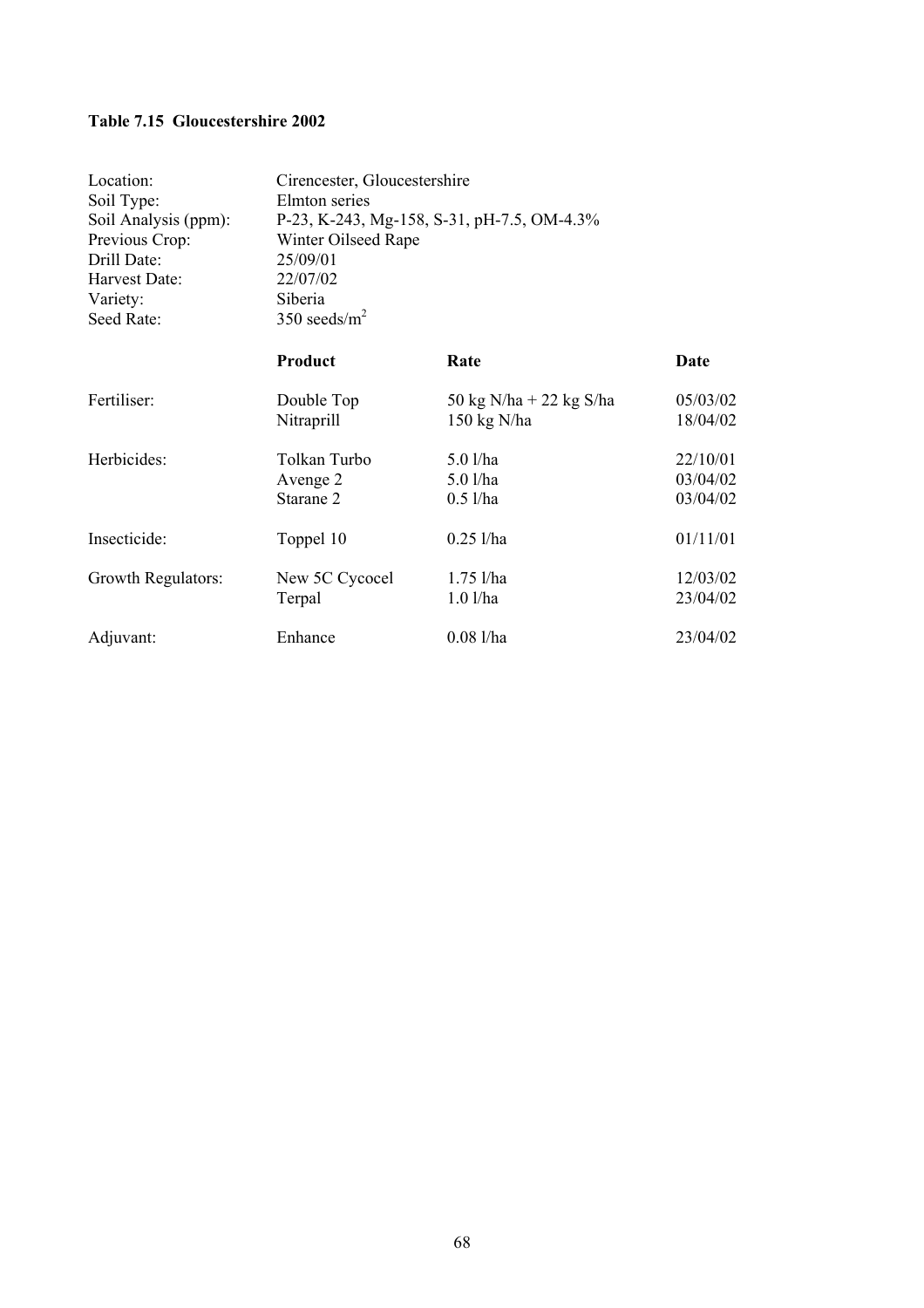### **Table 7.16 Norfolk 2002**

| Location:<br>Soil Type:<br>Soil Analysis (Index):<br>Previous Crop:<br>Drill Date:<br>Harvest Date:<br>Variety:<br>Seed Rate:<br>Plant Population: | Morley, Norfolk<br>Ashley series<br>$P-3$ , K-2-, Mg-1, pH-7.8<br><b>Spring Barley</b><br>27/09/01<br>28/07/02<br>Pearl<br>400 seeds/ $m2$<br>209 plants/ $m2$ |                                                 |                                  |
|----------------------------------------------------------------------------------------------------------------------------------------------------|----------------------------------------------------------------------------------------------------------------------------------------------------------------|-------------------------------------------------|----------------------------------|
|                                                                                                                                                    | Product                                                                                                                                                        | Rate                                            | Date                             |
| Herbicides:                                                                                                                                        | Stomp 400SC<br><b>IPU 500</b><br><b>Avadex Excel</b>                                                                                                           | $1.75$ l/ha<br>$1.0$ l/ha<br>$15 \text{ kg/ha}$ | 13/10/01<br>13/10/01<br>02/11/01 |
| Fertiliser:                                                                                                                                        | Double Top                                                                                                                                                     | 48 kg N/ha<br>22 kg S/ha                        | 05/03/02                         |
|                                                                                                                                                    | 34.5%N Ammonium Nitrate                                                                                                                                        | $104 \text{ kg N/ha}$                           | 02/04/02                         |
| Insecticide:                                                                                                                                       | Hallmark Zeon                                                                                                                                                  | 50 ml/ha                                        | 10/10/01                         |
| Growth Regulators:                                                                                                                                 | Chlormequat 700<br>Terpal                                                                                                                                      | $2.25$ l/ha<br>$1.0$ l/ha                       | 22/03/02<br>01/05/02             |
| Trace Elements:                                                                                                                                    | Manganese sulphate                                                                                                                                             | 4 kg/ha                                         | 01/03/02                         |
| Adjuvant:                                                                                                                                          | Non-ionic wetter                                                                                                                                               | $60$ ml/ha                                      | 01/05/02                         |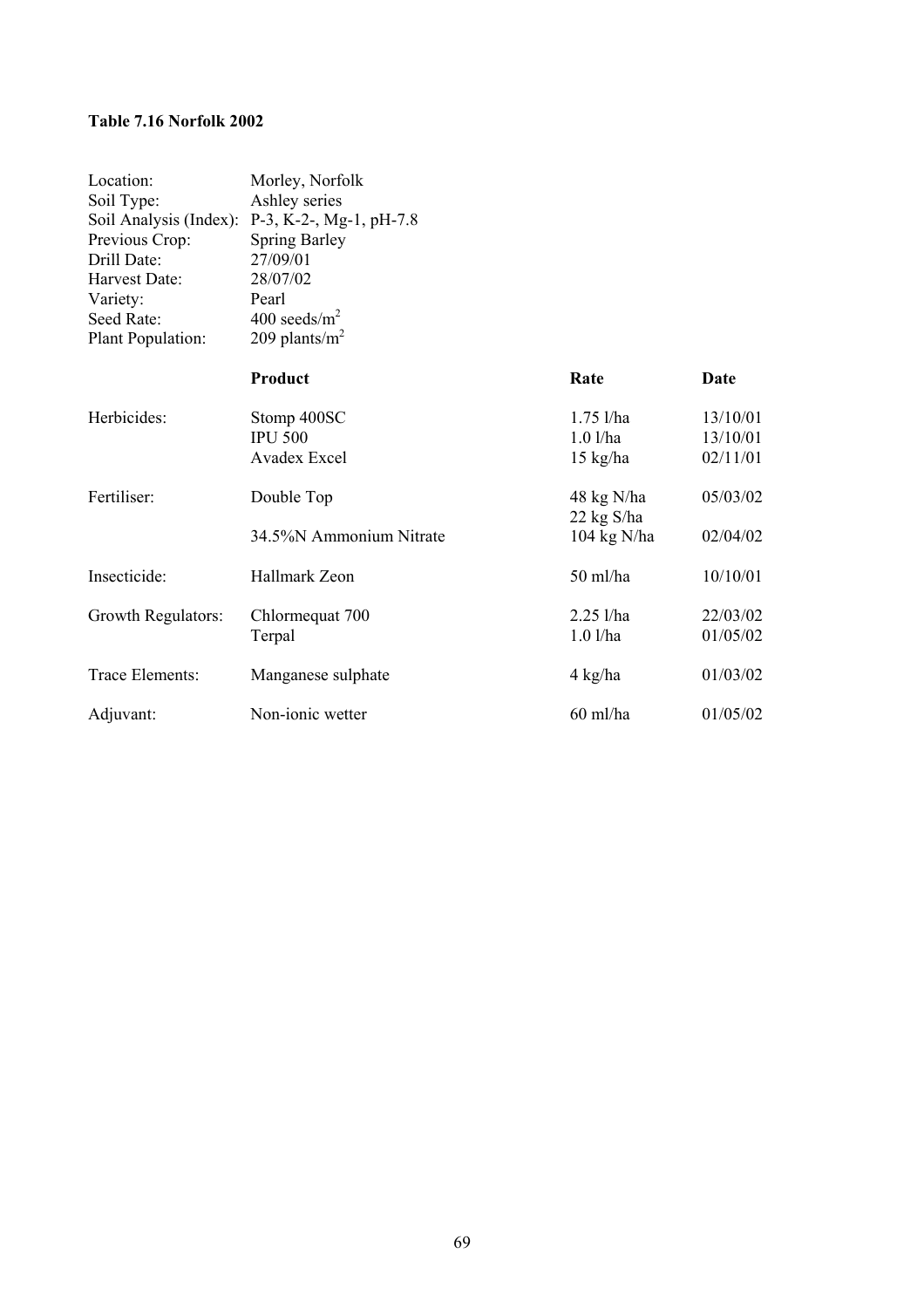# **Table 7.17 Hampshire 2003**

| Location:            | Andover, Hampshire                                      |              |          |  |
|----------------------|---------------------------------------------------------|--------------|----------|--|
| Soil Type:           | Andover series                                          |              |          |  |
| Soil Analysis (ppm): | P-28, K-213, Mg-65, Mn-416, S-4, pH-8.1                 |              |          |  |
| Drill Date:          | 27/09/02                                                |              |          |  |
| Harvest Date:        | 21/07/03                                                |              |          |  |
| Previous Crop:       | <b>Spring Barley</b>                                    |              |          |  |
| Variety:             | Sumo                                                    |              |          |  |
| Seed Rate:           | 350 seeds/ $m2$                                         |              |          |  |
| Plant Population:    | 195 plants/ $m^2$ (based on site average establishment) |              |          |  |
|                      | Product                                                 | Rate         | Date     |  |
| Fertiliser:          | Double Top                                              | 50 kg N/ha   | 07/03/03 |  |
|                      |                                                         | $22$ kg S/ha |          |  |
|                      | 34.5%N AN                                               | 125 kg N/ha  | 14/04/03 |  |
|                      | 00:21:32                                                | 250 kg/ha    | 26/02/03 |  |
| Growth Regulators:   | 5C Cycocel                                              | $1.25$ l/ha  | 03/04/03 |  |
|                      | Terpal                                                  | $1.0$ l/ha   | 01/05/03 |  |
| Herbicides:          | Javelin Gold                                            | $2.5$ l/ha   | 19/11/02 |  |
|                      | <b>IPU</b>                                              | $0.5$ l/ha   | 19/11/02 |  |
|                      | Ally                                                    | $20$ g/ha    | 21/03/03 |  |
|                      | <b>CMPP</b>                                             | $1.5$ l/ha   | 21/03/03 |  |
| Insecticide:         | Hallmark Zeon                                           | 50 ml/ha     | 06/12/02 |  |
| Adjuvant:            | Agral                                                   | 80 ml/ha     | 01/05/03 |  |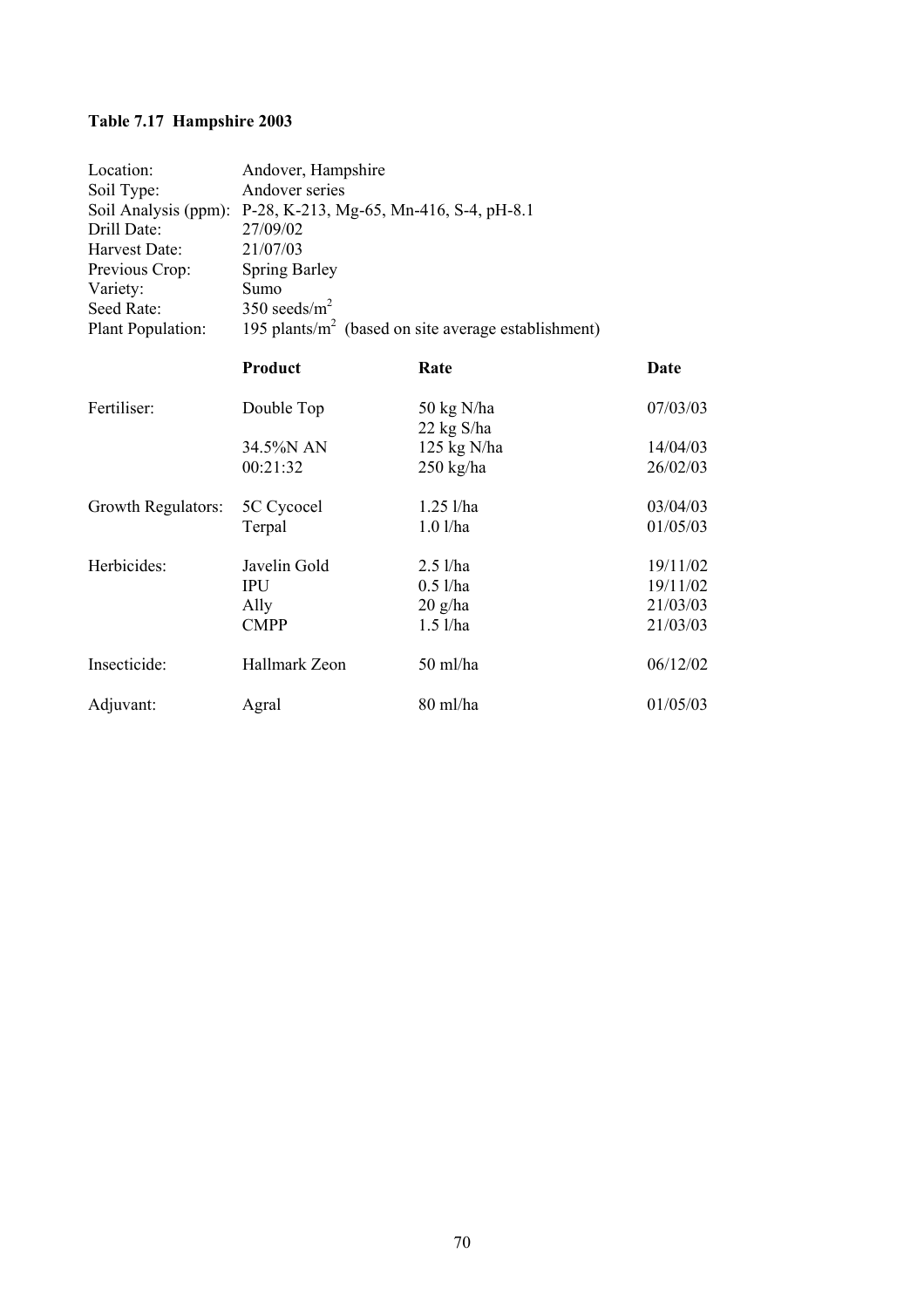# **Table 7.18 Lincolnshire 2003**

| Location:            | Caythorpe, Lincolnshire                           |                      |          |
|----------------------|---------------------------------------------------|----------------------|----------|
| Soil Type:           | Elmton series                                     |                      |          |
| Soil Analysis (ppm): | P-40, K-242, Mg-112, Mn-233, S-6, pH-8.0, OM-3.7% |                      |          |
| Previous Crop:       | <b>Spring Barley</b>                              |                      |          |
| Drill Date:          | 17/09/02                                          |                      |          |
| Harvest Date:        | 11/07/03                                          |                      |          |
| Variety:             | Carat                                             |                      |          |
| Seed Rate:           | 350 seeds/ $m2$                                   |                      |          |
| Plant Population:    | 232 plants/ $m2$                                  |                      |          |
|                      | Product                                           | Rate                 | Date     |
| Fertiliser:          | 34.5%N                                            | 50 kg N/ha           | 27/02/03 |
|                      | 34.5%N                                            | $50 \text{ kg}$ N/ha | 04/03/03 |
|                      | 34.5%N                                            | $70 \text{ kg}$ N/ha | 11/04/03 |
| Growth Regulators:   | Tricol                                            | $2.0$ l/ha           | 31/03/03 |
|                      | Terpal                                            | $0.75$ l/ha          | 24/04/03 |
| Herbicide:           | Javelin                                           | $2.0$ l/ha           | 12/12/02 |
| Insecticide:         | Cypermethrin                                      | $0.25$ l/ha          | 12/12/02 |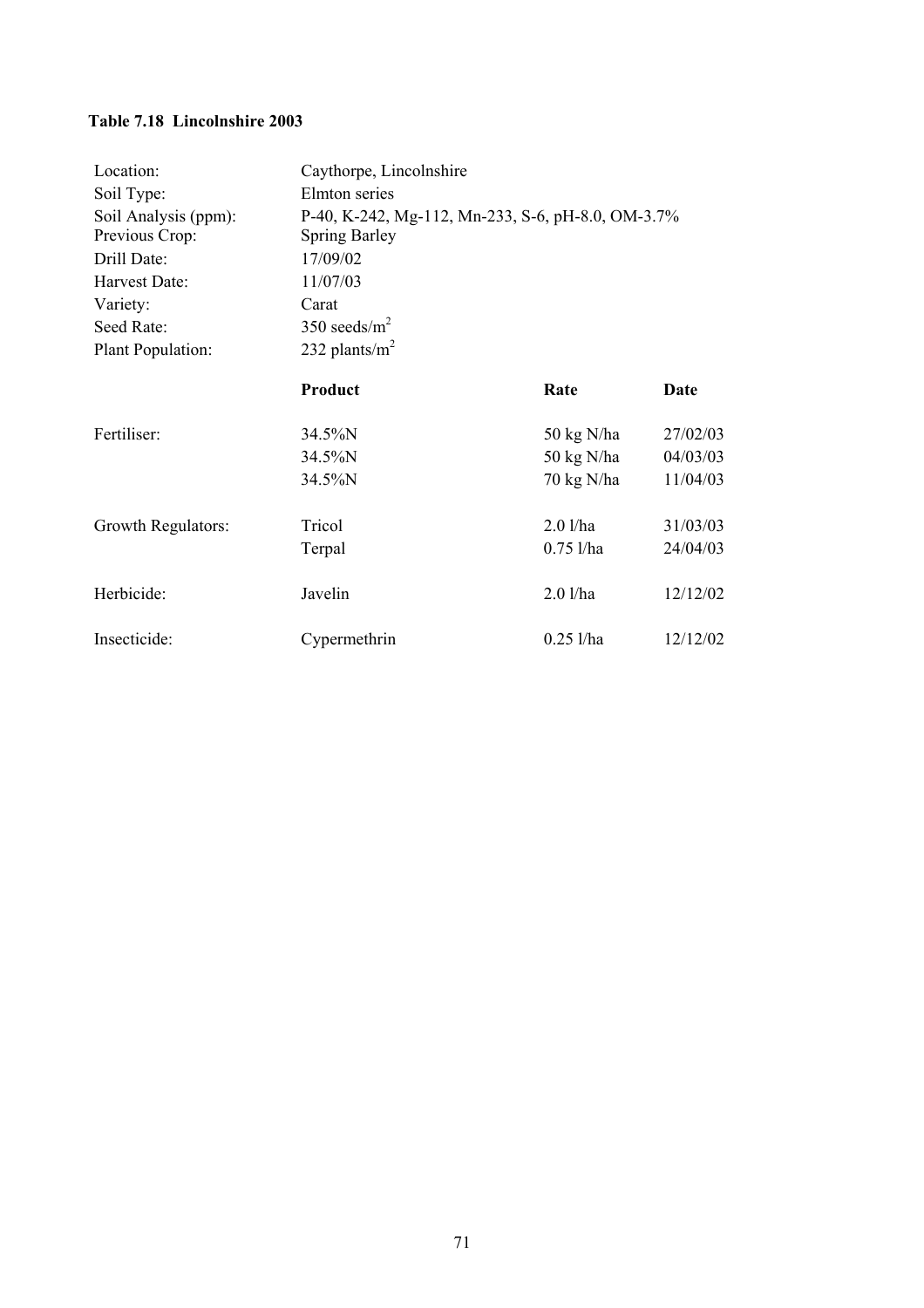## **Table 7.19 Gloucestershire 2003**

| Location:            | Cirencester, Gloucestershire                           |                         |             |
|----------------------|--------------------------------------------------------|-------------------------|-------------|
| Soil Type:           | Elmton series                                          |                         |             |
| Soil Analysis (ppm): | P-15, K-320, Mg-97, Mn-641, S-5, pH-7.8, OM-6.3%       |                         |             |
| Previous Crop:       | Winter Oilseed Rape                                    |                         |             |
| Drill Date:          | 24/09/03                                               |                         |             |
| Harvest Date:        | 24/07/03                                               |                         |             |
| Variety:             | Siberia                                                |                         |             |
| Seed Rate:           | 350 seeds/ $m2$                                        |                         |             |
| Plant Population:    | 259 plants/ $m2$ (based on site average establishment) |                         |             |
|                      | Product                                                | Rate                    | <b>Date</b> |
| Fertilisers:         | Double Top                                             | 50 kg N/ha + 22 kg S/ha | 06/03/03    |
|                      | Nitraprill                                             | $150 \text{ kg}$ N/ha   | 17/04/03    |
| Herbicides:          | Ice                                                    | $3.0$ l/ha              | 28/09/02    |
|                      | Grasp                                                  | $1.4$ $1/ha$            | 17/03/03    |
|                      | Arelon 500                                             | $2.0$ l/ha              | 17/03/03    |
| Insecticide:         | Toppel 10                                              | $0.25$ l/ha             | 17/03/03    |
| Growth Regulators:   | New 5C Cycocel                                         | $1.25$ l/ha             | 08/04/03    |
| Adjuvants:           | Output                                                 | $0.75$ l/ha             | 17/03/03    |
|                      | Enhance                                                | $0.05$ l/ha             | 08/04/03    |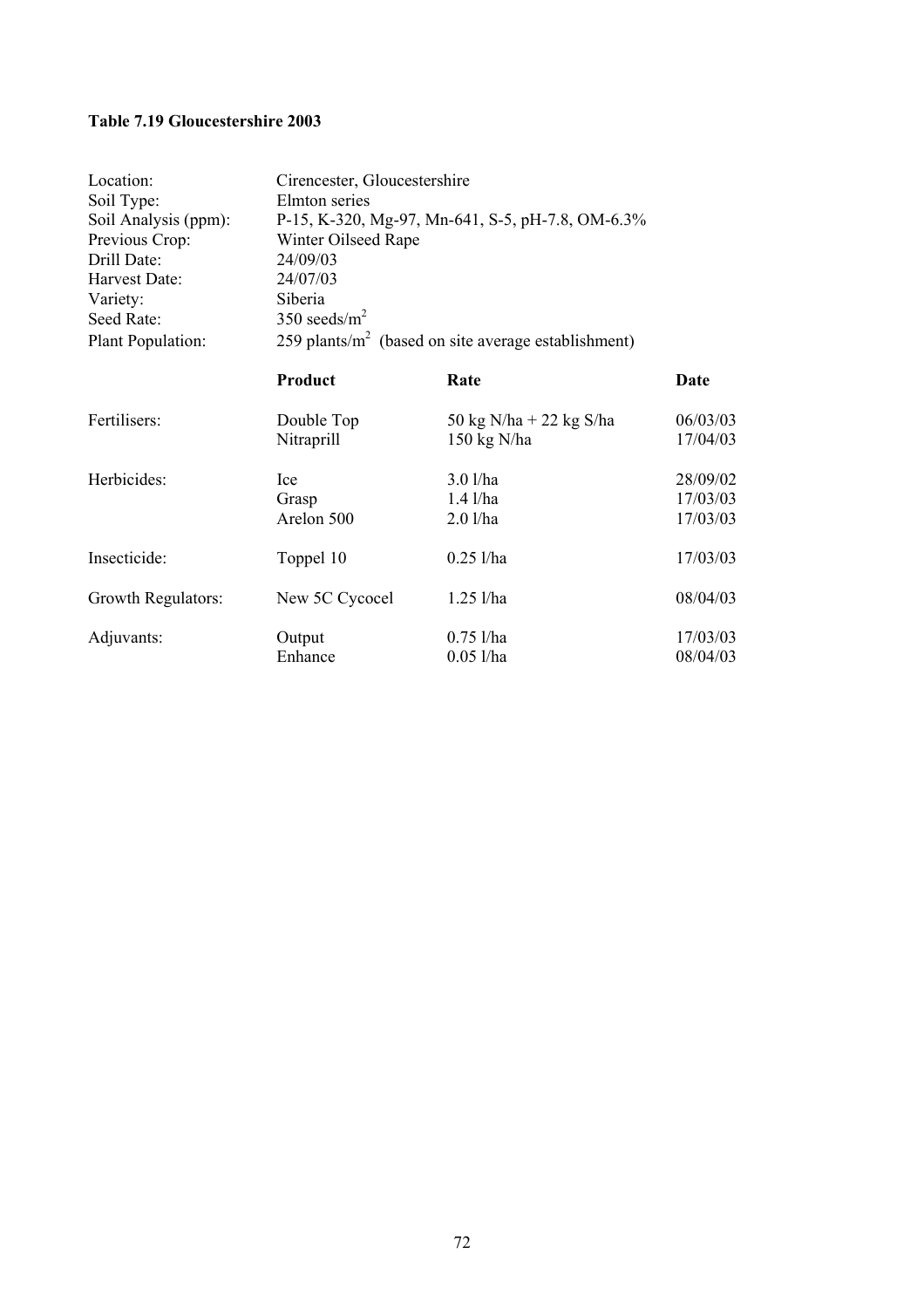#### **Table 7.20 Norfolk 2003**

| Location:<br>Soil Type:<br>Soil Analysis (Index):<br>Previous Crop:<br>Drill Date:<br>Harvest Date:<br>Variety:<br>Seed Rate:<br>Plant Population: | Morley, Norfolk<br>Ashley series<br>$P-1+$ , K-2-, Mg-2-, pH-7.2<br>Set-aside<br>20/09/02<br>24/07/03<br>Pearl<br>400 seeds/ $m^2$<br>205 plants/ $m2$ |                                                                    |                                                          |
|----------------------------------------------------------------------------------------------------------------------------------------------------|--------------------------------------------------------------------------------------------------------------------------------------------------------|--------------------------------------------------------------------|----------------------------------------------------------|
|                                                                                                                                                    | Product                                                                                                                                                | Rate                                                               | Date                                                     |
| Herbicides:                                                                                                                                        | Stomp 400SC<br><b>IPU 500</b><br>Tigress Ultra<br>Ally<br>Starane 2                                                                                    | $2.5$ l/ha<br>$1.5$ l/ha<br>$1.75$ l/ha<br>$20$ g/ha<br>$1.0$ l/ha | 30/11/02<br>30/11/02<br>07/04/03<br>22/04/03<br>22/04/03 |
| Fertiliser:                                                                                                                                        | Double Top<br>34.5%N Ammonium Nitrate<br>34.5%N Ammonium Nitrate                                                                                       | $47$ kg N/ha<br>$21 \text{ kg S/ha}$<br>51 kg N/ha<br>51 kg N/ha   | 13/03/03<br>28/03/03<br>17/04/03                         |
| Insecticide:                                                                                                                                       | Toppel 10                                                                                                                                              | $0.25$ l/ha                                                        | 30/11/02                                                 |
| Growth Regulators:                                                                                                                                 | Mirquat<br>Terpal                                                                                                                                      | $2.2$ l/ha<br>$0.75$ l/ha                                          | 13/03/03<br>30/04/03                                     |
| Trace Elements:                                                                                                                                    | Manganese sulphate                                                                                                                                     | $2$ kg/ha                                                          | 13/03/03                                                 |
| Adjuvant:                                                                                                                                          | Non-ionic wetter                                                                                                                                       | $0.01$ l/ha                                                        | 30/04/03                                                 |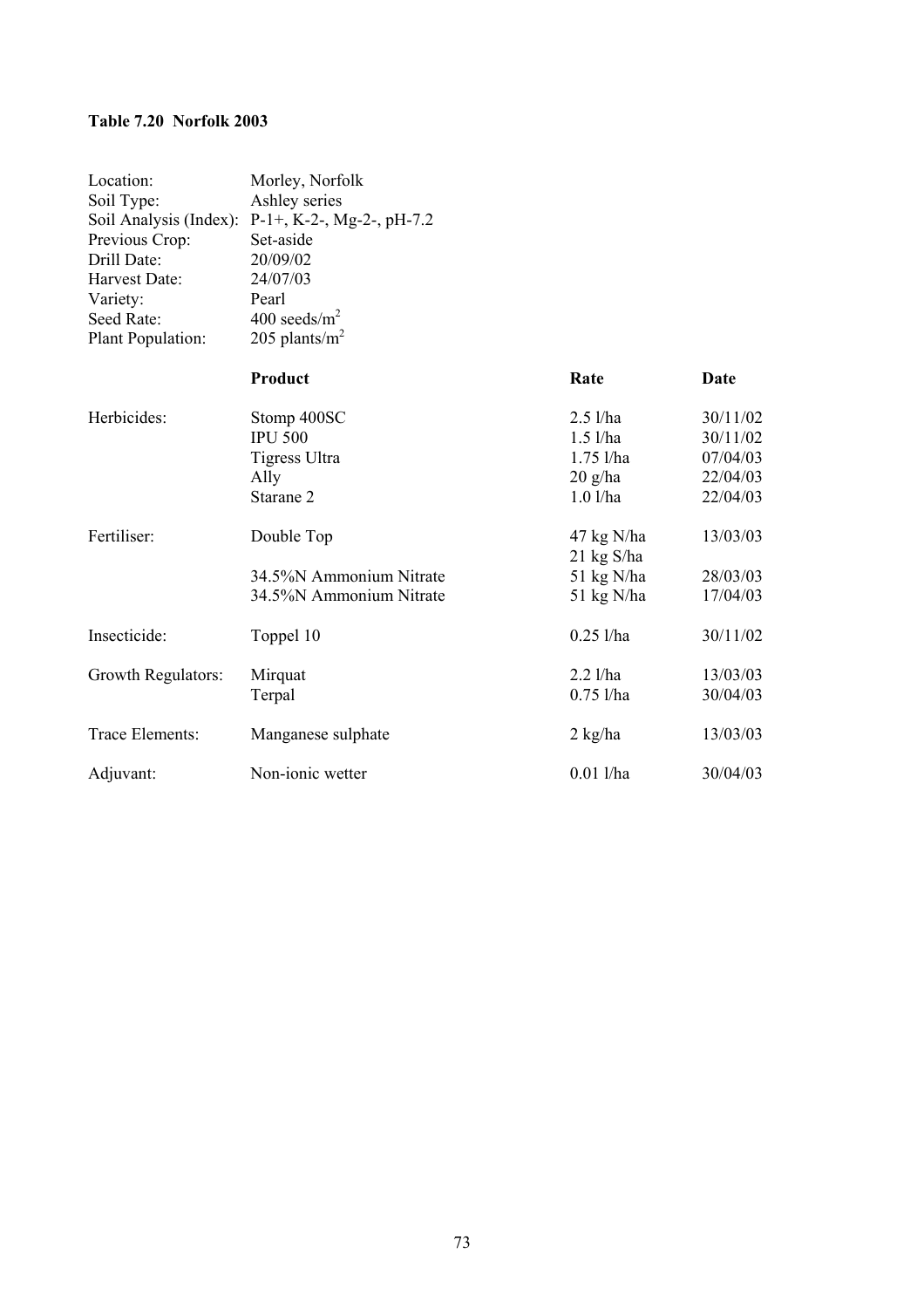# **Table 7.21 Hampshire 2004**

| Location:            | Andover, Hampshire                               |               |          |
|----------------------|--------------------------------------------------|---------------|----------|
| Soil Type:           | Andover series 1                                 |               |          |
| Soil Analysis (ppm): | P-27, K-156, Mg-48, Mn-577, S-6, pH-8.0, OM-5.5% |               |          |
| Previous Crop:       | <b>Spring Barley</b>                             |               |          |
| Drill Date:          | 25/09/03                                         |               |          |
| Harvest Date:        | 22/07/04                                         |               |          |
| Variety:             | Sumo                                             |               |          |
| Seed Rate:           | 350 seeds/ $m2$                                  |               |          |
| Plant Population:    | 208 plants/ $m^2$                                |               |          |
|                      | Product                                          | Rate          | Date     |
| Herbicides:          | Panther                                          | $1.0$ l/ha    | 27/10/03 |
|                      | <b>IPU</b>                                       | $2.0$ l/ha    | 27/10/03 |
|                      | Grasp                                            | $1.4$ $1/ha$  | 08/04/04 |
| Fertiliser:          | Double Top                                       | 50 kg N/ha    | 02/03/04 |
|                      |                                                  | $22$ kg S/ha  |          |
|                      | AN 34.5%                                         | $125$ kg N/ha | 14/04/04 |
| Insecticide:         | Hallmark Zeon                                    | $0.05$ l/ha   | 27/10/03 |
| PGRs:                | 5C Cycocel                                       | $1.75$ l/ha   | 31/03/04 |
|                      | Terpal                                           | $1.0$ l/ha    | 02/05/04 |
| Adjuvant:            | Output                                           | $0.75$ l/ha   | 08/04/04 |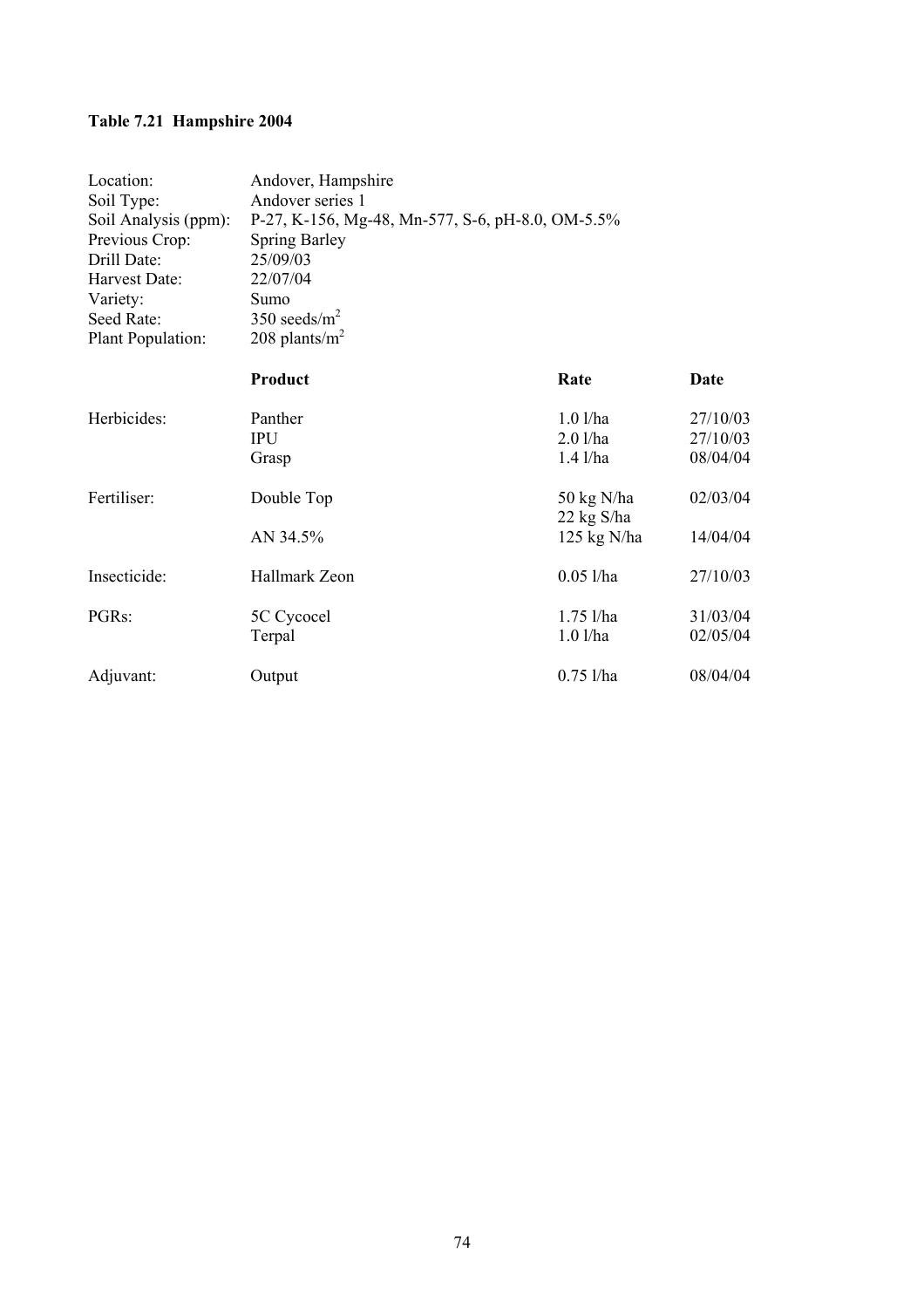# **Table 7.22 Lincolnshire 2004**

| Location:          | Caythorpe, Lincolnshire                         |                       |          |  |
|--------------------|-------------------------------------------------|-----------------------|----------|--|
| Trial Code:        | WB04-026CA                                      |                       |          |  |
| Soil Type:         | Elmton 1 series                                 |                       |          |  |
| Soil Analysis:     | P-46, K-283, Mg-123, Mn-291, S-8, pH-8, OM-3.5% |                       |          |  |
| Previous Crop:     | <b>Spring Barley</b>                            |                       |          |  |
| Drill Date:        | 18/09/03                                        |                       |          |  |
| Harvest Date:      | 20/07/04                                        |                       |          |  |
| Variety:           | Carat                                           |                       |          |  |
| Seed Rate:         | 350 seeds/ $m2$                                 |                       |          |  |
| Plant Population:  | 168 plants/ $m2$                                |                       |          |  |
|                    | Product                                         | Rate                  | Date     |  |
| Herbicides:        | Javelin                                         | $2.0$ l/ha            | 04/12/03 |  |
|                    | <b>IPU</b>                                      | $0.5$ l/ha            | 04/12/03 |  |
| Fertiliser:        | AN 34.5% N                                      | $50 \text{ kg N/ha}$  | 08/03/04 |  |
|                    | AN 34.5% N                                      | $110 \text{ kg}$ N/ha | 15/04/04 |  |
| Insecticide:       | Cypermethrin                                    | $250$ ml/ha           | 04/12/03 |  |
|                    |                                                 |                       |          |  |
| Growth Regulators: | 5C Chlormequat                                  | $2.0$ l/ha            | 13/04/04 |  |
|                    | Terpal                                          | $1.0$ l/ha            | 26/04/04 |  |
| Adjuvant:          | Enhance                                         | 80 ml/ha              | 26/04/04 |  |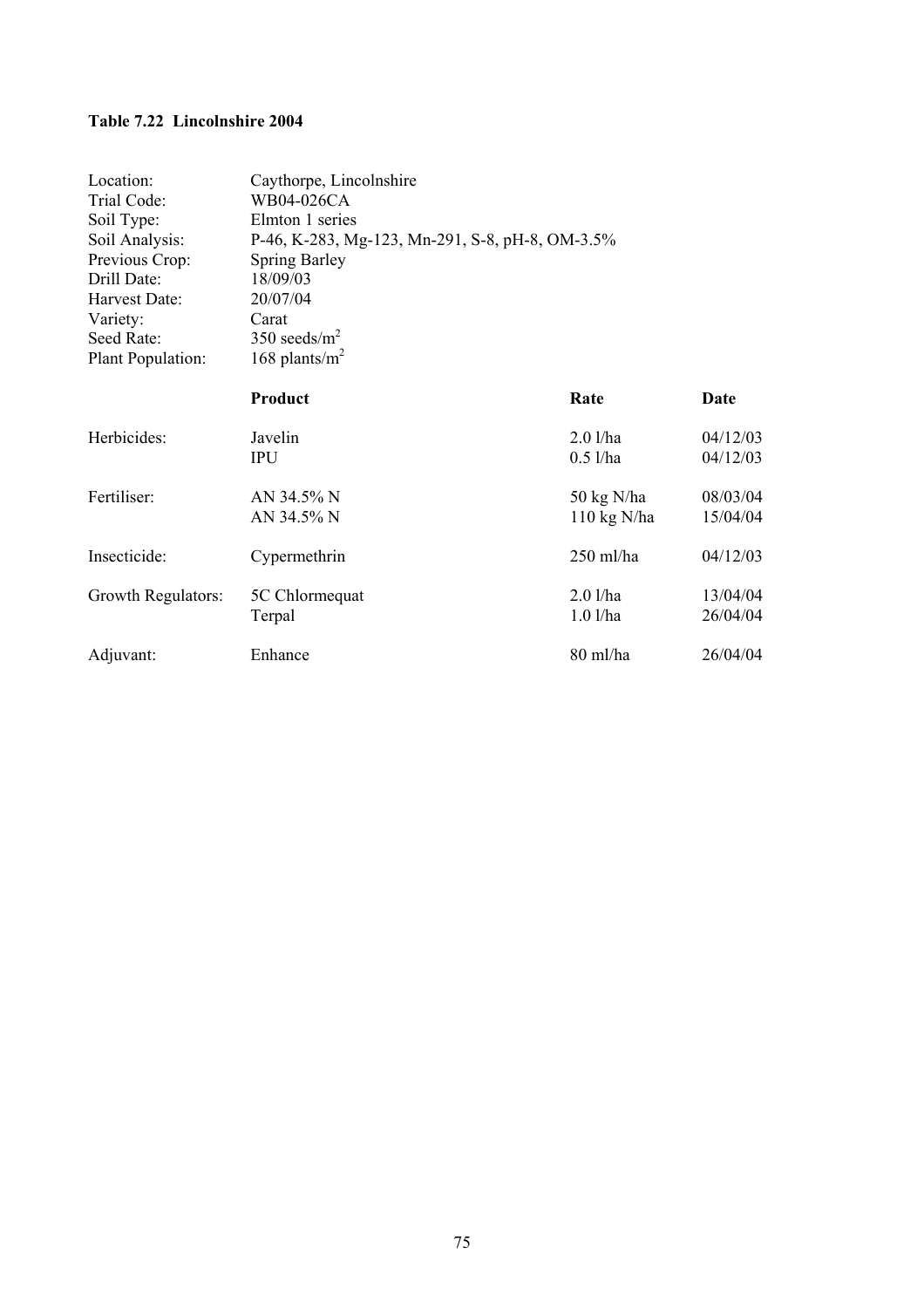# **Table 7.23 Gloucestershire 2004**

| 350 seeds/ $m2$ |  |  |
|-----------------|--|--|
|                 |  |  |
| Date            |  |  |
| 29/09/03        |  |  |
| 06/11/03        |  |  |
| 06/11/03        |  |  |
| 05/03/04        |  |  |
| 13/04/04        |  |  |
| 08/04/04        |  |  |
| 26/04/04        |  |  |
| 06/11/03        |  |  |
|                 |  |  |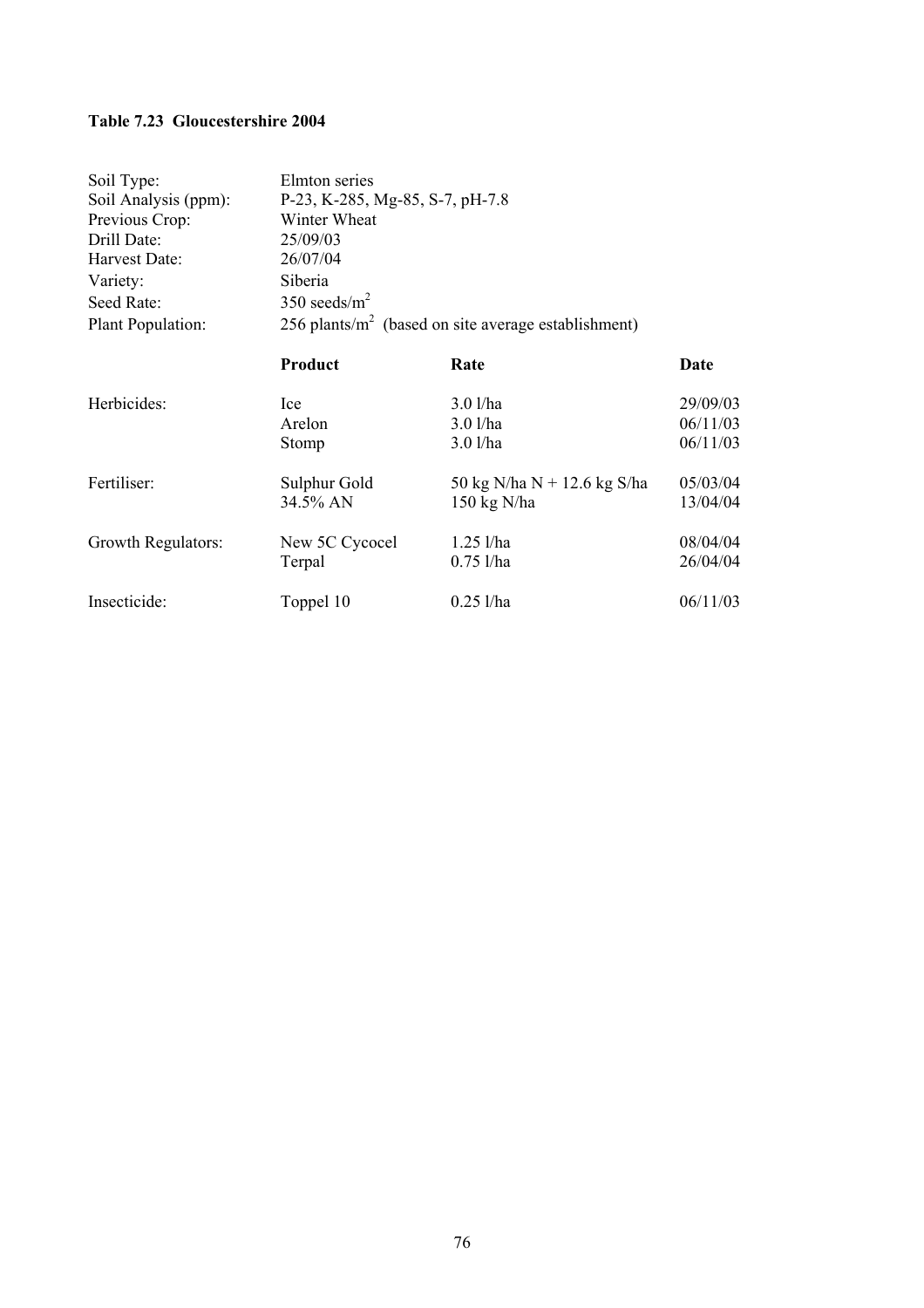### **Table 7.24 Norfolk 2004**

| Location:<br>Soil Type:<br>Soil Analysis:<br>Previous Crop:<br>Drill Date:<br>Harvest Date:<br>Variety:<br>Seed Rate:<br>Plant Population: | Morley, Norfolk<br>Ashley series<br>P-, K-, Mg-, Mn-, S-, pH-, OM-%,<br><b>Spring Barley</b><br>26/09/03<br>29/07/04<br>Pearl<br>400 seeds/ $m^2$<br>223 plants/ $m2$ |                                                                |                                              |
|--------------------------------------------------------------------------------------------------------------------------------------------|-----------------------------------------------------------------------------------------------------------------------------------------------------------------------|----------------------------------------------------------------|----------------------------------------------|
|                                                                                                                                            | Product                                                                                                                                                               | Rate                                                           | <b>Date</b>                                  |
| Herbicides:                                                                                                                                | Stomp<br><b>IPU 500</b><br>Panther<br><b>Avadex Excel</b>                                                                                                             | $1.5$ l/ha<br>$0.75$ l/ha<br>$0.25$ l/ha<br>$15 \text{ kg/ha}$ | 28/10/03<br>28/10/03<br>28/10/03<br>27/11/03 |
| Fertiliser:                                                                                                                                | Phosphorus<br>Potassium<br>Nitrogen<br>Nitrogen                                                                                                                       | $60 \text{ kg}$ P/ha<br>60 kg K/ha<br>70 kg N/ha<br>80 kg N/ha | 25/09/03<br>25/09/03<br>11/03/04<br>28/03/04 |
| Insecticide:                                                                                                                               | Cyperkill 10                                                                                                                                                          | $0.25$ l/ha                                                    | 28/10/04                                     |
| Growth Regulators:                                                                                                                         | Mirquat<br>Terpal                                                                                                                                                     | $2.0$ l/ha<br>$1.0$ l/ha                                       | 01/04/04<br>01/05/04                         |
| Trace Elements:                                                                                                                            | Sedema Mn sulphate                                                                                                                                                    | $2 \text{ kg/ha}$                                              | 01/04/04                                     |
| Adjuvant:                                                                                                                                  | Non-ionic wetter                                                                                                                                                      | $60$ ml/ha                                                     | 01/05/04                                     |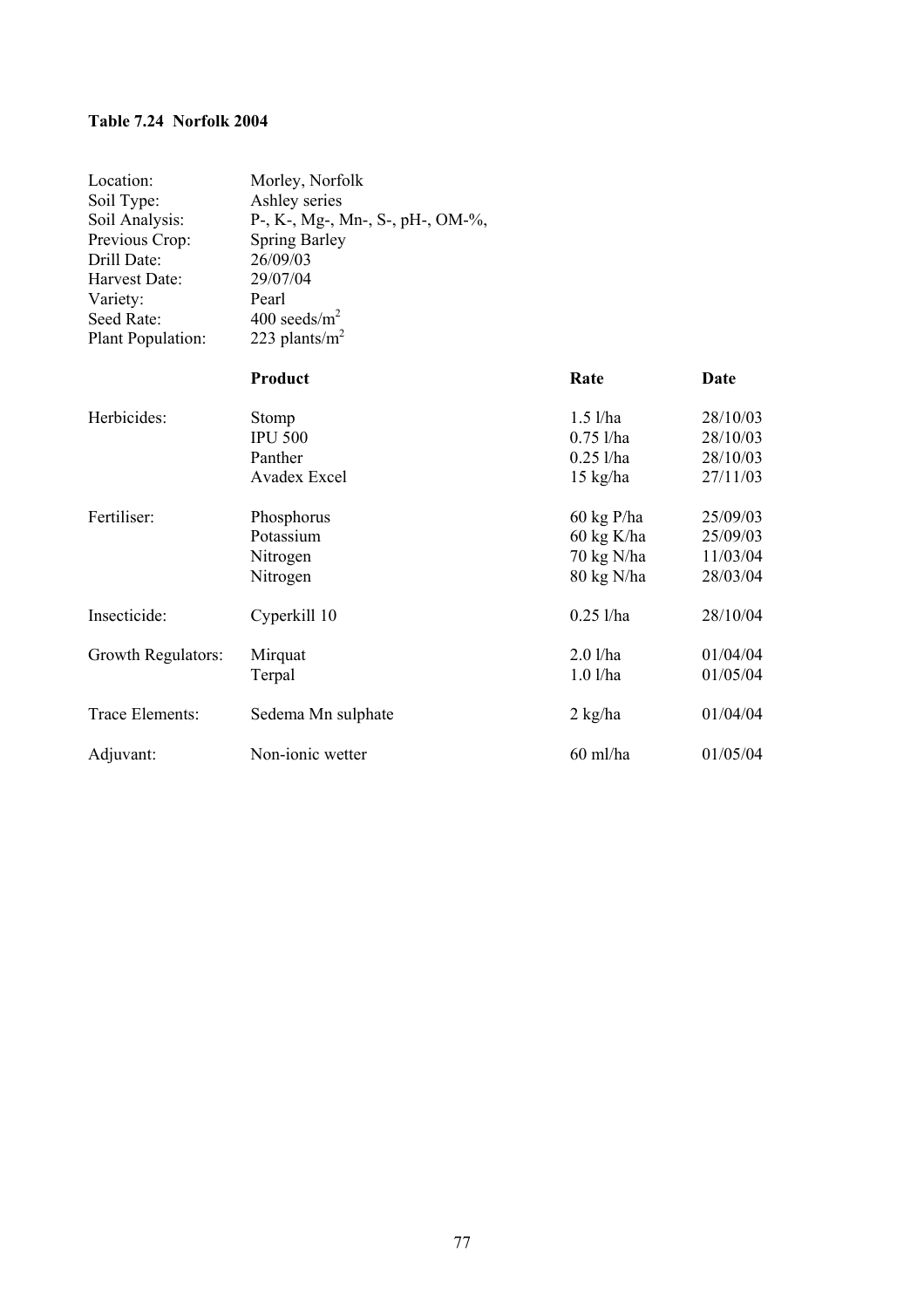**7.5 Appendix E: Monthly Rainfall Data** 



**Figure 7.1 Monthly rainfall (mm) for Andover, Hampshire (2001/02 season)** 









Figure 7**Sept**on@6\$trainN9W(mbl9&or Glamhorfie, LincMashire (2001/Mayeasdupe July Aug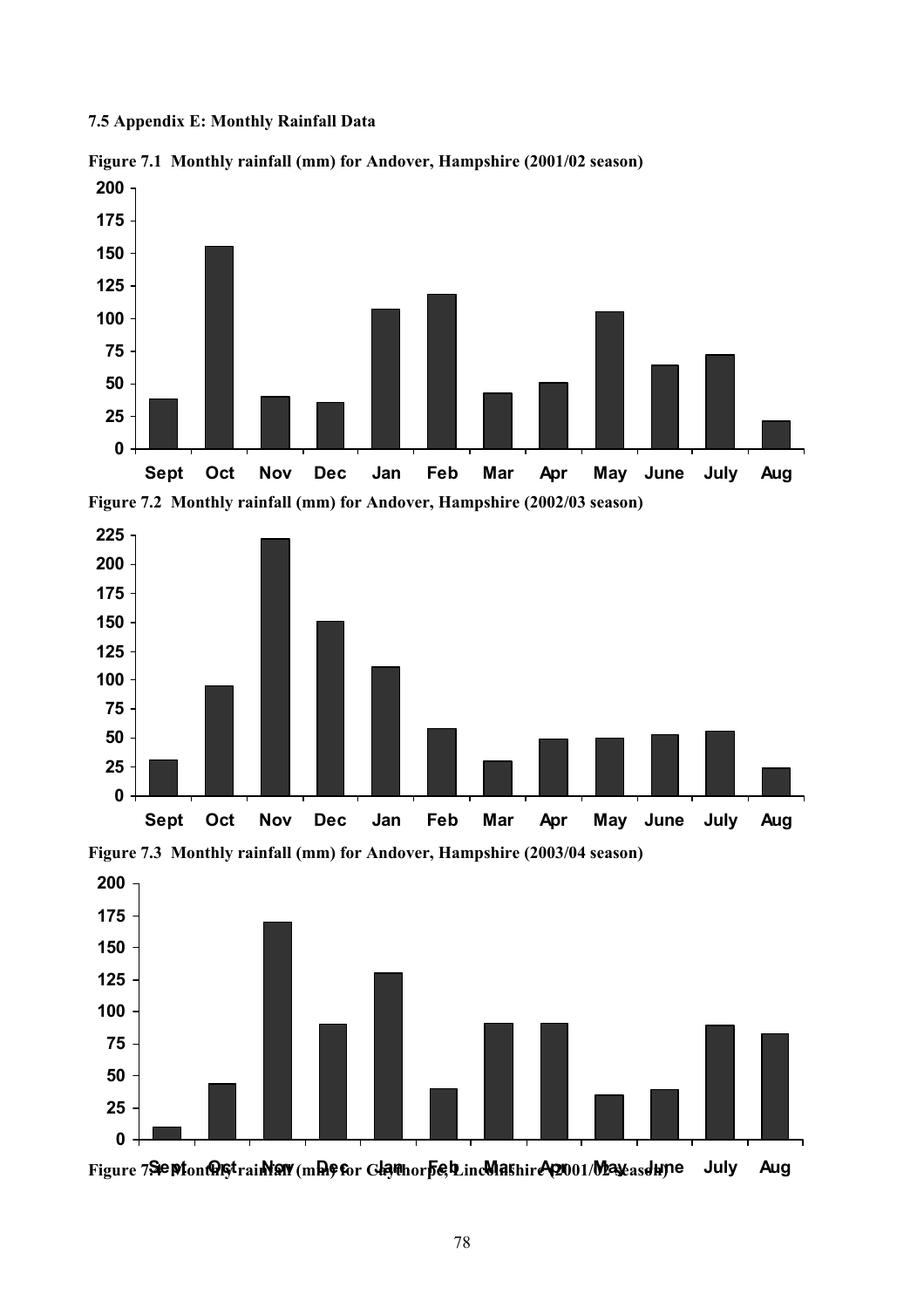



**Figure 7.5 Monthly rainfall (mm) for Caythorpe, Lincolnshire (2002/03 season)** 



**Figure 7.6 Monthly rainfall (mm) for Caythorpe, Lincolnshire (2003/04 season)**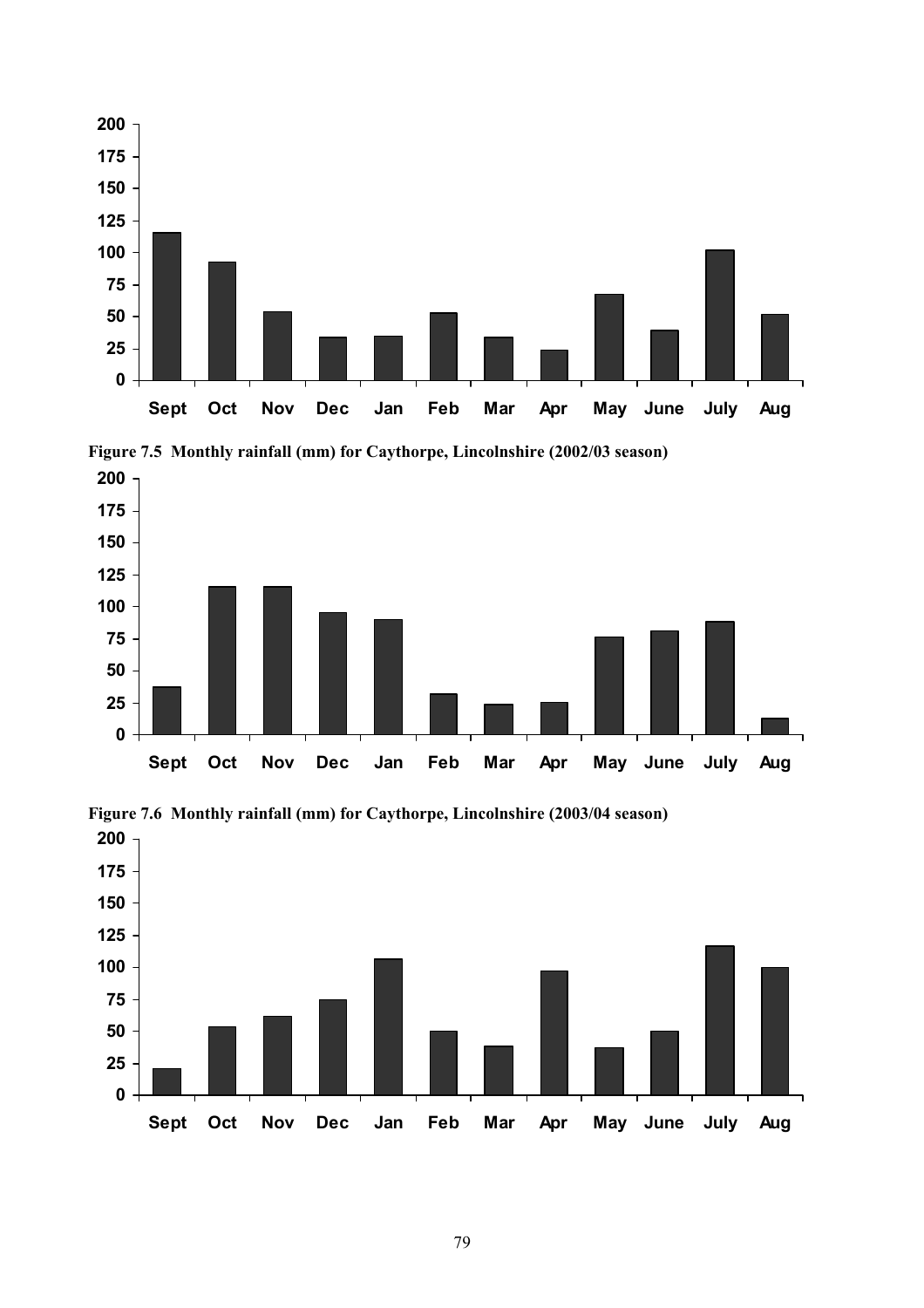

**Figure 7.7 Monthly (mm) rainfall for Cirencester, Gloucestershire (2001/02 season)** 







**Figure 7.9 Monthly rainfall (mm) for Cirencester, Gloucestershire (2003/04 season)**